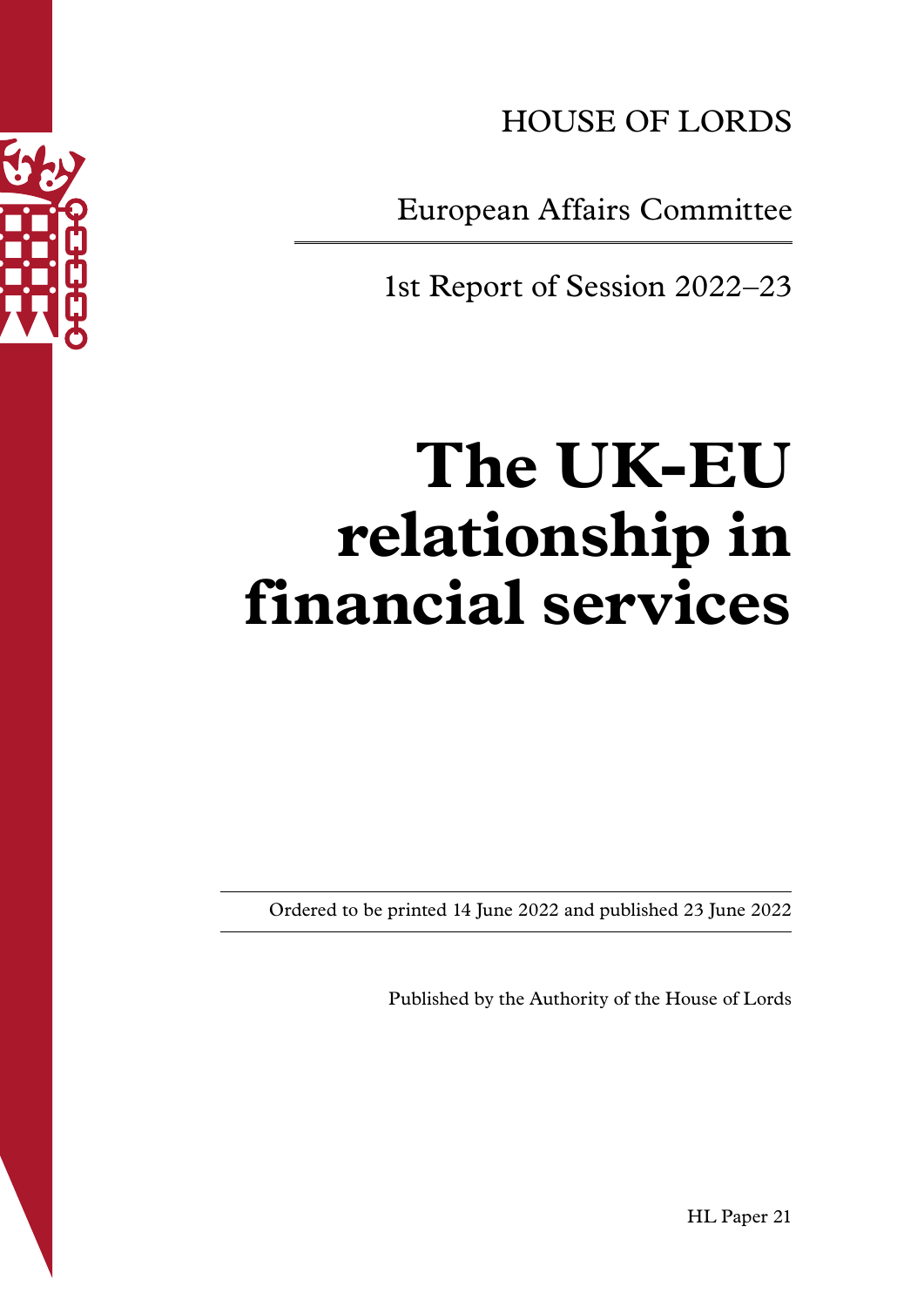# *European Affairs Committee*

The European Affairs Committee was appointed to consider matters relating to the United Kingdom's relationship with the European Union and the European Economic Area, including the implementation and governance structures of any agreements between the United Kingdom and the European Union; to consider European Union documents deposited in the House by a minister; and to support the House as appropriate in interparliamentary cooperation with the European Parliament and the Member States of the European Union.

# *Membership*

The Members of the European Affairs Committee are:

| <b>Baroness Couttie</b>                                              |                      | <b>Earl of Kinnoull (Chair)</b> Baroness Scott of Needham Market |
|----------------------------------------------------------------------|----------------------|------------------------------------------------------------------|
| Lord Faulkner of Worcester Lord Lamont of Lerwick Viscount Trenchard |                      |                                                                  |
| Lord Foulkes of Cumnock Lord Liddle                                  |                      | <b>Lord Tugendhat</b>                                            |
| <b>Lord Hannay of Chiswick</b>                                       | Lord Purvis of Tweed | <b>Lord Wood of Anfield</b>                                      |
| Lord Jay of Ewelme                                                   |                      |                                                                  |

*Declaration of interests* See Appendix 1.

A full list of Members' interests can be found in the Register of Lords' Interests: [https://members.parliament.uk/members/lords/interests/register-of-lords-interests/](https://members.parliament.uk/members/lords/interests/register-of-lords-interests)

#### *Publications*

All publications of the Committee are available at: <https://committees.parliament.uk/committee/516/european-affairs-committee/>

#### *Parliament Live*

Live coverage of debates and public sessions of the Committee's meetings are available at: <http://www.parliamentlive.tv>

#### *Further information*

Further information about the House of Lords and its Committees, including guidance to witnesses, details of current inquiries and forthcoming meetings is available at: <http://www.parliament.uk/business/lords>

# *Committee staff*

The current staff of the Committee are Nick Boorer (Clerk), Dominic Walsh (Policy Analyst), Tim Mitchell (European Legal Adviser), Kutumya Kibedi (Committee Operations Officer) and Siddhant Gurung (Committee Operations Officer).

#### *Contact details*

All correspondence should be addressed to the European Affairs Committee, Committee Office, House of Lords, London SW1A 0PW. Telephone 020 7219 6083. Email: [hleuroaffairs@](mailto:hleuroaffairs@parliament.uk) [parliament.uk](mailto:hleuroaffairs@parliament.uk)

*Twitter*

You can follow the Committee on Twitter: [@LordsEUCom](https://twitter.com/LordsEUCom)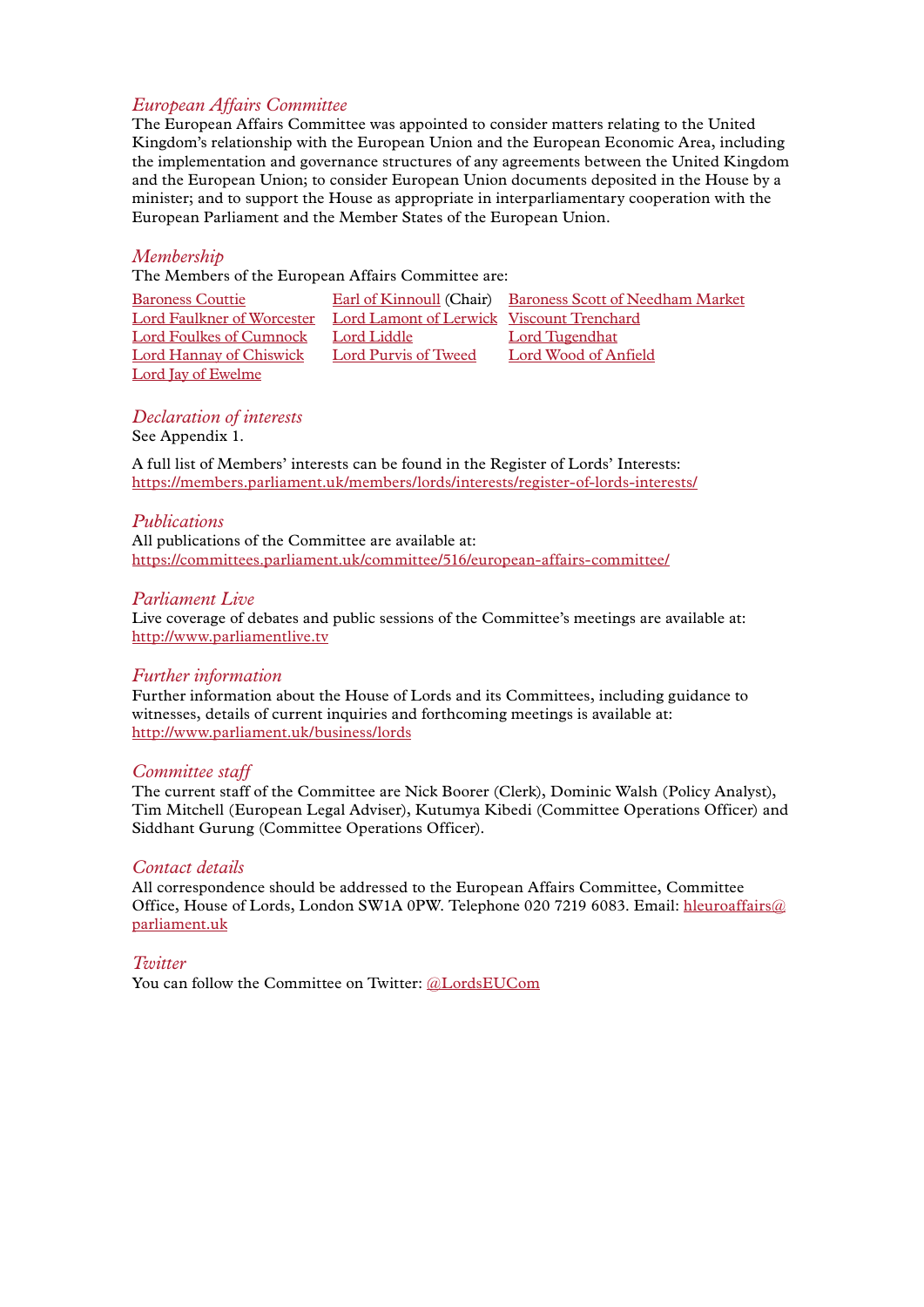|  |  |  | <b>CONTENTS</b> |
|--|--|--|-----------------|
|  |  |  |                 |

|                                                                | Page           |
|----------------------------------------------------------------|----------------|
| Summary                                                        | 3              |
| <b>Chapter 1: Introduction</b>                                 | $\overline{7}$ |
| This inquiry                                                   | 7              |
| Financial services in the UK                                   | 8              |
| Brexit and financial services: a brief recap                   | 9              |
| What the trade data says                                       | 11             |
| Job and business moves                                         | 13             |
| Fragmentation of the EU financial services sector              | 16             |
| Asset and infrastructure moves                                 | $17 \,$        |
| UK Government policy for the future of financial services      | 18             |
| <b>Chapter 2: Equivalence</b>                                  | 21             |
| Background                                                     | 21             |
| The state of play                                              | 22             |
| UK equivalence decisions                                       | 22             |
| EU equivalence decisions                                       | 23             |
| Explaining the lack of EU equivalence decisions                | 24             |
| The importance of EU equivalence decisions                     | 25             |
| The impact of the 'imbalance' in equivalence decisions between |                |
| the UK and other third countries                               | 27             |
| <b>Chapter 3: Regulatory cooperation</b>                       | 30             |
| Background: the UK-EU Memorandum of Understanding              | 30             |
| The importance of the Memorandum of Understanding              | 31             |
| Bilateral and multilateral cooperation between regulators      | 33             |
| Political and diplomatic cooperation                           | 34             |
| <b>Chapter 4: Regulatory reform and divergence</b>             | 36             |
| Onshoring of EU legislation                                    | 36             |
| Box 1: The role of the UK regulators                           | 37             |
| The Future Regulatory Framework Review                         | 38             |
| A competitiveness objective                                    | 38             |
| Scrutiny and accountability of regulators                      | 40             |
| Regulatory alignment and divergence                            | 41             |
| Table 1: Status of selected UK financial services regulatory   |                |
| reforms, May 2022                                              | 42             |
| <b>Planned UK regulatory reforms</b>                           | 43             |
| The Listings Review                                            | 43             |
| <b>Wholesale Markets Review</b>                                | 44             |
| <b>Solvency II Review</b>                                      | 45             |
| Further UK-driven divergence                                   | 45             |
| EU-driven divergence                                           | 48             |
| <b>International standards</b>                                 | 49             |
| Data adequacy                                                  | 50             |
| Box 2: Data adequacy explained                                 | 50             |
| <b>Chapter 5: Opportunities</b>                                | 54             |
| FinTech                                                        | 54             |
| Green finance                                                  | 55             |
| Approaches to securing market access                           | 58             |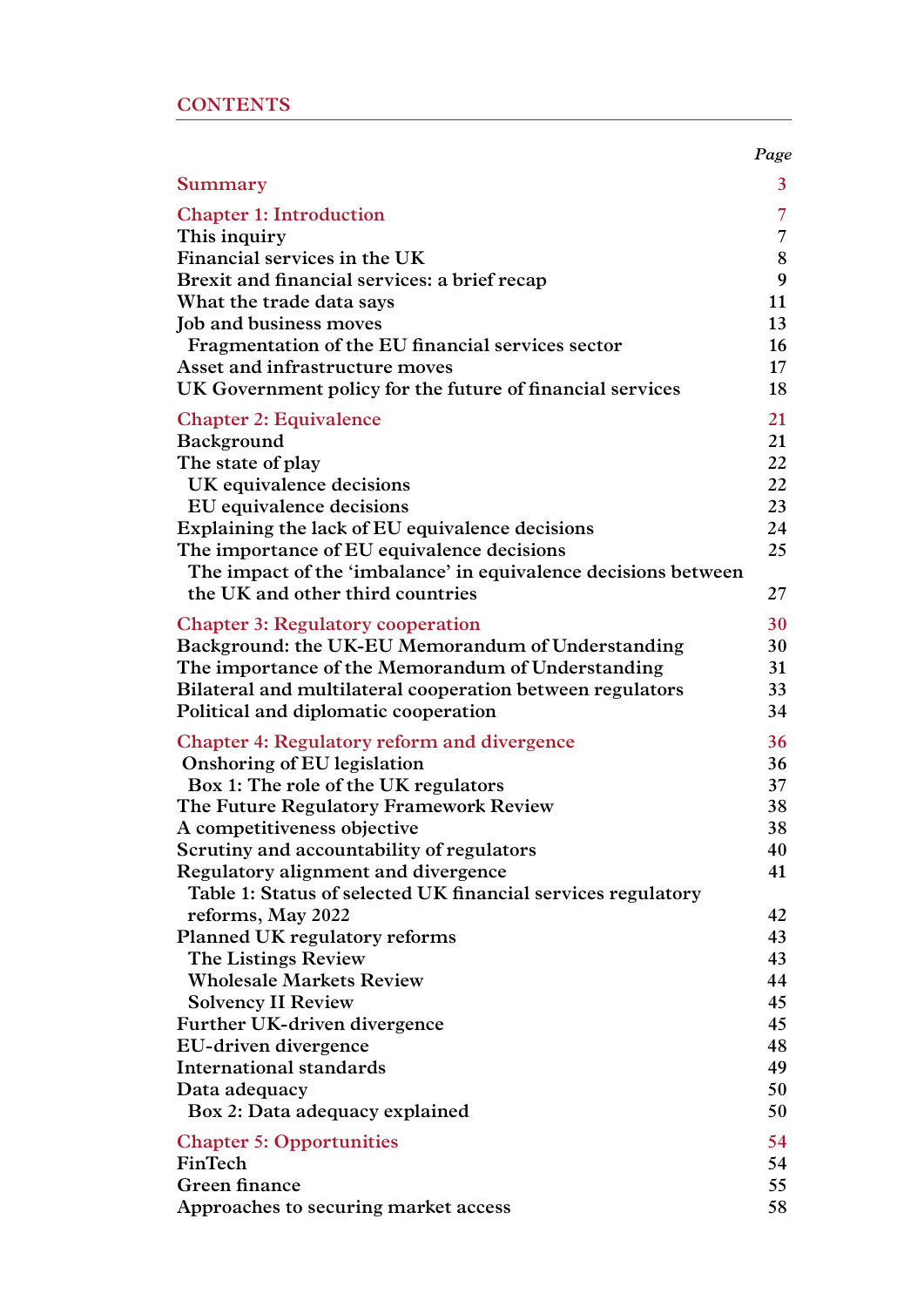| The labour market                                        | 59 |
|----------------------------------------------------------|----|
| The importance of openness                               | 59 |
| Summary of conclusions and recommendations               | 61 |
| Appendix 1: List of Members and declarations of interest |    |
| Appendix 2: List of witnesses                            |    |
|                                                          |    |

Evidence is published online at [https://committees.parliament.uk/](https://committees.parliament.uk/work/6514/ukeu-relationship-in-financial-services/publications/) [work/6514/ukeu-relationship-in-financial-services/publications/](https://committees.parliament.uk/work/6514/ukeu-relationship-in-financial-services/publications/) and available for inspection at the Parliamentary Archives (020 7219 3074).

Q in footnotes refers to a question in oral evidence.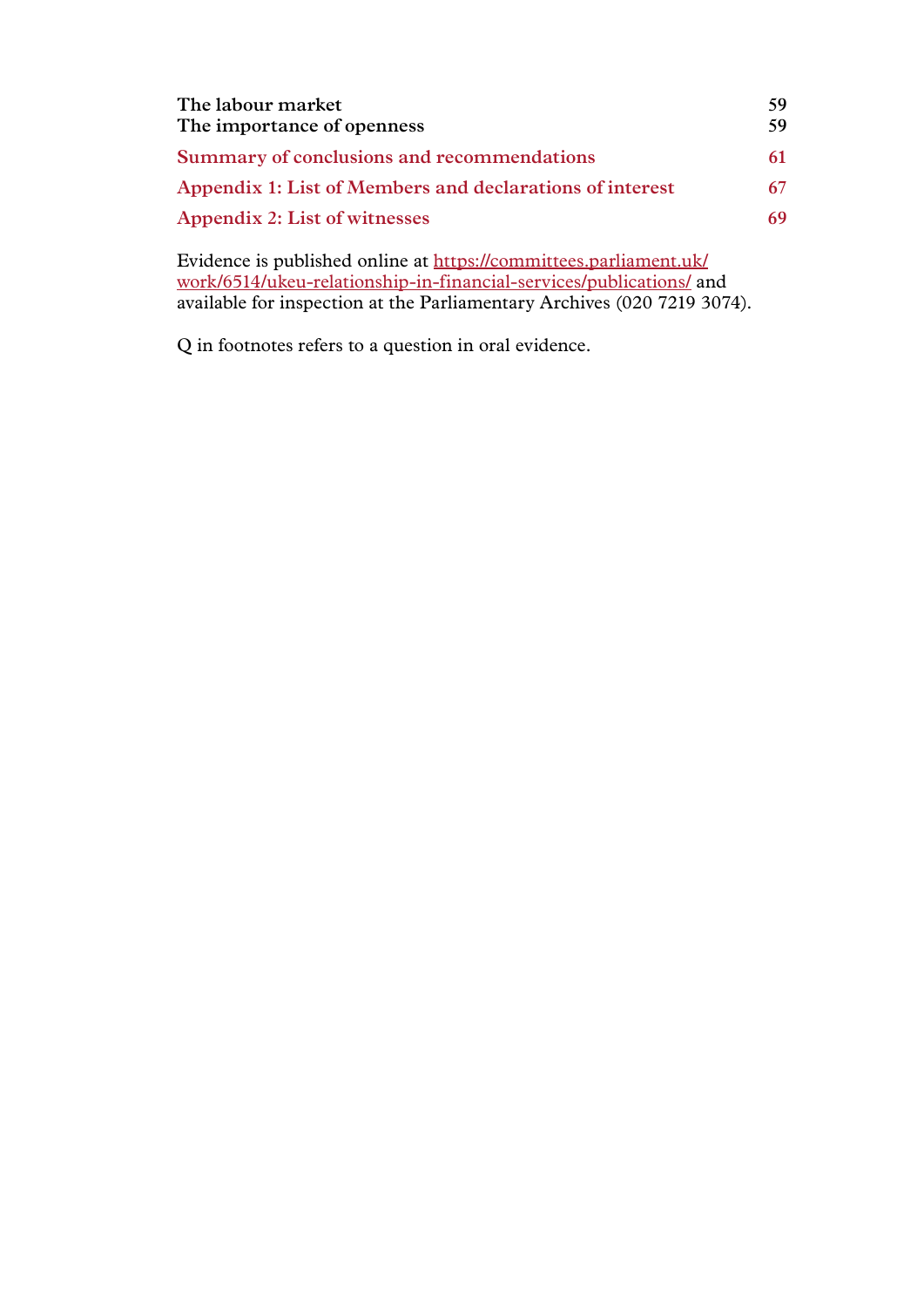# <span id="page-4-0"></span>**SUMMARY**

# **Introduction**

The UK financial services sector is of vital importance to the UK economy as a whole, employing 2.3 million people and making up 10% of total UK tax receipts. Though traditionally closely associated with the City of London, the sector is well-established across the UK; two thirds of employment in the sector is outside London. The sector is also an important contributor to the UK's international trade, comprising 19.1% of all UK services exports.

The EU is an important trading partner in this sector, making up 37% of total UK financial services exports in 2019. The post-Brexit UK-EU Trade and Cooperation Agreement (TCA) contained few provisions for trade in Financial Services, but this had long been anticipated and prepared for. Financial services jobs have moved from the UK to the EU as a result of Brexit, but in far smaller numbers than some expected; current estimates suggest 7,000 jobs have moved, compared to estimates of 75,000 in 2016. Nevertheless, the Committee warns against complacency in this regard, as it is not yet clear whether the impact of Brexit on employment has fully played out.

While acknowledging the challenges that Brexit has presented for the sector, witnesses the Committee spoke to were largely optimistic in their outlook. London has retained its position as the world's second largest (or most important) financial centre and the most important in Europe, and there was a strong sense among the witnesses we spoke to that the sector has retained its resilience. However, the Government must ensure that its approach to financial services delivers for the whole country and the whole economy as well as the City of London.

# **Equivalence**

A notable dimension of the current UK-EU relationship in financial services is the absence of EU equivalence decisions. This is particularly striking when set against the EU's approach to other third countries (as well as the UK's own approach to equivalence vis-à-vis the EU). The Committee found a consensus among its witnesses that this approach by the EU is political rather than technical and that the UK is being held to a higher standard than other countries.

Some of the missing equivalence decisions would be mutually beneficial for the UK-EU trading relationship in financial services. But the sector does not seem to view either the general lack of equivalence decisions or the competitive imbalance compared to other third countries as a matter of fundamental concern. Moreover, as equivalence decisions are unilateral in nature, the Government's ability to rectify the absence of EU decisions is limited. The Committee concludes that it would be unwise for the Government to base its strategy for financial services on a process that it cannot control, and which currently seems unlikely to bear fruit.

# **Regulatory cooperation**

The UK and the EU committed, alongside the TCA, to a Memorandum of Understanding (MoU) on regulatory cooperation, yet this has still not been signed or entered into force. The Committee regrets this and notes the widespread view that the MoU has become a casualty of wider tensions between the Parties. As with equivalence, comparisons with other third countries are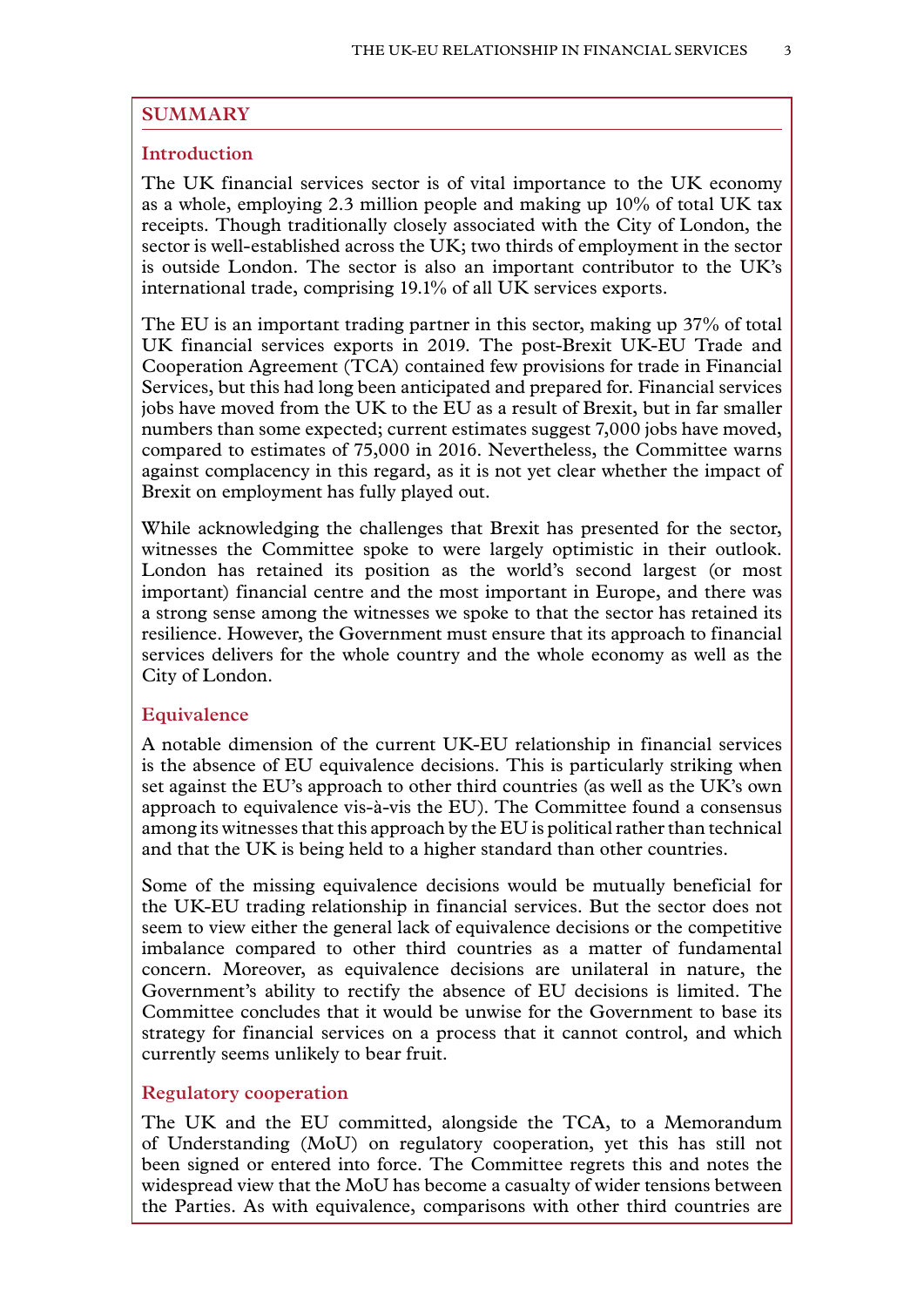striking; both the UK and the EU have mechanisms for regulatory cooperation with the USA that they do not have with each other.

The Committee acknowledges that the lack of the MoU does not appear to have caused major problems so far, particularly as a series of other MoUs for technical cooperation between regulators are in place. Nevertheless, the Committee believes that the MoU would still have value as a mechanism for strategic dialogue. We therefore caution the Government against complacency in this area. We also call on the Government to step up its political and diplomatic financial services engagement with the EU.

# **Regulatory reform and divergence**

Having onshored the EU's regulatory framework for financial services at the point of Brexit, the UK's current rules for financial services are very closely aligned with those of the EU. The Committee welcomes the short-term stability that this has provided but recognises that it has resulted in a complex and unwieldy regulatory framework. To rectify this, the Government is seeking to give more powers to financial services regulators. While this may allow for more flexible and proportionate regulation, greater powers for the regulators must be accompanied by appropriate mechanisms for scrutiny and accountability. The Government is also considering introducing an additional 'competitiveness' objective to the remit of the regulators; this has been the subject of debate and the Committee has asked the Government to clarify how this would operate in practice.

The Committee welcomes the launching of a number of reviews into the future regulation of financial services in the UK. We await the Chancellor's first annual 'State of the City' report, as recommended in the UK Listings Review, and recommend that the first five editions of this annual report include a dedicated section on the UK-EU relationship on financial services. More broadly, the Committee agrees with its witnesses that divergence between the UK and the EU is inevitable and may present the UK with opportunities to innovate and tailor the UK's regulation to its own interests. However, it also stresses that the Government needs to weigh up the benefits of divergence against other factors including the costs of implementing new rules.

Divergence is also likely as the result of developments in the EU, particularly the emphasis placed by the EU on 'open strategic autonomy'. This focus on control and market location is philosophically different to the UK's approach, and we are concerned that it could increase barriers to cross-border trade in financial services. The UK has inevitably lost influence in the development of future EU rules post-Brexit, but we are concerned that the Government appears unwilling to utilise the influence it still has and have asked it to clarify its position. This is part of a detectable theme that emerged in other areas of our inquiry: that the Government is reluctant to fully engage with the importance of the UK-EU relationship, or to acknowledge that developments in the EU still have significance for the UK.

# **Opportunities**

As well as adapting its existing regulatory framework, there are also opportunities for the UK to establish new rules in forward-looking and novel areas where there is currently limited regulation, particularly in the areas of financial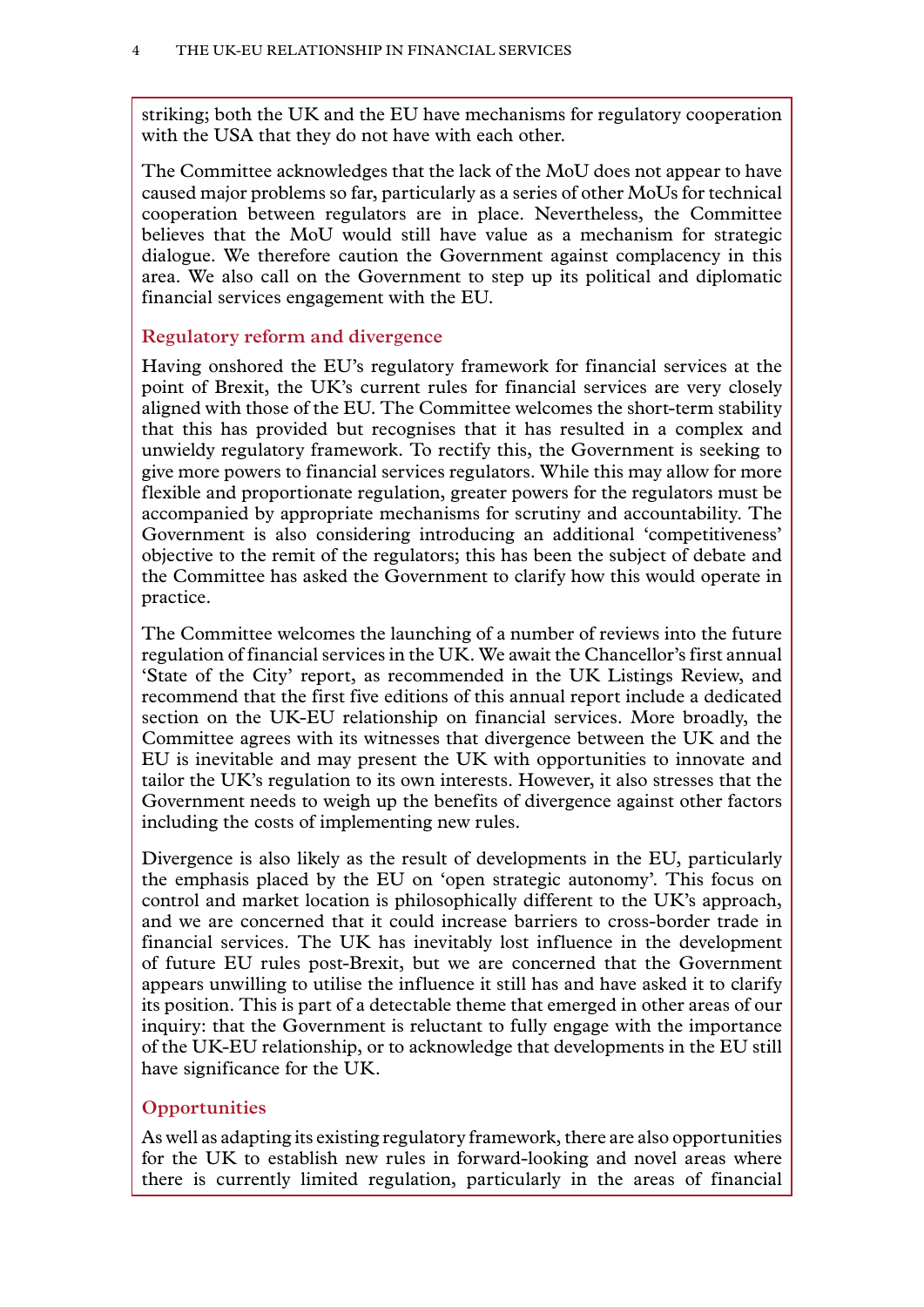technology ('FinTech') and green finance. In both areas the UK has already shown ambition and creativity, which we welcome.

Another potential Brexit opportunity is the pursuit of new trade agreements with third countries. Free Trade Agreements often make little provision for financial services, but the Government is exploring alternative approaches, most notably by negotiating a Mutual Recognition Agreement (MRA) with Switzerland. The Committee welcomes this ambition and hopes that an agreement is concluded swiftly.

More broadly, the Committee welcomes the Government's open and nonreciprocal approach to financial services, though we urge them to continue to recognise the importance of immigration and access to talent in ensuring the sector remains open for business.

# **Conclusion**

Overall, the outlook for financial services after Brexit seems relatively positive. Most of the Committee's witnesses were optimistic about both the Government's approach and future opportunities more broadly, marking a contrast to some of the other sectors of the economy that this Committee and others have examined. However, the UK is at an early stage of the adjustment to life outside the EU and there is no room for complacency, particularly as the impact of Brexit on the sector has not yet fully played out. We therefore urge the Government not to disregard the importance of a cooperative and constructive UK-EU relationship in financial services.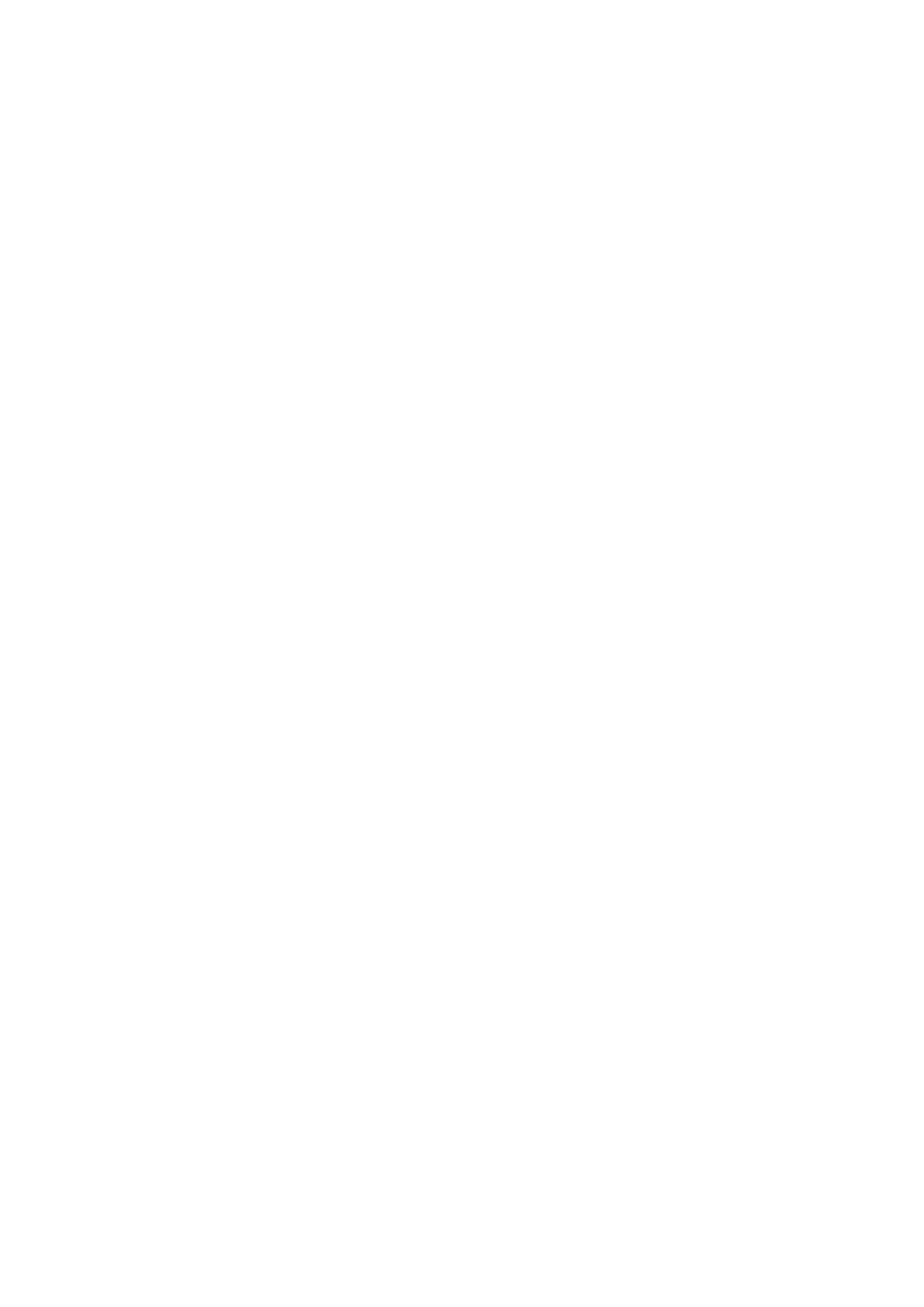# <span id="page-8-0"></span>**The UK-EU relationship in financial services**

# **Chapter 1: INTRODUCTION**

# **This inquiry**

- 1. In January 2021, the predecessor to this Committee, the House of Lords European Union Committee, launched a coordinated series of inquiries, culminating in reports analysing the UK-EU Trade and Cooperation Agreement (TCA) and its implications for the future of UK-EU relations. Among these was a report by the former EU Services Sub-Committee, titled 'Beyond Brexit: Trade in Services', which concerned trade in services and connected issues between January and March 2021.1 That report included a chapter covering matters related to financial services.
- 2. This report is based on an inquiry undertaken by the European Affairs Committee, whose Members are listed in Appendix 1, between February and April 2022.
- 3. The scope of the inquiry included the impact so far on the UK financial services sector of the UK's exit from the Single Market; the impact of the absence of a functioning framework for UK-EU regulatory cooperation; the future of cross-border financial services in the absence of equivalence; and the impact of regulatory divergence and agreements with third countries on UK-EU financial services trade. The future of the insurance sector and the Government's proposed reforms to Solvency II fell outside the formal scope of this inquiry but have been mentioned where a failure to do so would result in an incomplete analysis of the facts at hand.
- 4. The inquiry involved six oral evidence sessions with experts, industry representatives and representatives of UK financial services regulators and the Bank of England between 8 February and 5 April 2022; an oral evidence session with the Economic Secretary to the Treasury and City Minister, John Glen MP, on 26 April 2022; and 12 written evidence submissions. We are grateful to all our witnesses, who are listed in Appendix 2.
- 5. This report is divided into five chapters, first setting out the general background to the financial services sector and how it has been affected by the UK's exit from the EU, before examining equivalence, regulatory cooperation, regulatory reform and divergence, and future opportunities for the sector outside the EU.
- 6. To assist the Committee with this inquiry, and to provide the expertise necessary for the questioning of witnesses and the drafting of this report and its conclusions and recommendations, the Committee was pleased to appoint Professor Sarah Hall, Professor of Economic Geography in the Faculty of Social Sciences at the University of Nottingham, and a Fellow of UK in a Changing Europe as specialist adviser to the inquiry. The Committee is grateful to Prof Hall for her service.

<sup>1</sup> European Union Committee, *[Beyond Brexit: trade in services](https://publications.parliament.uk/pa/ld5801/ldselect/ldeucom/248/248.pdf)* (23rd Report, Session 2019–21, HL Paper 248)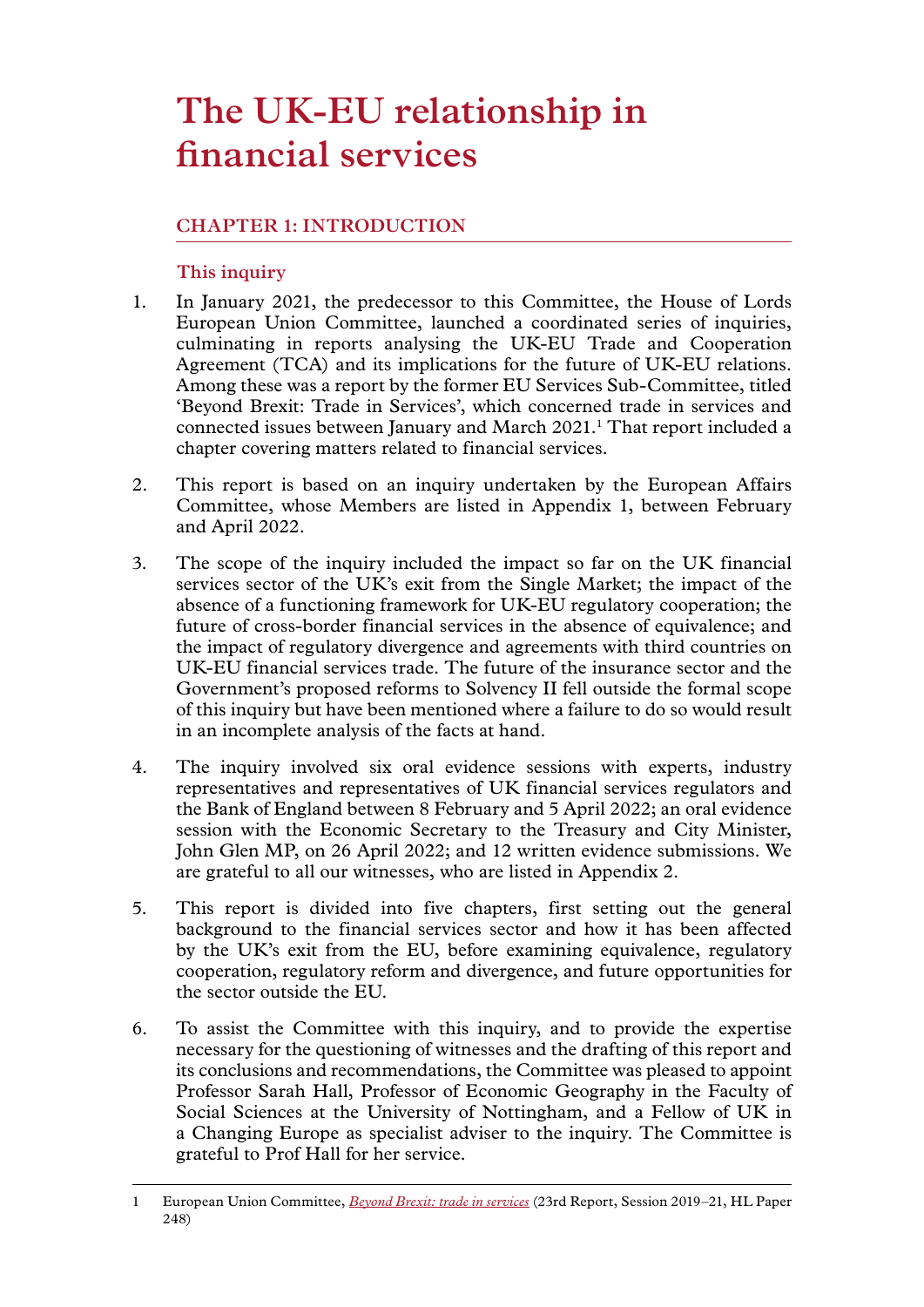### <span id="page-9-0"></span>8 The UK-EU relationship in financial services

# **Financial services in the UK**

- 7. Financial services, the Committee heard, "are important in any economy, because they support activity in every other part of economic life: from holding and protecting money for customers, to channelling savings into lending to government, and much more."<sup>2</sup> This is particularly the case in a UK context. The sector is an important component of the UK economy: according to TheCityUK's December 2020 report, *Key Facts About the UK*  as an International Financial Centre 2020,<sup>3</sup> the UK's trade surplus in financial services was \$77 billion in 2019, making it the world's largest net exporter of financial services. In evidence submitted to this inquiry, the trade association UK Finance described financial services as "the UK's most successful international export". The organisation added that "the EU is a key market for those firms operating in the  $UK^{\prime\prime}$ <sup>4</sup>, which is supported by data from the Office for National Statistics (ONS): in 2019, 37% of the UK's financial services exports went to the EU (compared with 30% to the USA over the same period).<sup>5</sup>
- 8. The UK's financial services sector is not only significant to the domestic economy; it is also vital for the functioning of the wider global economy. Driven by its location, bridging time zones between the major financial services centres in East Asia and the Americas, and lying in close proximity to the EU, the world's largest trading bloc, the sector plays a pivotal role in the world's financial markets. Its participants "benefit from an ecosystem recognised for its openness, global connections and a culture of collaboration"6 . English law, with its well-respected courts, its mature arbitration system, and its world-class legal services sector is frequently selected as the governing law for international contracts.
- 9. As a result, London has developed "the largest financial services cluster in the world",<sup>7</sup> having "the deepest and broadest capital market in Europe, if not one of the two premier capital markets in the world",<sup>8</sup> and an insurance market "bigger than all of its competitors combined".<sup>9</sup>
- 10. While financial services are most frequently associated with the City of London, Mayfair, and Canary Wharf, the sector is widely and deeply distributed across the UK. Lord Hill of Oareford, former European Commissioner for Financial Stability, Financial Services, and the Capital Markets Union, commented that one "cannot disassociate what is happening in the City from the broader economic policy framework for the rest of the country"10. Sir Jon Cunliffe, Deputy Governor of the Bank of England, noted that "There are other big centres [outside London]. Edinburgh is big for insurance, and for some of the ancillary services such as legal and

<sup>2</sup> Written evidence from UK Finance ([RFS0005\)](https://committees.parliament.uk/writtenevidence/108478/html/)

<sup>3</sup> TheCityUK, Key Facts About the UK as an International Financial Centre 2020, (December 2020): [https://www.thecityuk.com/media/0a1hidsm/key-facts-about-the-uk-as-an-international-financial](https://www.thecityuk.com/media/0a1hidsm/key-facts-about-the-uk-as-an-international-financial-centre-2020.pdf)[centre-2020.pdf](https://www.thecityuk.com/media/0a1hidsm/key-facts-about-the-uk-as-an-international-financial-centre-2020.pdf) [accessed 16 June 2020]

<sup>4</sup> *Ibid.*

<sup>5</sup> Office for National Statistics, 'The Pink Book, 03 Trade in Services' (29 October 2021): [https://www.ons.](https://www.ons.gov.uk/economy/nationalaccounts/balanceofpayments/datasets/3tradeinservicesthepinkbook2016) [gov.uk/economy/nationalaccounts/balanceofpayments/datasets/3tradeinservicesthepinkbook2016](https://www.ons.gov.uk/economy/nationalaccounts/balanceofpayments/datasets/3tradeinservicesthepinkbook2016) [accessed 8 June 2022]. Note that the ONS categorises insurance separately and insurance exports are therefore not included within these figures.

<sup>6</sup> Written evidence from the City of London Corporation ([RFS0002\)](https://committees.parliament.uk/writtenevidence/107600/html/)

<sup>7</sup> *Ibid.*

<sup>8</sup> O [79](https://committees.parliament.uk/oralevidence/10097/html/) (Michael Dobson)

<sup>9</sup> Written evidence from London Market Group ([RFS0009](https://committees.parliament.uk/writtenevidence/108486/html/))

<sup>10</sup> Q [65](https://committees.parliament.uk/oralevidence/10060/html/)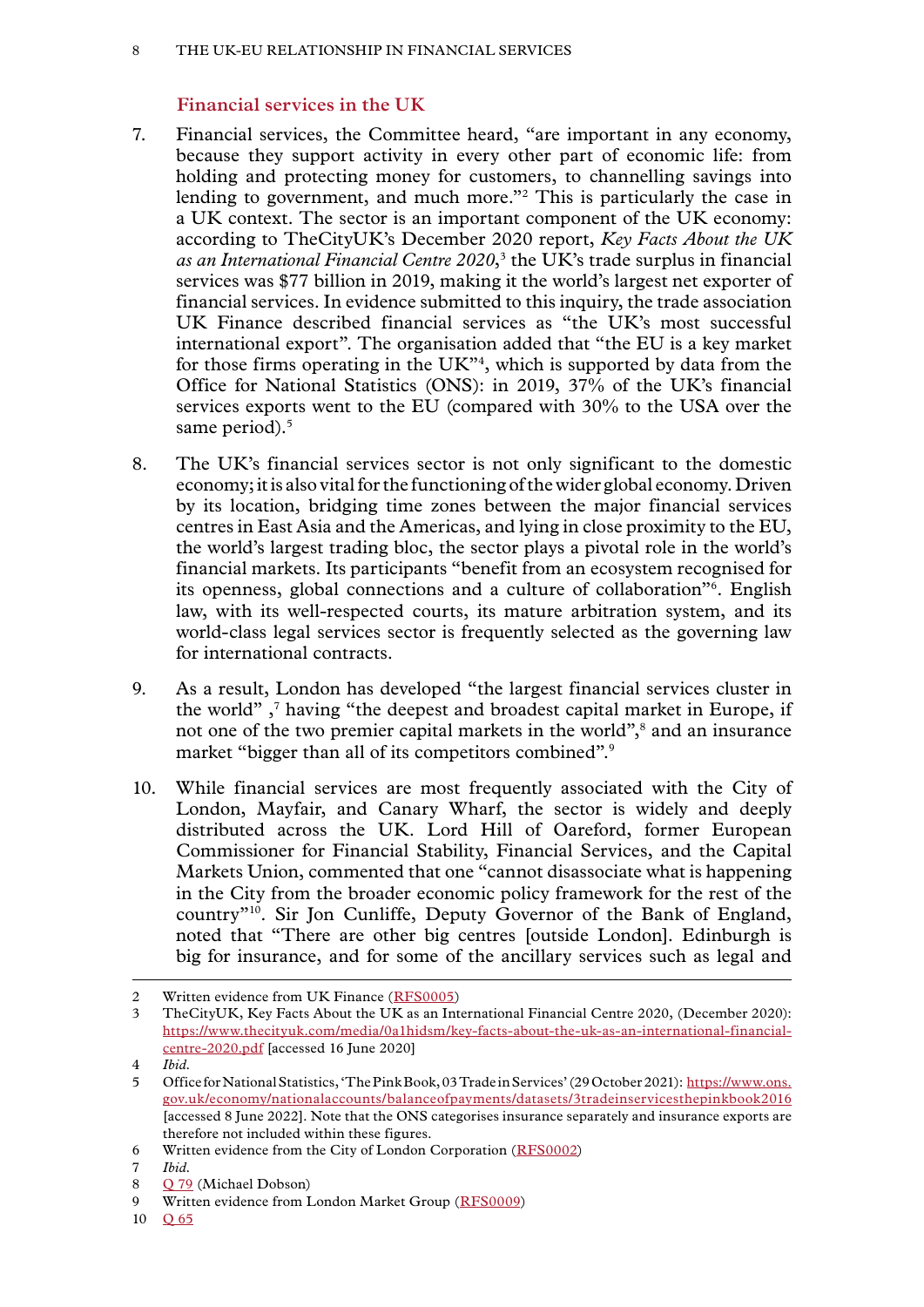<span id="page-10-0"></span>accounting Birmingham is a big centre."11 This was echoed by the Economic Secretary:

"I think it is often overlooked that two-thirds of jobs in financial services are outside London. With the fund management industry in particular there are hubs … in different parts of the United Kingdom in Edinburgh, Leeds and Bristol and I visit them all. Some of the wider government policy with respect to freeports … is designed to encourage that<sup>"12</sup>

- 11. It is inevitable, therefore, that the sector is a major employer. The City of London Corporation estimates that some 2.3 million people are employed in the financial and professional services sector, meaning that approximately 1 in 14 of all UK jobs are in financial services or its ancillary professions.<sup>13</sup>
- 12. The size and strength of the sector, and of its workforce, mean that is a significant contributor to the UK's overall tax revenue. The City of London Corporation calculated that the sector generated more than 10% of the UK's total tax receipts in 2019/20, a contribution of approximately  $f<sub>1</sub>75.6$ billion.<sup>14</sup> The Economic Secretary told us that tax receipts had been resilient since the UK's departure from the EU, remaining at "around  $f<sub>i</sub>$ 30 billion, or  $£75$  billion in the broader sector."<sup>15</sup> The Minister undertook to provide a breakdown of the figures to confirm his position. We have not yet received them.<sup>16</sup>
- 13. **The Committee asks the Government, in its response to this report, to provide a detailed breakdown of the figures for PAYE and corporate tax receipts for the previous five years, to support the Economic Secretary's view in his evidence that tax receipts from the financial services sector have been resilient since Brexit.**

# **Brexit and financial services: a brief recap**

14. On 24 December 2020, the UK and EU announced that they had reached an agreement on the future relationship. The EU-UK TCA was published on the same day and came into force on 1 January 2021. The domestic legislation needed to give effect to the TCA was passed by the UK Parliament on 30 December 2020, prior to ratification. The TCA applied provisionally from 1 January 2021. It entered into force on 1 May 2021 after both Parties had completed their ratification processes.<sup>17</sup>

<sup>11</sup> Q [32](https://committees.parliament.uk/oralevidence/9903/html/) (Sir Jon Cunliffe)

<sup>12</sup>  $Q$  [113](https://committees.parliament.uk/oralevidence/10188/html/) (John Glen MP); see also  $Q$  4 (Miles Celic).

<sup>13</sup> Written evidence from the City of London Corporation ([RFS0002\)](https://committees.parliament.uk/writtenevidence/107600/html/)

<sup>14</sup> City of London Corporation, *The total tax contribution of UK financial services in 2020* (February 2021): <https://www.cityoflondon.gov.uk/assets/Business/total-tax-contribution-2020.pdf> [accessed 7 June 2022]

<sup>15</sup> Q [94](https://committees.parliament.uk/oralevidence/10188/html/)

<sup>16</sup> *Ibid.*

<sup>17</sup> Council of the European Union, 'EU-UK trade and cooperation agreement: Council adopts decision on conclusion' (29 April 2021): [https://www.consilium.europa.eu/en/press/press-releases/2021/04/29/](https://www.consilium.europa.eu/en/press/press-releases/2021/04/29/eu-uk-trade-and-cooperation-agreement-council-adopts-decision-on-conclusion/) [eu-uk-trade-and-cooperation-agreement-council-adopts-decision-on-conclusion/](https://www.consilium.europa.eu/en/press/press-releases/2021/04/29/eu-uk-trade-and-cooperation-agreement-council-adopts-decision-on-conclusion/) [accessed 8 June 2022]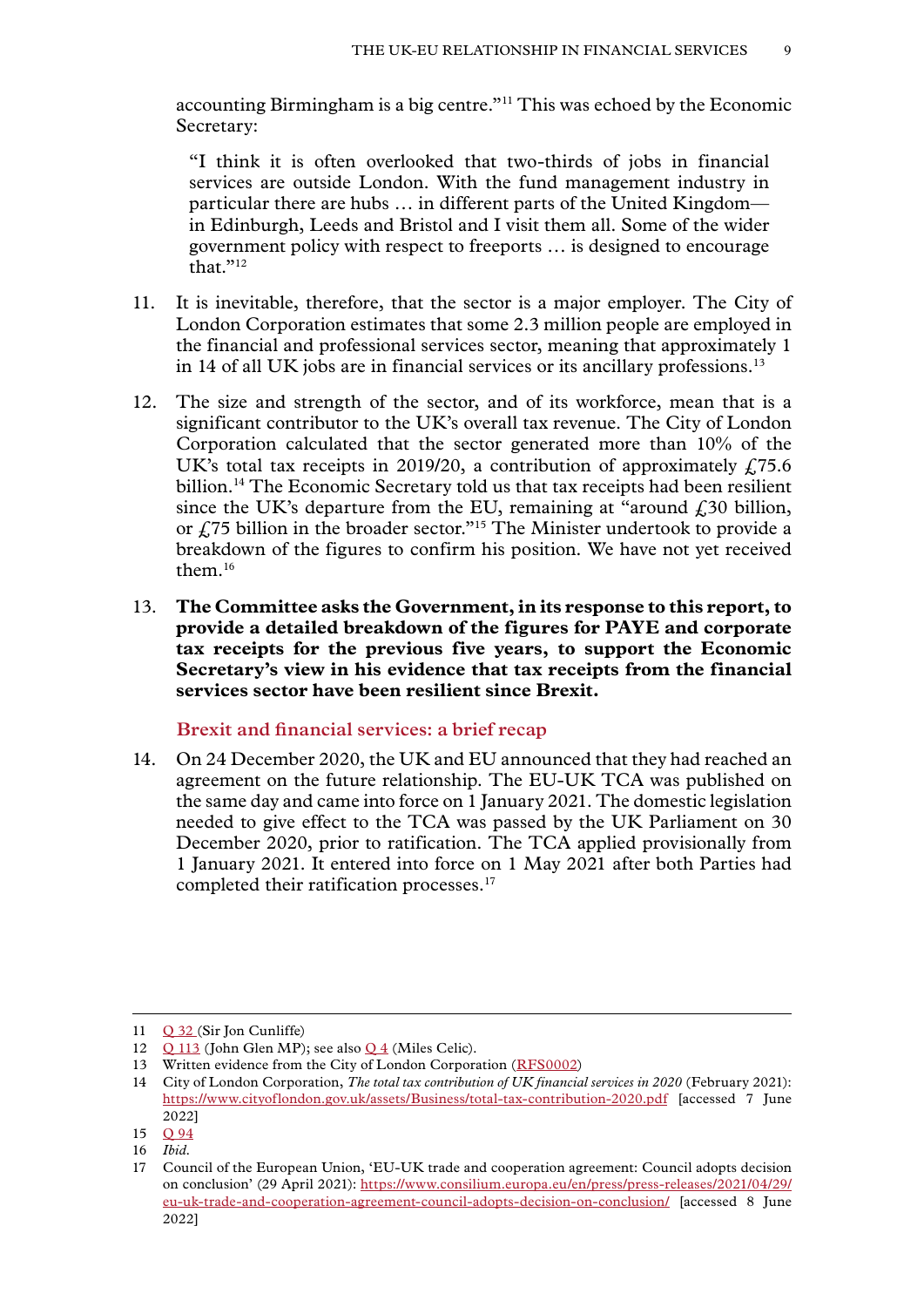- 15. The TCA's short section on financial services<sup>18</sup> states that the UK and the EU shall:
	- apply internationally agreed standards in the financial services sector;
	- permit companies from the other Party to supply any new financial service as they would a domestic company;
	- ensure that any relevant self-regulatory organisation observes obligations under other provisions of the TCA; and
	- grant access to payment and clearing systems and official funding and refinancing facilities to financial services suppliers of the other Party established in their territories.<sup>19</sup>
- 16. Rachel Kent, Partner at law firm Hogan Lovells, characterised the provisions concerning financial services in the TCA as "anti-discriminatory measures" that "protect the status quo rather than giving [the UK's financial services sector] something that was an additive."<sup>20</sup> However, the relative lack of detailed provision about financial services in the TCA had long been anticipated and discussed across government, in the media and within the sector, and this gave the sector the opportunity to make detailed preparations for the post-Brexit world.
- 17. The witnesses to the inquiry were, by and large, optimistic about the future of the UK's financial services sector under the TCA. Although Miles Celic, Chief Executive Officer at TheCityUK, told the Committee that "more could have been done for financial services" in the TCA, he added that the industry had always taken the view that it would "hope for the best but plan for the worst" and that his organisation had been "very pleased at the end of the transition period that there was no effective disruption in the service being provided to clients or customers."<sup>21</sup> He added, "The mood, the perspective, within the industry at the moment is that there is no point trying to navigate by looking in the rear-view mirror. We have left the European Union. The challenge now is to make the best of that".<sup>22</sup>
- 18. Dr Gerard Lyons, Senior Fellow at the think-tank Policy Exchange and Chief Economic Strategist at wealth management firm Netwealth Investments,23 was even more bullish, asserting that "the misplaced, widespread pessimism that prevailed before 2016 has proved ill-founded … London has retained its position as Europe's leading financial centre and a major global centre"24. He highlighted London's retention of its second-place ranking (behind New

<sup>18</sup> In written evidence, Graham Bishop, an independent consultant on European financial services matters, told the Committee: "The [TCA] treaty texts are massive—running to 1259 pages—but only about six pages are relevant to financial services and largely covered in just four Articles" [3.5, 5.38, 5.39, and 5.41]. Written evidence from Graham Bishop ([RFS0011](https://committees.parliament.uk/writtenevidence/108490/html/)); see also written evidence from Dr Andromachi Georgosouli and Prof Rosa Maria Lastra ([RFS0010\)](https://committees.parliament.uk/writtenevidence/108489/html/).

<sup>19</sup> A more detailed explanation of the TCA's operation in terms of the trade in services with the EU can be found in the European Union Committee's report *Beyond Brexit: trade in services* (23rd Report, Session 2019–21, HL Paper 248).

<sup>20</sup> **[Q](https://committees.parliament.uk/oralevidence/3446/html/)** 1

 $\frac{20}{21}$  *Ibid.* 

<sup>22</sup>  $\bigcap$  9

<sup>23</sup> In his evidence to the Committee, Dr Lyons also highlighted his other roles in the City of London, as a board member of both the Bank of China and BGC Partners. [Q](https://committees.parliament.uk/oralevidence/3446/html/) 1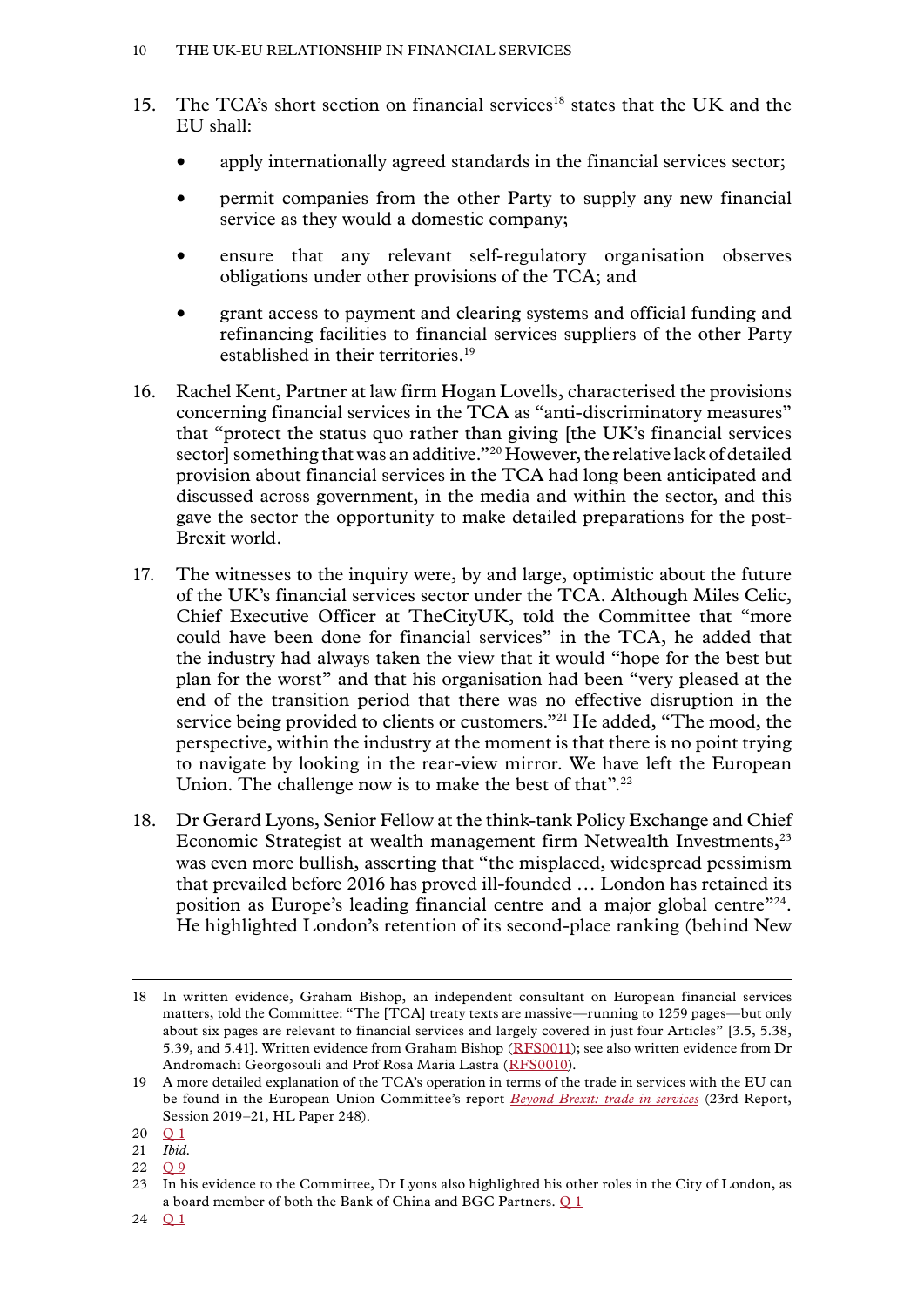<span id="page-12-0"></span>York) in the Z/Yen Survey,<sup>25</sup> "widely seen globally as the best barometer of the league table of financial centres."26

- 19. It would be wrong, however, to say that nothing changed at the end of the transition period. Some businesses have had to make operational and structural adjustments to be able to continue to conduct business between the UK and the EU. For the insurance sector, the London Market Group explained that: "A loss of financial services passporting rules and no financial services trading provisions within the UK-EU TCA has meant that companies have had to restructure in order to continue serving clients within the EU."<sup>27</sup> This means that "Both brokers and underwriters have ... been compelled to create new EU based subsidiaries which have branched back into the UK … The question is whether the European authorities will still accept the handling of key insurance functions from London."28
- 20. This analysis was supported by the think-tank New Financial which stated that, as of February 2021: "nearly 500 firms based in the UK have responded to Brexit in some form by relocating part of their business, staff, legal entities, or capital to the EU to ensure continuity of access to EU markets and customers in both directions."29 New Financial also suggested that:

"the impact of Brexit depends heavily on the sector of activity. In some sectors, such as markets and investment banking, adapting to Brexit has been a complex and expensive exercise … In other sectors like asset management and insurance it has been an administrative headache … Some sectors of activity, such as FX trading, are largely unaffected."30

21. In terms of the overall impact of Brexit on the financial services sector, New Financial estimated "that around 20% to 25% of UK financial services activity is related to the EU and that as much as half of that may need to relocate in some form to the EU over time."<sup>31</sup> However, as set out in paragraphs 29–30, some other witnesses took the view that the relocation of financial services activity was something that had now taken place rather than an ongoing process. Despite their concerns, New Financial believed that, given its status as one of only two global financial centres (alongside New York), the City of London "will continue to be the dominant financial centre in Europe".<sup>32</sup>

# **What the trade data says**

22. As noted in Paragraph 7, the UK runs a significant trade surplus in financial services. The *Office for National Statistics Pink Book 2021* states that total UK financial service exports in 2019 were  $\ell$  62.66 billion (19.1% of all UK services exports) compared with imports of just  $\mathcal{L}16.9$  billion (8% of all

32 *Ibid.*

<sup>25</sup> Z/Yen & the China Development Institute, The Global Financial Centres Index 31 (March 2022), p 4: [https://www.zyen.com/documents/2902/GFCI\\_31\\_Report\\_2022.03.24\\_v1.0.pdf](https://www.zyen.com/documents/2902/GFCI_31_Report_2022.03.24_v1.0.pdf) [accessed 8 June 2022]

<sup>26</sup> See also Q [79](https://committees.parliament.uk/oralevidence/10097/html/) (Michael Dobson): "We continue to think that London is probably the best global financial centre for the asset management business. I do not think it has hindered our ability to attract talent". Mr Dobson added that Brexit "has had pretty much zero impact, which was broadly in line with our expectations".

<sup>27</sup> Written evidence from London Market Group ([RFS0009](https://committees.parliament.uk/writtenevidence/108486/html/))

<sup>28</sup> *Ibid.*

<sup>29</sup> Written evidence from New Financial [\(RFS0006\)](https://committees.parliament.uk/writtenevidence/108480/html/)

<sup>30</sup> *Ibid.*

<sup>31</sup> *Ibid.*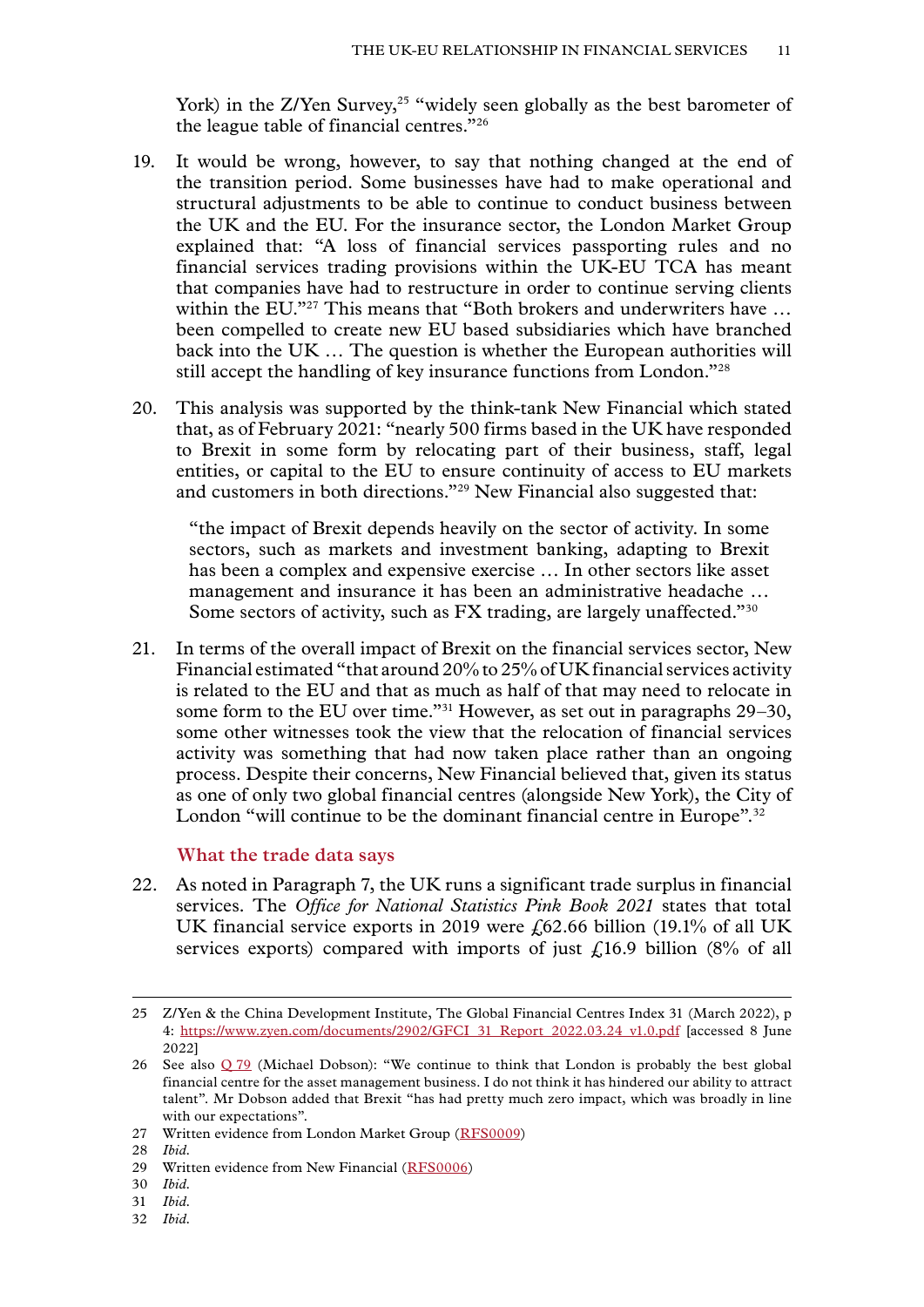UK services imports).<sup>33</sup> This trade ratio is broadly replicated when looking specifically at the trade between the UK and the EU: exports to the EU of  $\angle$  £23.3 billion against imports of £5.46 billion.

- 23. In 2019, as a snapshot of the relative importance of the EU as a market for the UK's financial services prior to the UK's departure from the EU, 37% of the UK's financial services exports were to the EU, compared with 30% to the USA. For imports, the respective figures were 32.5% from the EU and 35% from the USA. The total trade in financial services between the UK and the EU during that period was worth  $f(28.75)$  billion, compared with  $\frac{24.75}{1.24.75}$  billion for trade between the UK and the USA.<sup>34</sup>
- 24. There is some evidence, however, that the EU has been declining as a share of the UK's total financial services trade. Between Q1 2019 and Q1 2021, UK financial services exports to the EU grew by 1.35%. However, over the same period, financial services exports to the rest of the world grew by 5.24%. At the same time, imports from the EU fell by 35.2%, resulting in the EU's share of total UK financial services imports declining from 35.7% to 25.3%. In the assessment of the ONS, it is too early to untangle the impact of the COVID-19 pandemic from that of the UK's exit from the European Union, but the latter may be a factor.<sup>35</sup>
- 25. In its analysis of the ONS data, the House of Commons Library concludes that:

"Between 2019 and 2020, the value of UK financial services exports to the EU fell by 8% … In 2020, the fall in financial services exports to the EU was most pronounced in Q2 and Q3, owing to disruptions in economic activity caused by the coronavirus pandemic … Financial service exports to the EU have continued to fall in 2021, falling by 5% between Q4 2020 and Q1 2021 and by a further 5% between Q1 and Q2 2021. Compared to 2019 and pre-COVID levels of trade, financial services exports to the EU were 31% lower in Q2 2021 than Q2 2019."

In contrast to this:

"Financial service exports to non-EU countries continued to grow in the first quarter of 2021, growing by 8% between Q4 2020 and Q1 2021. While exports to non-EU countries fell in Q2 2021 compared to Q1, compared to 2019 and pre-COVID levels of trade, exports of financial services to non-EU countries were 5% higher in Q2 2021 than Q2 2019."36

<sup>33</sup> Office for National Statistics, 'The Pink Book, 03 Trade in Services' (29 October 2021): [https://www.ons.](https://www.ons.gov.uk/economy/nationalaccounts/balanceofpayments/datasets/3tradeinservicesthepinkbook2016) [gov.uk/economy/nationalaccounts/balanceofpayments/datasets/3tradeinservicesthepinkbook2016](https://www.ons.gov.uk/economy/nationalaccounts/balanceofpayments/datasets/3tradeinservicesthepinkbook2016) [accessed 8 June 2022]. These figures do not include insurance services, which are classified separately by the ONS.

<sup>34</sup> Office for National Statistics, 'The Pink Book, 03 Trade in Services' (29 October 2021): [https://www.ons.](https://www.ons.gov.uk/economy/nationalaccounts/balanceofpayments/datasets/3tradeinservicesthepinkbook2016) [gov.uk/economy/nationalaccounts/balanceofpayments/datasets/3tradeinservicesthepinkbook2016](https://www.ons.gov.uk/economy/nationalaccounts/balanceofpayments/datasets/3tradeinservicesthepinkbook2016) [accessed 8 June 2022]

<sup>35</sup> Office for National Statistics, 'The impacts of EU exit and coronavirus (COVID-19) on UK trade in services: July 2021': https://www.ons.gov.uk/economy/nationalaccounts/balanceofpayments/articles/ theimpactsofeuexitandcoronaviruscovid19onuktradeinservices/july2021#exports-and-imports-ofservices [accessed 8 June 2022]

<sup>36</sup> House of Commons Library, *Financial services: contribution to the UK economy, Research Briefing*, [Number 6193](https://researchbriefings.files.parliament.uk/documents/SN06193/SN06193.pdf) December 2021, Chapter 4.1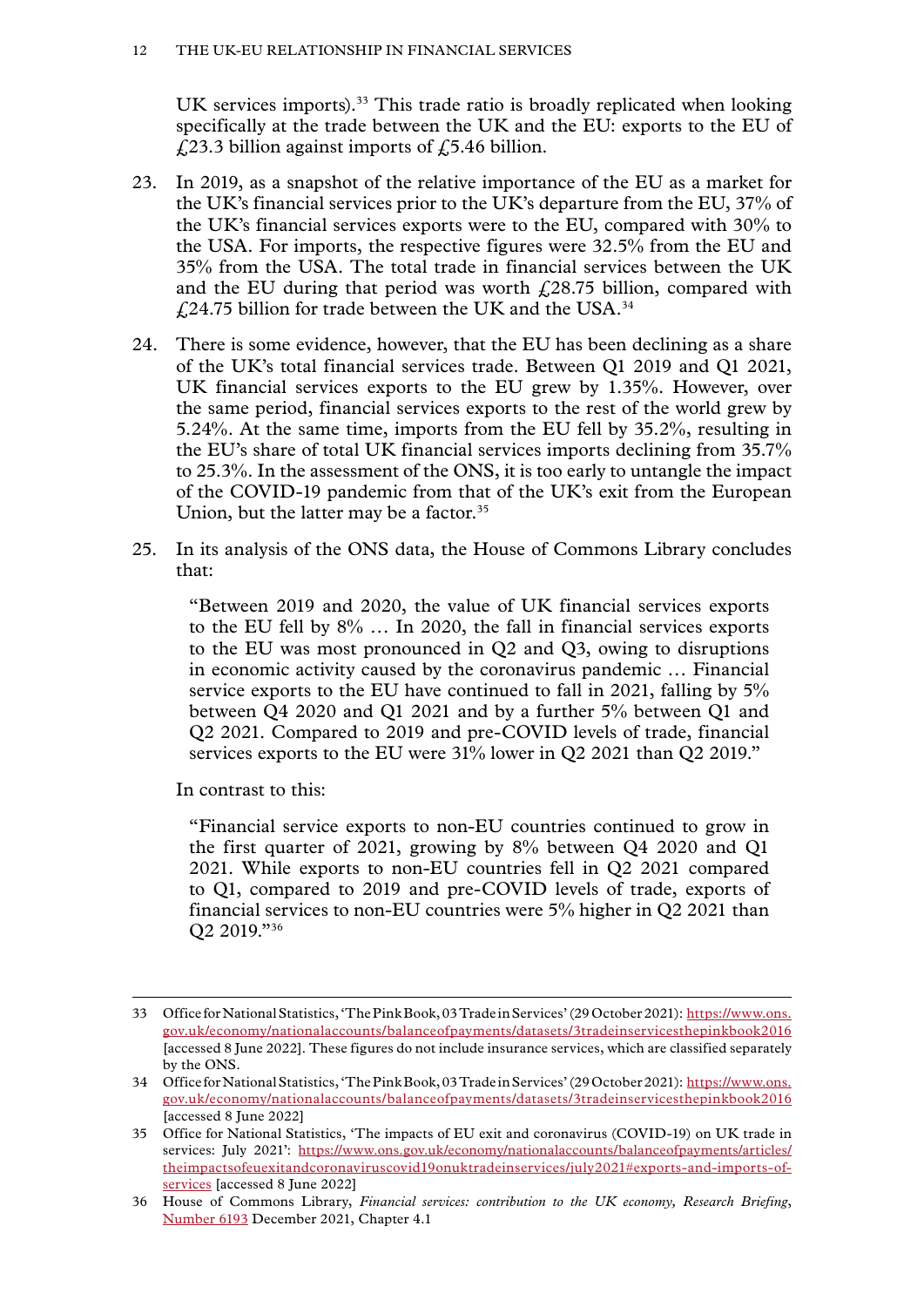<span id="page-14-0"></span>26. However, Miles Celic cautioned that, while the trade in financial services with the EU had declined since the end of the transition period, this reflected a trend that had been ongoing for several years beforehand.<sup>37</sup> This analysis is supported by the ONS data, which shows that the share of the UK's financial services exports going to the EU had fallen from 44.2% in 2015 to 37% in 2019 and further to 34.7% in 2020. This might suggest that the implementation of the TCA, and the loss of the passporting rights enjoyed prior to the end of the transition period, are not necessarily the primary drivers of the fall in exports to the EU.

# **Job and business moves**

- 27. Miles Celic cited the report prepared for TheCityUK in 2016 by management consultants, Oliver Wyman, stating that the report calculated that a "very hard"38 Brexit would result in around 75,000 jobs leaving the UK's financial services sector over a period of 5 years.<sup>39</sup> Jobs leaving the UK since 2016 have also been tracked by the professional services firm, EY. Andrew Pilgrim, UK Government and Financial Services Leader at EY, explained to the Committee that his organisation tracked job movements "on the basis of public announcements" from 222 firms.<sup>40</sup> On the basis of this methodology, as of the latter part of 2016, EY calculated that 12,000 jobs had been announced as moving from the UK to the EU.
- 28. At the time of his appearance before the Committee, however, Andrew Pilgrim reported that tracked job moves out of the UK so far stood significantly below that late 2016 figure, at 7,400.<sup>41</sup> During the course of this inquiry, the number was further revised down to 7,000.
- 29. Dr Lyons was confident that the final number of job moves would not increase much further:

"firms have had to take action based on their own business model. Firms that have a presence in London but previously served EU-based clients from London have had to move some of their staff to the continent, which in many respects was expected. The general perception across the City is that that move has now taken place."<sup>42</sup>

30. This optimistic outlook was shared by Michael Dobson, the then<sup>43</sup> Chairman of asset management firm Schroders plc. Mr Dobson stated that only one job in his firm had moved out of the UK<sup>44</sup> and that the "results for the industry have been considerably less bad than some people suggested they would be in the lead-up to the Brexit referendum. There were estimates of double what has happened in job losses from the City."45

<sup>37</sup> [Q](https://committees.parliament.uk/oralevidence/3446/html/) 2

<sup>38</sup> Referred to in the report itself as a "Low access scenario": Oliver Wyman, *The Impact of the UK's Exit*, p 13: [https://www.oliverwyman.com/content/dam/oliver-wyman/global/en/2016/oct/Brexit\\_POV.](https://www.oliverwyman.com/content/dam/oliver-wyman/global/en/2016/oct/Brexit_POV.PDF) [PDF](https://www.oliverwyman.com/content/dam/oliver-wyman/global/en/2016/oct/Brexit_POV.PDF) [accessed 8 June 2022]

<sup>39</sup> [Q](https://committees.parliament.uk/oralevidence/3446/html/) 2

<sup>40</sup> Q [47](https://committees.parliament.uk/oralevidence/9980/html/)

<sup>41</sup> *Ibid.*

 $\overline{Q}$  $\overline{Q}$  $\overline{Q}$  1; see also  $\overline{Q}$  2.

<sup>43</sup> Michael Dobson was Chairman of Schroders plc at the time of his appearance before the Committee on 5 April 2022 but retired later that month, before the publication of this report.

<sup>44</sup> Q [79](https://committees.parliament.uk/oralevidence/10097/html/)

<sup>45</sup> Q [80](https://committees.parliament.uk/oralevidence/10097/html/)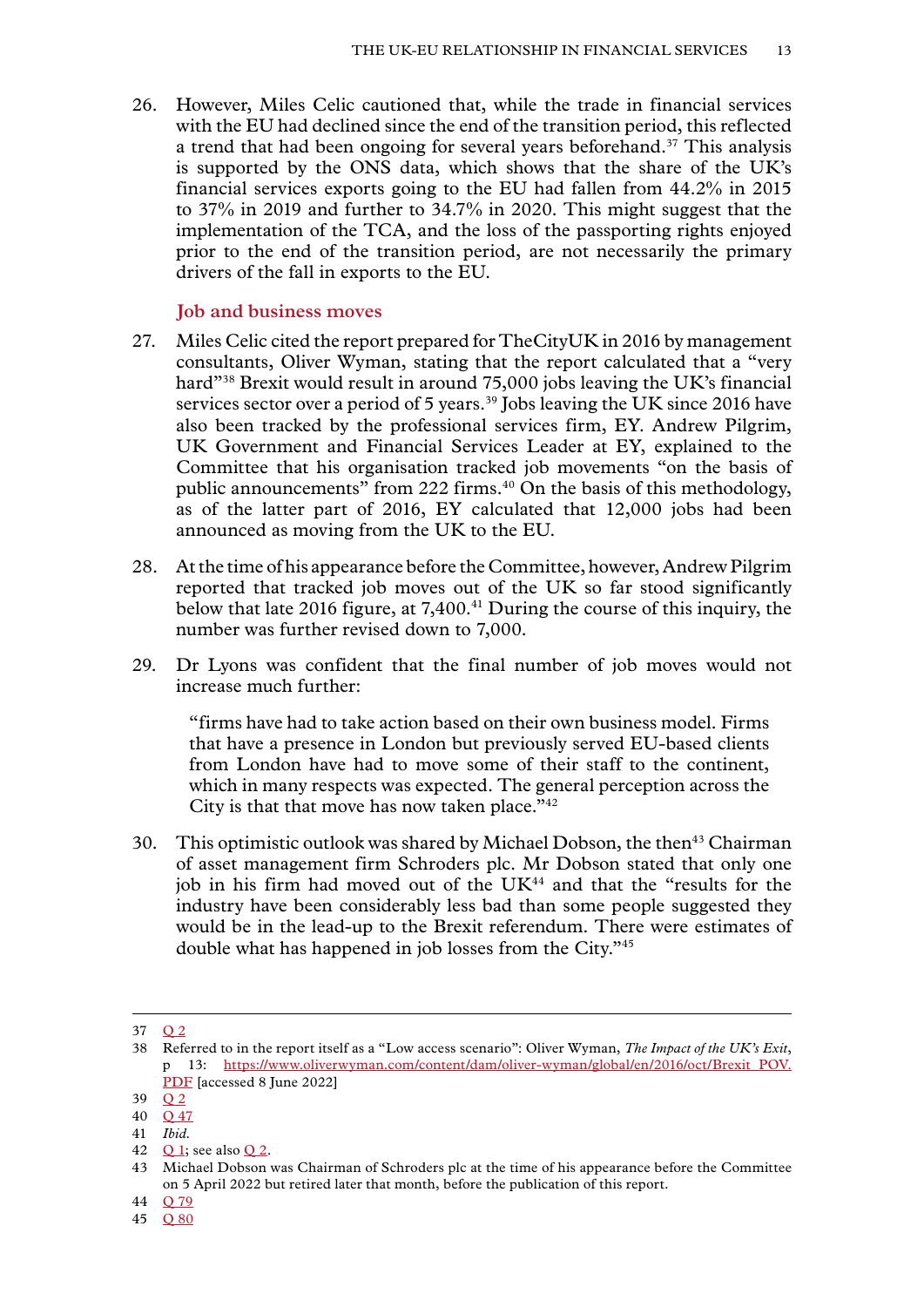### 14 The UK-EU relationship in financial services

- 31. There was also a recognition among witnesses of the effect of the Temporary Permissions Regime. Under this regime, the Financial Conduct Authority (FCA) allows EU businesses that were using EU passporting rights to operate in the UK prior to the UK's departure from the EU to continue to do so until December 2023. Both Dr Lyons and Caroline Dawson, Partner at law firm Clifford Chance, noted that, as the date for the expiry of the scheme in December 2023 approached, many EU businesses were taking advantage of the regime to establish a permanent presence in the  $UK<sub>146</sub>$  thereby potentially adding to the overall number of jobs within the UK financial services sector. New Financial, however, was sceptical about this, calling it "highly unlikely" that the establishment of UK offices could "offset relocation activity in the other direction", on the basis that using the Temporary Permissions Regime "is cost free whereas opening an office is not."<sup>47</sup>
- 32. Other witnesses also expressed caution. Sam Woods, Chief Executive of the Prudential Regulation Authority (PRA), noted that job moves have "not been a non-event, and nor are we at the end of it" but said that "so far, it has been manageable.48 Sir Jon Cunliffe similarly took the view that the impact "is not finished yet … it will be a process of years."49 New Financial argued that the industry was currently in "the second of three phases of Brexit-related relocation", and that further relocations might follow as the EU sought to repatriate activity conducted in the UK over the medium-term.50
- 33. Witnesses also warned against complacency over the number of job moves. Lord Hill said: "7,000 [jobs] is obviously at the low end … But that is not a reason to conclude that everything is fine and it has all settled down and we do not need to worry or try to make ourselves more competitive."51
- 34. With reference to the 75,000 figure originally cited by his organisation, Miles Celic also reminded the Committee that this was expressed as being over a period of five years from the point of the UK's departure from the EU, meaning the time to assess its accuracy would therefore be "in about three and a half years' time".<sup>52</sup>
- 35. Several witnesses also cited COVID-19 and its impact on working practices as one reason for jobs having not moved out of the UK so far,<sup>53</sup> and warned that, as travel restrictions eased and in-person working resumed, the picture was likely to change.<sup>54</sup>
- 36. Witnesses also expressed concern about Brexit's impact on jobs in terms of the opportunity cost to the UK and its financial services sector. In its written evidence to this inquiry, The City of London Corporation stated that "wider concern comes not from jobs leaving the UK, but new jobs in the EU being

51 Q [65](https://committees.parliament.uk/oralevidence/10060/html/)

<sup>46</sup>  $Q_1$  $Q_1$  (Gerard Lyons) and  $Q_4$ 7 (Caroline Dawson)

<sup>47</sup> Written evidence from New Financial [\(RFS0006\)](https://committees.parliament.uk/writtenevidence/108480/html/)

<sup>48</sup> Q [61](https://committees.parliament.uk/oralevidence/10016/html/)

<sup>49</sup>  $\bigcap 28$  $\bigcap 28$ 

<sup>50</sup> Written evidence from New Financial [\(RFS0006\)](https://committees.parliament.uk/writtenevidence/108480/html/)

<sup>52</sup>  $Q_3$  $Q_3$ ; see also  $Q_2$ 8 (Sir Jon Cunliffe).

<sup>53</sup> See, for example, Q [15](https://committees.parliament.uk/oralevidence/3446/html/) (Miles Celic) and Q [80](https://committees.parliament.uk/oralevidence/10097/html/) (Stéphane Boujnah).

<sup>54</sup>  $Q$  [47](https://committees.parliament.uk/oralevidence/9980/html/) (Caroline Dawson) and  $Q$  [80](https://committees.parliament.uk/oralevidence/10097/html/) (Stéphane Boujnah)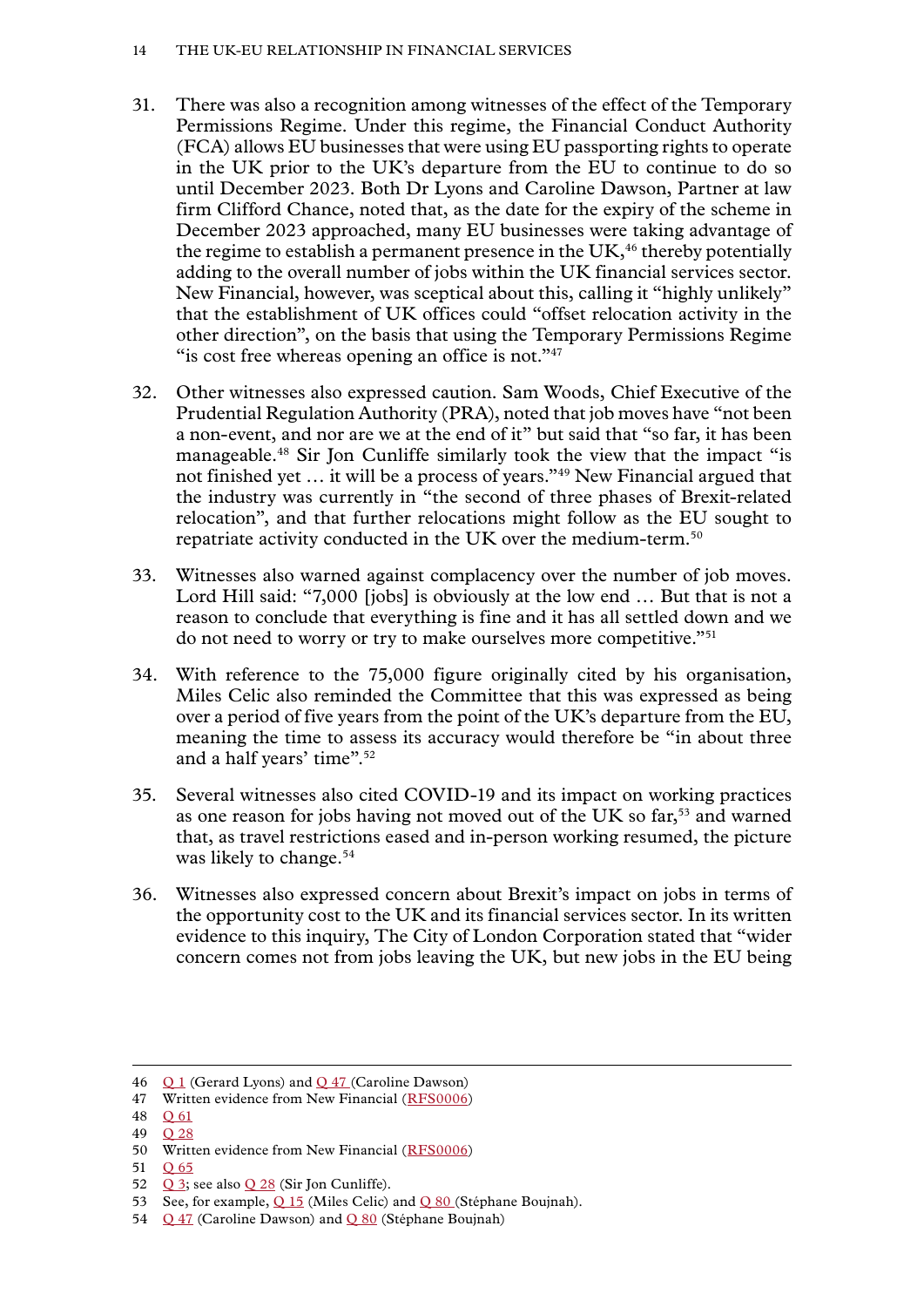created in future that might otherwise have been created in the UK."55 New Financial echoed this, adding:

"In the past 10 years, tens of thousands of back-office jobs in banking and finance have been created in countries like Poland, Hungary, Portugal and the Baltics where firms have access to highly qualified but much cheaper staff in much cheaper offices. In this sense, Brexit may accelerate a wider restructuring of the industry, and support staff in cities like London, Bournemouth, Birmingham, Belfast, Glasgow and Manchester may be at risk."56

37. Lord Hill also warned that the UK should not be complacent about competition from outside the EU:

"while we are both kicking bits out of each other and cutting off our nose to spite our face, the United States is opening up a bigger lead, as is Asia. For London, when it thinks about itself as a global financial centre, I think that we should be concentrating on the US and what is happening in other global financial centres … The international competition is not coming from within the EU, it is coming from the rest of the world."57

38. Further uncertainty about the potential for further job moves comes from the risk of legislative and regulatory changes on the part of the institutions of the EU and Eurozone. In spring 2020, the European Central Bank (ECB) launched a desk mapping review, investigating "booking and risk management practices across trading desks" with the aim of "ensuring that third-country subsidiaries have adequate governance and risk management capabilities and do not operate as empty shells."58 On 19 May 2022, following the conclusion of the evidence-gathering stage of this inquiry, the ECB announced that, on the basis of its finding from the first phase of this review, "21% [(56)] of the 264 desks assessed during the first phase warranted targeted supervisory action." The ECB further warned that the review:

"does not mark the end of the ECB's supervisory scrutiny of incoming banks' post-Brexit operating models … This work has a key overarching objective: to ensure that all … [standalone EU legal entities subject to supervision under the Single Supervisory Mechanism] … have prudentially sound risk management arrangements and a local presence which enables effective supervision and is commensurate with the risks they originate."<sup>59</sup>

- 39. This raises the very real prospect of further action on the part of the ECB that will have a material impact on the UK financial services sector's business models and operations, and a concomitant effect on jobs within the sector.
- 40. In terms of the Government's view of the impact so far of Brexit on the number of jobs leaving the UK's financial services sector, the Economic Secretary said he broadly accepted EY's 7,000 figure, saying: "The UK financial services sector … has not experienced the haemorrhaging of jobs

<sup>55</sup> Written evidence from City of London Corporation ([RFS0002\)](https://committees.parliament.uk/writtenevidence/107600/html/)

<sup>56</sup> Written evidence from New Financial [\(RFS0006\)](https://committees.parliament.uk/writtenevidence/108480/html/)

<sup>57</sup> Q [64](https://committees.parliament.uk/oralevidence/10060/html/)

<sup>58</sup> European Central Bank, The Supervision Blog, 'The desks mapping review–integrating Brexit banks into European banking supervision' (19 May 2022): [https://www.bankingsupervision.europa.eu/](https://www.bankingsupervision.europa.eu/press/blog/2022/html/ssm.blog220519~3081950bac.en.html) [press/blog/2022/html/ssm.blog220519~3081950bac.en.html](https://www.bankingsupervision.europa.eu/press/blog/2022/html/ssm.blog220519~3081950bac.en.html) [accessed 9 June 2022]

<sup>59</sup> *Ibid.*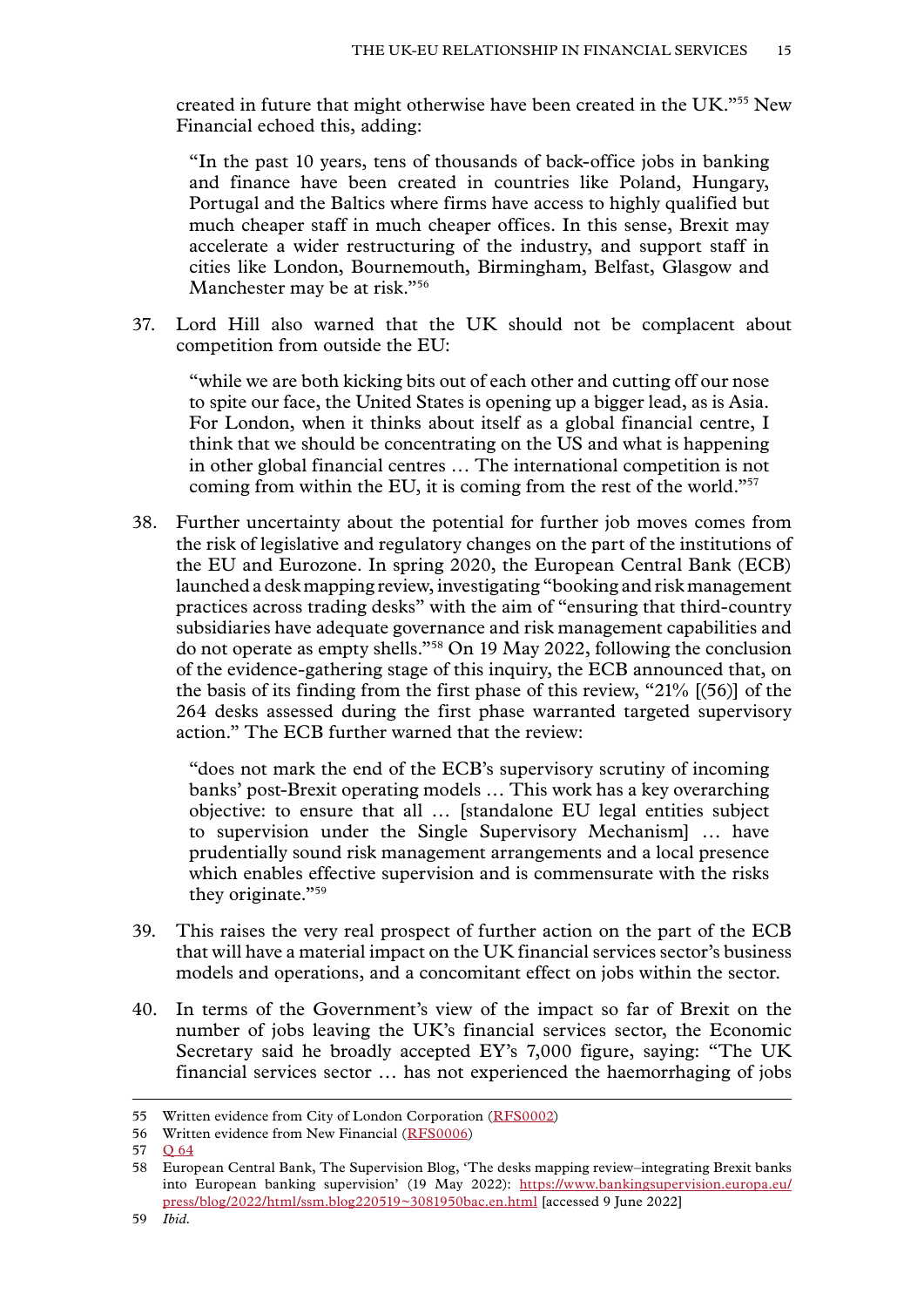<span id="page-17-0"></span>that perhaps many anticipated when I came into office in January 2018. There have been modest movements of people to the continent". He added that he did not think it "inevitable that we will see lots more jobs move."60

*Fragmentation of the EU financial services sector*

- 41. In terms of the destination of jobs moving from the UK to the EU, there was general consensus among witnesses that no single EU city had emerged as the primary choice for relocations. Peter Bevan, Partner at law firm Linklaters, observed: "Inasmuch as new jobs have been created in the EU, they have been in multiple centres and split across the cities … There is no other single location that is so far growing in a way that would rival London".<sup>61</sup>
- 42. This was treated as indicative of a wider trend of the fragmentation of the EU's financial services sector, and a failure to consolidate job and business moves from the UK in a single EU centre with the resources and infrastructure to challenge the UK's dominance. Some witnesses saw this fragmentation of the EU financial sector across multiple EU centres as a strategic decision, with Miles Celic commenting that:

"[what] the European Union seems to have adopted, at least for now, is a multicentre financial centre approach. There will be activity particularly in asset management, say, in Luxembourg. There will be investment banking in Frankfurt. There will be activity taking place in banking in Ireland, exchange activity in Amsterdam, work in Paris and so on."62

However, his view was that, if "the EU were successful in creating a multicentre approach … that would be historically and economically unusual." He contrasted it with the advantages the UK and London enjoy, citing a "cluster effect … an agglomeration effect that you get in a centre like London. There is the rule of law, English law, common law—a huge advantage—commercial dispute resolution, time zone, language, highquality regulators that are well regarded globally."63

- 43. For these reasons, most witnesses agreed that the EU financial services sector currently posed little direct threat to the dominance of the UK sector in the international markets. Dr Lyons saw none of the EU financial centres as having "the broad-based strength or depth to challenge London."64 Lord Hill agreed that "no single European centre has the critical mass that we have", adding that London was "resilient."<sup>65</sup> However, despite this resilience and the advantages conferred on the City by "the sheer concentration of people and scale in London who still want to be in London", Lord Hill urged against complacency, stating that there is "quite a lot to do to shore up that position and to try to equip ourselves to compete in new areas that are not yet regulated."66
- 44. On the other hand, Stéphane Boujnah, Chief Executive Officer of Euronext,<sup>67</sup> did not see the aforementioned "cluster effect" as quite so relevant in the post

- 62 [Q](https://committees.parliament.uk/oralevidence/3446/html/) 4
- 63 *Ibid.*
- 64 *Ibid.*
- 65 Q [66](https://committees.parliament.uk/oralevidence/10060/html/) 66 *Ibid.*

<sup>60</sup> Q [93](https://committees.parliament.uk/oralevidence/10188/html/)

<sup>61</sup> Q [47](https://committees.parliament.uk/oralevidence/9980/html/)

<sup>67</sup> Euronext is a pan-European bourse offering various trading services and post-trade services such as clearing, custody and settlement.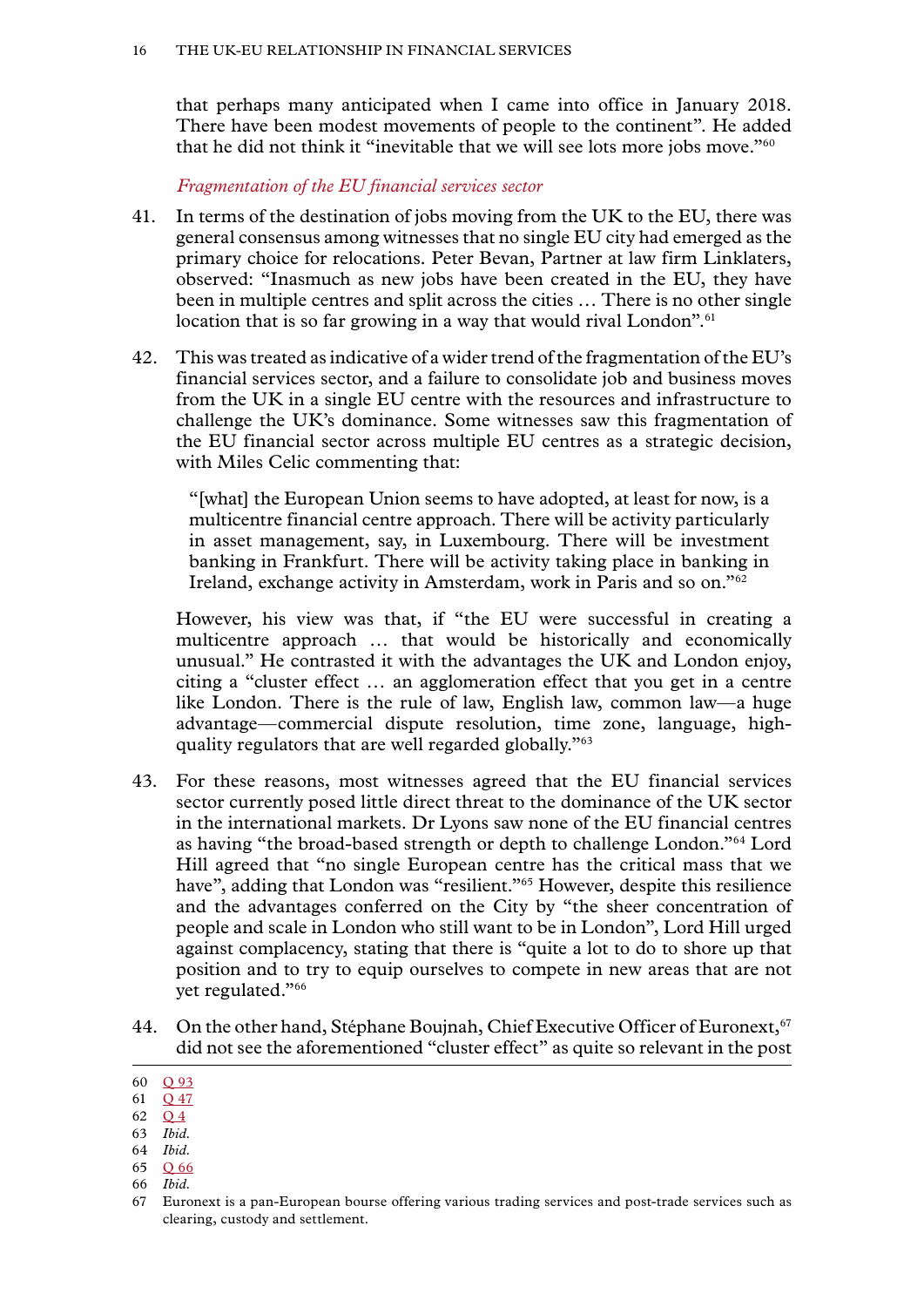<span id="page-18-0"></span>COVID-19 world. He argued that "COVID, as much as Brexit, has changed the way finance … [operates] over the past two years", meaning that the "concept of having teams located in a single location is not as relevant as it used to be. In reality, distributed but integrated and highly interconnected financial centres are working extremely well together".68

45. Other witnesses, however, saw real risks in the trend towards fragmentation of the financial services sector across the EU, interfering with the synergetic relationship between the sectors on either side of the English Channel and Irish Sea that risked mutual harm in the longer term. In Lord Hill's view,

 "the consequence of that greater fragmentation is that, crudely, the cost of raising capital increases. That means Europe's businesses find it harder to fund the recovery that the European economy needs to have. I think that it is a retrograde step … I do not think that it leads to a stronger system."69

- 46. **We welcome the fact that, overall, the UK financial services sector remains optimistic about its prospects for the future, and that significantly fewer jobs have so far left the sector than had been anticipated. This demonstrates both the continued strength and the resilience of the sector in the UK.**
- 47. **We warn, however, against any complacency in this regard, as it is not clear whether the full impact has yet played out. We note that there are many factors, both ongoing and on the horizon, including EU regulatory and political decision-making, that may have a significant impact on the sector, with the risk that further jobs will move out of the UK.**
- 48. **The fragmentation of job moves across EU financial centres highlights that no single EU financial centre has so far emerged as a serious rival to London. Nevertheless, the Committee is concerned that fragmentation could raise cost and reduce liquidity for businesses served by the UK and EU financial services sectors. We urge the Government to work with the EU, and its institutions, to ensure that London is able to maintain the depth and liquidity needed in order to continue to function as the prime source of capital for the European market.**

# **Asset and infrastructure moves**

49. In contrast to his general optimism about the movement of jobs, Dr Lyons was much less sanguine about the loss of financial infrastructure,  $70$  declaring that this an "area that we cannot be complacent about and that does not get enough attention."71 Similarly, Andrew Pilgrim of EY noted that, by

<sup>68</sup> Q [81](https://committees.parliament.uk/oralevidence/10097/html/)

<sup>69</sup> Q [66;](https://committees.parliament.uk/oralevidence/10060/html/) see also Q [81](https://committees.parliament.uk/oralevidence/10097/html/) (Michael Dobson).

<sup>70</sup> Financial services is supported by infrastructure such as payment systems, clearing houses and data centres. In an example of such a move, in June 2022 Euronext moved its data centre from Basildon, Essex, to Bergamo in northern Italy. Speaking on behalf of Euronext, Stéphane Boujnah said that this move was "somewhat because of Brexit" but that other factors were also at play. Q [80](https://committees.parliament.uk/oralevidence/10097/pdf/)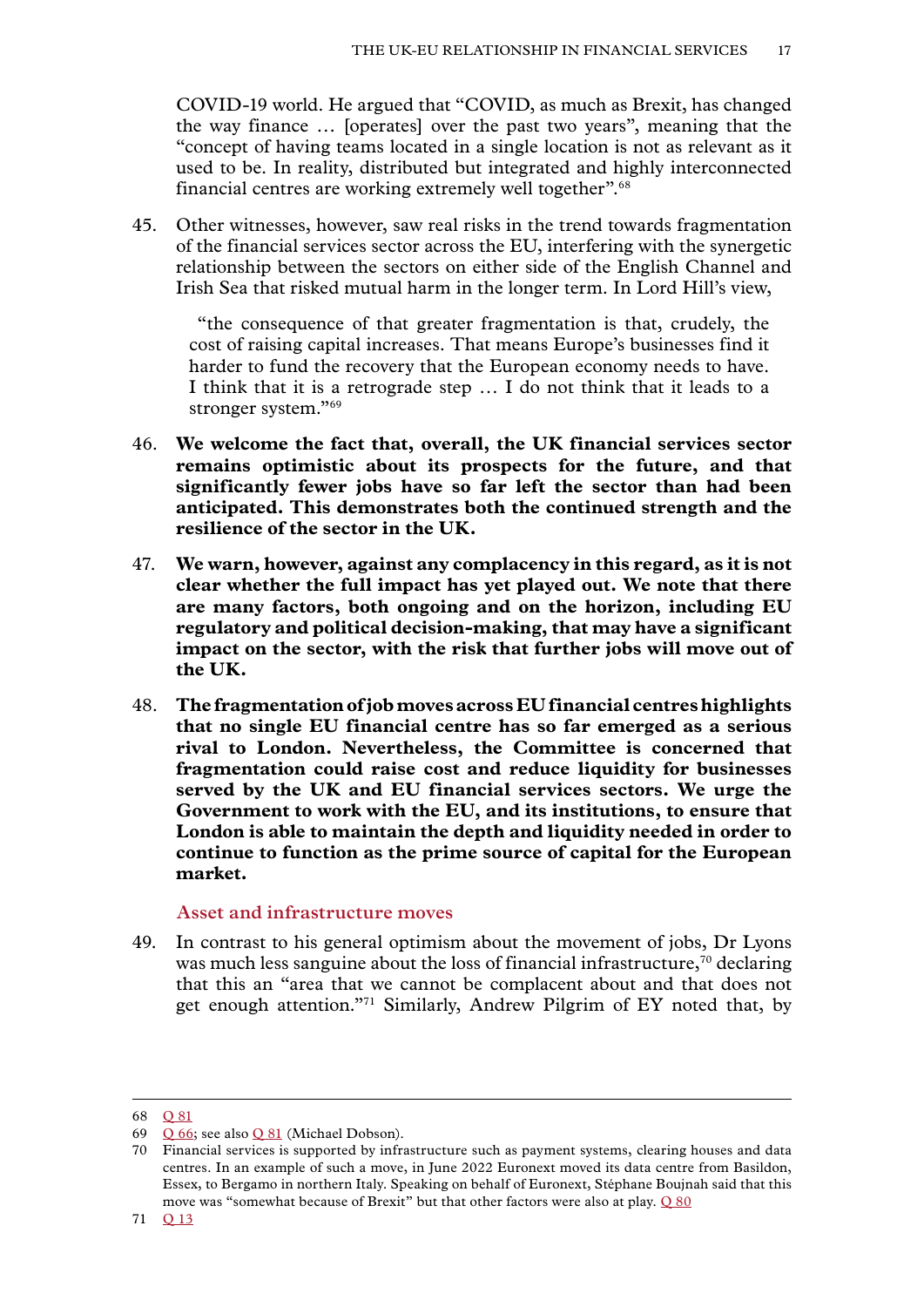<span id="page-19-0"></span>December 2021, " $f_{\text{L}}$ 1.3 trillion-worth of assets<sup>72</sup> had been transferred from the UK to the EU".73

- 50. From an EU-based perspective, Stéphane Boujnah did not attribute this entirely to the UK's exit from the EU. He noted on a related point that "more international companies, which in a previous world would have considered London as a venue for their international listing, are now considering Euronext". However, he saw this as being due to a combination of factors: "there is no straightforward distinction between the two factors of the corporate dynamic and competition between Euronext and the London Stock Exchange Group versus the sole Brexit impact."74
- 51. **We note the movement of assets and infrastructure out of the UK. We ask the Government to set out what steps it is taking to monitor this and to ensure that it does not harm the competitiveness, profitability, or operational capabilities of the UK's financial services sector. We also ask the Government to set out in its response to this report what assessment it has undertaken of the costs and risks to the sector and the wider UK economy by the movement of assets and infrastructure out of the UK following Brexit.**

**UK Government policy for the future of financial services**

- 52. The Economic Secretary set out the Whitehall architecture in terms of departmental and ministerial responsibility for the sector, telling the Committee that, within the Treasury, he is "responsible for financial services and financial services policy" and works "closely" with the Foreign, Commonwealth and Development Office and the Department for International Trade (DIT): "I take the lead and we reach out to the Foreign Office and DIT where appropriate, and they reach out to us, to me and to my office, where appropriate."75
- 53. The Government has consistently stated its aim of seizing the opportunities of Brexit. In respect of financial services, the Government's policy aims have been most comprehensively elucidated in the Chancellor of the Exchequer's Mansion House Speech of 1 July 2021,<sup>76</sup> and the accompanying policy paper, *A new chapter for financial services* (published on the same date).<sup>77</sup> These interventions set out the wider strategy that the Government intends to pursue for the future of UK financial services outside the EU. The speech and paper cover a range of areas, including regulation; the positioning of the UK as an internationally open globally competitive financial hub; the opportunities to develop new trading relationships with other third countries outside the EU, notably Singapore, the US and Switzerland; the opportunities for the development of financial technology ('FinTech') and digital finance in the

<sup>72</sup> Similarly, New Financial estimated that the banking sector "have moved or are moving more than  $\angle$ 900bn in assets from the UK to the EU", a figure amounting to "roughly 10% of the assets in the UK banking system". Written evidence from New Financial ([RFS0006\)](https://committees.parliament.uk/writtenevidence/108480/html/).

<sup>73</sup> Q [47](https://committees.parliament.uk/oralevidence/9980/html/)

<sup>74</sup> Q [80](https://committees.parliament.uk/oralevidence/10097/pdf/)

<sup>75</sup> Q [95](https://committees.parliament.uk/oralevidence/10188/html/)

<sup>76</sup> Rt Hon Rishi Sunak MP, 'Mansion House Speech 2021', (1 July 2021): [https://www.gov.uk/](https://www.gov.uk/government/speeches/mansion-house-speech-2021-rishi-sunak) [government/speeches/mansion-house-speech-2021-rishi-sunak](https://www.gov.uk/government/speeches/mansion-house-speech-2021-rishi-sunak) [accessed 8 June 2022]

<sup>77</sup> HM Treasury, *A new chapter for financial services* (1 July 2021): [https://assets.publishing.service.gov.uk/](https://assets.publishing.service.gov.uk/government/uploads/system/uploads/attachment_data/file/998102/CCS0521556086-001_Mansion_House_Strategy_Document_FINAL.pdf) [government/uploads/system/uploads/attachment\\_data/file/998102/CCS0521556086–001\\_Mansion\\_](https://assets.publishing.service.gov.uk/government/uploads/system/uploads/attachment_data/file/998102/CCS0521556086-001_Mansion_House_Strategy_Document_FINAL.pdf) [House\\_Strategy\\_Document\\_FINAL.pdf](https://assets.publishing.service.gov.uk/government/uploads/system/uploads/attachment_data/file/998102/CCS0521556086-001_Mansion_House_Strategy_Document_FINAL.pdf) [accessed 8 June 2022]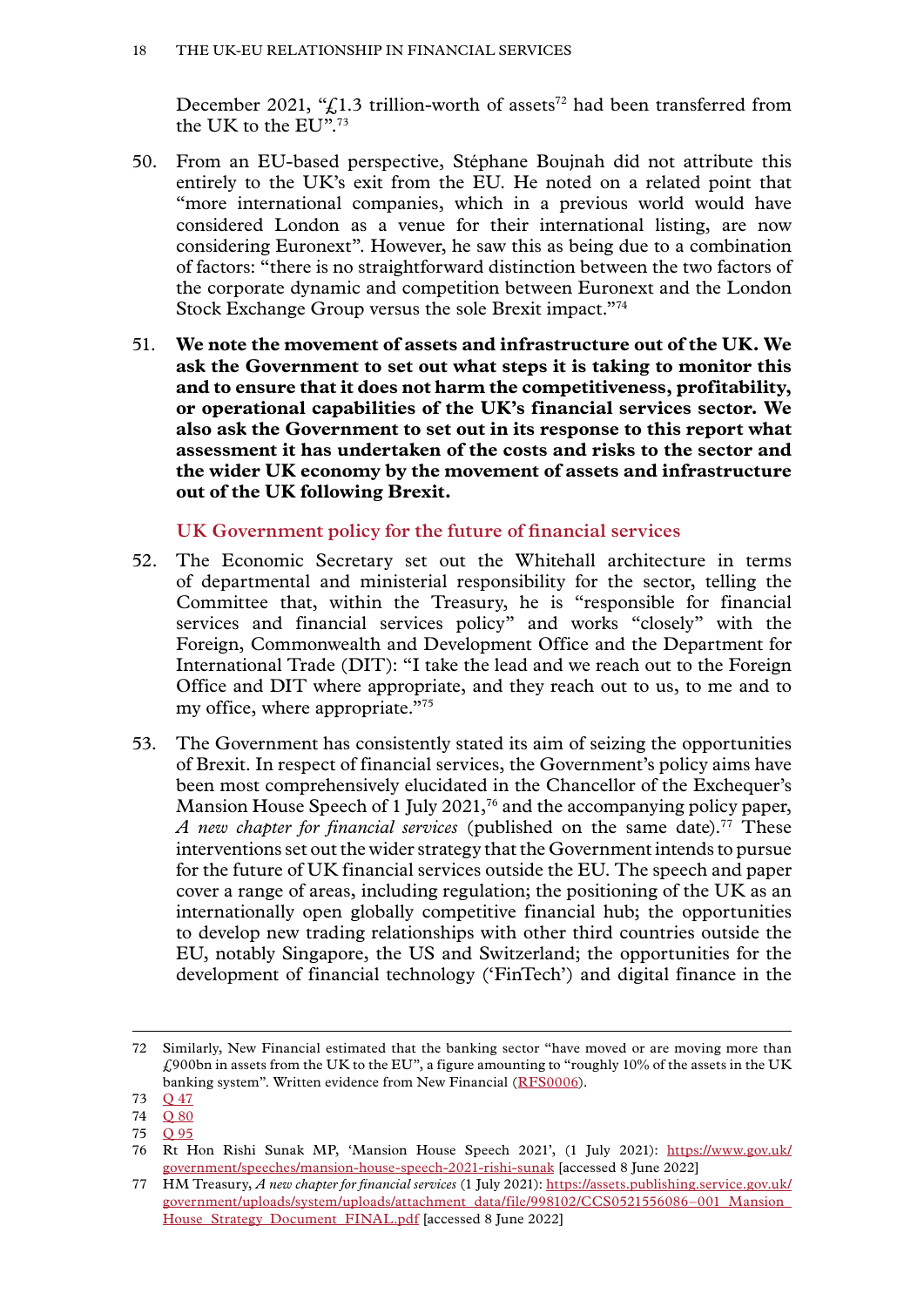UK; and the development of green finance through positioning the UK as the world's first Net Zero aligned financial centre.

- 54. In his speech, the Chancellor framed the Government's approach as applying five principles:
	- "Openness: we believe in open societies and free economies founded on democratic values. Only the creativity, ingenuity and dynamism of free individuals can deliver lasting economic growth."
	- "A rules-based international order: openness and freedom must be protected by rules that are followed and enforced."
	- "A sovereign approach: the UK will use our new freedoms to follow a distinctive approach founded on UK law, protected by independent UK regulators, designed to strengthen UK markets."
	- "Multilateral engagement: we will engage and lead in multilateral settings, helping to solve the world's most challenging problems."
	- "Real change: engagement alone isn't enough; our international actions must make a tangible difference to people's lives."
- 55. These principles are supplemented in the accompanying policy paper by a number of policy aims for the remainder of this Parliament, summarised on the final page as being to have:
	- (1) "Secured best-in-class financial services agreements with new partners and deepened existing relationships, supporting stable and open markets."
	- (2) "Put in place the building blocks to enable financial markets to support the transition to Net Zero in the UK and across the world."
	- (3) "Delivered regulatory changes to harness the most innovative and cutting-edge technology in financial services."
	- (4) "Tailored the regulatory framework to ensure the UK is recognised internationally as one of the safest and most competitive places to locate financial services businesses and activities."78
- 56. The independent report of the Taskforce on Innovation, Growth and Regulatory Reform (TIGRR), commissioned by the Prime Minister and published on 16 June 2021, recommends a comprehensive review of the UK's regulatory framework for financial services, stating that: "the tangled web of EU-derived regulation needs a thorough overhaul … [involving] moving away from the EU's code-based system to a more principles-based approach based on common law."79
- 57. The TIGRR report also calls for the reform of the rules underpinning the provision of capital to better support the scaling up of growing companies

<sup>78</sup> HM Treasury, *A new chapter for financial services* (1 July 2021), p 34: [https://assets.publishing.service.](https://assets.publishing.service.gov.uk/government/uploads/system/uploads/attachment_data/file/998102/CCS0521556086-001_Mansion_House_Strategy_Document_FINAL.pdf) [gov.uk/government/uploads/system/uploads/attachment\\_data/file/998102/CCS0521556086–001\\_](https://assets.publishing.service.gov.uk/government/uploads/system/uploads/attachment_data/file/998102/CCS0521556086-001_Mansion_House_Strategy_Document_FINAL.pdf) [Mansion\\_House\\_Strategy\\_Document\\_FINAL.pdf](https://assets.publishing.service.gov.uk/government/uploads/system/uploads/attachment_data/file/998102/CCS0521556086-001_Mansion_House_Strategy_Document_FINAL.pdf) [accessed 8 June 2022]

<sup>79</sup> Prime Minister's Office, 10 Downing Street, *Taskforce on Innovation, Growth and Regulatory Reform independent report* (16 June 2021), para 17: [https://assets.publishing.service.gov.uk/government/uploads/](https://assets.publishing.service.gov.uk/government/uploads/system/uploads/attachment_data/file/994125/FINAL_TIGRR_REPORT__1_.pdf) system/uploads/attachment\_data/file/994125/FINAL\_TIGRR\_REPORT\_1\_.pdf [accessed 8 June 2022]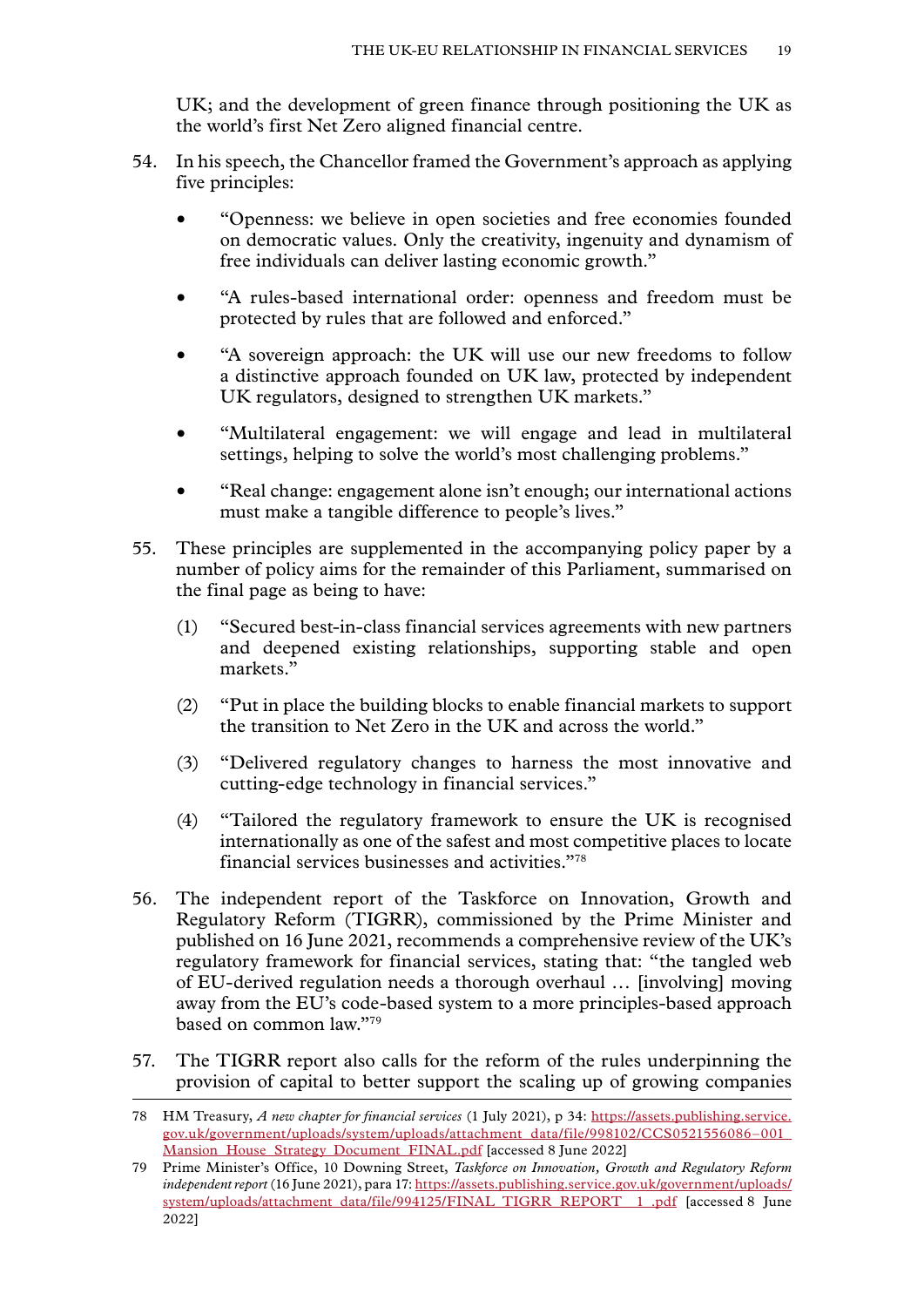with the aim of unleashing "latent innovation across the economy". It also calls for reforms to enterprise investment schemes and reporting to "help further the UK's position."80

- 58. More recently, the Government announced in the Queen's Speech on 10 May 2022 that it will be bringing forward a new Financial Services and Markets Bill in the current parliamentary session. The Bill will include "Revoking retained EU law on financial services and replacing it with an approach to regulation that is designed for the UK."81
- 59. **We support the Government's broad policy aims for the financial services sector, as far as they go, and hope that these will be enacted in a proportionate and evidence-based way.**
- 60. **We ask the Government in its response to this report to set out the specific steps it has taken and is proposing to take to fulfil the ambition and promise of the aims set out in the Chancellor's 2021 Mansion House Speech and in 'A new chapter for financial services'.**
- 61. **Despite our broad support for the Government's policy aims, it is important that the Government ensures financial services policy is not focused too heavily on the City of London alone. We therefore ask the Government to provide a full explanation of how it intends to support those parts of the sector operating throughout the rest of the UK with respect to the UK's evolving relationship with the EU.**

<sup>80</sup> *Ibid.*

<sup>81</sup> HM Treasury, 'New law to protect access to cash announced in Queen's speech' (10 May 2022): [https://www.gov.uk/government/news/new-law-to-protect-access-to-cash-announced-in-queens](https://www.gov.uk/government/news/new-law-to-protect-access-to-cash-announced-in-queens-speech)[speech](https://www.gov.uk/government/news/new-law-to-protect-access-to-cash-announced-in-queens-speech) [accessed 8 June 2022]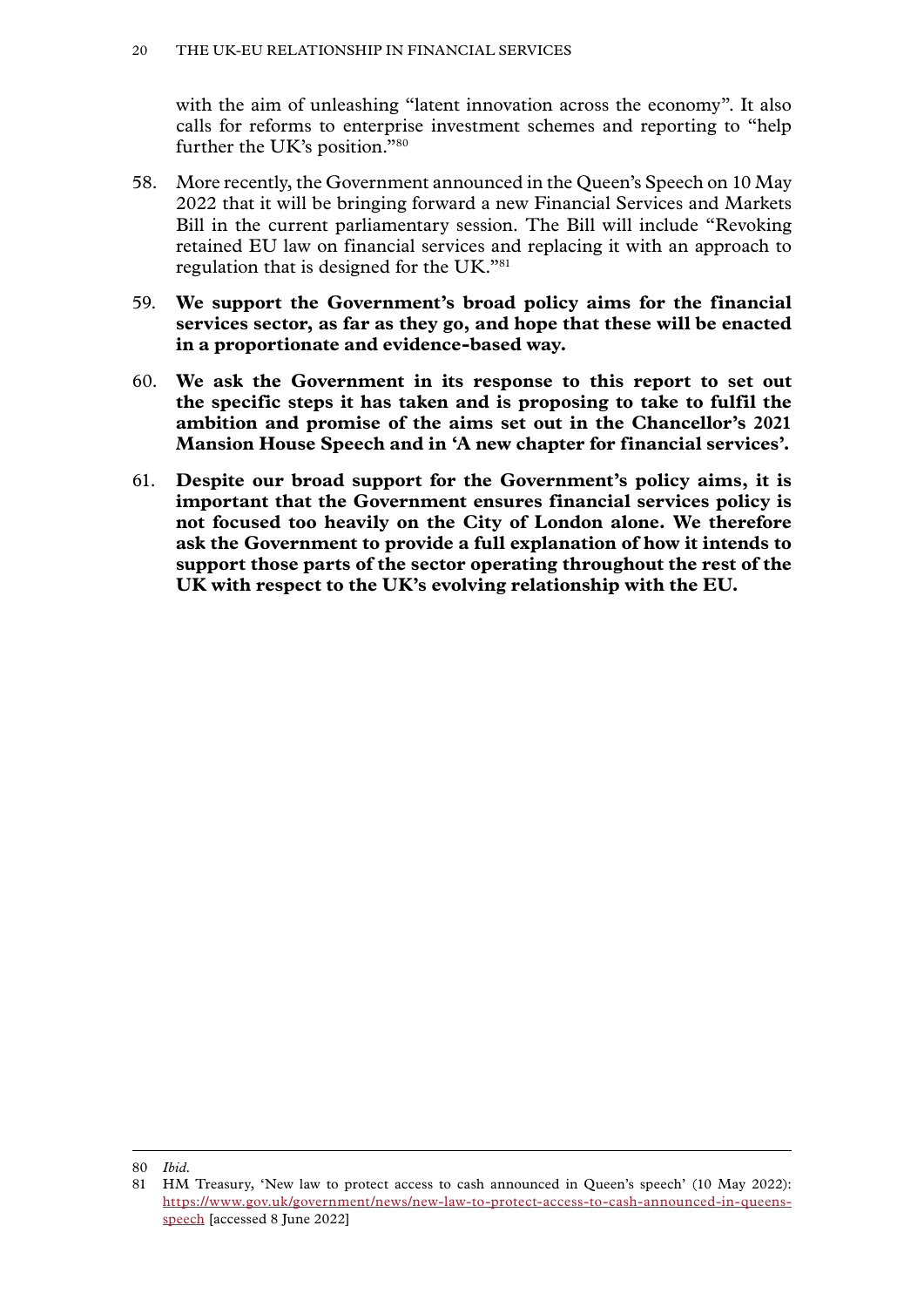# <span id="page-22-0"></span>**Chapter 2: EQUIVALENCE**

# **Background**

- 62. By granting equivalence decisions, the UK Government or the European Commission affirm that a foreign jurisdiction's rules and supervision in certain areas of financial services are equivalent to their own. In some cases, this allows providers of financial services from the other Party to benefit from the same market access as domestic providers.
- 63. Equivalence decisions are unilateral. It is therefore not in the gift of either the UK Government or the European Commission to secure or negotiate equivalence from the other Party—a point that was stressed by several of the Committee's witnesses. Dr Andromachi Georgosouli and Professor Rosa Maria Lastra, from the Centre for Commercial Law Studies at Queen Mary University of London, described equivalence as "a privilege, not a right", and stressed that, as far as EU decisions are concerned, "Third countries neither have a right to obtain equivalence status, nor indeed a right to receive a positive determination".82 Similarly, Miles Celic of TheCityUK told us that: "Equivalence is not something that is done jointly. That is certainly not the way the EU sees it."83
- 64. Equivalence decisions can be granted or withheld for any reason, and not necessarily on the basis of purely technical criteria. Lord Hill gave the Committee his insights into EU decision-making in this area as a former European Commissioner: "I used to be responsible for [EU] equivalence decisions and I naively started off thinking there must be some kind of technical process … Then you realise very quickly, of course, that it is just a political process and the answer fits the politics."84
- 65. Because they are unilateral, equivalence was omitted from the scope of the UK-EU negotiations that culminated in the TCA. The European Commission's 'Q&A' explainer on the TCA states: "The Agreement does not include any elements pertaining to equivalence frameworks for financial services. These are unilateral decisions of each party and are not subject to negotiation … the EU will consider equivalence [decisions] when they are in the EU's interest."85
- 66. It was emphasised to the Committee that equivalence decisions vary in both nature and importance, and many do not deal with market access or crossborder trade. Both Sir Jon Cunliffe of the Bank of England and Miles Celic estimated that the majority of the available equivalence decisions in a UK-EU context did not relate to market access.<sup>86</sup>
- 67. Finally, the governance and termination procedures for equivalence decisions may also vary, particularly as far as EU decisions are concerned. Dr Georgosouli and Prof Lastra explained: "The relevant Implementing Act may grant equivalence in full or in part, on a temporary or more long-term basis or subject to certain conditions. Equivalence may be later adjusted or

<sup>82</sup> Written evidence from Dr Andromachi Georgosouli and Prof Rosa Maria Lastra ([RFS0010\)](https://committees.parliament.uk/writtenevidence/108489/html/)

<sup>83</sup> Q [10](https://committees.parliament.uk/oralevidence/3446/html/)

<sup>84</sup> Q [78](https://committees.parliament.uk/oralevidence/10060/html/)

<sup>85</sup> European Commission, 'Questions & Answers: EU-UK Trade and Cooperation Agreement', (24 December 2020): [https://ec.europa.eu/commission/presscorner/detail/en/qanda\\_20\\_2532](https://ec.europa.eu/commission/presscorner/detail/en/qanda_20_2532) [accessed 7 June 2022]

<sup>86</sup> [Q](https://committees.parliament.uk/oralevidence/3446/html/) 7 and Q [30](https://committees.parliament.uk/oralevidence/9903/html/)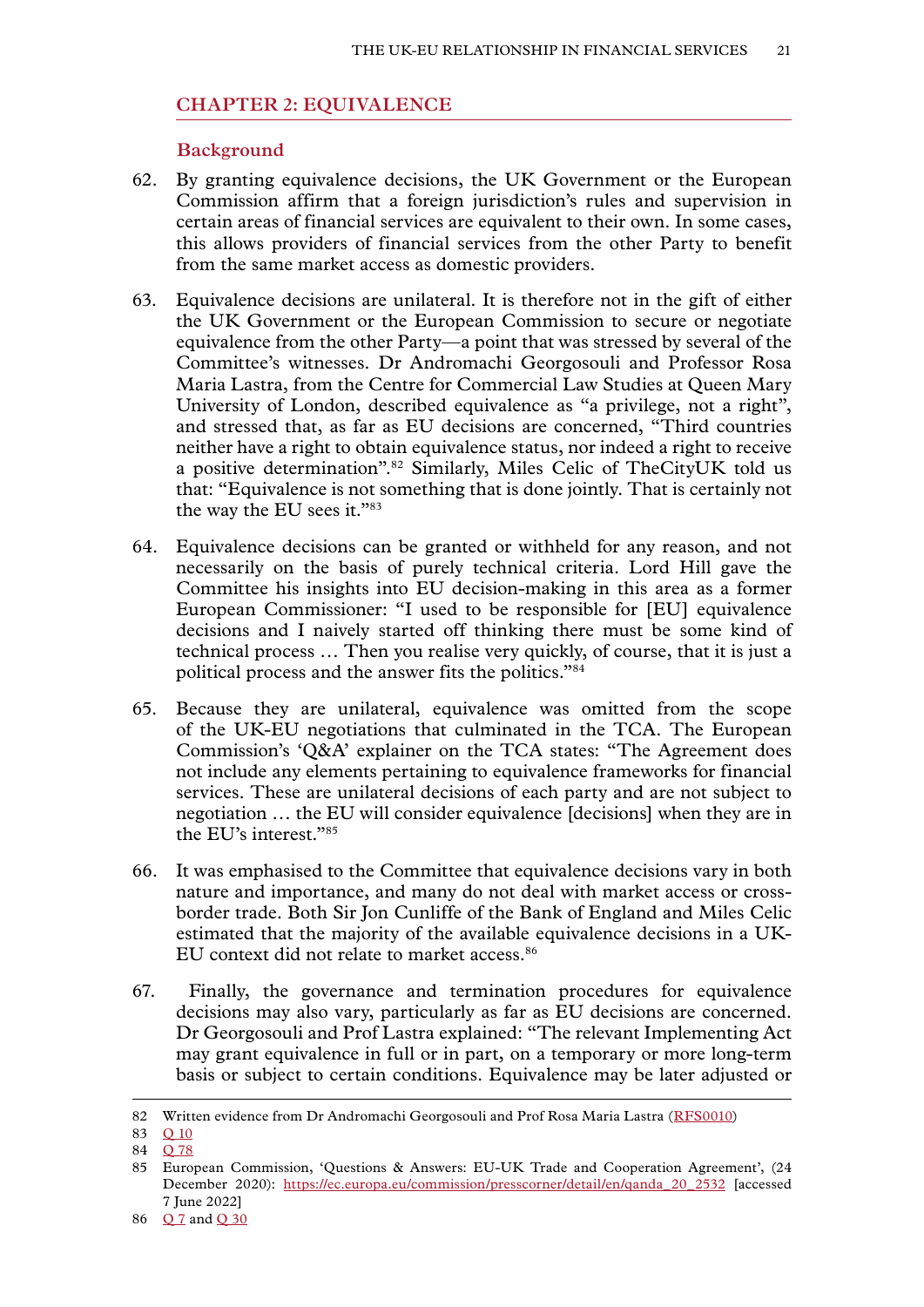<span id="page-23-0"></span>may be even withdrawn or terminated at a short notice."87 Similarly, Miles Celic highlighted that "there is no single framework of equivalence. It is a patchwork, which is one of the problems with it."88

**The state of play**

*UK equivalence decisions*

- 68. UK equivalence determinations are issued by the Treasury, supported by technical advice from the regulators and the Bank of England.<sup>89</sup> To date, the UK has adopted a more generous approach to granting equivalence to the EU than vice versa. It has issued positive determinations for EU and European Economic Area (EEA) states in 28 of the 32 areas identified for the equivalence process.90
- 69. The UK's approach to termination of equivalence also contrasts with that of the EU: like the European Commission, the Treasury reserves the right to revoke equivalence decisions at any time, but its guidance stresses that "withdrawal of equivalence will be considered as a last resort", in light of "the importance of clarity and stability … and the negative impact that the possibility of withdrawal can have on confidence in the overall system".91 The European Commission's July 2019 Communication on its approach to equivalence contains no such commitment.<sup>92</sup>
- 70. Sir Jon Cunliffe described the UK's approach to equivalence decisions as "open" and asserted that it would "continue to facilitate cross-border activity into and out of the UK."93 Similarly, the Economic Secretary said that the Government had "proactively made equivalence decisions ourselves towards the EU … because we believe in openness, and we believe that London as a financial centre needs to be open to other jurisdictions".94
- 71. Representatives of trade associations from the City welcomed the Treasury's approach to equivalence, with UK Finance urging the Government to continue pursuing "a more outcomes-based approach than the EU rulesbased approach".<sup>95</sup>
- 72. **We welcome the UK's open approach to granting its own equivalence decisions. We view this openness as one of the UK's great strengths in navigating its global relationships in the post-Brexit era.**

94 O [97](https://committees.parliament.uk/oralevidence/10188/html/)

<sup>87</sup> Written evidence from Dr Andromachi Georgosouli and Prof Rosa Maria Lastra ([RFS0010\)](https://committees.parliament.uk/writtenevidence/108489/html/)

<sup>88</sup> [Q](https://committees.parliament.uk/oralevidence/3446/html/) 9

<sup>89</sup> Q [58](https://committees.parliament.uk/oralevidence/10016/html/) (Richard Fox)

<sup>90</sup> HM Treasury, 'HM Treasury equivalence decisions for the EEA States' (9 November 2020): [https://](https://www.gov.uk/government/publications/hm-treasury-equivalence-decisions-for-the-eea-states-9-november-2020/hm-treasury-equivalence-decisions-for-the-eea-states-9-november-2020) [www.gov.uk/government/publications/hm-treasury-equivalence-decisions-for-the-eea-states-9](https://www.gov.uk/government/publications/hm-treasury-equivalence-decisions-for-the-eea-states-9-november-2020/hm-treasury-equivalence-decisions-for-the-eea-states-9-november-2020) [november-2020/hm-treasury-equivalence-decisions-for-the-eea-states-9-november-2020](https://www.gov.uk/government/publications/hm-treasury-equivalence-decisions-for-the-eea-states-9-november-2020/hm-treasury-equivalence-decisions-for-the-eea-states-9-november-2020) and HM Treasury, 'Guidance Document for the UK's Equivalence Framework for Financial Services', (14 January 2021): [https://www.gov.uk/government/publications/guidance-document-for-the-uks](https://www.gov.uk/government/publications/guidance-document-for-the-uks-equivalence-framework-for-financial-services)[equivalence-framework-for-financial-services](https://www.gov.uk/government/publications/guidance-document-for-the-uks-equivalence-framework-for-financial-services) [accessed 7 June 2022]

<sup>91</sup> HM Treasury, *Guidance Document for the UK's Equivalence Framework for Financial Services* (November 2020): [https://assets.publishing.service.gov.uk/government/uploads/system/uploads/attachment\\_](https://assets.publishing.service.gov.uk/government/uploads/system/uploads/attachment_data/file/937799/Guidance_Document_on_the_UK_s_Equivalence_Framework_Amended.docx) [data/file/937799/Guidance\\_Document\\_on\\_the\\_UK\\_s\\_Equivalence\\_Framework\\_Amended.docx](https://assets.publishing.service.gov.uk/government/uploads/system/uploads/attachment_data/file/937799/Guidance_Document_on_the_UK_s_Equivalence_Framework_Amended.docx) [accessed 7 June 2022]

<sup>92</sup> Communication from the Commission to the European Parliament, the Council, the European Central Bank, the European Economic And Social Committee and the Committee of the Regions on equivalence in the area of financial services, [COM\(2019\) 349 final](https://eur-lex.europa.eu/resource.html?uri=cellar:989ca6f3-b1de-11e9-9d01-01aa75ed71a1.0001.02/DOC_1&format=PDF)

<sup>93</sup> Supplementary written evidence from Sir Jon Cunliffe [\(RFS0012](https://committees.parliament.uk/writtenevidence/109074/html/))

<sup>95</sup> Written evidence from UK Finance ( $\overline{RFS0005}$ ); see also  $\overline{Q1}$  (Miles Celic).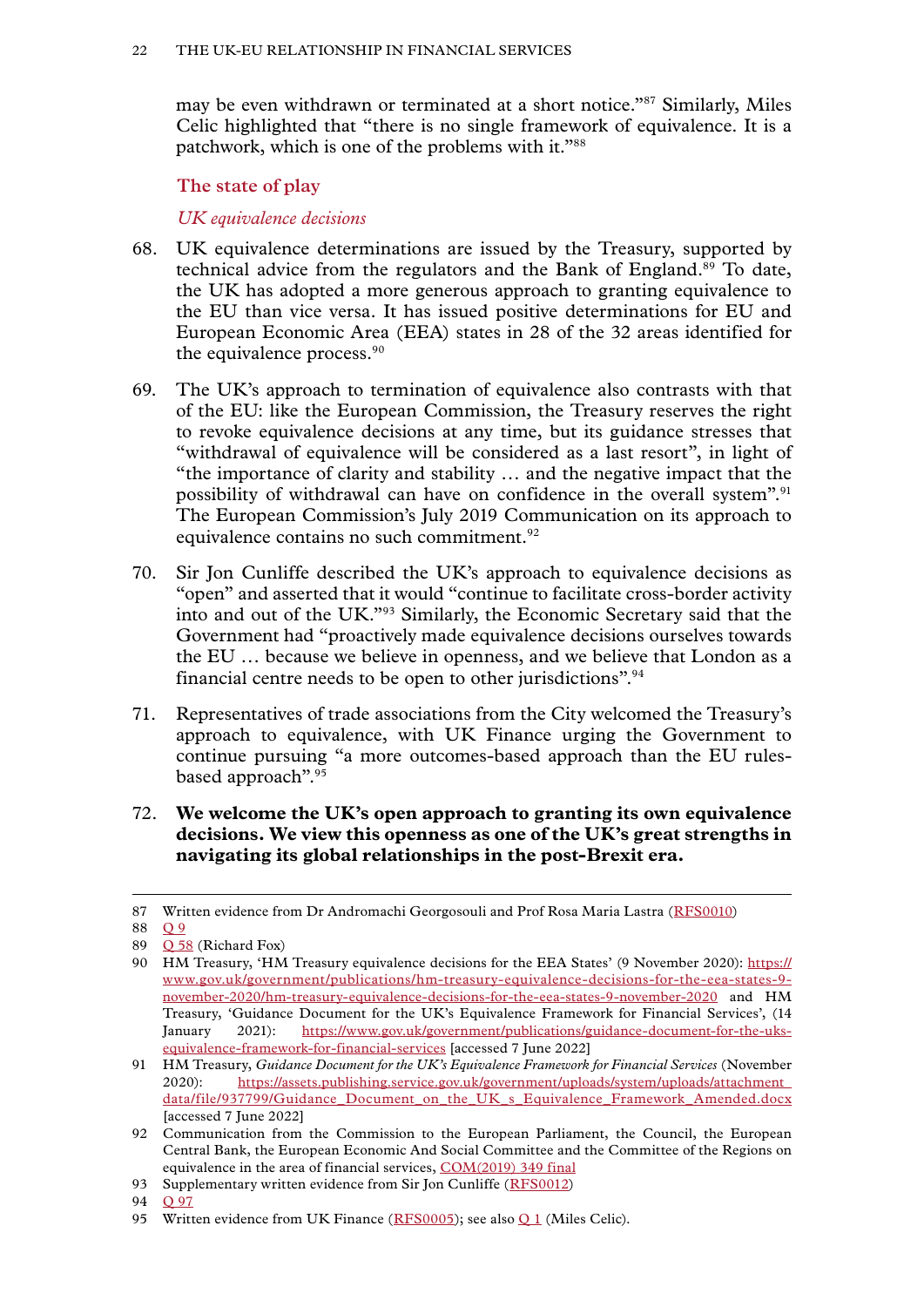# *EU equivalence decisions*

- <span id="page-24-0"></span>73. In contrast to the UK's approach, the EU has so far granted the UK only two equivalence decisions since the signing of the TCA, both of which were time-limited. One, which was for six months and expired on 30 June 2021, concerned central securities depositories. The other, which concerns the UK's Central Counterparties (CCPs),<sup>96</sup> was granted for an initial 18-month period. It was therefore due to expire on 30 June 2022 but was recently extended for a further three years until 30 June 2025.
- 74. In a speech to the ECB on 6 April 2022, Mairead McGuiness, European Commissioner for Financial Stability, Financial Services and Capital Markets Union, said that this extension was "really important for [EU] financial stability in the short term." She added, however, that "in the medium term, we need to build up capacity in the EU and reduce our over-dependence on UK-based CCPs … being heavily dependent on a third country for clearing is unprecedented and it is not sustainable in the medium term."97
- 75. It remains unclear, however, whether the EU will be able to build up its own CCP capacity by the expiry of the equivalence decision in June 2025. Rachel Kent of Hogan Lovells told the Committee that setting up clearing houses "is probably one of the most complex legal tasks there is. That means that any process for establishing clearing houses anywhere will take time."98
- 76. The Economic Secretary would not be drawn on whether he expected a further extension to CCP equivalence, which he characterised as a matter for the EU. He did, however, observe that "it is quite challenging … to build up that [CCP] infrastructure" because "to switch and ask people to move from one jurisdiction to another involves additional costs".99
- 77. As for other equivalence decisions, Sir Jon Cunliffe explained that the EU had initially been in the process of considering these for the UK, but that the process had since been "paused".100
- 78. As part of this consideration process, the Committee heard that the UK Government had "painstakingly" filled in numerous EU questionnaires on its domestic regime, amounting to "2,500 pages".101 Sam Woods of the PRA said that there was "a little bit of frustration around the enormous volume of work that went into [the questionnaires] ... with the very limited results".<sup>102</sup> The Economic Secretary said: "we have done everything that the EU has asked of us in co-operating and giving it the materials it needs to deem us

<sup>96</sup> CCPs take on the credit risk between the parties to a transaction and provide clearing services for trades in various financial products. Since the 2007–08 financial crisis, the global financial system has become increasingly reliant on CCPs to manage the risks associated with derivatives contracts. According to evidence the Committee received from independent financial services consultant Graham Bishop, this reliance creates "potential systemic risks" and means that CCPs have become "the nuclear power station of the financial system: brilliant in success, catastrophic in failure." Written evidence from Graham Bishop ([RFS0011\)](https://committees.parliament.uk/writtenevidence/108490/html/)

<sup>97</sup> Mairead McGuinness, Speech at the ECB/European Commission Conference on European financial integration, 'An EU financial system for the future', (22 June 2021): [https://ec.europa.eu/commission/](https://ec.europa.eu/commission/presscorner/detail/en/SPEECH_22_2327) [presscorner/detail/en/SPEECH\\_22\\_2327](https://ec.europa.eu/commission/presscorner/detail/en/SPEECH_22_2327) [accessed 7 June 2022]

<sup>98</sup> [Q](https://committees.parliament.uk/oralevidence/3446/html/) 8 (Rachel Kent)

<sup>99</sup> [QQ](https://committees.parliament.uk/oralevidence/10188/html/) 99–100

<sup>100</sup> Q [30](https://committees.parliament.uk/oralevidence/9903/html/)

<sup>101</sup> Q [97](https://committees.parliament.uk/oralevidence/10188/html/) (John Glen MP)

<sup>102</sup> Q [58](https://committees.parliament.uk/oralevidence/10016/html/)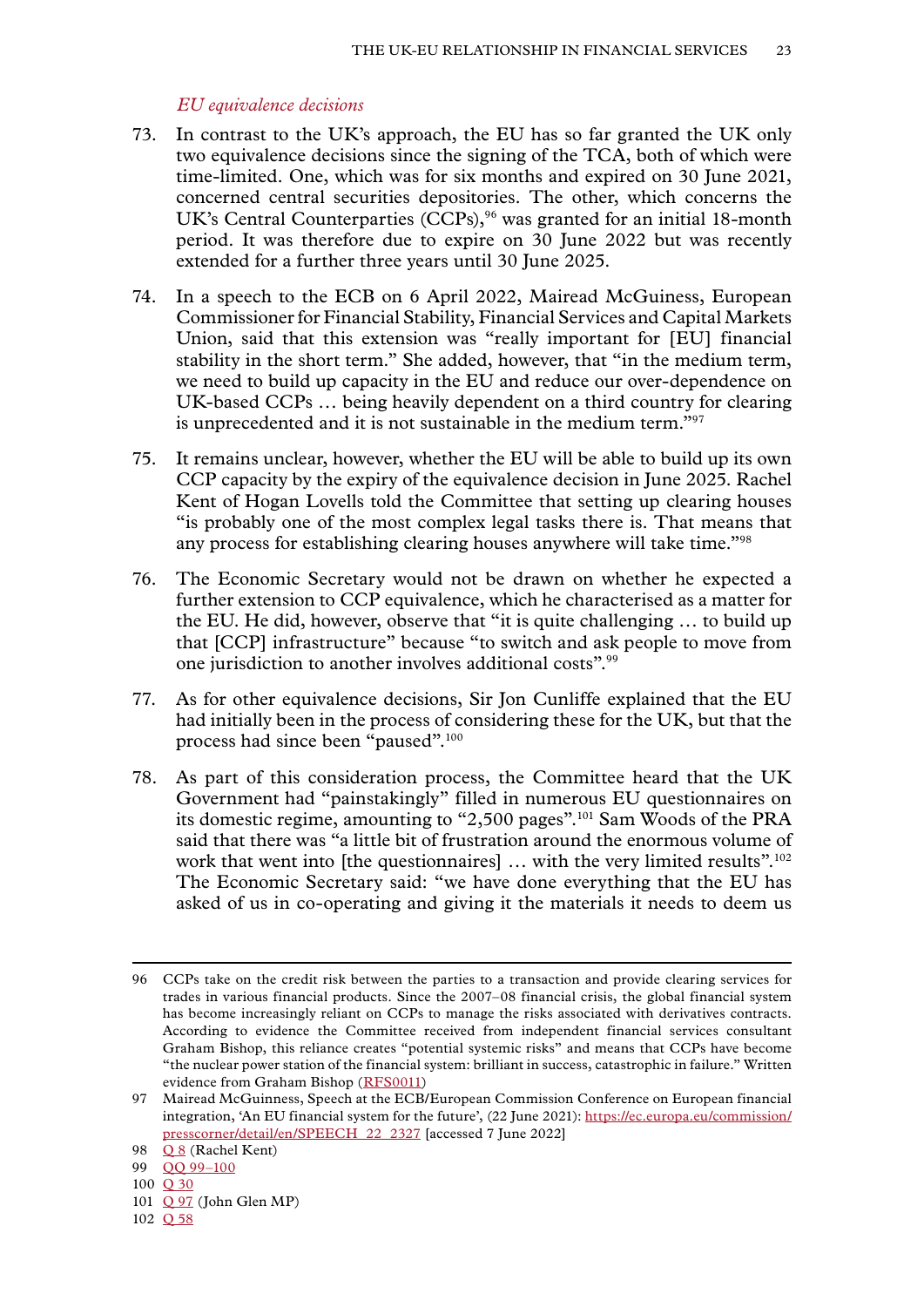<span id="page-25-0"></span>equivalent or not. What I cannot then do is force it to make a decision on that".103

79. At present, therefore, the UK holds just one, time-limited equivalence decision from the EU. This contrasts with the position of other jurisdictions with large financial services sectors: the Committee understands that, as of October 2021, the EU had issued 22 equivalence decisions to the US, 16 to Singapore, and 14 to Switzerland.<sup>104</sup>

**Explaining the lack of EU equivalence decisions**

- 80. We sought the views of witnesses on possible explanations for the lack of EU equivalence decisions to the UK. There was a broad consensus that, compared to its equivalence processes for other jurisdictions, the EU was "holding the UK to a higher standard".105 Sir Jon Cunliffe explained: "The Commission have said that further equivalence decisions would not just consider current regulation in the UK—which largely mirrors the EU—but also future plans. This a standard that we are not aware of them holding any other country to."106 Similarly, Miles Celic expressed the view that many of the EU's equivalence decisions with other third countries "represent a different time in regulatory dialogue between the European Union and its partners", and that the EU "now see equivalence as a process of managing future and ongoing alignment".<sup>107</sup>
- 81. We heard that this differential treatment could be partially explained by the UK's size, proximity, and the high trade volumes between the two parties. Sam Woods emphasised that, for the EU, the UK represents "a very large financial services centre right on the edge of its jurisdiction".108 Andrew Pilgrim of EY agreed: "the European Commission does think about the UK differently from other markets … [equivalence decisions] for a jurisdiction a long way away, where it expects occasional trade, are a very different kettle of fish".109
- 82. The Committee also heard that the EU's decision-making over equivalence for the UK could be attributed to its broader push for what it calls "open strategic autonomy".110 In the view of Dr Georgosouli and Prof Lastra:

"The reluctance of the Commission to grant equivalence may appear at odds with the fact that almost all of the UK financial regulation stems from existing EU legal instruments but, it is fully consistent with the EU's future plans to become strategically autonomous and to increase its own international competitiveness."<sup>111</sup>

<sup>103</sup> Q [97](https://committees.parliament.uk/oralevidence/10188/html/)

<sup>104</sup> The European Commission's latest published table of equivalence decisions, dated February 2021, puts these numbers at 21, 15 and 13 respectively. However, Sir Jon Cunliffe highlighted to the Committee his understanding that the Commission issued one further decision to each of these three countries in October 2021. European Commission, 'Equivalence Decisions taken by the European Commission as of 10 February 2021': [https://ec.europa.eu/info/sites/default/files/business\\_economy\\_euro/banking\\_](https://ec.europa.eu/info/sites/default/files/business_economy_euro/banking_and_finance/documents/overview-table-equivalence-decisions_en.pdf) [and\\_finance/documents/overview-table-equivalence-decisions\\_en.pdf](https://ec.europa.eu/info/sites/default/files/business_economy_euro/banking_and_finance/documents/overview-table-equivalence-decisions_en.pdf) [accessed 9 June 2022] and supplementary written evidence from Sir Jon Cunliffe ([RFS0012\)](https://committees.parliament.uk/writtenevidence/109074/html/)

<sup>105</sup> [Q58](https://committees.parliament.uk/oralevidence/10016/html/) (Sam Woods)

<sup>106</sup> Supplementary written evidence from Sir Jon Cunliffe ( $RFS0012$ ); see also Q [58](https://committees.parliament.uk/oralevidence/10016/html/) (Sam Woods).

<sup>107</sup> Q [10](https://committees.parliament.uk/oralevidence/3446/html/)

<sup>108</sup>  $\overline{Q}$  [58;](https://committees.parliament.uk/oralevidence/10016/html/) see also  $\overline{Q}$  [31](https://committees.parliament.uk/oralevidence/9903/html/) (Sir Jon Cunliffe).

<sup>109</sup> Q [44](https://committees.parliament.uk/oralevidence/9980/html/)

<sup>110</sup> Q [82](https://committees.parliament.uk/oralevidence/10097/html/) (Stéphane Boujnah)

<sup>111</sup> Written evidence from Dr Andromachi Georgosouli and Prof Rosa Maria Lastra ([RFS0010\)](https://committees.parliament.uk/writtenevidence/108489/html/)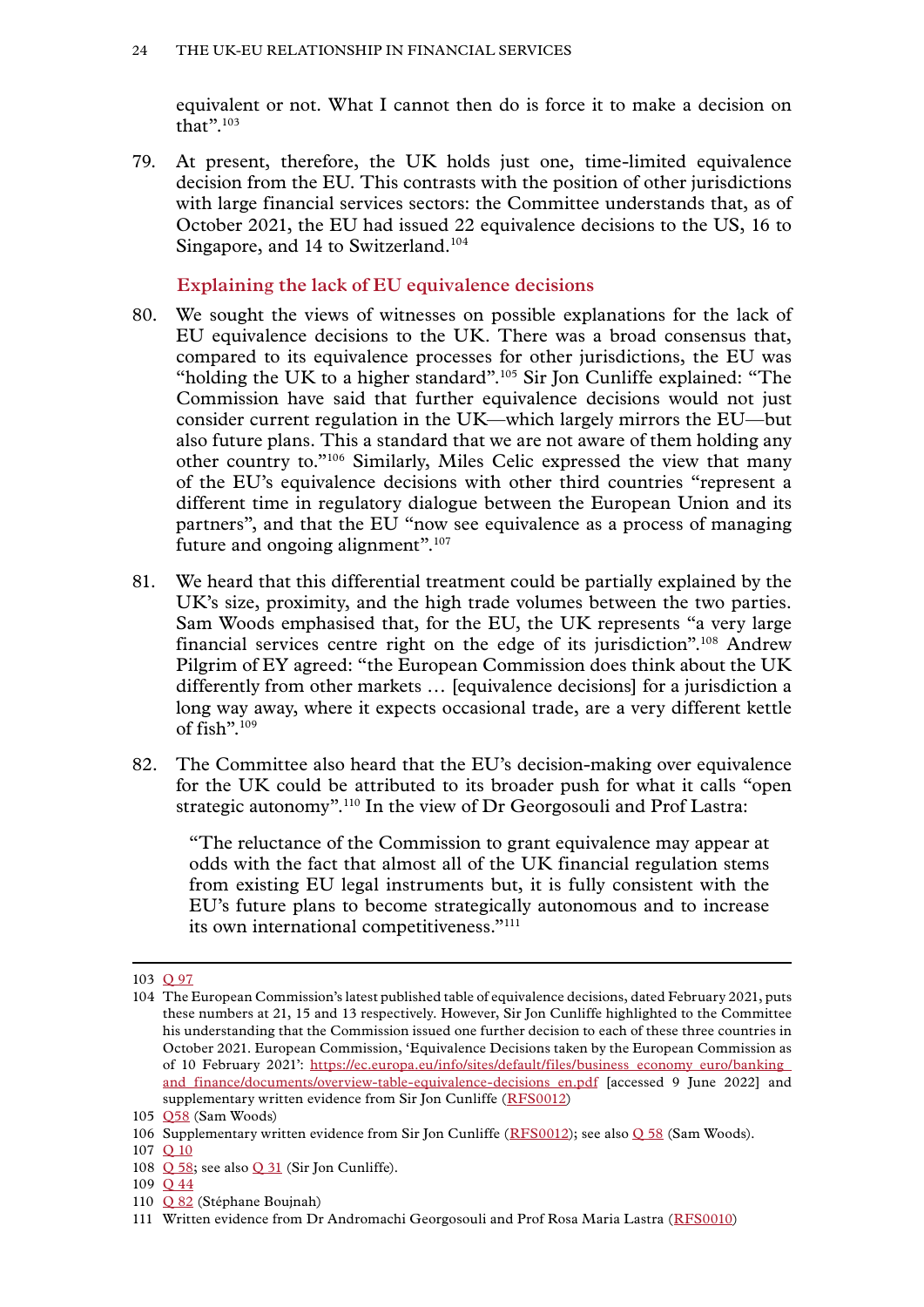- <span id="page-26-0"></span>83. More broadly, several witnesses suggested that the lack of equivalence decisions reflected political rather than purely technical considerations on the part of the EU. Miles Celic said "there was no technical reason … why the UK should not be deemed equivalent", but added, "there has always been a degree of politicisation to equivalence".<sup>112</sup> UK Finance stressed that "the UK rulebook is substantively closer to the EU rulebook than those of other jurisdictions".113 Lord Hill's assessment was blunter: "They think that an equivalence decision is a plum to give, and why would you give that before you know you want to give it and in exchange for something else?"114
- 84. There have been suggestions that the EU's withholding of equivalence decisions is linked to wider disagreements between the Parties. In June 2021, Commissioner McGuinness suggested that the EU's financial services equivalence assessments regarding the UK could be resumed once the Memorandum of Understanding on UK-EU regulatory cooperation was finalised, which in turn was linked to the UK "abiding by its obligations and engaging in good faith" in other areas of the relationship (see Chapter 3).<sup>115</sup>
- 85. In this context, several witnesses said they did not expect that further equivalence decisions would be forthcoming.116 Lord Hill told the Committee that he had not expected it since the referendum: "I spent a lot of time after 2016 saying to people in the City, 'I promise you, you are not going to get equivalence'".117 Caroline Dawson of Clifford Chance, however, was slightly more optimistic, arguing that the lack of decisions to date was partly because "equivalence decisions take a really long time", and suggested that further decisions might be forthcoming once "the UK financial system stabilises and the EU gets more confidence that we are not going to see a complete bonfire of red tape".<sup>118</sup>
- 86. The Economic Secretary's evidence to the Committee reinforced the unilateral nature of EU equivalence decisions: "I cannot account for what the EU has decided to do with respect to us. That is a matter for it. It is obviously sovereign to make those decisions itself".119 He also argued that the UK could not operate on the assumption that further equivalence decisions would be granted: "The question of equivalence will always be there, and we will always be open to discussing whatever the EU wants to discuss, but I am not sitting waiting for that decision."120

# **The importance of EU equivalence decisions**

87. The Committee sought to ascertain the importance of equivalence determinations for the UK financial services sector. Several witnesses emphasised the benefits of equivalence; Miles Celic said receiving further decisions from the EU would be a "preferable" outcome, while Andrew

<sup>112</sup> [Q](https://committees.parliament.uk/oralevidence/3446/html/) 7, [Q](https://committees.parliament.uk/oralevidence/3446/html/) 9; see also paragraph 64 above, per Lord Hill of Oareford.

<sup>113</sup> Written evidence from UK Finance ([RFS0005\)](https://committees.parliament.uk/writtenevidence/108478/html/)

<sup>114</sup> Q [78](https://committees.parliament.uk/oralevidence/10060/html/)

<sup>115</sup> Mairead McGuinness, Keynote address at CityWeek 2021: 'The EU's financial services strategy', (22 June 2021): [https://ec.europa.eu/commission/commissioners/2019–2024/mcguinness/](https://ec.europa.eu/commission/commissioners/2019-2024/mcguinness/announcements/keynote-address-cityweek-2021-eus-financial-services-strategy_en) [announcements/keynote-address-cityweek-2021-eus-financial-services-strategy\\_en](https://ec.europa.eu/commission/commissioners/2019-2024/mcguinness/announcements/keynote-address-cityweek-2021-eus-financial-services-strategy_en) [accessed 7 June 2022]; see also Q [30](https://committees.parliament.uk/oralevidence/9903/html/) (Sir Jon Cunliffe).

<sup>116</sup> Supplementary written evidence from Sir Jon Cunliffe ([RFS0012](https://committees.parliament.uk/writtenevidence/109074/html/)) and written evidence from New Financial ([RFS0006](https://committees.parliament.uk/writtenevidence/108480/html/))

<sup>117</sup> Q [78](https://committees.parliament.uk/oralevidence/10060/html/)

<sup>118</sup> Q [44](https://committees.parliament.uk/oralevidence/9980/html/)

<sup>119</sup> O [97](https://committees.parliament.uk/oralevidence/10188/html/)

<sup>120</sup> Q [98](https://committees.parliament.uk/oralevidence/10188/html/)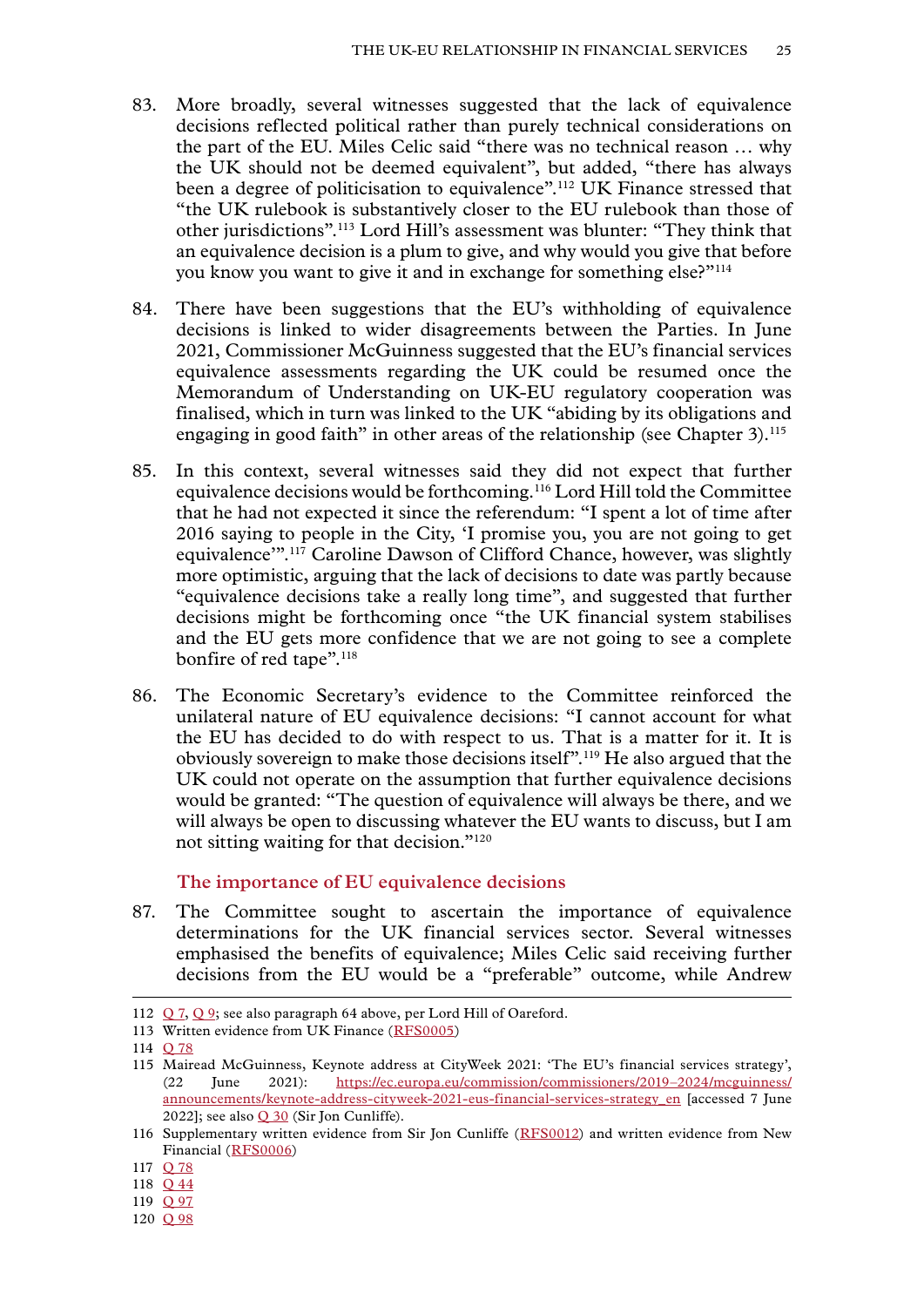Pilgrim highlighted the costs of non-equivalence for both UK firms seeking EU market access and for firms in the EU.

- 88. However, the overall balance of the evidence was that while further equivalence decisions might be beneficial, they were not necessarily of vital or fundamental importance. Peter Bevan of Linklaters suggested that the importance placed by the sector on equivalence had diminished over time: "It is a topic we talked a lot about a year or two ago, but perhaps it is not something we hear being called for so much these days".<sup>121</sup> Similarly, Sir Jon Cunliffe argued that equivalence was just one factor among many that firms take into account, and that it "perhaps gets too much attention as a key determinant of where business will move in the future".<sup>122</sup>
- 89. Peter Bevan also highlighted the fact that, for the sector, "it was always understood that you needed to prepare on the assumption that that equivalence would not be forthcoming … Firms are well prepared for the reality that they find themselves in." He added that, since firms have now adjusted to this new reality, the value of future equivalence decisions had diminished.123 This was corroborated by the London Market Group: "Given the ongoing uncertainty over equivalence, and that it was never a perfect solution anyway … much of the London Market is moving on from that debate and looking towards the potential that domestic reform could bring."124
- 90. Another limitation to the value of EU equivalence decisions is the uncertainty around the withdrawal of equivalence once granted. Dr Georgosouli and Prof Lastra said that the EU's approach to withdrawing equivalence "entails significant risks for third-country financial firms because the legal basis for their activities might be pulled out at short notice and with little or even no warning."<sup>125</sup> Peter Bevan agreed that, without assurances that equivalence would not be withdrawn once granted, firms would be "building a business model and making an investment on the basis of shifting sand".<sup>126</sup>
- 91. As highlighted in paragraphs 80–81, there is evidence to suggest that the EU is holding the UK to a higher standard than it has done for other countries by including future regulation in its consideration of equivalence. In this context, some witnesses questioned whether further equivalence decisions were worth the terms on which they might be granted to the UK. Dr Gerard Lyons, of Policy Exchange and Netwealth Investments, said: "Some might say that [equivalence] is a nice to have, but regulatory independence is a must have".<sup>127</sup> New Financial argued that, because further equivalence decisions were unlikely, "it would be misguided to base the future regulatory strategy for the UK on any sense of maintaining access."128
- 92. It was also highlighted to us that equivalence is not relevant at all for all sub-sectors of financial services. Michael Dobson said that Schroders, and asset managers more broadly, "generally do not rely on equivalence to conduct our core business" but added that "it is a much bigger issue for

126 Q [45](https://committees.parliament.uk/oralevidence/9980/html/)

<sup>121</sup> Q [45](https://committees.parliament.uk/oralevidence/9980/html/)

<sup>122</sup> Q [30](https://committees.parliament.uk/oralevidence/9903/html/)

<sup>123</sup> Q [45](https://committees.parliament.uk/oralevidence/9980/html/)

<sup>124</sup> Written evidence from London Market Group ([RFS0009](https://committees.parliament.uk/writtenevidence/108486/html/))

<sup>125</sup> Written evidence from Dr Andromachi Georgosouli and Prof Rosa Maria Lastra ([RFS0010\)](https://committees.parliament.uk/writtenevidence/108489/html/)

<sup>127</sup> [Q](https://committees.parliament.uk/oralevidence/3446/html/) 7, see also[Q](https://committees.parliament.uk/oralevidence/3446/html/) 9 (Dr Gerard Lyons) [Q](https://committees.parliament.uk/oralevidence/3446/html/) 7 (Rachel Kent).

<sup>128</sup> Written evidence from New Financial [\(RFS0006\)](https://committees.parliament.uk/writtenevidence/108480/html/)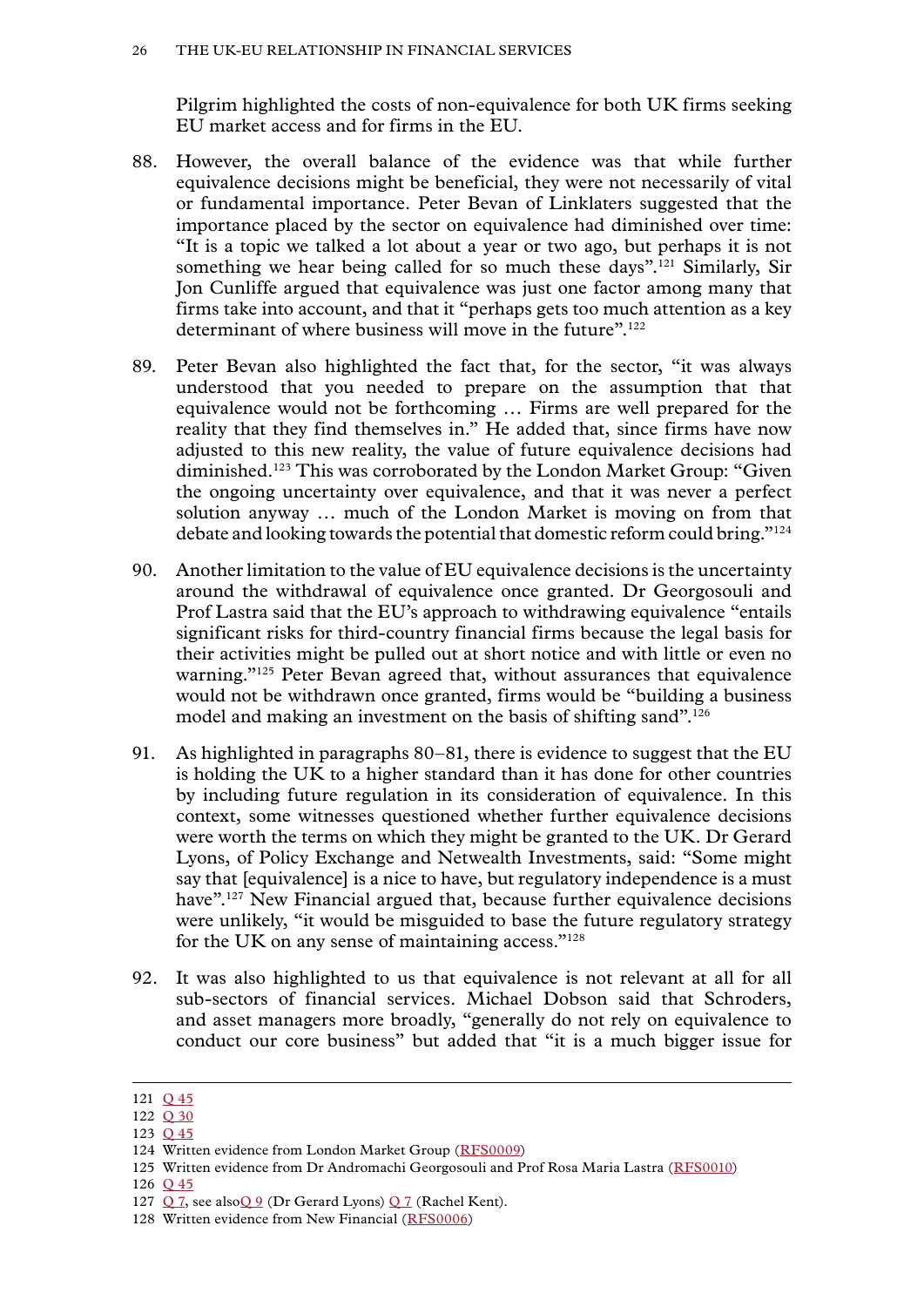<span id="page-28-0"></span>investment banking, commercial banking and other areas."129 The London & International Insurance Brokers Association (LIIBA) said that the picture was similar in their sector: "the EU legislation governing our sector has no equivalence provisions. There is no mechanism therefore for [the] EU to grant further market access rights to UK insurance brokers".130

- 93. In terms of areas where equivalence decisions might be important, representatives of the Bank of England and the regulators highlighted two specific decisions: Article 25 of the European Market Infrastructure Regulation (EMIR 25), which covers the recognition of CCPs, and Article 47 of the Markets in Financial Instruments Regulation (MiFIR 47), which covers cross-border investment banking services. However, equivalence under EMIR 25 is the one decision the UK currently holds, while equivalence under MiFIR 47 was described as a particularly unlikely outcome: "the EU has not found the UK equivalent, the UK has not found the EU equivalent, and, as far as I can work out, the EU has not found any other country equivalent and is reviewing that clause."131 Separately to these two decisions, equivalence of trading venues and reinsurance equivalence under Solvency II were also highlighted by other witnesses. $132$
- 94. The Economic Secretary expressed no significant concern about the absence of equivalence: "Time moves on. Increasingly, for both the EU and the UK, the further we get away from the TCA, the initial agreement and the initial decisions or lack of decisions on equivalence, the more we will naturally both develop our own regulatory regimes".<sup>133</sup>

*The impact of the 'imbalance' in equivalence decisions between the UK and other third countries*

- 95. As set out in paragraph 79, the EU's apparent reluctance to grant the UK equivalence decisions marks a striking contrast to its historical approach to equivalence for other jurisdictions with major financial services sectors. We therefore took a particular interest in whether this 'imbalance' in the number of equivalence decisions put the UK at a competitive disadvantage.
- 96. Witnesses who addressed this question conceded that there was something of a competitive disadvantage, but stressed that it was not as great as the numerical imbalance in equivalence decisions would suggest. Sam Woods argued that certain third countries did have "an advantage" over the UK, but "it is not necessarily as great as you might think".<sup>134</sup>
- 97. The reason for this is partly because, in the words of Caroline Dawson, "not all of those equivalence decisions are equal in importance". Dawson added, "just because the US has 21 equivalence decisions and the UK only one, there is not automatically some sort of imbalance in the ability to do cross border business. Clearly in practice there is, but it is not in the ratio of 21:1".135 Sir Jon Cunliffe similarly highlighted that "of the equivalence decisions granted by the EU to the US, Singapore and Switzerland, the majority are unrelated to trade and market access", which underpinned his view that the

<sup>129</sup> Q [82](https://committees.parliament.uk/oralevidence/10097/html/)

<sup>130</sup> Written evidence from LIIBA [\(RFS0001\)](https://committees.parliament.uk/writtenevidence/107598/html/)

<sup>131</sup> Q [58](https://committees.parliament.uk/oralevidence/10016/html/) (Sam Woods); see also supplementary written evidence from Sir Jon Cunliffe ([RFS0012\)](https://committees.parliament.uk/writtenevidence/109074/html/).

<sup>132</sup> Q [45](https://committees.parliament.uk/oralevidence/9980/html/) (Peter Bevan) and written evidence from London Market Group ([RFS0009\)](https://committees.parliament.uk/writtenevidence/108486/html/)

<sup>133</sup> Q [98](https://committees.parliament.uk/oralevidence/10188/html/)

<sup>134</sup> Q [58](https://committees.parliament.uk/oralevidence/10016/html/)

<sup>135</sup> Q [44](https://committees.parliament.uk/oralevidence/9980/html/)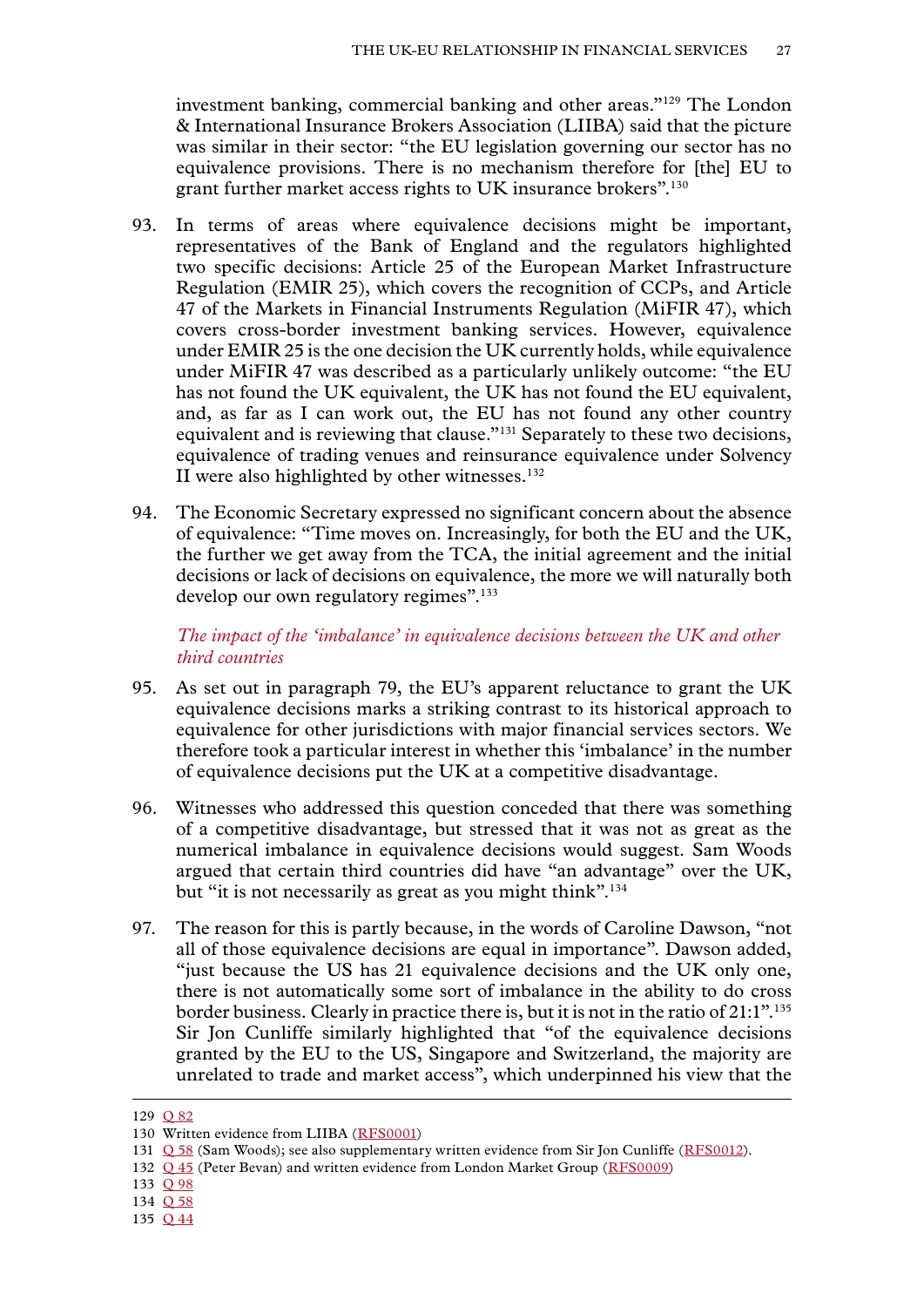competitive disadvantage was "relatively limited" and not "of first-order importance".<sup>136</sup>

98. We did, however, receive evidence that for one specific equivalence decision, related to trading venues, the UK had lost out on business activity to the US as a result of the imbalance. Sir Jon Cunliffe explained:

"EU firms in scope of the EU Derivative Trading Obligation (DTO) are no longer able to trade some classes of derivatives on UK trading venues, and UK firms in scope of the UK DTO are no longer able to trade these derivatives on EU trading venues. This has resulted in relocation of some of this trading activity to venues in the United States [which has equivalence from both the UK and the EU]".<sup>137</sup>

Peter Bevan also highlighted this matter, adding, "It seems extraordinary, really, that when Europeans and UK counterparties want to trade with each other, they have to go to another continent to find a venue to do so".<sup>138</sup>

- 99. The Economic Secretary dismissed suggestions that the imbalance in equivalence decisions meant there was a competitive disadvantage ("not necessarily. In fact, probably not"), but his answer provided little detail as to why this was the case. $139$
- 100. **We regret that the EU has opted not to grant equivalence to the UK in a number of areas where it would be beneficial to market actors in the UK and the EU. We note that the Government does not consider the lack of equivalence in these areas to pose a significant problem, despite the effort originally expended in submitting information to the EU as part of the latter's consideration of the UK's regime.**
- 101. **However, we recognise that further equivalence decisions are ultimately a matter for the EU. We therefore agree that it would be misguided to base the UK's future strategy for the sector on something that is not in the Government's gift and that currently seems unlikely to be forthcoming.**
- 102. **Contrary to the Committee's expectations at the outset of this inquiry, we recognise now that the low number of equivalence decisions is not seen within the sector as a matter of fundamental concern. The sector has successfully adapted to operating without equivalence and sees limited benefit now in making further adaptions to accommodate it. We also recognise that the EU currently seems unlikely to grant further equivalence decisions without the UK constraining its regulatory flexibility and ability to diverge.**
- 103. **Although the imbalance between the number of decisions the EU has granted to the UK compared to other jurisdictions is striking, the evidence we received suggested that the impact of this on UK competitiveness has been limited. We also recognise that not all equivalence decisions are equal and that most granted to other jurisdictions are unconnected to the crucial issue (as far as the UK is concerned) of market access.**

<sup>136</sup> Q [30;](https://committees.parliament.uk/oralevidence/9903/html/) see also supplementary written evidence from Sir Jon Cunliffe ([RFS0012\)](https://committees.parliament.uk/writtenevidence/109074/html/).

<sup>137</sup> Supplementary written evidence from Sir Jon Cunliffe [\(RFS0012](https://committees.parliament.uk/writtenevidence/109074/html/))

<sup>138</sup> Q [44](https://committees.parliament.uk/oralevidence/9980/html/)

<sup>139</sup> Q [98](https://committees.parliament.uk/oralevidence/10188/html/)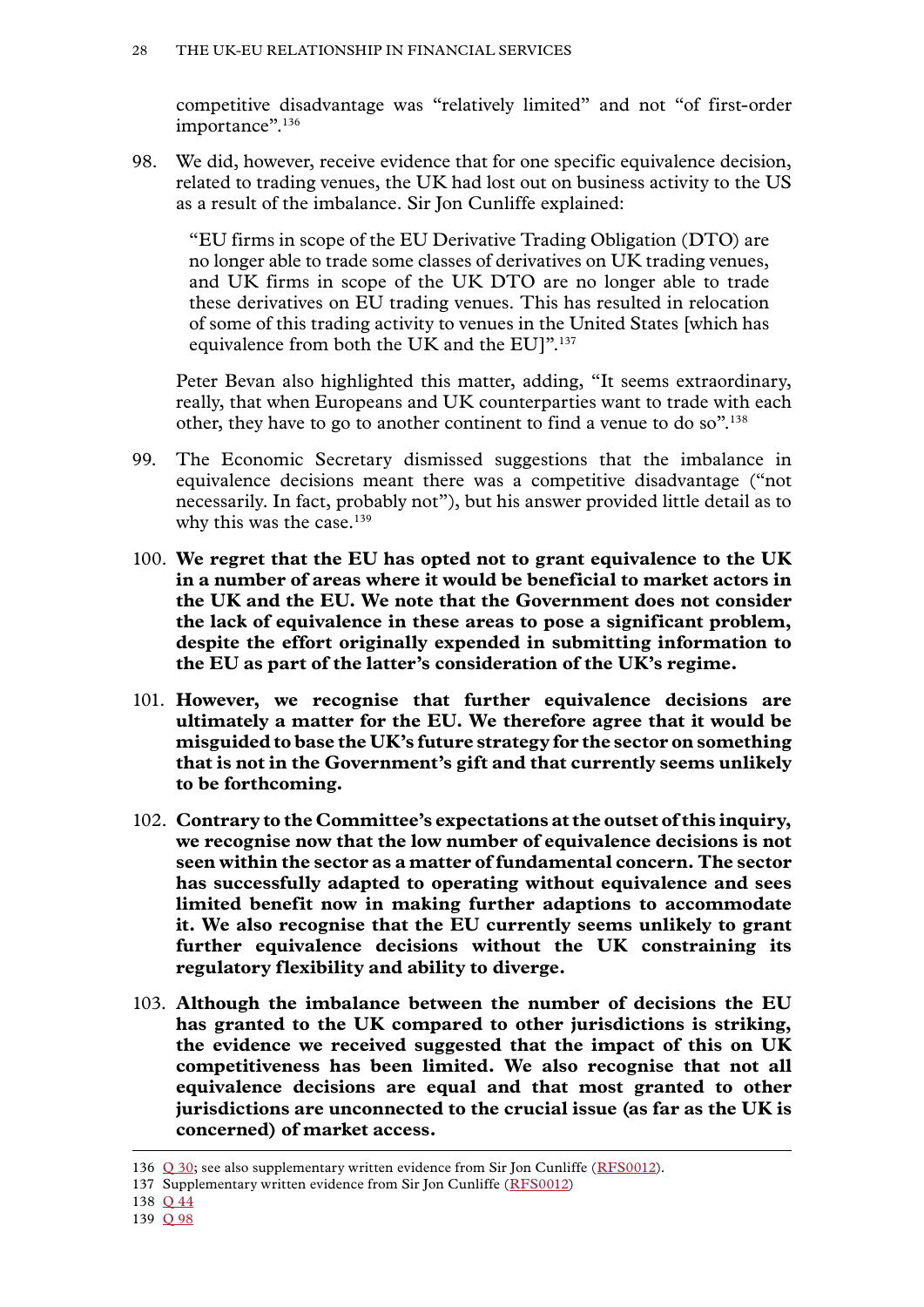- 104. **We ask the Government, in its response to this report, to set out the extent to which it believes there to be a competitive disadvantage as a result of the imbalance in equivalence decisions, and how it intends to address any such competitive disadvantage.**
- 105. **We also note that there is continued medium-term uncertainty. While the lack of equivalence has been less detrimental than anticipated prior to the end of the transition period, this has partly been as a result of specific business-model adaptations.**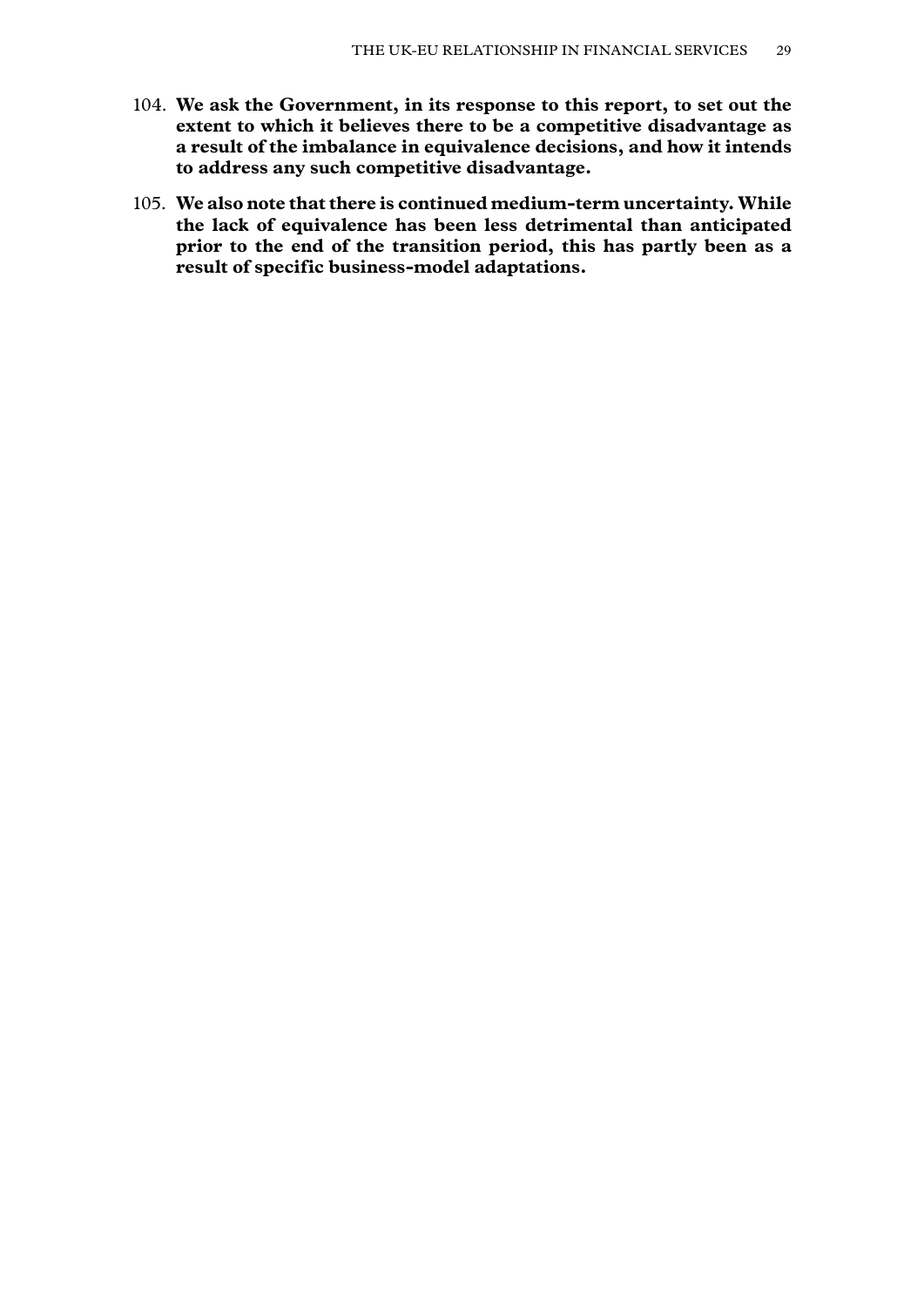# <span id="page-31-0"></span>**Chapter 3: REGULATORY COOPERATION**

# **Background: the UK-EU Memorandum of Understanding**

- 106. Alongside the TCA, the UK and the EU published a Joint Declaration on Financial Services Regulatory Cooperation, in which the Parties committed to agreeing a Memorandum of Understanding (MoU) to establishing structured regulatory cooperation on financial services. The Declaration's stated aims include "establishing a durable and stable relationship between autonomous jurisdictions" on the basis of "a shared commitment to preserve financial stability, market integrity, and the protection of investors and consumers".140
- 107. The MoU would not, in itself, facilitate additional UK-EU market access. Rather, its purpose would be to provide a mechanism for high-level dialogue and cooperation, particularly between HM Treasury and the European Commission.<sup>141</sup>
- 108. Under the UK-EU Joint Declaration, the MoU was due to be agreed by March 2021. Although technical negotiations did conclude on 26 March 2021, over a year later, the MoU has still not been signed or entered into force.142
- 109. The EU Commissioner for Financial Stability, Financial Services, and the Capital Markets Union, Mairead McGuinness, has previously suggested that the non-finalisation of the MoU is related to wider disagreements between the Parties. Speaking in June 2021, Commissioner McGuinness said that "financial services are not isolated from the wider political relationship between the European Union and the United Kingdom" and added that, in a scenario where the UK was "abiding by its obligations and engaging in good faith … that will help us cooperate across sectors, including in financial services."143 Similarly, in October 2021, she suggested that "had everything run smoothly and [if] the day-to-day trauma of Brexit was not in the headlines, this memorandum would be put into practice and we would have dialogue".<sup>144</sup>
- 110. Most of the Committee's witnesses to the inquiry similarly identified the wider UK-EU relationship, and specifically the dispute over the implementation of the Protocol on Ireland/Northern Ireland, as the key obstacle to the conclusion of the MoU. Referring to the Commissioner's previous comments, Sam Woods of the PRA said "I think [that] is code for the Northern Ireland Protocol. I am not aware of any specific problems with the MoU itself."<sup>145</sup>

<sup>140</sup> Joint Declaration on Financial Services Regulatory Cooperation between the European Union and the United Kingdom (24 December 2020): [https://assets.publishing.service.gov.uk/government/uploads/](https://assets.publishing.service.gov.uk/government/uploads/system/uploads/attachment_data/file/948105/EU-UK_Declarations_24.12.2020.pdf) [system/uploads/attachment\\_data/file/948105/EU-UK\\_Declarations\\_24.12.2020.pdf](https://assets.publishing.service.gov.uk/government/uploads/system/uploads/attachment_data/file/948105/EU-UK_Declarations_24.12.2020.pdf) [accessed] 7 June 2022]

<sup>141</sup> Q [40](https://committees.parliament.uk/oralevidence/9980/html/) (Andrew Pilgrim)

<sup>142</sup> HM Treasury, 'Technical negotiations concluded on UK–EU Memorandum of Understanding', (26 March 2021): [https://www.gov.uk/government/news/technical-negotiations-concluded-on-uk-eu](https://www.gov.uk/government/news/technical-negotiations-concluded-on-uk-eu-memorandum-of-understanding)[memorandum-of-understanding](https://www.gov.uk/government/news/technical-negotiations-concluded-on-uk-eu-memorandum-of-understanding) [accessed 7 June 2022]

<sup>143</sup> Mairead McGuinness, Keynote address at CityWeek 2021: 'The EU's financial services strategy',<br>
(22 June 2021): https://ec.europa.eu/commission/commissioners/2019-2024/mcguinness/ (22 June 2021): [https://ec.europa.eu/commission/commissioners/2019–2024/mcguinness/](https://ec.europa.eu/commission/commissioners/2019-2024/mcguinness/announcements/keynote-address-cityweek-2021-eus-financial-services-strategy_en) [announcements/keynote-address-cityweek-2021-eus-financial-services-strategy\\_en](https://ec.europa.eu/commission/commissioners/2019-2024/mcguinness/announcements/keynote-address-cityweek-2021-eus-financial-services-strategy_en) [accessed 7 June 2022]

<sup>144</sup> 'Brussels vows 'no cliff edge' over EU banks' access to UK clearing', *Financial Times* (18 October 2018): <https://www.ft.com/content/aa5b2d3c-0095-4f22-bd66-29c09e24a178>[accessed 7 June 2022]

<sup>145</sup>  $\overline{O}$  [50;](https://committees.parliament.uk/oralevidence/10016/html/) see also  $\overline{O}$  [17](https://committees.parliament.uk/oralevidence/9903/html/) (Sir Jon Cunliffe).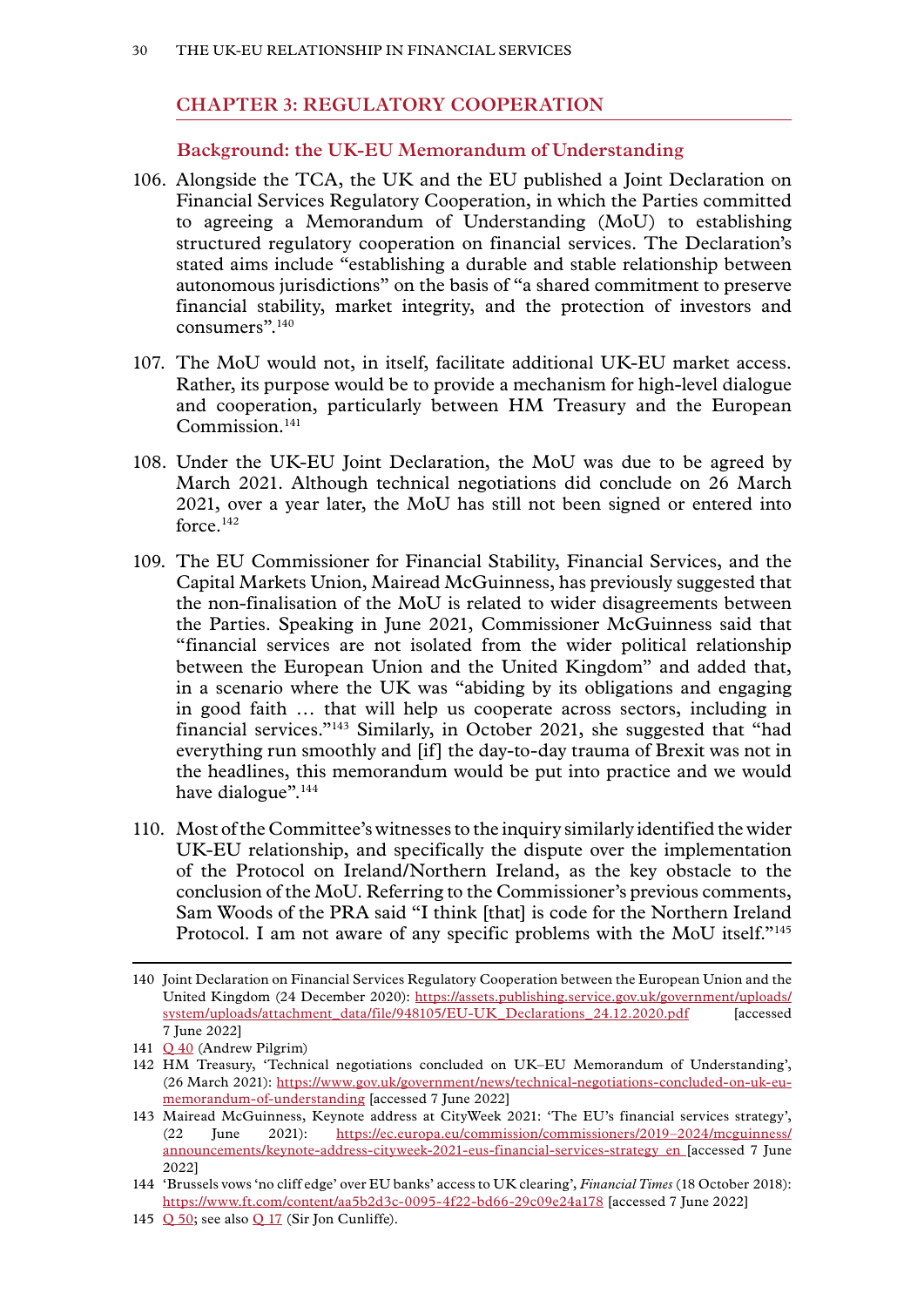<span id="page-32-0"></span>Similarly, Miles Celic of the CityUK said he suspected that the delay was "to do with issues that are nothing to do with financial services".146

- 111. The ensuing absence of a structured mechanism for UK-EU regulatory cooperation is notable given that both parties have similar mechanisms with other partners: both the UK and the EU have forums for regulatory cooperation with the United States of America on financial services, for example.147 Sir Jon Cunliffe of the Bank of England admitted how unusual that this state of affairs might appear: "If you came down from Mars and saw, in financial services terms, two large jurisdictions with very strong links … you would probably assume that there was some structured dialogue between them".148
- 112. The Economic Secretary emphasised that the UK was ready to implement the MoU and that the delay was on the EU side: "It was ready to go in March 2021. The EU, for whatever reason, has not been in a position so far to sign up to that … We have co-operated fully. We negotiated in good faith. We are ready to sign up".<sup>149</sup>
- 113. **The Committee regrets the fact that the UK-EU Memorandum of Understanding on regulatory cooperation is still not in place, despite technical negotiations having concluded more than a year ago. The Committee notes the widespread view that the MoU has become a casualty of wider tensions between the Parties, particularly regarding the implementation of the Protocol on Ireland/Northern Ireland.**
- 114. **We consider the lack of a structured mechanism for regulatory cooperation on financial services between the UK and the EU to be particularly striking given that both the UK and the EU have established structured dialogues with other partners, notably with the United States.**
- 115. **We consider that the Government's overall objective should remain the earliest possible entry into force of the Memorandum of Understanding and that, as and when it enters into force, the Government should make the fullest use of the dialogue established to work for effective cooperation with the EU in this important sector.**

**The importance of the Memorandum of Understanding**

116. There was a general consensus among the Committee's witnesses that, while full implementation of the MoU would be beneficial, its absence had not caused major practical problems so far. Richard Fox, Director of International at the FCA, said he would "broadly agree" with the characterisation of the MoU as advantageous rather than essential, adding that, as regulators, "there is no immediate impediment to us doing our jobs well".150 Sir Jon

<sup>146</sup> Q [11;](https://committees.parliament.uk/oralevidence/3446/html/) see also written evidence from New Financial [\(RFS0006](https://committees.parliament.uk/writtenevidence/108480/html/)).

<sup>147</sup> The UK and the US established a Financial Regulatory Working Group in 2018, which has since met on five occasions—most recently on 15 December 2021. HM Treasury, 'UK-U.S. Financial Regulatory Working Group', (17 December 2021): [https://www.gov.uk/government/publications/uk-us-financial](https://www.gov.uk/government/publications/uk-us-financial-regulatory-working-group--2)[regulatory-working-group--2.](https://www.gov.uk/government/publications/uk-us-financial-regulatory-working-group--2)[accessed 9 June 2022] The EU and the US have a Joint Financial Regulatory Forum. European Commission, 'Regulatory dialogues with the USA on financial services regulation', (7 March 2022): [https://ec.europa.eu/info/publications/financial-services-regulation](https://ec.europa.eu/info/publications/financial-services-regulation-regulatory-dialogues-usa_en)[regulatory-dialogues-usa\\_en.](https://ec.europa.eu/info/publications/financial-services-regulation-regulatory-dialogues-usa_en)[accessed 9 June 2022]

<sup>148</sup> Q [19](https://committees.parliament.uk/oralevidence/9903/html/); see also Q [50](https://committees.parliament.uk/oralevidence/10016/html/) (Richard Fox).

<sup>149</sup> Q [102](https://committees.parliament.uk/oralevidence/10188/html/)

<sup>150</sup> O [18](https://committees.parliament.uk/oralevidence/9903/html/) and O [50](https://committees.parliament.uk/oralevidence/10016/html/)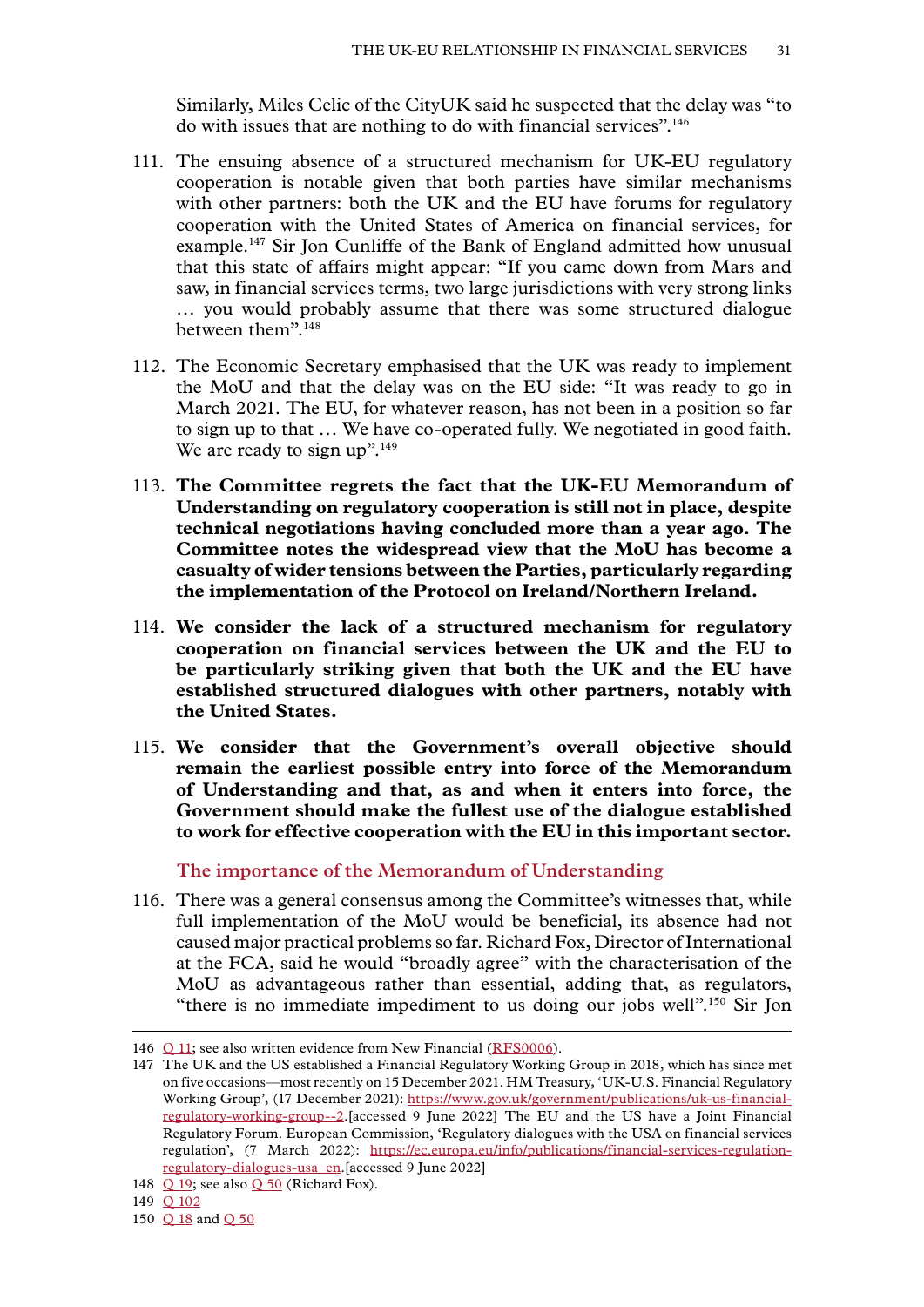Cunliffe expressed similar sentiments, stating that "its practical significance in providing access for trade is relatively small".

- 117. Some witnesses further argued that the sector no longer saw the MoU as a top priority. Andrew Pilgrim of EY said it had "been such a long time coming that many have now almost forgotten about it … To an extent, the world has moved on".151 Lord Hill, former European Commissioner for Financial Services, said the MoU was "not essential because life has carried on without it", though he added, "it is the kind of thing that can help".152
- 118. In addition, some witnesses pointed to limitations with the MoU itself. New Financial wrote that its potential scope was "less ambitious than the existing agreements between the UK and US … or the EU and US".153 Rachel Kent of Hogan Lovells also emphasised that one of the aims envisaged for the MoU had been "governance, dialogue and process around equivalence decisions", decisions which have not ultimately been forthcoming.154
- 119. Furthermore, Sir Jon Cunliffe told the Committee that the MoU "is not the only channel for raising something" with the EU, highlighting in particular that "We and the EU are both active participants in international fora".155
- 120. Nevertheless, there was general agreement that implementation of the MoU would still have strategic value as a mechanism for structured dialogue.156 Sir Jon Cunliffe said that "having a structure for that sort of interaction and dialogue is important", adding, "We can certainly find ways to talk to [the EU], but we lack an umbrella-structured dialogue to do so, and that makes a difference at the margin."157 Miles Celic's sentiments were similar: "it seems to be working reasonably well without that structure in place, but our sense is that it would be better to have the structure".<sup>158</sup> For the PRA, Sam Woods was clear: "Do we need it for day-to-day supervision? No. Would it be a good thing to have? Yes".<sup>159</sup>
- 121. Moreover, in the context of potential UK-EU divergence, there was a sense that, even if the absence of the MoU has not been keenly felt yet, its real value would come in the future. The City of London Corporation stressed this point: "strong regulatory and supervisory dialogue and cooperation will be so important as our respective regulatory regimes evolve over time".<sup>160</sup> The London Market Group also wrote that continued regulatory dialogue could "help to manage this process of divergence".<sup>161</sup>
- 122. The City of London Corporation also highlighted the value of the MoU as a mechanism for discussing "common challenges", such as tackling climate change and responding to the digitalisation of the economy.162 In a similar vein, Lord Hill raised the wider question of cooperation between democracies in the context of global events such as the Russian invasion of

159 Q [50](https://committees.parliament.uk/oralevidence/10016/html/)

<sup>151</sup> Q [40](https://committees.parliament.uk/oralevidence/9980/html/)

<sup>152</sup> Q [73](https://committees.parliament.uk/oralevidence/10060/html/)

<sup>153</sup> Written evidence from New Financial [\(RFS0006\)](https://committees.parliament.uk/writtenevidence/108480/html/)

<sup>154</sup> Q [11](https://committees.parliament.uk/oralevidence/3446/html/)

<sup>155</sup> [QQ](https://committees.parliament.uk/oralevidence/9903/html/) 19–21

<sup>156</sup> Written evidence from the City of London Corporation ([RFS0002\)](https://committees.parliament.uk/writtenevidence/107600/html/)

<sup>157</sup> Q [18](https://committees.parliament.uk/oralevidence/9903/html/), Q [20](https://committees.parliament.uk/oralevidence/9903/html/)

<sup>158</sup> Q [11](https://committees.parliament.uk/oralevidence/3446/html/)

<sup>160</sup> Written evidence from the City of London Corporation ([RFS0002\)](https://committees.parliament.uk/writtenevidence/107600/html/)

<sup>161</sup> Written evidence from London Market Group ([RFS0009](https://committees.parliament.uk/writtenevidence/108486/html/))

<sup>162</sup> Written evidence from the City of London Corporation ([RFS0002\)](https://committees.parliament.uk/writtenevidence/107600/html/)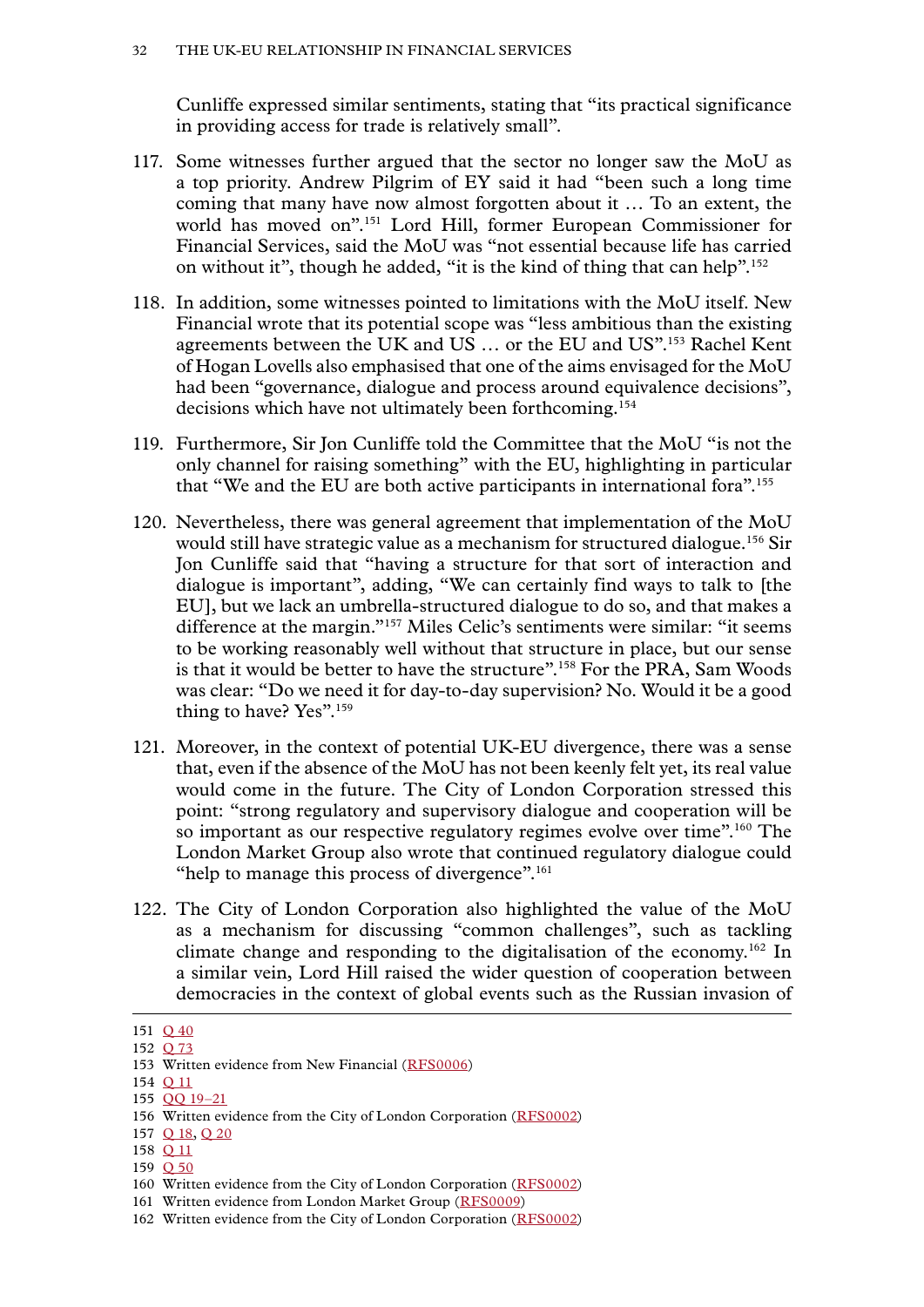<span id="page-34-0"></span>Ukraine: "what we have seen during the current crisis is that the financial system, the payment system, is part of defence and security".<sup>163</sup>

- 123. The Economic Secretary, however, was reluctant to be drawn on the value the MoU would add beyond existing ad hoc cooperation: "We have the opportunity for dialogue with various people around financial services … we have very strong relationships across the continent."<sup>164</sup>
- 124. **The Committee acknowledges that the non-implementation of the Memorandum of Understanding does not appear to have posed major practical problems to date, particularly as it is a tool for political cooperation rather than something that, in itself, facilitates market access. However, the Memorandum of Understanding would provide a useful mechanism and structure for future strategic dialogue and cooperation between the UK and the EU, and the Committee considers that its implementation would benefit both sides.**
- 125. **We caution the Government against complacency in this area. Despite the limited impact of the non-finalisation of the Memorandum of Understanding to date, its real value is likely to be found in the future as the UK and the EU diverge, particularly in the event of cross border financial services developments and potential future crises that may require transnational solutions.**

**Bilateral and multilateral cooperation between regulators**

- 126. Separately to the UK-EU MoU, a separate series of bilateral MoUs are in place between UK regulators and supervisors and their counterparts in the EU institutions and Member States. The FCA, for example, has agreed bilateral MoUs with the European Banking Authority and the European Securities and Markets Authority; a multilateral MoU with EU and EEA National Competent Authorities; and individual MoUs with National Competent Authorities.165 Edwin Schooling Latter, Director of Markets and Wholesale Policy at the FCA, described this as "a pretty complete tapestry of MoUs", while Andrew Pilgrim said it was "a huge network of MoUs … almost a clean sweep".
- 127. Witnesses to this inquiry, including the regulators themselves, explained that these lower-level MoUs facilitate regulator-to-regulator dialogue on a technical level, whereas the overarching MoU would facilitate higher-level strategic discussions between the Treasury and the Commission.<sup>166</sup>
- 128. These regulator-to-regulator MoUs are in place and, according to the UK regulators, are working well. Edwin Schooling Latter said that these fora had facilitated "a lot of really important conversations with our EU counterparts about issues of common concern", including recent cooperation on sanctions against the Russian Federation following the invasion of Ukraine. Nathanaël Benjamin, Executive Director for Authorisations, Regulatory Technology, and International Supervision at the PRA added, "We almost forget that

<sup>163</sup> Q [69](https://committees.parliament.uk/oralevidence/10060/html/)

<sup>164</sup> Q [102](https://committees.parliament.uk/oralevidence/10188/html/)

<sup>165</sup> Financial Conduct Authority, 'MoUs with European authorities in the areas of securities, investment services and asset management, insurance and pensions, and banking' (4 January 2021): [https://](https://www.fca.org.uk/news/statements/mous-european-authorities-securities-insurance-pensions-banking) [www.fca.org.uk/news/statements/mous-european-authorities-securities-insurance-pensions-banking](https://www.fca.org.uk/news/statements/mous-european-authorities-securities-insurance-pensions-banking) [accessed 7 June 2022]

<sup>166</sup> Q [50](https://committees.parliament.uk/oralevidence/10016/html/) (Sam Woods, Richard Fox) and Q [40](https://committees.parliament.uk/oralevidence/9980/html/) (Caroline Dawson)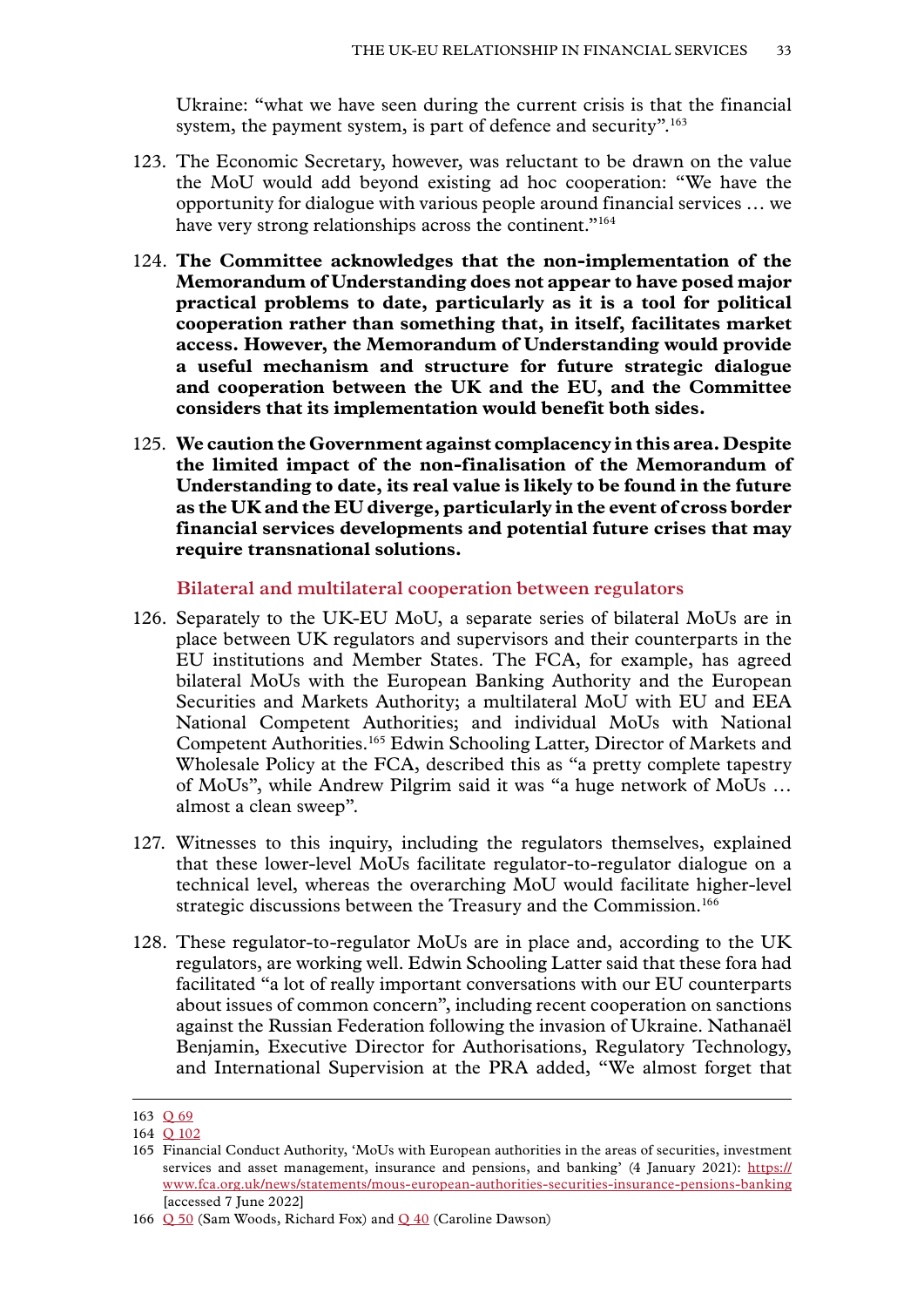<span id="page-35-0"></span>the MoUs are in place because we have got into a mode of interacting quite openly, regularly and constructively with our counterparts".167

- 129. Several witnesses argued that, at a technical and day-to-day level, these MoUs were of greater significance for regulators and firms than the overarching MoU between the UK and the EU. Caroline Dawson of Clifford Chance said, "From my clients' perspective, their relationships are with their direct supervisors and regulators … Those are the MoUs that probably have the most direct impact on my clients' business".168 For the FCA, Richard Fox told the Committee that "the more important set of relationships we have is arguably with our direct counterparts doing the regulation and the supervision in the different countries across the European Union and, indeed, with the number of authorities that span the European Union."169
- 130. **The Committee welcomes the series of bilateral Memoranda of Understanding that have been agreed between UK and European regulators and supervisors at both EU-wide level and Member State level. These appear to be working well and have meant that day-today regulatory and supervisory cooperation has continued despite the lack of a higher-level UK-EU Memorandum of Understanding.**

**Political and diplomatic cooperation**

- 131. As well as formal structures, ad hoc UK-EU cooperation on financial services can also take place at political and diplomatic levels. During the Committee's inquiry, for example, Commissioner McGuinness met the Economic Secretary on 16 March 2022, and the Governor and Deputy Governor of the Bank of England on 29 March 2022.170 New Financial argued that these meetings represented "encouraging steps towards 'normalisation' in these relationships".171 In addition, the Economic Secretary also highlighted his bilateral engagements with his counterparts in Member State capitals, such as Madrid and Luxembourg.172
- 132. However, despite the Economic Secretary's recent meeting with the Commissioner, it emerged that the two have not established any regular or structured pattern of meetings. The Minister told the Committee: "I had a conversation with [the Commissioner] a couple of months ago and I am sure we will speak again. We do not have a fixed moment where we agree to speak, but it was a very professional and cordial conversation about issues of mutual interest."<sup>173</sup>
- 133. **Alongside formal regulatory cooperation, the Committee urges the Government to increase its political and diplomatic engagement on financial services both with the European Commission and with key Member State capitals.**
- 134. **While welcoming news of the Economic Secretary's recent meeting with the European Commissioner for Financial Services, we are**

<sup>167</sup> Q [51](https://committees.parliament.uk/oralevidence/10016/html/)

<sup>168</sup> Q [40](https://committees.parliament.uk/oralevidence/9980/html/) 169 Q [50](https://committees.parliament.uk/oralevidence/10016/html/)

<sup>170</sup> Mairead McGuinness (@McGuinnessEU), tweet on 16 March 2022: [https://twitter.com/](https://twitter.com/McGuinnessEU/status/1504139706606489604) [McGuinnessEU/status/1504139706606489604](https://twitter.com/McGuinnessEU/status/1504139706606489604); and tweet on 29 March 2022: [https://twitter.com/](https://twitter.com/McGuinnessEU/status/1508841292247322625) [McGuinnessEU/status/1508841292247322625](https://twitter.com/McGuinnessEU/status/1508841292247322625) [accessed 7 June 2022]

<sup>171</sup> Written evidence from New Financial [\(RFS0006\)](https://committees.parliament.uk/writtenevidence/108480/html/)

<sup>172</sup> Q [102](https://committees.parliament.uk/oralevidence/10188/html/)

<sup>173</sup> *Ibid.*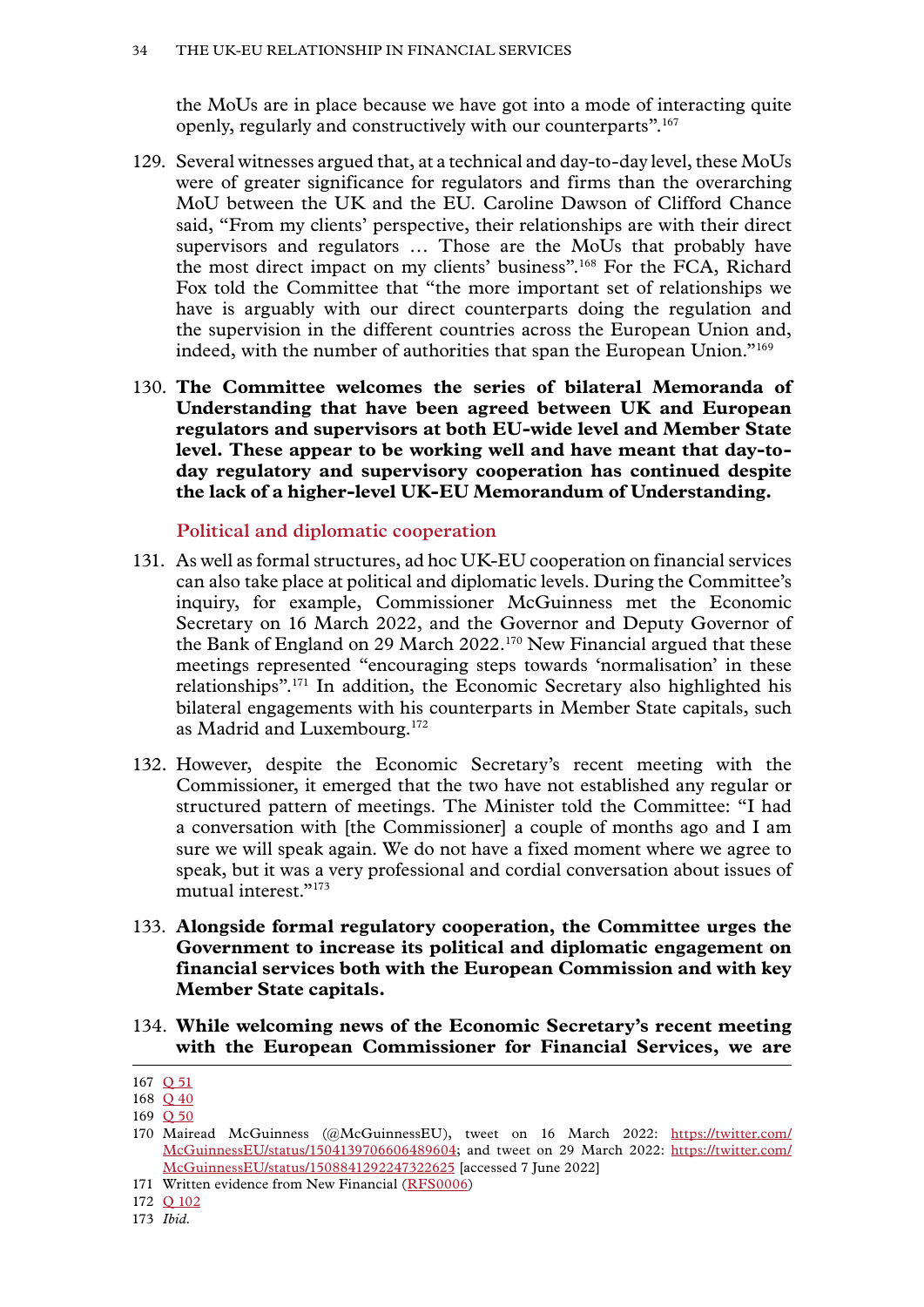**concerned that such meetings are not taking place with the structure or regularity needed for close UK-EU cooperation. Notwithstanding the importance of establishing a more comprehensive structure for regulatory cooperation with the EU, we therefore recommend that these meetings take place at least once a year and are used as a forum for discussing regulatory cooperation and raising any issues of concern.**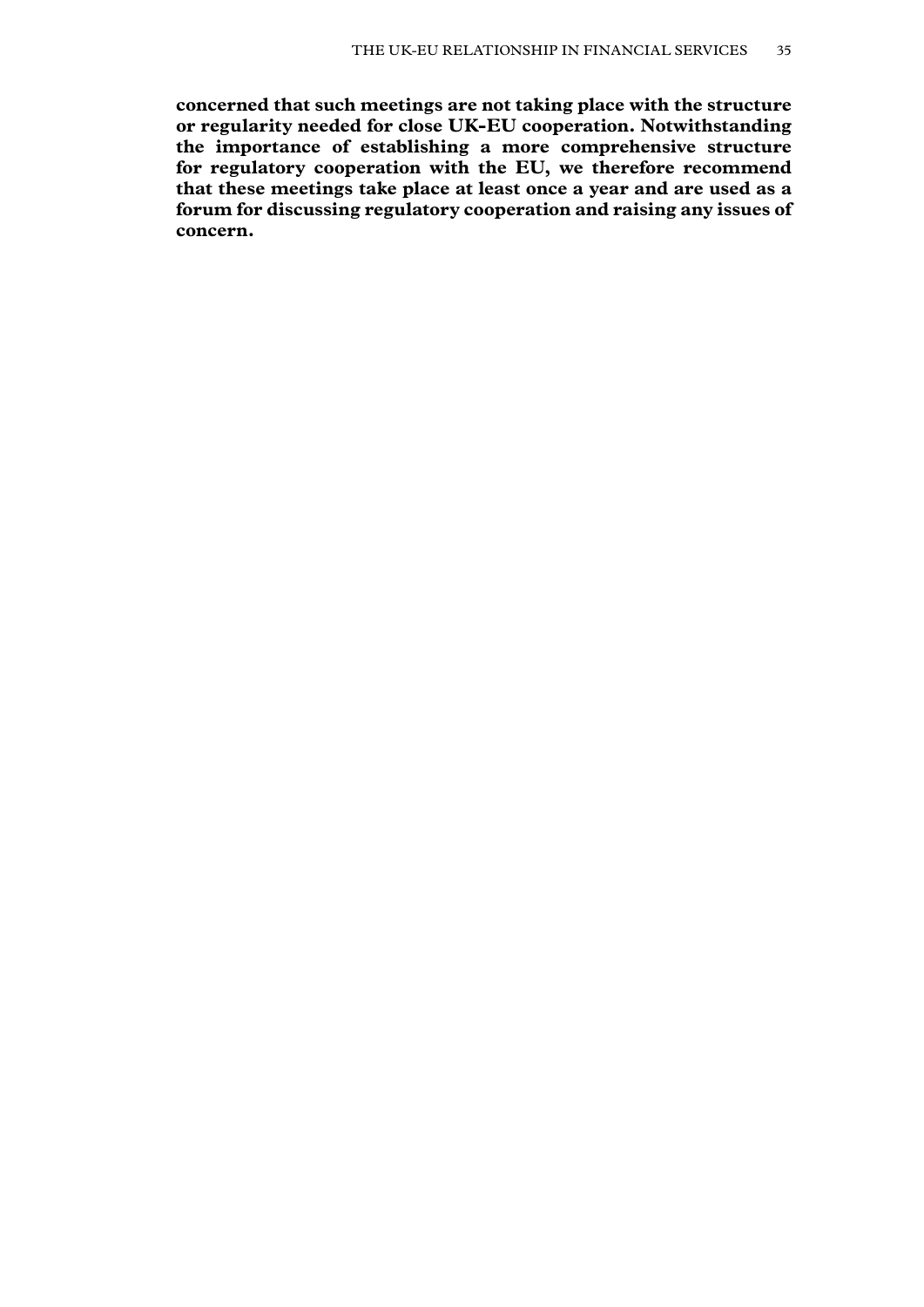### **Chapter 4: REGULATORY REFORM AND DIVERGENCE**

### **Onshoring of EU legislation**

- 135. Until the end of the Withdrawal Agreement transition period on 31 December 2020, the rules governing the UK financial services sector were derived from EU legislation.
- 136. At the end of the transition period, in order to prevent systemic financial instability through regulatory uncertainty and the need for rapid and significant regulatory change, the UK converted EU legislation into UK domestic law through a process commonly termed 'onshoring'.174
- 137. As a result of the onshoring process, most of the body of UK financial services regulations remain closely aligned with EU law, at least for now. Edwin Schooling Latter of the FCA said that there had been "marginal bits of divergence" so far but that "99.5%" of the UK's framework remains aligned with the EU.175
- 138. This approach to regulation was welcomed by witnesses, who noted that onshoring successfully limited regulatory uncertainty at the point of the UK's EU exit. Peter Bevan of Linklaters, for example, noted that there "was overwhelming welcome [in the City] for the idea that the body of EU law should be retained as is at the point of departure."<sup>176</sup> Caroline Dawson of Clifford Chance similarly noted that "consistency initially was key. No one was keen to see the general upheaval, and on top of that … a wholesale implementation project".177
- 139. However, whilst the onshoring of EU legislation was viewed as successfully preventing significant and rapid regulatory changes at the point of the UK's departure, concerns remain that the newly onshored EU regulation, termed the inherited *acquis*, is not the most appropriate long-term regulatory regime for the UK financial services sector outside the EU.
- 140. Witnesses noted that, because of differences in the legislative systems of the UK and the EU, particularly given the latter's need to operate across (formerly) 28 Member States, the regulatory framework currently in operation in the UK is not clearly and appropriately separated between primary and secondary legislation. For example, Caroline Dawson described the current rulebook as "all over the place":

"We have regulatory rules, primary legislation, secondary legislation, secondary legislation inherited from the EU and secondary legislation with the force of primary legislation, so the ability for the regulators to waive parts of their rulebook that they have traditionally been able to waive is limited".<sup>178</sup>

<sup>174</sup> The Government included powers to bring forward Statutory Instruments to this end in the [EU](https://www.legislation.gov.uk/ukpga/2018/16/contents/enacted) [\(Withdrawal\) Act 2018.](https://www.legislation.gov.uk/ukpga/2018/16/contents/enacted)

<sup>175</sup> Q [56](https://committees.parliament.uk/oralevidence/10016/html/)

<sup>176</sup> Q [41](https://committees.parliament.uk/oralevidence/9980/html/)

<sup>177</sup> *Ibid.*

<sup>178</sup> *Ibid.*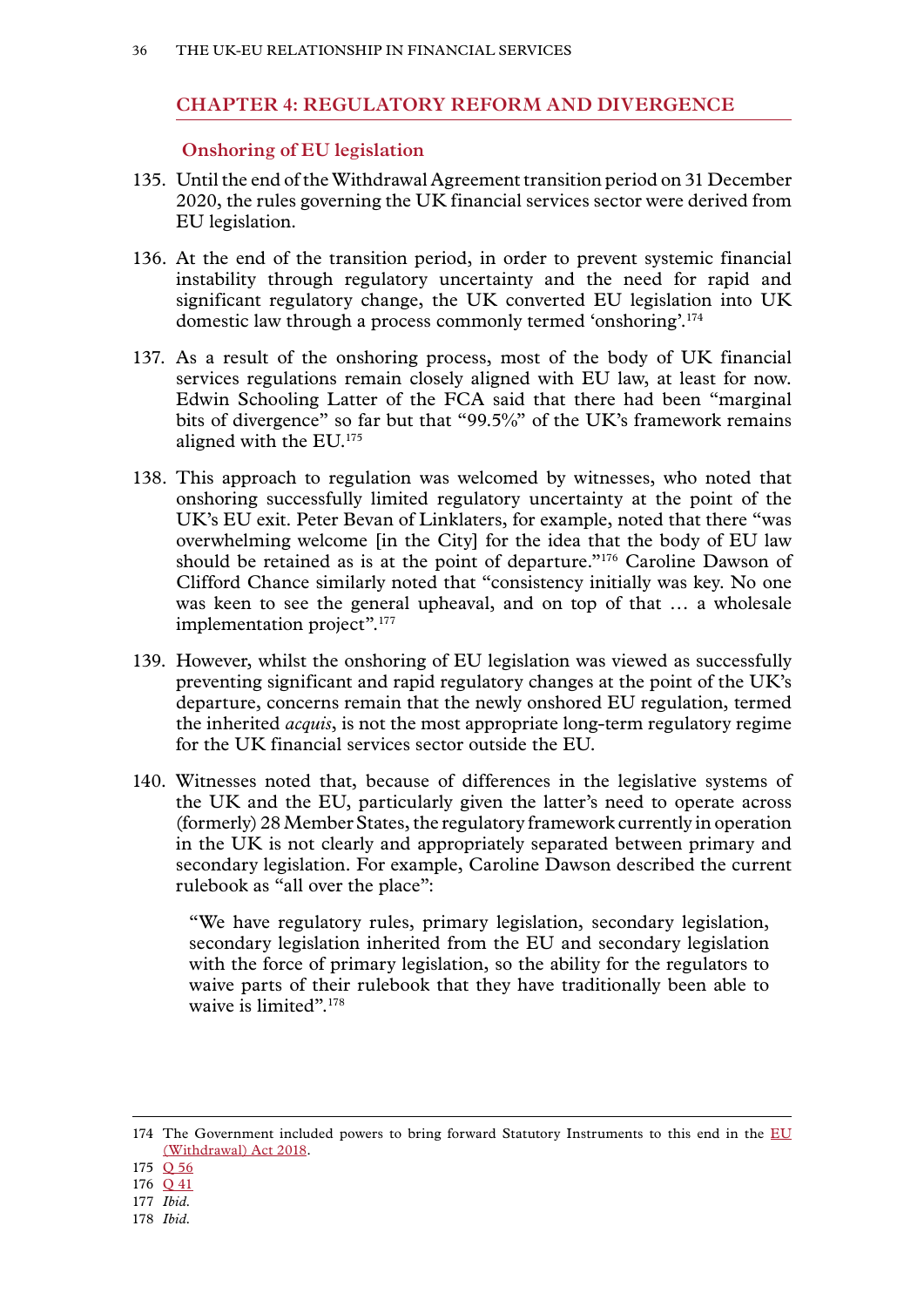141. The regulators themselves acknowledged the imperfections of the onshoring process. Sam Woods of the PRA described it as follows:

"What we did in the onshoring was a necessary way to do it at speed, and it has created a viable framework that we are both operating today, but it is extremely complex and unwieldly because of the way in which the rules spread across these different parts of our rulebooks and different layers of law. That makes it difficult to update and very hard to navigate".<sup>179</sup>

For the FCA, Edwin Schooling Latter similarly argued that the "overarching framework works. It functions … but it is clunky because bits of it were designed for a multilateral world and a whole EU market, whereas we have a single country and a differently shaped market".<sup>180</sup>

# **Box 1: The role of the UK regulators**

### **The Financial Conduct Authority (FCA)**

The FCA is the conduct regulator for UK financial services firms.<sup>181</sup> According to its website, it regulates the conduct of around 51,000 businesses, prudentially supervises 49,000 firms, and sets specific standards for around  $18,000$  firms.<sup>182</sup> Firms and individuals need to be authorised or registered by the FCA in order to carry out certain activities, and once authorised they need to continue to meet FCA standards and rules. The FCA's strategic objective is to ensure relevant markets function well, and its operational objectives are to protect consumers, protect financial markets, and promote competition in consumers' interests.

# **The Prudential Regulatory Authority (PRA)**

Prudential regulation focuses on the financial safety and stability of institutions and the broader financial system. In the UK, the PRA is part of the Bank of England, and supervises around 1,500 financial institutions including banks, building societies, credit unions, insurers, and major investment firms. The PRA, together with the Bank of England's Financial Policy Committee, focus on micro-prudential regulation (individual institutions), whereas the Bank's Prudential Regulation Committee focuses on macroprudential regulation (system-wide).

Sam Woods of the PRA characterised his organisation's role as follows: "We are interested in things such as whether [firms] have enough capital to absorb losses, whether they have liquidity for runs and whether the people running those firms are competent and know what they are doing."183 Woods also summarised the difference between the PRA and the FCA: "We are responsible, primarily, for firms not going bust in a way that is uncomfortable. Edwin [Schooling Latter] and his colleagues are responsible for the conduct and behaviour of those firms".184

- 183 Q [48](https://committees.parliament.uk/oralevidence/10016/html/)
- 184 Q [49](https://committees.parliament.uk/oralevidence/10016/html/)

<sup>179</sup> Q [52](https://committees.parliament.uk/oralevidence/10016/html/)

<sup>180</sup> *Ibid.*

<sup>181</sup> Q [48](https://committees.parliament.uk/oralevidence/10016/html/) (Edwin Schooling Latter)

<sup>182</sup> Financial Conduct Authority, 'About the FCA': <https://www.fca.org.uk/about/the-fca> [accessed 7 June 2022]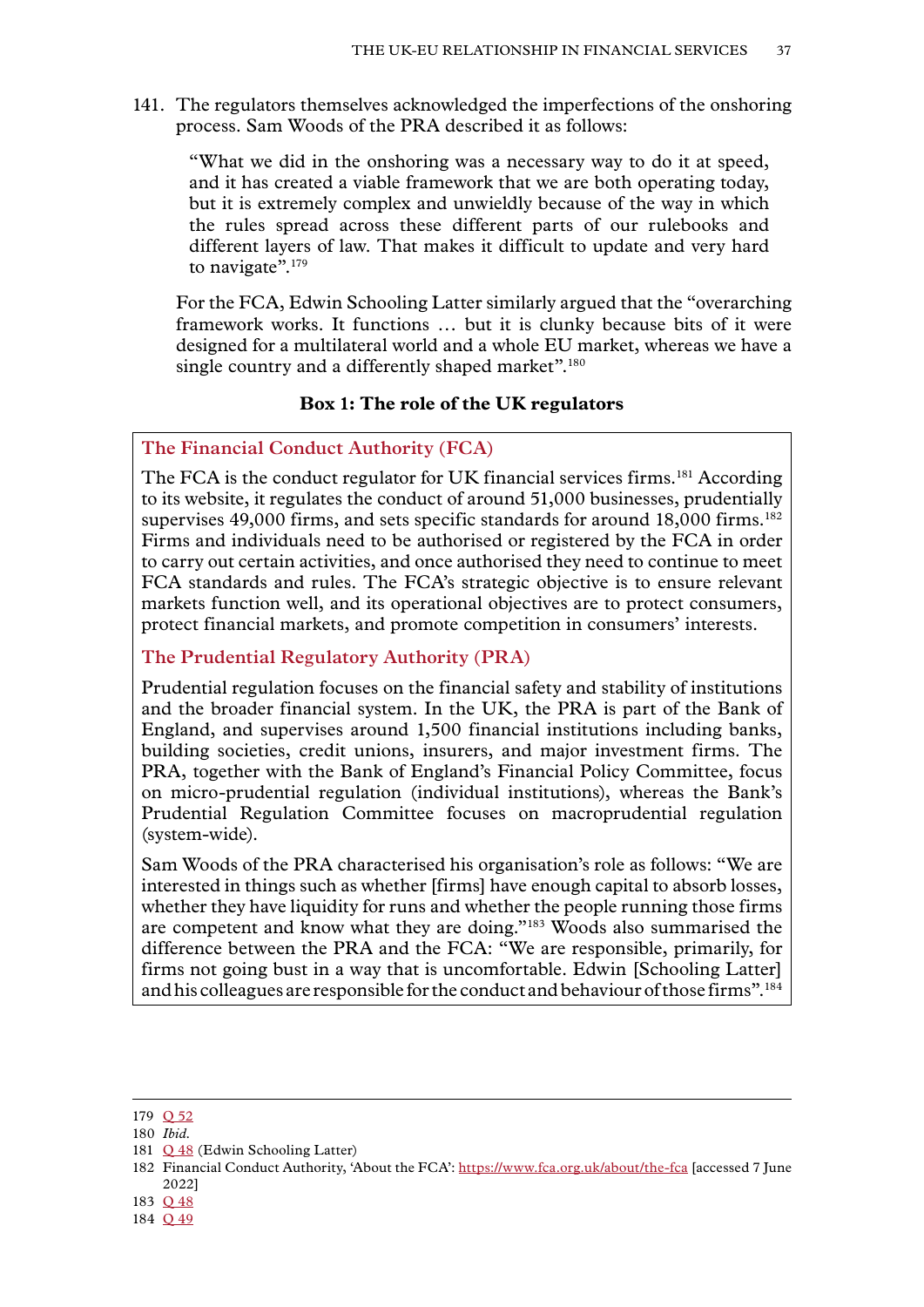### **The relationship between the regulators**

The FCA and the PRA were both established in 2013 after the Financial Services Authority (FSA) was disbanded, with its functions split between the FCA and the PRA. The two are separate entities but work together on certain issues. An MoU between the FCA and the Bank of England, including the PRA, sets out the different mandates of the two regulators. Under this MoU, the FCA is responsible for regulation of organised financial markets and the conduct of participants in relation to financial instruments and derivative contracts. The Bank is responsible for the oversight of clearing, settlement, and payment systems in support of its financial stability objective, and the PRA is responsible for the prudential supervision of many of the firms that participate in said systems.

### **The Future Regulatory Framework Review**

- 142. The Government's proposals for adapting the UK's regulatory framework for financial services outside the EU are set out in the Future Regulatory Framework (FRF) review, published in November 2021.
- 143. The FRF forms the regulatory dimension of the plans for the financial services sector articulated in the Chancellor's July 2021 Mansion House speech and related paper, *A new chapter for financial services*. There are a number of proposals contained within the FRF but the overall aim is "to achieve an agile and coherent approach to financial services regulation in the UK, with appropriate democratic policy input to support a stable, innovative and world leading financial services sector".185 To achieve this, the Government intends to transpose large parts of the financial services regulatory framework from legislation to the regulators' own rulebooks. The first consultation on the proposals closed in February 2021 and a second consultation closed in February 2022.
- 144. **Although the retention in primary legislation of key aspects of EU financial services law at the point of the UK's departure from the EU was the right decision for regulatory stability, it now means that the UK regulatory framework for financial services is complicated, unwieldy, and difficult to amend. Accordingly, the Committee welcomes the Government's Future Regulatory Framework Review.**

### **A competitiveness objective**

- 145. The second consultation on the FRF set out proposals to introduce a new statutory objective for the FCA and the PRA requiring the regulators to facilitate the long-term growth and international competitiveness of the UK economy, including financial services. The consultation proposes subordinating this new objective to the primary objectives of soundness, stability and resilience of markets and financial systems. This means that regulators would have to prioritise their primary objectives in the pursuit of this 'secondary' competitiveness objective.
- 146. The regulators themselves welcomed the proposals to position competitiveness as a secondary rather than primary objective. For the FCA, Edwin Schooling Latter noted that "having regard to sustainable economic growth in the UK

<sup>185</sup> HM Treasury, *Financial Services Future Regulatory Framework Phase II Consultation,* CP 305 (October 2020): [https://assets.publishing.service.gov.uk/government/uploads/system/uploads/attachment\\_data/](https://assets.publishing.service.gov.uk/government/uploads/system/uploads/attachment_data/file/927316/141020_Final_Phase_II_Condoc_For_Publication_for_print.pdf) [file/927316/141020\\_Final\\_Phase\\_II\\_Condoc\\_For\\_Publication\\_for\\_print.pdf](https://assets.publishing.service.gov.uk/government/uploads/system/uploads/attachment_data/file/927316/141020_Final_Phase_II_Condoc_For_Publication_for_print.pdf) [accessed 7 June 2022]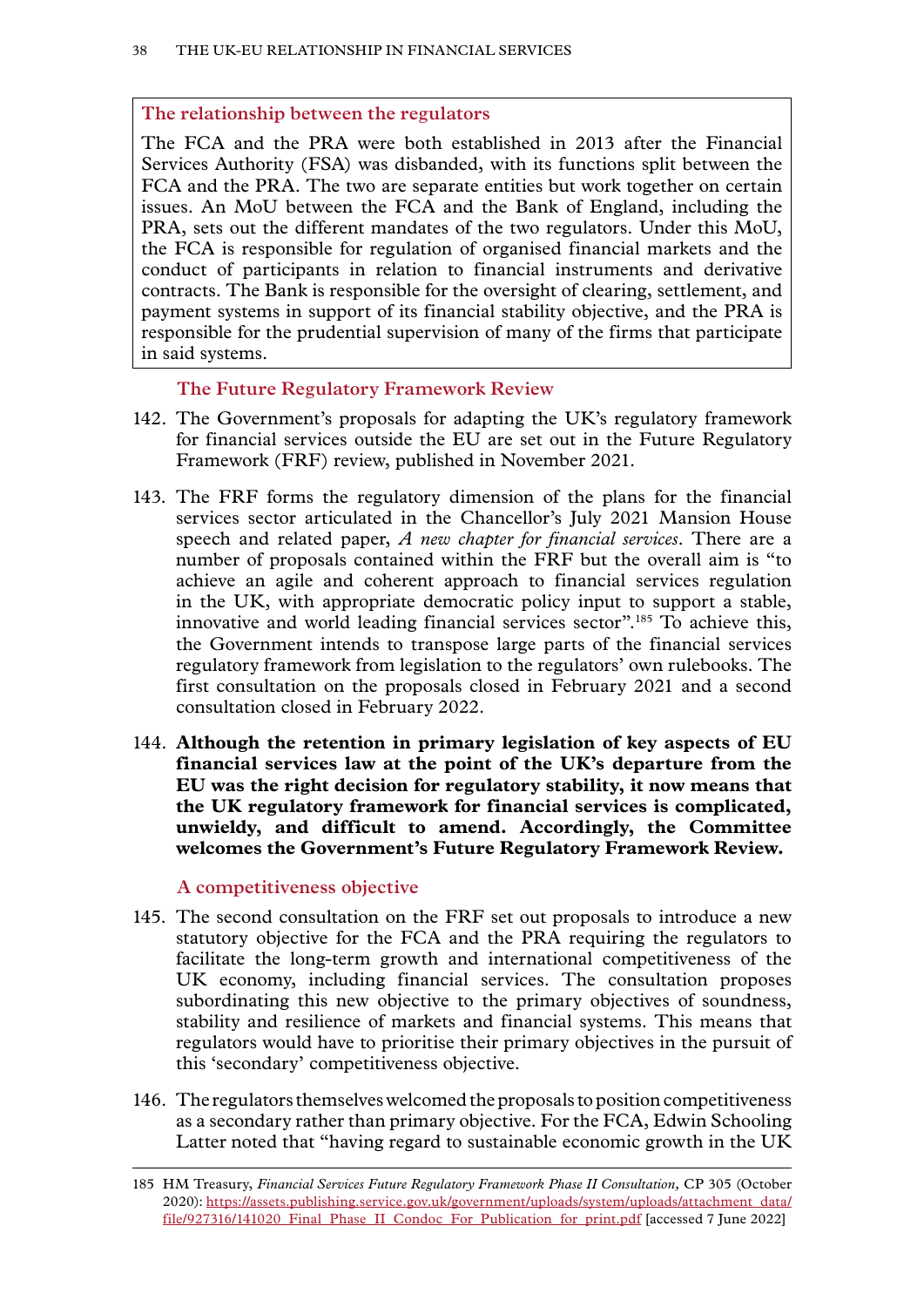economy is not something new to our set of aims", adding that a secondary objective struck "an appropriate balance". He went on:

"If the competitiveness objective were put on equal footing with consumer protection and market integrity, there would be conflicts between these … a primary competitiveness objective would pose some interesting dilemmas, and there would need to be a lot of thought about how we as regulators were expected to balance those".<sup>186</sup>

147. For the PRA, Sam Woods went further, arguing that a "primary objective to promote competitiveness is genuinely a bad idea". In particular, he noted how it could present challenges to ensuring that the UK was respected as a well-regulated financial services jurisdiction in international regulatory fora, with implications for the UK's influence in leading the development of international standards in those settings. He stressed:

"we invest a huge amount up stream in international rule-making the Financial Stability Board, the Basel Committee, the International Association of Insurance Supervisors. I am certain that, if we had a primary objective to promote, say, the international competitiveness of UK financial services firms, our authority in those fora would be quite heavily reduced."187

- 148. Michael Dobson, then of Schroders plc, articulated the contrary position, stating that a competitiveness requirement "should be a primary objective. Competitiveness is very definitely not about lower regulatory standards, and I see no conflict between looking after the interests of consumers and London being a very competitively successful global financial centre".<sup>188</sup> Lord Hill, former European Commissioner for Financial Services, agreed: "It seems to me that if it is the wrong objective you should not have it as an objective or you might as well make it a primary objective".<sup>189</sup>
- 149. Separately to a formal objective for competitiveness, other witnesses stressed the importance of the UK's wider regulatory culture in supporting the UK's competitiveness.190 Innovate Finance, which represents the FinTech sector, stressed that "the new objectives will only be successfully applied if accompanied by a culture (behaviours and incentives, at all levels of the organisation) that supports them".<sup>191</sup>
- 150. The Economic Secretary confirmed that the Government's intention is to identify competitiveness as a secondary objective for the PRA and the FCA and warned that "significant dangers emerge from thinking that primary competitiveness has no adverse consequences".192 This objective will be included in the Financial Services and Markets Bill as set out in the Queen's speech on 10 May 2022.
- 151. **The Committee notes that, as a result of the Future Regulatory Framework Review, the Government is considering introducing an additional, secondary 'competitiveness' objective for the Financial**

192 Q [106](https://committees.parliament.uk/oralevidence/10188/html/)

<sup>186</sup> Q [55](https://committees.parliament.uk/oralevidence/10016/html/)

<sup>187</sup> Q [55](https://committees.parliament.uk/oralevidence/10016/html/)

<sup>188</sup> Q [87](https://committees.parliament.uk/oralevidence/10097/html/)

<sup>189</sup> Q [72](https://committees.parliament.uk/oralevidence/10060/html/)

<sup>190</sup> Q [12](https://committees.parliament.uk/oralevidence/3446/html/) (Miles Celic)

<sup>191</sup> Written evidence from Innovate Finance ([RFS0008\)](https://committees.parliament.uk/writtenevidence/108484/html/)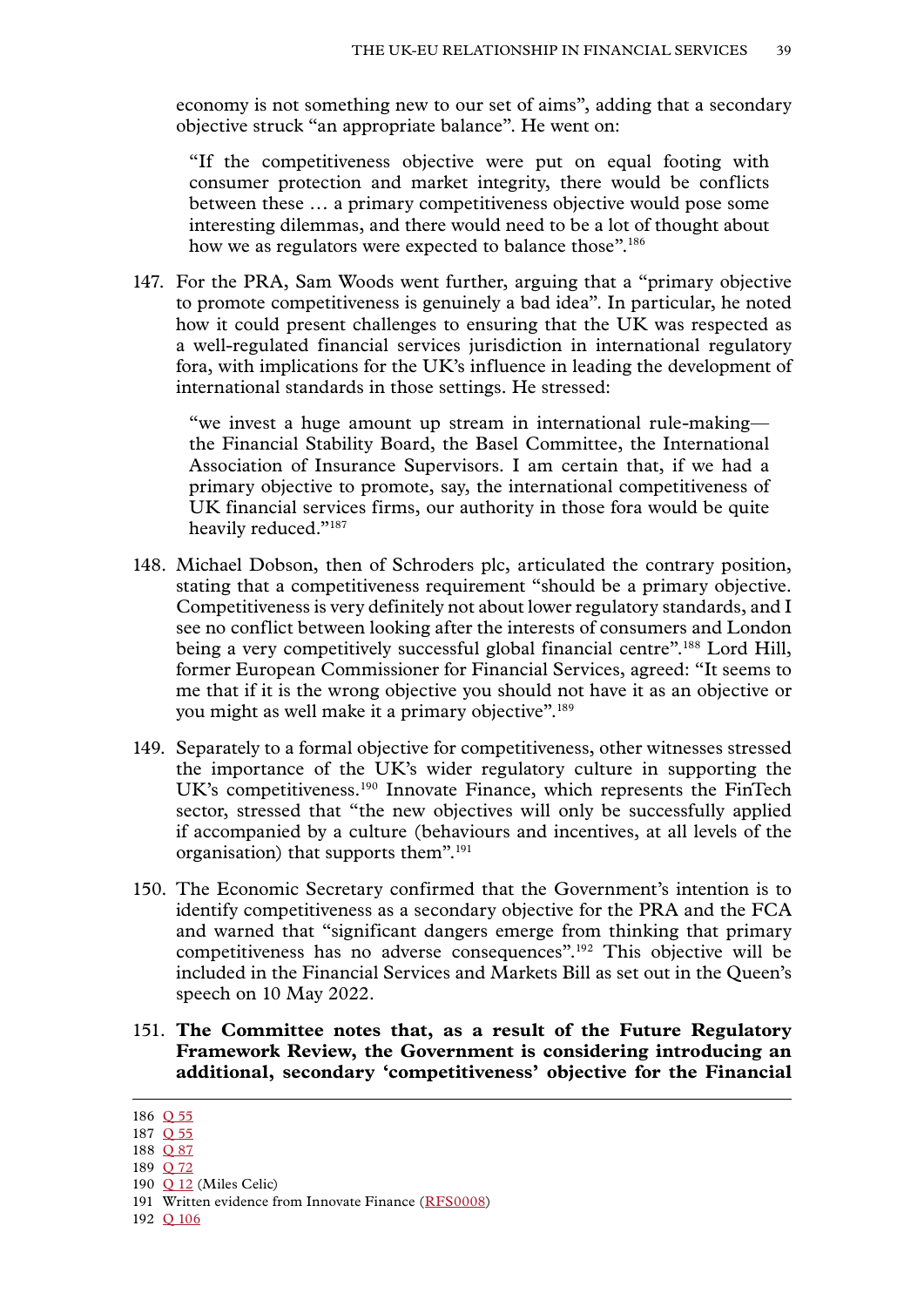**Conduct Authority and the Prudential Regulation Authority. However, it is equally important for the UK's overall economic competitiveness for the Government and regulators to work together to develop a broader regulatory culture that is responsive, consistent, and proportionate.**

152. **We ask the Government, in its response to this report, to explain in further detail how a secondary 'competitiveness' objective would be applied by the regulators in practice and how success will be measured.**

### **Scrutiny and accountability of regulators**

- 153. With respect to retained EU law,<sup>193</sup> the FRF sets out proposals to move regulatory requirements from statute to the regulators' rulebooks through a programme of secondary legislation. It is anticipated that this will be a timeconsuming process, possibly taking several years.194
- 154. Representatives of the regulators told the Committee that the aim of the FRF was to make regulation "a more coherent process". Regarding the transposition of powers to the regulators, Sam Woods argued that "the EU method of having a lot in legislation was to make sure that all the countries in the EU do the same thing", and that this rationale no longer applied to the UK post-Brexit.195 Sir Jon Cunliffe of the Bank of England added that there were advantages to this approach, as "regulators' rulebooks are more flexible" than primary legislation.<sup>196</sup>
- 155. Witnesses from the sector were broadly supportive of the Government's approach to the FRF. Michael Dobson said that Schroders plc "support the proposal that much of the detailed regulation should be the responsibility of the regulator rather than enshrined in legislation".197 Caroline Dawson described the benefits of the proposal in further detail, arguing that it would be:

"consistent with the UK's traditional approach to financial services, which is having a framework piece of legislation and then delegating powers to the regulators, with appropriate safeguards, so that the regulators, which have the day-to-day supervisory experience and the in-depth knowledge of the financial markets, are the ones writing the rules rather than taking up parliamentary time. That makes a lot of sense."198

156. However, a number of witnesses recognised that such an approach would require a system for ensuring that there was "adequate scrutiny and accountability" of the regulators,<sup>199</sup> particularly for avoiding the risks

<sup>193</sup> European Union (Withdrawal) Act 2018, [sections 2–7](https://www.legislation.gov.uk/ukpga/2018/16/crossheading/retention-of-existing-eu-law/enacted)

<sup>194</sup> Linklaters, 'Future regulatory framework: Treasury to reform regulation post-Brexit', (9 November 2021): [https://www.linklaters.com/en/knowledge/publications/alerts-newsletters-and](https://www.linklaters.com/en/knowledge/publications/alerts-newsletters-and-guides/2021/november/09/future-regulatory-framework--treasury-to-reform-regulation-post-brexit)[guides/2021/november/09/future-regulatory-framework--treasury-to-reform-regulation-post-brexit](https://www.linklaters.com/en/knowledge/publications/alerts-newsletters-and-guides/2021/november/09/future-regulatory-framework--treasury-to-reform-regulation-post-brexit) [accessed 7 June 2022]

<sup>195</sup> O [52](https://committees.parliament.uk/oralevidence/10016/html/) and O [54](https://committees.parliament.uk/oralevidence/10016/html/)

<sup>196</sup> Q [22](https://committees.parliament.uk/oralevidence/9903/html/)

<sup>197</sup>  $Q$  [41](https://committees.parliament.uk/oralevidence/9980/html/),  $Q$  [86](https://committees.parliament.uk/oralevidence/10097/html/); see also  $Q$  [42](https://committees.parliament.uk/oralevidence/9980/html/) (Peter Bevan) and written evidence from the City of London Corporation ([RFS0002\)](https://committees.parliament.uk/writtenevidence/107600/html/).

<sup>198</sup> Q [41](https://committees.parliament.uk/oralevidence/9980/html/)

<sup>199</sup> Q [12](https://committees.parliament.uk/oralevidence/3446/html/) (Miles Celic), Q [72](https://committees.parliament.uk/oralevidence/10060/html/) (Lord Hill of Oareford) and written evidence from the City of London Corporation ([RFS0002\)](https://committees.parliament.uk/writtenevidence/107600/html/)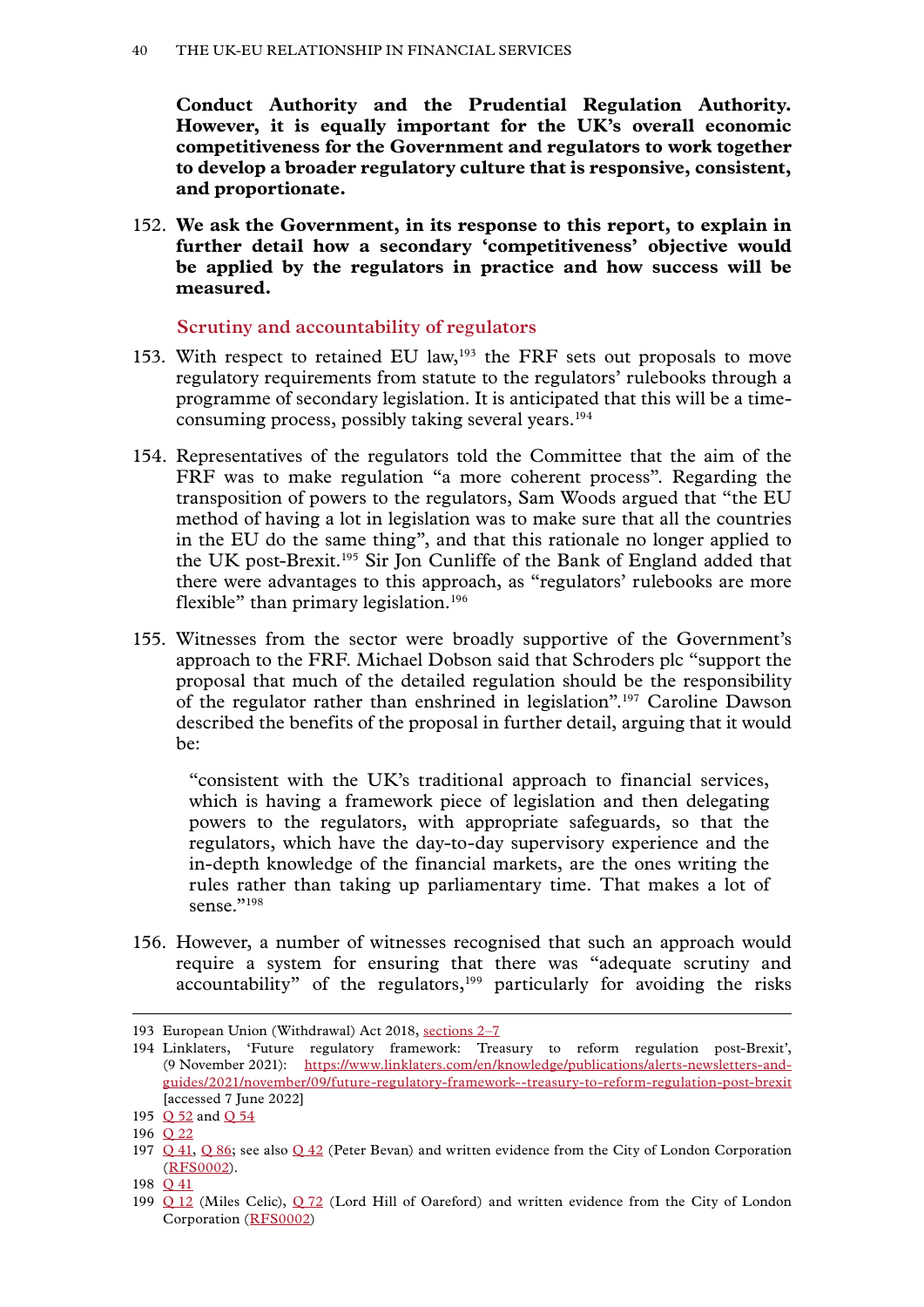associated with regulatory capture.200 Stéphane Boujnah of Euronext, for example, described a "balance between what you gain in agility and what you lose in accountability and democratic input."201

- 157. Representatives of the regulators and the Government seemed alive to scrutiny and accountability considerations. Sam Woods, for example, said that "parliamentary accountability, clear objectives, public reporting and all those sorts of things are a very important control".202 In a similar vein, the Economic Secretary emphasised the need to "get the balance between the right of Parliament to call the regulators to account", respecting "the credibility of regulators as independent, very professional and well-respected entities", and "the freedom to move nimbly to deal quickly with some of the changes that emerge".203
- 158. Witnesses also cautioned that greater responsibilities would require regulators to have sufficient staff and resources and to undertake the additional work involved. Andrew Pilgrim of EY noted that "we have excellent regulators but they also risk being short on resources".204
- 159. Sam Woods told the Committee that, currently, the PRA had a "budgeted headcount ... of 1,340 FTEs<sup>"205</sup> and that this "is enough to do the job". He went on to comment, however, that: "We do, though, need to staff up if Parliament approves this proposal to give us a bigger rule-making responsibility … we are in a very challenging environment from a recruitment and retention point of view".206 Edwin Schooling Latter added that the FCA faced similar challenges.<sup>207</sup>
- 160. **The Committee agrees with the Government that, in the interests of flexibility, agility and proportionality, many of the regulations currently contained within primary legislation would be more appropriately managed by the regulators themselves. However, it is essential that this transfer of powers is accompanied by appropriate mechanisms for Parliament to scrutinise the regulators and hold them to account, and that the regulators are given sufficient resources to allow them to accommodate the increase in their workloads resulting from such a change.**
- 161. **The details of parliamentary scrutiny and accountability of the regulators are a matter for Parliament, but we ask the Government to commit to facilitating the establishment of appropriate mechanisms as necessary.**

#### **Regulatory alignment and divergence**

162. Beyond the general regulatory framework set out in the FRF, the Government has launched a number of reviews and consultations that seek to develop the regulation of the UK's financial services in ways that support the Chancellor's *New chapter for financial services* (see Table 1).

207 *Ibid.*

<sup>200</sup> The process by which regulators are dominated by, or become subservient to the interests, of the entities they are charged with overseeing.

<sup>201</sup> Q [86](https://committees.parliament.uk/oralevidence/10097/html/)

<sup>202</sup> Q [57](https://committees.parliament.uk/oralevidence/10016/html/)

<sup>203</sup> Q [103](https://committees.parliament.uk/oralevidence/10188/html/)

<sup>204</sup> Q [42](https://committees.parliament.uk/oralevidence/9980/html/)

<sup>205</sup> Full time equivalent.

<sup>206</sup> Q [57](https://committees.parliament.uk/oralevidence/10016/html/)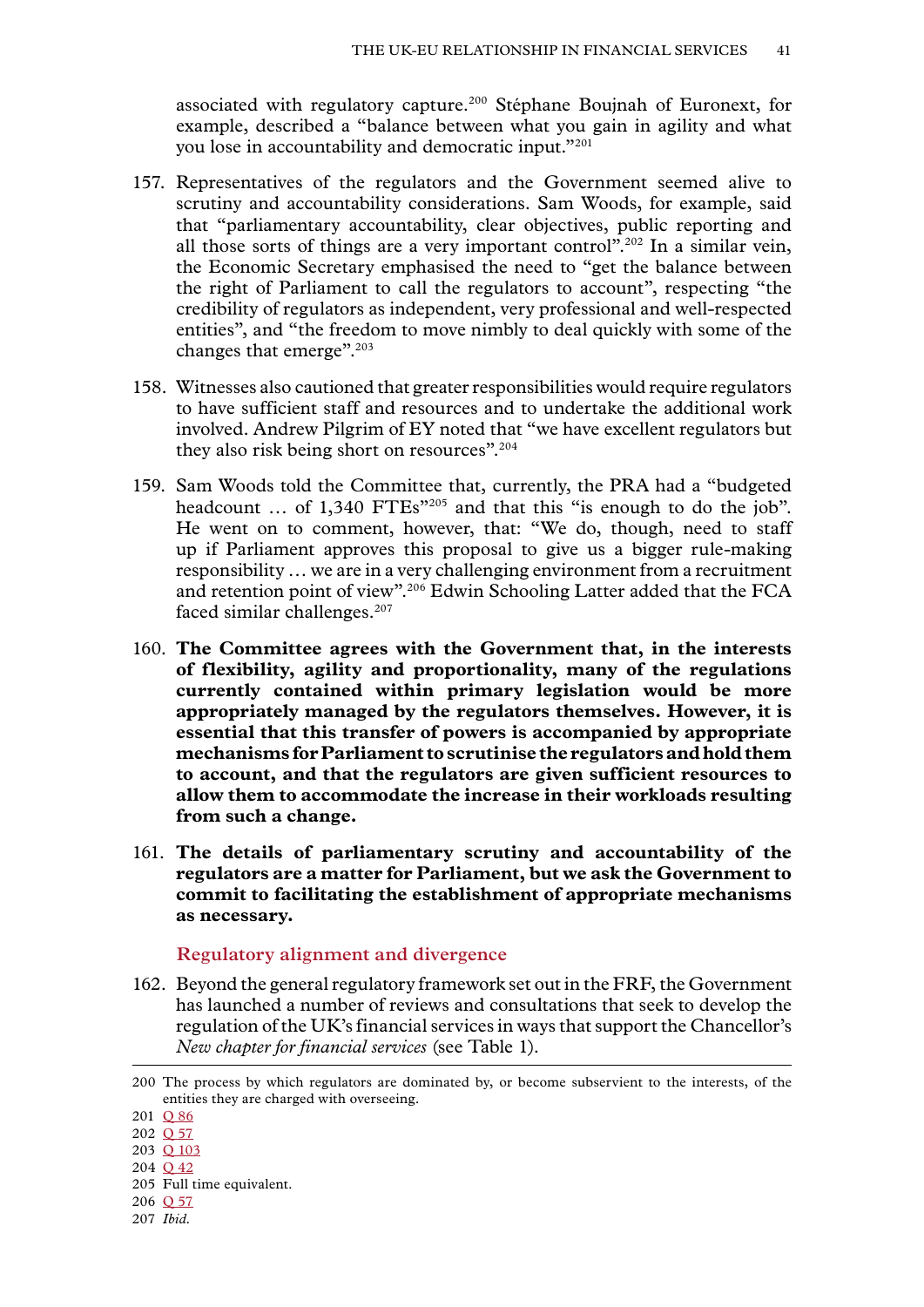| Table 1: Status of selected UK financial services regulatory reforms, May |
|---------------------------------------------------------------------------|
| 2022                                                                      |

| <b>Regulatory Review</b>                                                     | <b>Status</b>                                                                 | Implementation                                                                                                                                                                |
|------------------------------------------------------------------------------|-------------------------------------------------------------------------------|-------------------------------------------------------------------------------------------------------------------------------------------------------------------------------|
| <b>Future Regulatory</b><br>Framework Review <sup>208</sup>                  | Consultation on<br>proposals closed<br>February 2022.                         | Government analysis of the<br>consultation is ongoing.                                                                                                                        |
| UK Wholesale<br>Markets Review <sup>209</sup>                                | Treasury<br>responded to<br>consultation in<br>March 2022.                    | A number of changes scheduled<br>'when parliamentary time<br>allows'.                                                                                                         |
| Solvency II Review <sup>210</sup>                                            | Call for evidence<br>concluded.                                               | Ongoing—a comprehensive<br>reform package opened for<br>consultation in April 2022.<br>Reforms will be included in the<br>forthcoming Financial Services<br>and Markets Bill. |
| <b>Review of Overseas</b><br>Framework <sup>211</sup>                        | Consultation<br>concluded.<br>Response<br>published July<br>2021.             | Further consultation expected<br>and assessment ongoing.                                                                                                                      |
| UK regulatory<br>approach to crypto<br>assets and stablecoins <sup>212</sup> | Consultation<br>concluded March<br>2021. Response<br>published April<br>2022. | Further specific consultation<br>expected alongside legislation to<br>bring specific stablecoins within<br>the payments framework.                                            |
| <b>Fintech Strategic</b><br>Review (Kalifa<br>$Review)$ <sup>213</sup>       | Review published<br>February 2021.                                            | Partially implemented to date.                                                                                                                                                |

<sup>208</sup> HM Treasury, 'Future Regulatory Framework (FRF) Review: Proposals for Reform*',*  (9 November 2021): [https://www.gov.uk/government/consultations/future-regulatory-framework-frf](https://www.gov.uk/government/consultations/future-regulatory-framework-frf-review-proposals-for-reform)[review-proposals-for-reform](https://www.gov.uk/government/consultations/future-regulatory-framework-frf-review-proposals-for-reform) [accessed 15 June 2022]

<sup>209</sup> HM Treasury, 'UK Wholesale Markets Review: a consultation', (1 March 2022): [https://www.gov.uk/](https://www.gov.uk/government/consultations/uk-wholesale-markets-review-a-consultation) [government/consultations/uk-wholesale-markets-review-a-consultation](https://www.gov.uk/government/consultations/uk-wholesale-markets-review-a-consultation) [accessed 15 June 2022]

<sup>210</sup> HM Treasury, 'Solvency II Review: Consultation', (28 April 2022): [https://www.gov.uk/government/](https://www.gov.uk/government/consultations/solvency-ii-review-consultation) [consultations/solvency-ii-review-consultation](https://www.gov.uk/government/consultations/solvency-ii-review-consultation) [accessed 15 June 2022]

<sup>211</sup> Written Ministerial Statement [HCWS490,](https://questions-statements.parliament.uk/written-statements/detail/2021-12-15/hcws490) Session 2021–22

<sup>212</sup> HM Treasury, 'UK regulatory approach to cryptoassets and stablecoins: consultation and call for evidence', (4 April 2022): [https://www.gov.uk/government/consultations/uk-regulatory-approach](https://www.gov.uk/government/consultations/uk-regulatory-approach-to-cryptoassets-and-stablecoins-consultation-and-call-for-evidence)[to-cryptoassets-and-stablecoins-consultation-and-call-for-evidence](https://www.gov.uk/government/consultations/uk-regulatory-approach-to-cryptoassets-and-stablecoins-consultation-and-call-for-evidence) [accessed 15 June 2022]. Stablecoins are cryptocurrencies, the value of which is pegged to that of another currency, commodity or financial instrument: Investopedia, 'Stablecoin': [https://www.investopedia.com/terms/s/stablecoin.](https://www.investopedia.com/terms/s/stablecoin.asp) [asp](https://www.investopedia.com/terms/s/stablecoin.asp) [accessed 7 June 2022]

<sup>213</sup> HM Treasury, 'The Kalifa Review of UK FinTech', (16 April 2021): [https://www.gov.uk/government/](https://www.gov.uk/government/publications/the-kalifa-review-of-uk-fintech) [publications/the-kalifa-review-of-uk-fintech](https://www.gov.uk/government/publications/the-kalifa-review-of-uk-fintech) [accessed 15 June 2022]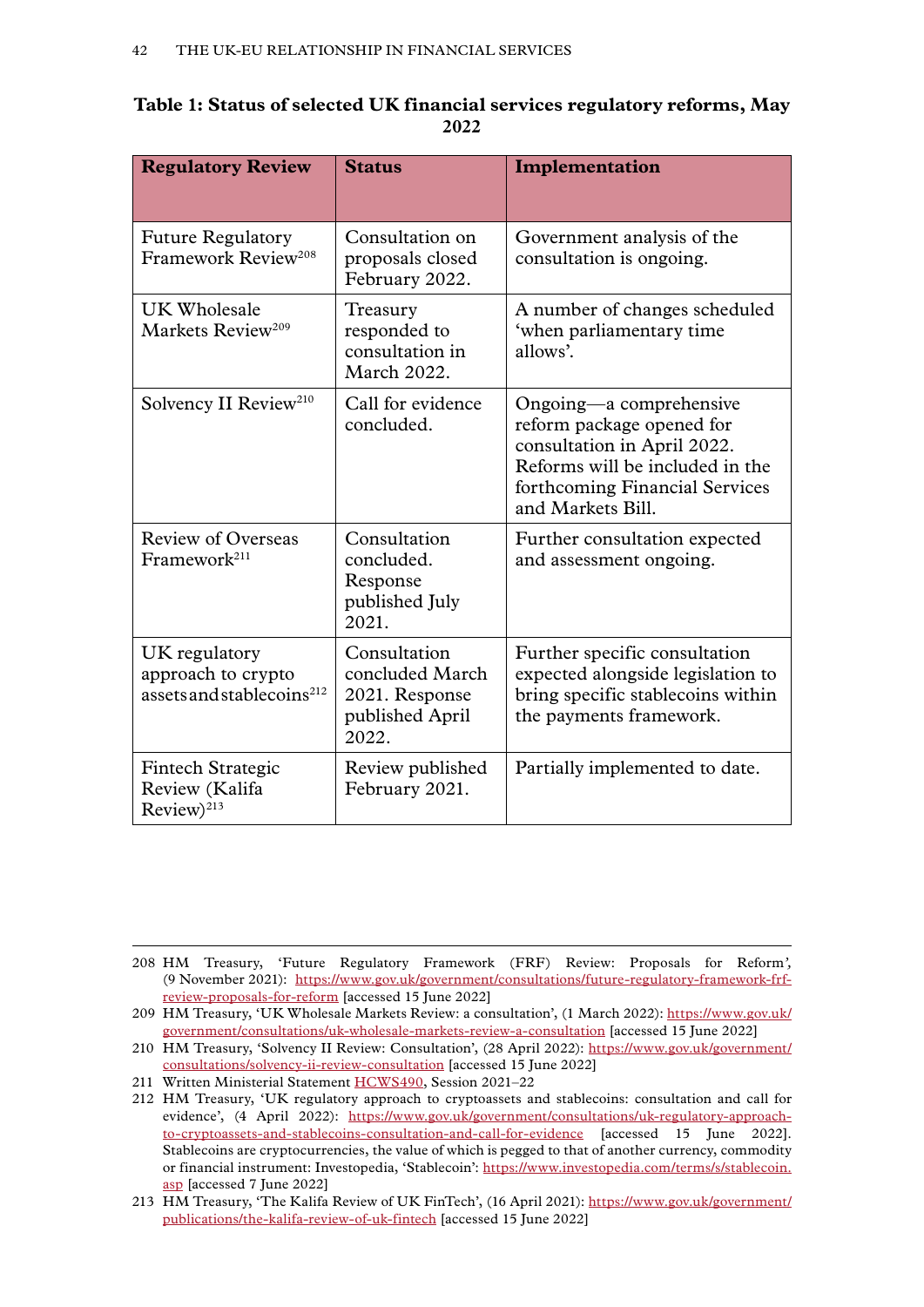| <b>Regulatory Review</b>                                                                                  | <b>Status</b>                                                        | Implementation                                                          |
|-----------------------------------------------------------------------------------------------------------|----------------------------------------------------------------------|-------------------------------------------------------------------------|
| Review of UK Funds<br>regime <sup>214</sup>                                                               | Summary<br>of responses<br>published<br>February 2022.               | Further consultation and<br>specialized reviews required.               |
| UK Listings Review <sup>215</sup>                                                                         | Concluded,<br>government<br>response updated<br>April 2021.          | Ongoing. Implementation is<br>split between the FCA and HM<br>Treasury. |
| Payments Landscape<br>Review <sup>216</sup>                                                               | Consultation<br>concluded.<br>Response<br>published October<br>2021. | Ongoing.                                                                |
| Implementation<br>of the Investment<br>Firms Prudential<br>Regime and Basel 3<br>Standards <sup>217</sup> | Consultation<br>concluded April<br>2021.                             | Ongoing.                                                                |
| UK prospectus regime<br>consultation <sup>218</sup>                                                       | Outcome<br>published March<br>2022.                                  | Legislation expected when<br>parliamentary time allows.                 |

### **Planned UK regulatory reforms**

### *The Listings Review*

- 163. In a statement to the House of Commons on 9 November 2020, the Chancellor of the Exchequer, Rt Hon Rishi Sunak MP, announced that he would be "setting up a taskforce to make recommendations early next year on our future listings regime" in order to "boost the number of new companies that want to list here in the UK". 219 This review was chaired by Lord Hill.
- 164. The independent report of this review was published in March 2021. It made 14 recommendations for reforming the UK's listing regime. These aim to make the UK more attractive for companies planning to list shares to raise capital, particularly technology and life science companies.

<sup>214</sup> HM Treasury, 'Review of the UK funds regime: a call for input', (10 February 2022): [https://www.gov.](https://www.gov.uk/government/publications/review-of-the-uk-funds-regime-a-call-for-input) [uk/government/publications/review-of-the-uk-funds-regime-a-call-for-input](https://www.gov.uk/government/publications/review-of-the-uk-funds-regime-a-call-for-input) [accessed 15 June 2022]

<sup>215</sup> HM Treasury, 'UK Listings Review', (21 April 2021): [https://www.gov.uk/government/publications/](https://www.gov.uk/government/publications/uk-listings-review) [uk-listings-review](https://www.gov.uk/government/publications/uk-listings-review) [accessed 15 June 2022]

<sup>216</sup> HM Treasury, 'Payments Landscape Review', (11 October 2021): [https://www.gov.uk/government/](https://www.gov.uk/government/consultations/payments-landscape-review-call-for-evidence) [consultations/payments-landscape-review-call-for-evidence](https://www.gov.uk/government/consultations/payments-landscape-review-call-for-evidence) [accessed 15 June 2022]

<sup>217</sup> Financial Conduct Authority, 'Implementation of the Investment Firms Prudential Regime', (26 July 2021): [https://www.fca.org.uk/publications/policy-statements/ps21-9-implementation-investment](https://www.fca.org.uk/publications/policy-statements/ps21-9-implementation-investment-firms-prudential-regime)[firms-prudential-regime](https://www.fca.org.uk/publications/policy-statements/ps21-9-implementation-investment-firms-prudential-regime) [accessed 15 June 2022]

<sup>218</sup> HM Treasury, 'UK Prospectus Regime: a consultation', (1 March 2022): [https://www.gov.uk/](https://www.gov.uk/government/consultations/uk-prospectus-regime-a-consultation) [government/consultations/uk-prospectus-regime-a-consultation](https://www.gov.uk/government/consultations/uk-prospectus-regime-a-consultation) [accessed 15 June 2022]

<sup>219</sup> Listing refers to company shares being on the list of stock that are officially traded on a stock exchange (such as the London Stock Exchange). Some stock exchanges allow shares of a foreign company to be listed (known as dual listing). Listing is regulated in the UK by the UK Listing Authority.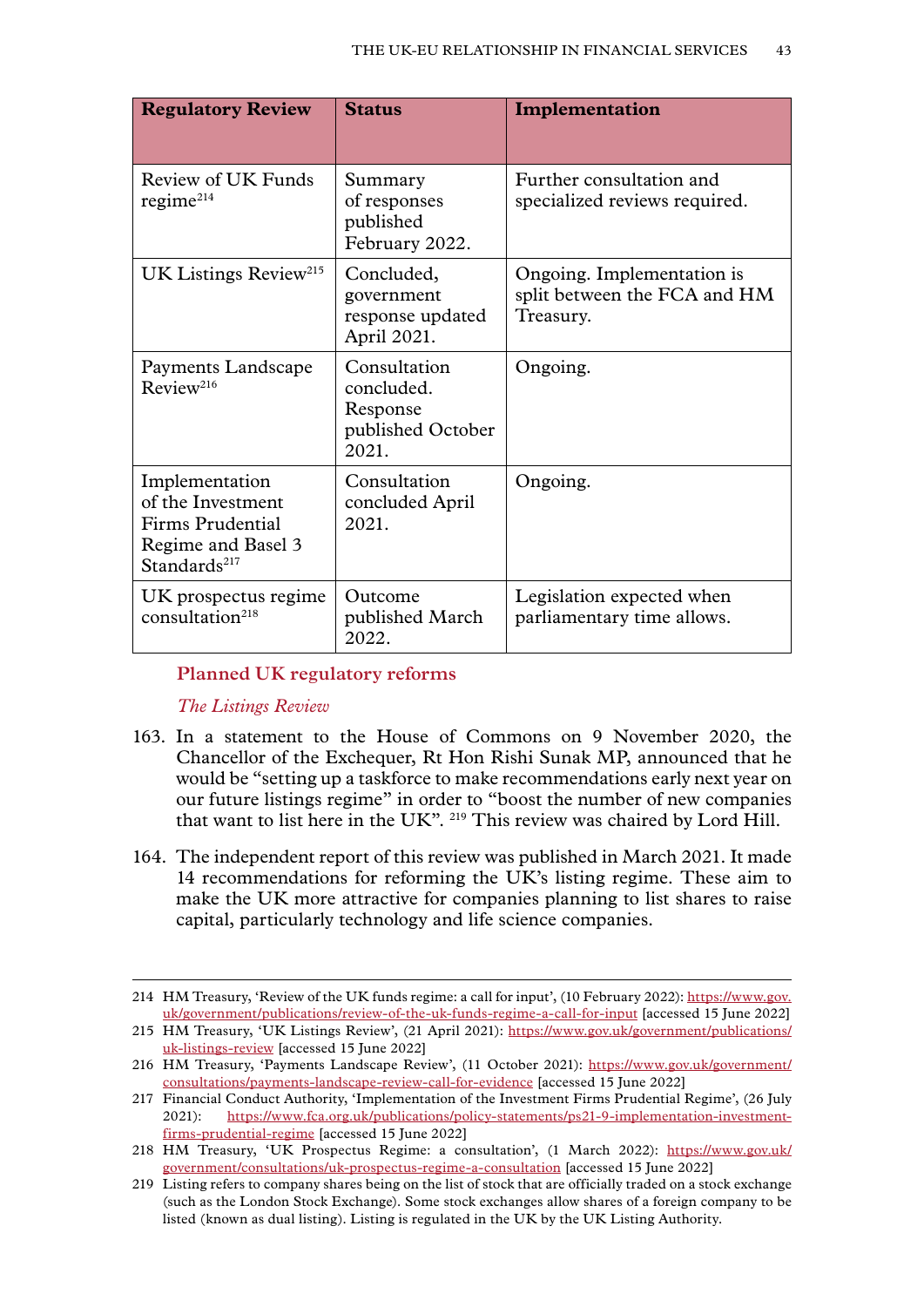- 165. Lord Hill emphasised to the Committee that many of the recommendations made in the Listings Review were "rules that we could have chosen to change at any time we wanted to, in or out of the EU, and we had not".220 He also said that the concerns over the competitiveness of the UK's listing regime which had triggered the review were only partly related to the UK's departure from the EU: "I do not think that you can say it has zero effect, but when during the review I was talking to founders [of companies] no one said, 'I have been put off [the UK] because of Brexit'."221
- 166. The Review includes a recommendation that the Chancellor present an annual 'State of the City' report to Parliament. The Chancellor has agreed to deliver the first of these in 2022.<sup>222</sup> In evidence, Lord Hill said that this should:

"put some scaffolding in place whereby the Government and the City and the regulators, all in one place, would have to ask themselves once a year, 'How have we done?', 'Have the changes we have made over the last year worked?', 'What has worked?', 'What has not worked?', 'What can we do better?', to try to keep the feet of government and regulators to the fire."223

- 167. **The Committee recognises the need for continued scrutiny of ongoing and future developments that might affect the sector. In this regard, we welcome the Chancellor of the Exchequer's commitment to make an annual 'State of the City' report to Parliament, as proposed by Lord Hill in the UK Listings Review.**
- 168. **The Chancellor has committed to presenting the first of these 'State of the City' reports this year, but it is unclear when this will be; the Government should provide clarity on this. We recommend that this report includes for at least the next five years a section dealing expressly with the UK-EU relationship in financial services.**

*Wholesale Markets Review*

- 169. In line with the wider *New chapter for financial services*, HM Treasury launched a review for consultation of the UK wholesale markets regime in July 2021, which closed in September 2021.<sup>224</sup> The proposals are wide ranging and cover issues such as the derivatives trading obligation, which determines where derivatives can be traded, and the production of market data. They also clarify what is and is not included within the scope of FCA regulation.
- 170. In November 2021, at a speech to UK Finance, the Economic Secretary emphasised the Government's intention to legislate as soon as possible for changes arising from the consultation, to make changes to the transparency regime for fixed income and derivatives markets to "remove unnecessary burdens for firms", and in line with the UK Listings Review, to introduce a

<sup>220</sup> Q [68](https://committees.parliament.uk/oralevidence/10060/html/) 221 Q [70](https://committees.parliament.uk/oralevidence/10060/html/)

<sup>222</sup> HM Treasury, 'UK Listings Review: Government response', (21 April 2021): [https://www.gov.uk/](https://www.gov.uk/government/publications/uk-listings-review/uk-listings-review-government-response) [government/publications/uk-listings-review/uk-listings-review-government-response](https://www.gov.uk/government/publications/uk-listings-review/uk-listings-review-government-response) [accessed 7 June 2022]

<sup>223</sup> Q [65](https://committees.parliament.uk/oralevidence/10060/html/)

<sup>224</sup> HM Treasury, *UK Wholesale Markets Review: Consultation* (July 2021): [https://assets.publishing.](https://assets.publishing.service.gov.uk/government/uploads/system/uploads/attachment_data/file/998165/WMR_condoc_FINAL_OFFICIAL_SENSITIVE_.pdf) [service.gov.uk/government/uploads/system/uploads/attachment\\_data/file/998165/WMR\\_condoc\\_](https://assets.publishing.service.gov.uk/government/uploads/system/uploads/attachment_data/file/998165/WMR_condoc_FINAL_OFFICIAL_SENSITIVE_.pdf) [FINAL\\_OFFICIAL\\_SENSITIVE\\_.pdf](https://assets.publishing.service.gov.uk/government/uploads/system/uploads/attachment_data/file/998165/WMR_condoc_FINAL_OFFICIAL_SENSITIVE_.pdf) [accessed 7 June 2022]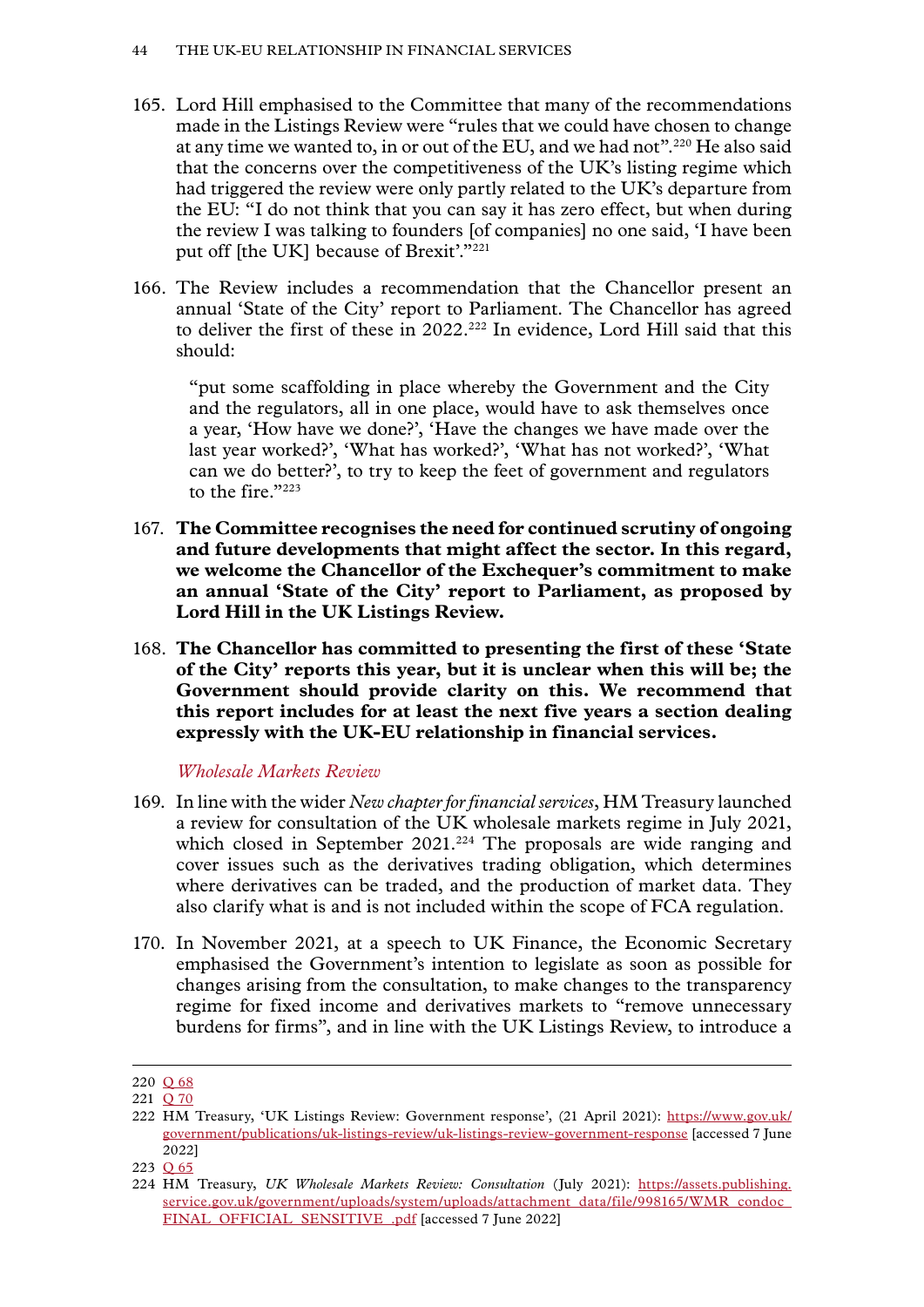"simpler, more agile and more effective" approach to listings with the aim of making it easier for firms of all sizes to raise capital.<sup>225</sup>

171. The Wholesale Markets Review was widely welcomed by witnesses. For example, Sir Jon Cunliffe noted that "the Wholesale Markets Review, which the Treasury is carrying out, will also be of benefit, because at the moment access to the UK market is a bit like a series of archaeological layers".<sup>226</sup>

### *Solvency II Review*

- 172. The Government is also currently running a consultation as part of its review of the Solvency II regime, which governs the prudential regulation of insurance firms in the UK. It was highlighted to the Committee that the EU is also reviewing its own legislation in this area, creating a potential point of divergence.<sup>227</sup>
- 173. The Government recently announced that the forthcoming Financial Services and Markets Bill will include an overhaul of the Solvency II regime. In his evidence, the Economic Secretary described these reforms as "massively important".<sup>228</sup>
- 174. **The Committee welcomes the launch of a series of reviews into the regulatory framework governing financial services that the UK inherited from the EU. The Committee is concerned, however, that progress on some of these reviews appears to have stalled.**
- 175. **The Committee asks for an update on the progress of the various reviews into the regulation of financial services in the Government's response to this report.**

# **Further UK-driven divergence**

- 176. In its written evidence to the inquiry, New Financial saw divergence between the UK and the EU as taking "several forms", as follows:
	- Passive divergence: the gradual cumulative effect of both the UK and EU making minor changes to their existing rulebooks.
	- Accidental divergence: by moving at different speeds in reviewing and reforming their frameworks, one side may reform before the other, causing a period of divergence.
	- Parallel divergence: the UK and EU are reviewing many of the same areas of regulation (such as Solvency II for insurance, Basel 3 for banking, and MiFID II for markets). In most cases, both sides are likely to diagnose the same problems, but differ in the solutions they enact.
	- Active divergence: In the past few years, the UK government has launched a wide-ranging series of reviews into different aspects of the supervisory and regulatory framework that the UK inherited from the

<sup>225</sup> John Glen MP, 'Speech to the UK Finance Annual Dinner', (24 November 2021): [https://www.gov.](https://www.gov.uk/government/speeches/speech-by-john-glen-mp-economic-secretary-to-the-treasury-to-the-uk-finance-annual-dinner) [uk/government/speeches/speech-by-john-glen-mp-economic-secretary-to-the-treasury-to-the-uk](https://www.gov.uk/government/speeches/speech-by-john-glen-mp-economic-secretary-to-the-treasury-to-the-uk-finance-annual-dinner)[finance-annual-dinner](https://www.gov.uk/government/speeches/speech-by-john-glen-mp-economic-secretary-to-the-treasury-to-the-uk-finance-annual-dinner) [accessed 7 June 2022]

<sup>226</sup> Q [22](https://committees.parliament.uk/oralevidence/9903/html/)

<sup>227</sup> O [13](https://committees.parliament.uk/oralevidence/3446/html/) (Miles Celic) and written evidence from The London Market Group ([RFS0009\)](https://committees.parliament.uk/writtenevidence/108486/html/)

<sup>228</sup> Q [107](https://committees.parliament.uk/oralevidence/10188/html/)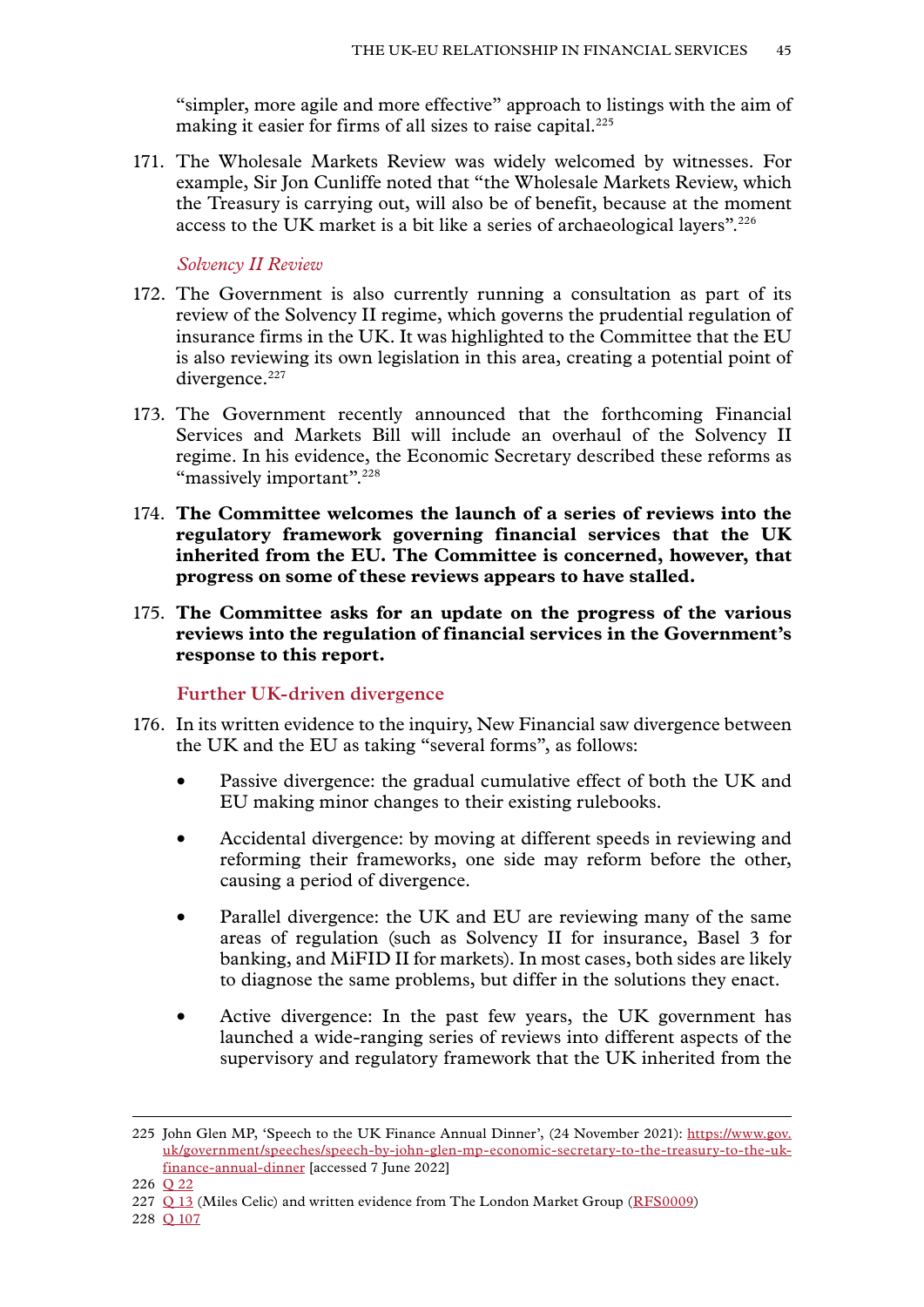EU, with the conscious aim of taking a different approach to that of the EU in various areas.<sup>229</sup>

- 177. There was general agreement that, in the absence of widespread equivalence decisions, and as regulatory rulebooks were updated by both the UK and the EU in the future, a degree of regulatory divergence was inevitable.<sup>230</sup>
- 178. Both the regulators and the Government, however, were keen to emphasise that divergence and reform on the UK side did not mean lower standards. For the FCA, Edwin Schooling Latter stressed that "we are talking about evolution rather than revolution of the rulebooks and still achieving the same outcomes in terms of consumer protection and market integrity".231 For the Government, the Economic Secretary said he had "never sought to describe the UK's financial services policy as one that would be based on deregulation, a race to the bottom or somehow trying to secure competitive advantage by removing regulations."232
- 179. The Committee did not hear significant support for maintaining close regulatory alignment with the EU. Caroline Dawson, for example, said: "As we have gone further forward and realised that equivalence is not going to be given … the benefits of remaining aligned seem less and less."233 Sir Jon Cunliffe stressed that for financial stability reasons, the Bank of England would not "make it an objective to line up our regulation with another jurisdiction", be that the EU or another third party. $234$
- 180. There was also general positivity about the potential opportunities that divergence from the EU might bring, particularly in allowing the UK to tailor regulation to its own needs and innovate at speed. Peter Bevan summarised this: "The ability to not have to compromise with 27 other Member States but to target regulation specifically to our own needs, and to do it faster than might be possible within EU frameworks, is something that we need to capitalise on."235
- 181. However, witnesses also tended to agree that divergence needed to be considered and managed carefully. Michael Dobson's comments were typical: "divergence between the EU and the UK is inevitable, but in our view it is important that it happens knowingly rather than by accident and that we avoid a change for change's sake approach".236 For the PRA, Sam Woods sought to reassure: "we will not diverge just for the sake of it. We will just do it where it is necessary".<sup>237</sup> The Economic Secretary was also emphatic on this point: "I have never wanted to diverge for the sake of doing something differently".<sup>238</sup>
- 182. Witnesses were clear that updating the UK's regulatory framework needed to be done in a considered manner in order to avoid additional cost and uncertainty for businesses through a prolonged process of piecemeal

<sup>229</sup> Written evidence from New Financial [\(RFS0006\)](https://committees.parliament.uk/writtenevidence/108480/html/)

<sup>230</sup> Q [25](https://committees.parliament.uk/oralevidence/9903/html/) (Sir Jon Cunliffe); Q [89](https://committees.parliament.uk/oralevidence/10097/html/) (Stéphane Boujnah) and written evidence from the London Market Group ([RFS0009\)](https://committees.parliament.uk/writtenevidence/108486/html/)

<sup>231</sup> O [53](https://committees.parliament.uk/oralevidence/10016/html/); see also O [57](https://committees.parliament.uk/oralevidence/10016/html/) (Sam Woods).

<sup>232</sup> Q [97](https://committees.parliament.uk/oralevidence/10188/html/) (John Glen MP)

<sup>233</sup> Q [43](https://committees.parliament.uk/oralevidence/9980/html/)

<sup>234</sup> Q [24](https://committees.parliament.uk/oralevidence/3446/html/)

<sup>235</sup> Q [38](https://committees.parliament.uk/oralevidence/9980/html/)

<sup>236</sup> Q [83](https://committees.parliament.uk/oralevidence/10097/html/) (Michael Dobson); see also Q [41](https://committees.parliament.uk/oralevidence/9980/html/) (Andrew Pilgrim).

<sup>237</sup> O [56](https://committees.parliament.uk/oralevidence/10016/html/) 238 Q [108](https://committees.parliament.uk/oralevidence/10188/html/)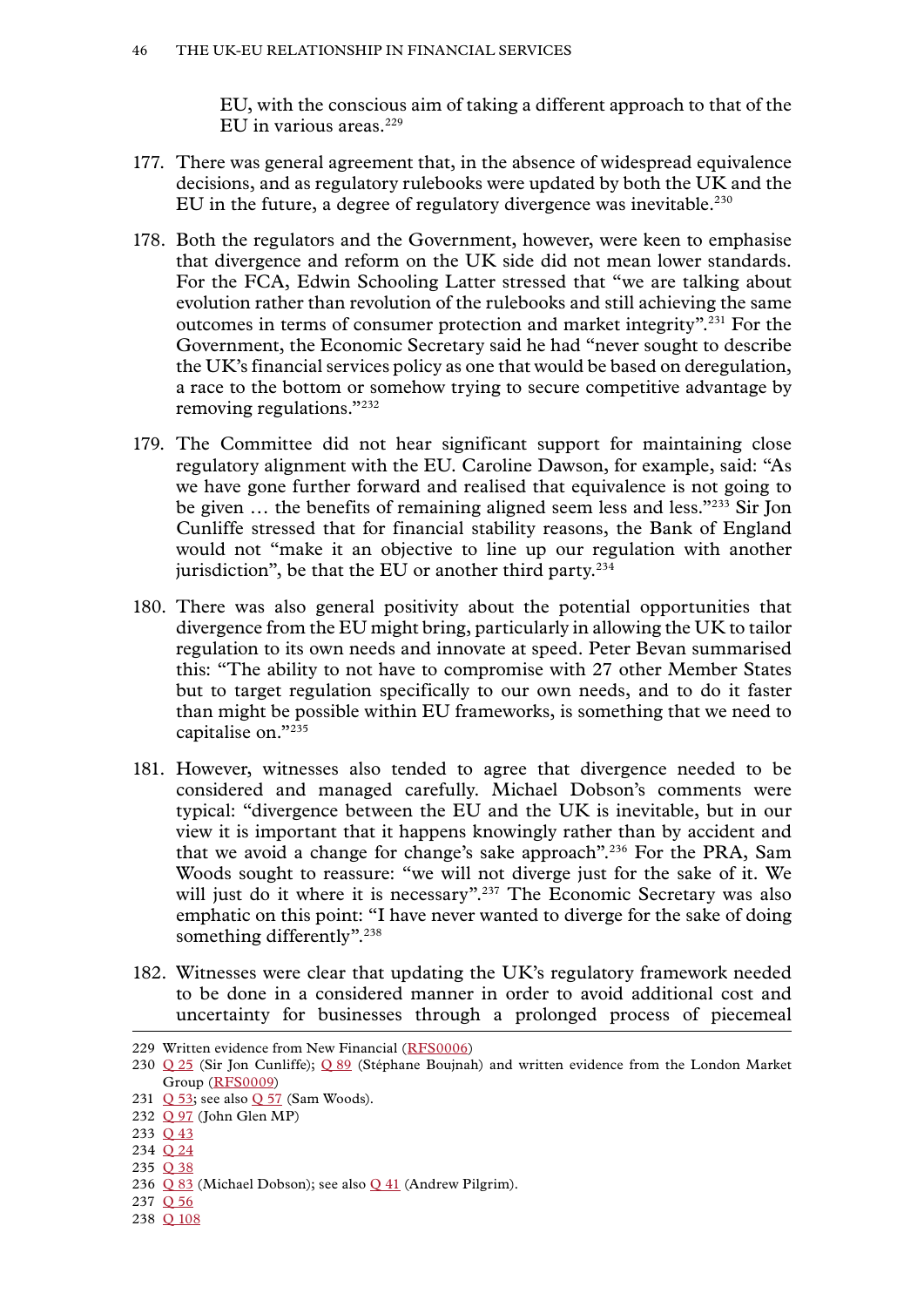regulatory reform. As Caroline Dawson noted, "you have to be very careful about how you make these changes. You do not want, essentially, a constant implementation project for the entirety of the financial sector". She added that "implementation projects are expensive, so, whatever changes the Government make, you need to balance that consideration of the benefit that the change is going to bring versus the cost of implementation."239

- 183. The Committee also heard that, although some of the regulations within the inherited *acquis* are not popular within the sector, firms have already borne the cost of adapting to them, meaning that further changes at this stage could lead to additional costs. Caroline Dawson noted that there were "a lot of things that people found objectionable about Solvency II but, once the industry has gone through the process of implementation, the answer is not necessarily to say, 'It's fine, we can scrap the lot of it.'"240 Michael Dobson made a similar point with regard to the EU's Alternative Investment Fund Managers Directive (AIFMD): "We have suffered the cost of implementing that, and undoing it now would cost more, for little benefit".<sup>241</sup>
- 184. Citing a further piece of EU legislation, the Markets in Financial Instruments Directive (MiFID), the Economic Secretary suggested that he sympathised with concerns over implementation costs: "a lot of people did not like MiFID or how it ended up, but a lot of those people then had to implement it".<sup>242</sup>
- 185. Some witnesses also warned that the impact of divergence on trade needed to be considered carefully. Caroline Dawson said: "Where you end up with divergence being a problem is where you cannot easily comply with one set of regulations … If you have duplicative or conflicting regulation, that presents a barrier to and increased costs for cross-border business". Peter Bevan added that additional complexity in cross-border business "stifles innovation", and that therefore "introducing additional complexity through divergence between the UK and the EU is something that we should consider in a targeted way".
- 186. This is not to say, however, that there is an automatic relationship between alignment/divergence and barriers to trade when it comes to financial services. New Financial argued that "the trade-off between access and divergence …. is a false dichotomy".243 Sir Jon Cunliffe pointed out that the UK "manages to have more financial services trade with the US than with the EU—marginally more—without any regulatory alignment at all".<sup>244</sup>
- 187. **Diverging from EU law may present opportunities for the UK's financial services sector, and the Committee notes the sector's positivity about pursuing these opportunities. Much of the inherited acquis was designed to cater to 28 countries, and Brexit provides an opportunity for the UK to innovate and to tailor the regulation of its financial services sector to reflect the UK's own interests.**
- 188. **It is nonetheless vital that the Government balances the benefits of reform against the cost of implementing new rules, and that the sector is not now subject to a constant process of piecemeal change. Some**

244 Q [25](https://committees.parliament.uk/oralevidence/9903/html/)

<sup>239</sup> Q [42](https://committees.parliament.uk/oralevidence/9980/html/)

<sup>240</sup> *Ibid.*

<sup>241</sup> Q [85](https://committees.parliament.uk/oralevidence/10097/html/)

<sup>242</sup> Q [108](https://committees.parliament.uk/oralevidence/10188/html/)

<sup>243</sup> Written evidence from New Financial [\(RFS0006\)](https://committees.parliament.uk/writtenevidence/108480/html/)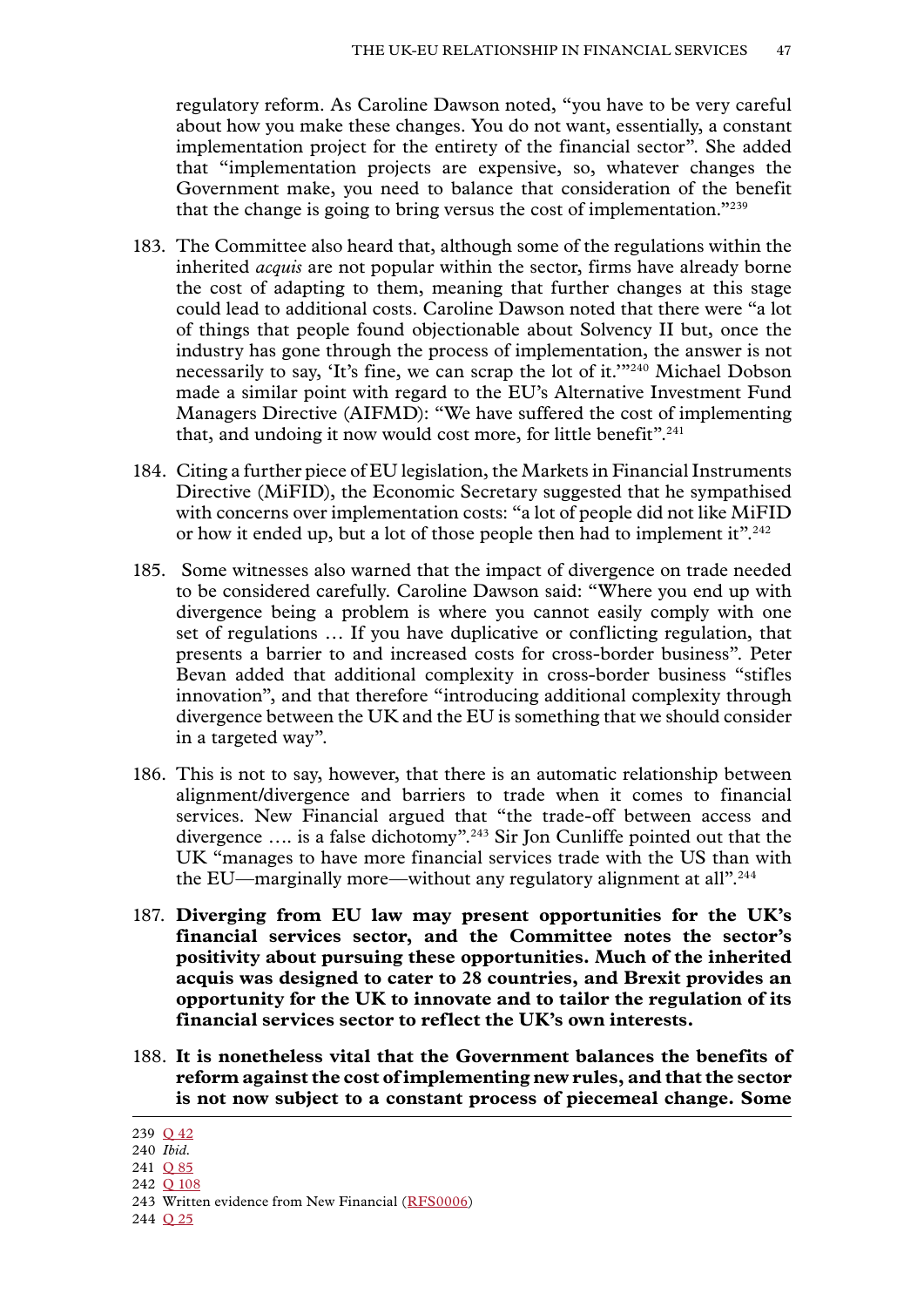**pieces of EU regulation were unpopular with businesses when they were implemented but are now regarded by the sector as a sunk cost, further reform of which would impose an additional, unnecessary cost burden on the sector.**

#### **EU-driven divergence**

- 189. The Committee also took evidence on the EU's own plans for reforms to its regulation of the financial services sector. In some areas, these reforms reflect developments in the UK. As Stéphane Boujnah noted, "there are similar debates on the other side of the channel and in the Republic of Ireland".
- 190. However, the EU's own reviews are underpinned by its aim of wider 'open strategic autonomy', particularly in relation to the development of its capital markets, where it still relies on access to the market liquidity of London. Stéphane Boujnah noted that "we are now focusing on building the capital markets union and building strategic autonomy in competing against USbased institutions".<sup>245</sup>
- 191. Stéphane Boujnah also noted that the UK's exit from EU discussions and decision-making had changed the EU's approach to the regulation of financial services:

"the fact that the UK is no longer round the table changes a lot when it comes to financial regulation … the main difference between the pre-Brexit world and the post-Brexit world is that, in the pre-Brexit world, having London as the largest financial centre of the European Union was something like natural specialisation, and it was okay. Post-Brexit, Europe has to make sure that, within the European Union, there is full architecture, from a regulatory and an operating point of view, to allow for a situation where Europeans have some form of control over key pillars of the finance of EU economies … That is what open strategic autonomy is all about when it comes to financial services".<sup>246</sup>

- 192. Witnesses viewed this focus on strategic autonomy, and the emphasis on ensuring key elements of financial services infrastructure are located within the EU, as differing from the UK's post-Brexit approach of developing an internationally open financial services sector. Some were worried that the EU's approach could have adverse consequences; for example, Miles Celic of TheCityUK said he was "concerned that in the EU it is more about protectionism".247 Sir Jon Cunliffe argued: "If the whole world pursued strategic autonomy in financial services, we would lose a lot of the benefit of a global integrated financial system".
- 193. Witnesses also warned that, as a result of Brexit, the UK's ability to influence the future direction of EU regulation was diminished.<sup>248</sup> Caroline Dawson said that the UK had "lost a huge amount from not being able to influence that debate" in the EU, explaining:

"In terms of advocacy, it is a much more persuasive argument, if you are within the EU, to say, 'We should be open to the outside world', than being right on its doorstep and saying, 'You should be open to the

<sup>245</sup> Q [88](https://committees.parliament.uk/oralevidence/10097/html/)

<sup>246</sup> Q [89](https://committees.parliament.uk/oralevidence/10097/html/)

<sup>247</sup> O [14](https://committees.parliament.uk/oralevidence/3446/html/); see also O [39](https://committees.parliament.uk/oralevidence/9980/html/) (Peter Bevan).

<sup>248</sup> Written evidence from New Financial [\(RFS0006\)](https://committees.parliament.uk/writtenevidence/108480/html/)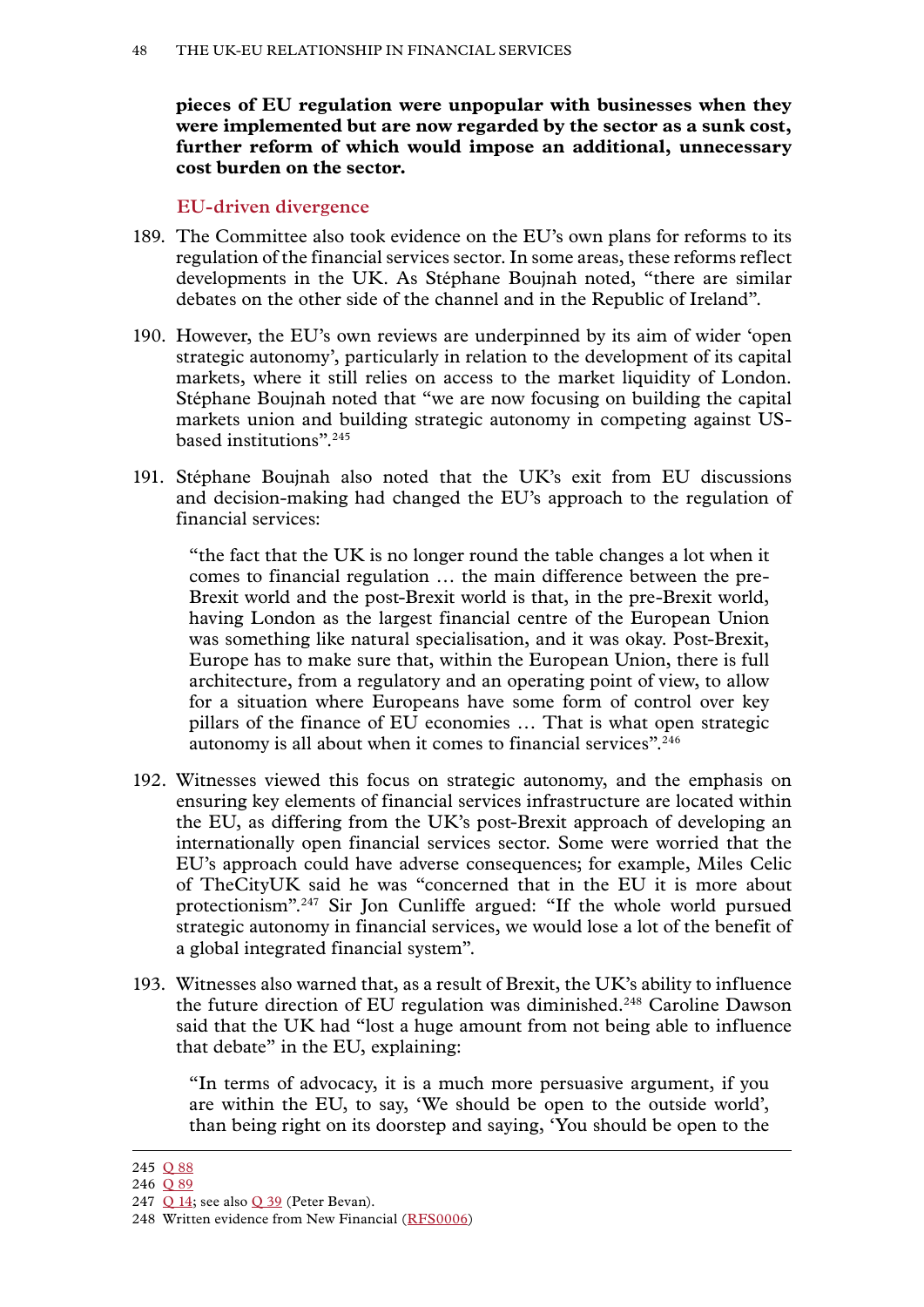outside world'. Clearly, it is a very different argument. In terms of crossborder business, that is clearly a lost opportunity for influence."249

- 194. The Committee asked the Economic Secretary about the impact of future EU regulatory changes on the UK, and whether the Government was taking any steps to influence the EU's regulatory process in areas of concern, as other third countries do. The Economic Secretary seemed dismissive of the idea that the UK would seek to influence EU regulation, telling the Committee that he was "not the Financial Services Minister for the EU" and that, while he had had "pretty thorough engagement" with his EU counterparts, "we have left the EU … we are not part of the decision-making process of evolving EU directives."250
- 195. **UK-EU divergence will also be driven by future regulatory changes on the part of the EU. The Committee notes the contrast between the UK's approach of an internationally open financial services sector and the EU's prioritisation of control and market location as part of its drive for 'open strategic autonomy' and is concerned that the latter could lead to increased barriers to cross-border trade in financial services.**
- 196. **After the UK's exit from the EU, it was inevitable that the UK would lose the ability as a Member State to influence the EU's legislative processes directly. Nevertheless, the Committee is concerned by the Government's apparent unwillingness to use its wider influence and diplomatic resources in order to engage with the EU and its institutions to further the UK's interests, as other third countries do.**
- 197. **The Committee asks the Government to clarify its approach to engaging politically and diplomatically with the EU and its institutions to support and advance the interests of the UK's financial services sector in the EU's legislative decision-making processes.**

#### **International standards**

- 198. Witnesses broadly agreed that the UK should pursue international dialogues and cooperation in order to shape international regulatory standards in ways that would best support UK financial services.251 This was noted in relation to the competitiveness objective for UK regulators discussed above, but also with respect to the importance of UK regulators being able to shape international standards.
- 199. Edwin Schooling Latter predicted that, "if you take a multidecade view of this and a longer perspective, because of all the work that we are doing along with others on convergence internationally … you are seeing convergence rather than divergence across jurisdictions."252 Michael Dobson expressed his organisation's support for this approach: "We are strongly in favour of more global convergence and we are pleased to see the commitment of the UK authorities towards leading global cooperation and standard setting."253

<sup>249</sup> Q [38](https://committees.parliament.uk/oralevidence/9980/html/)

<sup>250</sup> QQ [110–111](https://committees.parliament.uk/oralevidence/10188/html/)

<sup>251</sup> See for example Q [89](https://committees.parliament.uk/oralevidence/10097/html/) (Michael Dobson) and written evidence from London Market Group ([RFS0009](https://committees.parliament.uk/writtenevidence/108486/html/)).

<sup>252</sup> Q [56](https://committees.parliament.uk/oralevidence/10016/html/)

<sup>253</sup> O [89;](https://committees.parliament.uk/oralevidence/10097/html/) see also written evidence from London Market Group [\(RFS0009](https://committees.parliament.uk/writtenevidence/108486/html/)).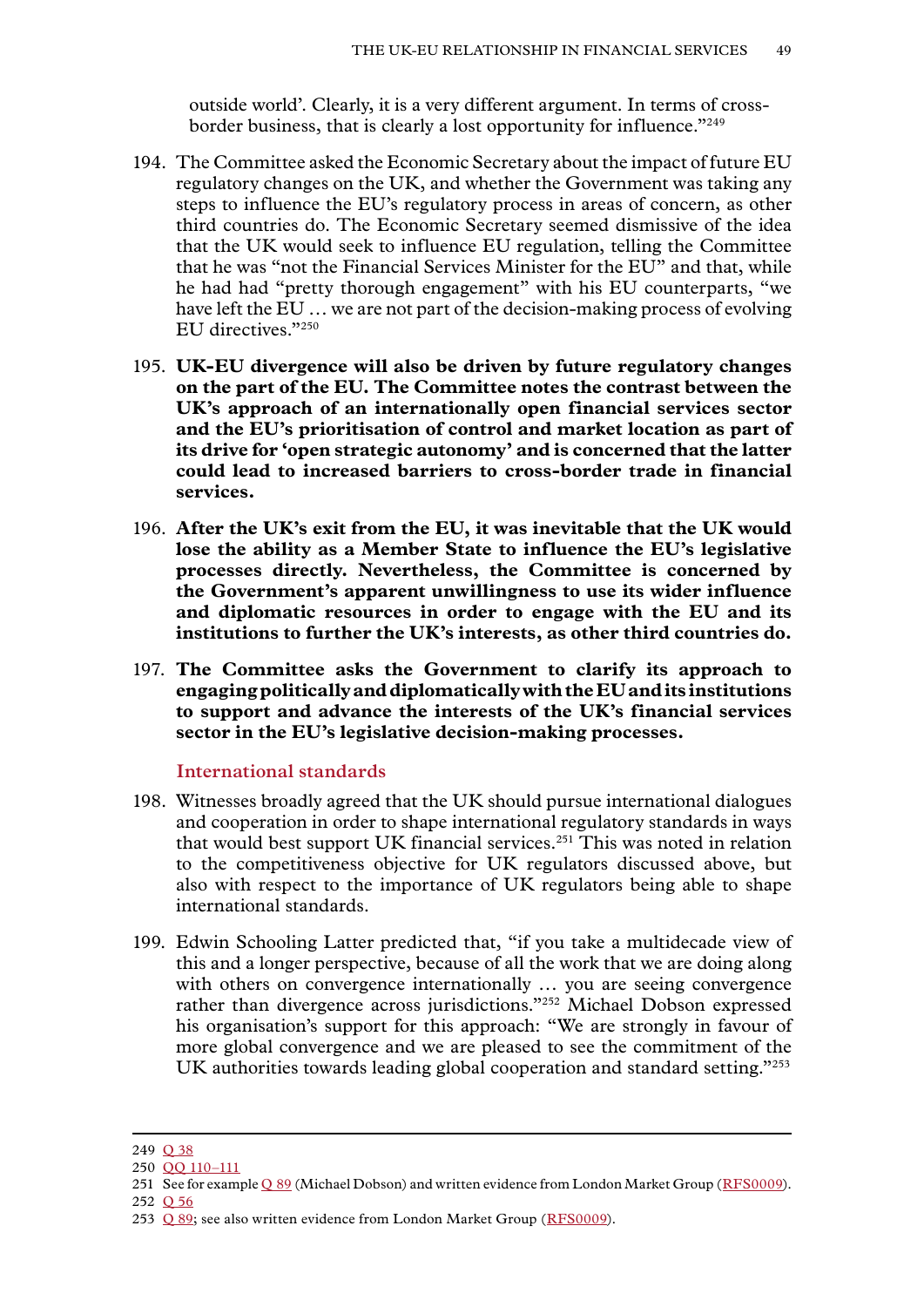200. **Notwithstanding the inevitability of UK-EU divergence on the details of financial services regulation, and the opportunities this is likely to afford the UK's financial services sector, in the long-term, the Committee considers that there is a strong case for pursuing global convergence on the principles and outcomes of the regulation of financial services.**

### **Data adequacy**

- 201. As part of its examination of the impact of potential regulatory divergence on the financial services sector, the Committee's inquiry examined the future of the current UK-EU data adequacy arrangements (explained in Box 2 below), in the context of the Government's plans for reform of its data protection regime, and the impact thereof on the UK financial services sector.
- 202. The Government has indicated that it sees diverging from inherited EU data protection laws as one of the opportunities of Brexit. The Government's 'Benefits of Brexit' report, published on 31 January 2022, set out its intention to establish a "new pro-growth data regime" which would "help to drive growth, innovation and competition across the country".254 In the Queen's Speech on 10 May 2022, the Government announced that it would be bringing forward a Data Reform Bill, which will "take advantage of the benefits of Brexit to create a world class data rights regime that will allow us to create a new pro-growth and trusted UK data protection framework".255

### **Box 2: Data adequacy explained**

Personal data transfers from the EU to third countries, such as the UK, are governed by the 2016 General Data Protection Regulation (GDPR). Under GDPR, the EU Commission may unilaterally grant an 'adequacy' decision confirming that a third country provides a comparable level of data protection to that in EU law. This allows cross-border transfers of personal data from the EU to the third country without additional safeguards.<sup>256</sup>

The EU did not immediately grant the UK data adequacy following the end of the transition period, but the TCA contained a temporary bridging mechanism allowing for the continued free flow of personal data from the EU to the UK, conditional on the UK maintaining its existing levels of data protection and for a period of up to six months.<sup>257</sup>

<sup>254</sup> Cabinet Office, *The benefits of Brexit: how the UK is taking advantage of leaving the EU* (31 January 2022): [https://assets.publishing.service.gov.uk/government/uploads/system/uploads/attachment\\_data/](https://assets.publishing.service.gov.uk/government/uploads/system/uploads/attachment_data/file/1054643/benefits-of-brexit.pdf) [file/1054643/benefits-of-brexit.pdf](https://assets.publishing.service.gov.uk/government/uploads/system/uploads/attachment_data/file/1054643/benefits-of-brexit.pdf) [accessed 7 June 2022]

<sup>255</sup> Prime Minister's Office, 10 Downing Street, *Queen's Speech 2022* (10 May 2022): [https://assets.](https://assets.publishing.service.gov.uk/government/uploads/system/uploads/attachment_data/file/1074113/Lobby_Pack_10_May_2022.pdf) [publishing.service.gov.uk/government/uploads/system/uploads/attachment\\_data/file/1074113/](https://assets.publishing.service.gov.uk/government/uploads/system/uploads/attachment_data/file/1074113/Lobby_Pack_10_May_2022.pdf) [Lobby\\_Pack\\_10\\_May\\_2022.pdf](https://assets.publishing.service.gov.uk/government/uploads/system/uploads/attachment_data/file/1074113/Lobby_Pack_10_May_2022.pdf) [accessed 7 June 2022]

<sup>256</sup> European Commission, 'Adequacy Decisions': [https://ec.europa.eu/info/law/law-topic/data](https://ec.europa.eu/info/law/law-topic/data-protection/international-dimension-data-protection/adequacy-decisions_en)[protection/international-dimension-data-protection/adequacy-decisions\\_en](https://ec.europa.eu/info/law/law-topic/data-protection/international-dimension-data-protection/adequacy-decisions_en) [accessed 7 June 2022]

<sup>257</sup> Trade and Cooperation Agreement between the European Union and the European Atomic Energy Community, of the one Part, and the United Kingdom of Great Britain and Northern Ireland, of the other Part, Article 782, [OJ L 149](https://eur-lex.europa.eu/legal-content/EN/TXT/PDF/?uri=CELEX:22021A0430(01)&from=EN), 30 April 2021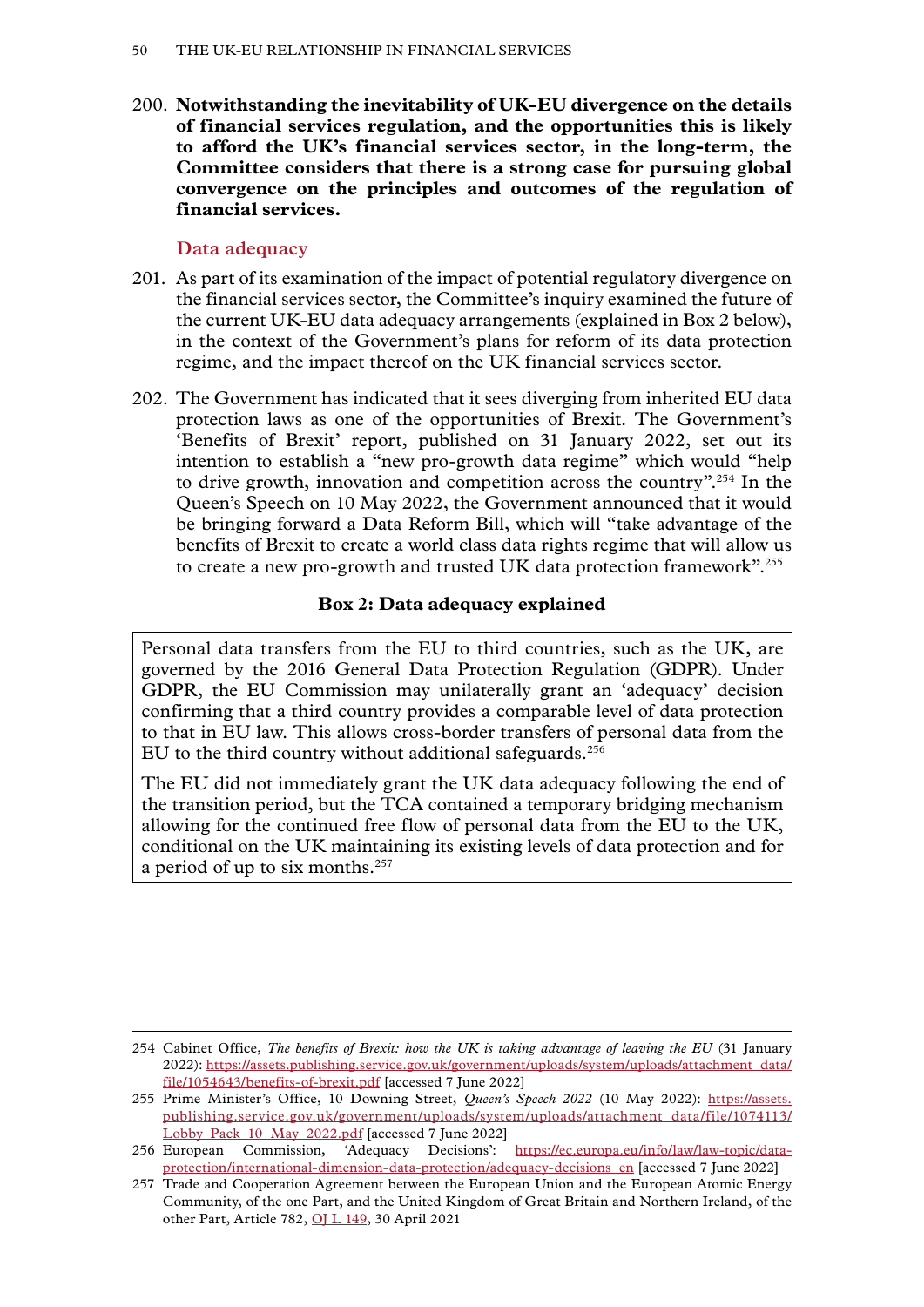On 28 June 2021, the European Commission adopted two data adequacy decisions, replacing the bridging mechanism in the TCA and allowing transfers of personal data from the EU to the UK to continue on a more long-term basis. One decision addressed data sharing on the basis of the EU's General Data Protection Regulation, the other via the EU Directive on the transfer of data for the purposes of law enforcement.<sup>258</sup>

These adequacy decisions can, however, be withdrawn at any time—a credible scenario, given the recent case law of the Court of Justice of the European Union (CJEU) on data privacy matters.259 The adequacy decisions also automatically expire after four years, with any renewal contingent on whether the EU still deems the UK to have an adequate system of data protection in place. In his evidence to the Committee, the Economic Secretary described the adequacy arrangements as "strong" but acknowledged that they were "not an enduring, permanent recognition".260

EU data adequacy decisions cover personal data transfers from the EU to the UK. Transfers in the other direction—from the UK to the EU—are not affected by this process. The UK Government has already implemented provisions permitting the transfer of personal data from the UK to the EEA.<sup>261</sup>

- 203. The UK-EU data adequacy arrangements are important for services providers involved in cross-border transfers of personal data, including some in the financial sector—particularly those in retail businesses who are involved in the handling of their customers' data. In evidence to the former EU Services Sub-Committee's report, *Beyond Brexit: Trade in Services*, Nick Collier of the City of London Corporation stressed that "financial services do not work without personal data, particularly in banking and insurance".<sup>262</sup> In this Committee's inquiry, both Andrew Pilgrim and Miles Celic also emphasised the importance of data to the sector; the latter told the Committee that, for TheCityUK, "data is increasingly as important for our members as capital, if not more so".<sup>263</sup>
- 204. It is important to note, however, that many UK and EU financial service providers do not handle personal data and/or do not transfer it across borders. They would, therefore, not be affected by the loss of adequacy. For Schroders, Michael Dobson told the Committee: "we do not hold personal data for the underlying investors in our funds and we do not process it on a cross-border basis so in, our view, that [loss of adequacy] would not be a problem for us". Similarly, Stéphane Boujnah said: "There is no issue for

<sup>258</sup> European Commission, Data protection: Commission adopts adequacy decisions for the UK (28 June 2021) [https://ec.europa.eu/commission/presscorner/api/files/document/print/en/ip\\_21\\_3183/](https://ec.europa.eu/commission/presscorner/api/files/document/print/en/ip_21_3183/IP_21_3183_EN.pdf) [IP\\_21\\_3183\\_EN.pdf](https://ec.europa.eu/commission/presscorner/api/files/document/print/en/ip_21_3183/IP_21_3183_EN.pdf) [accessed 8 June 2022]

<sup>259</sup> The former EU Services Sub-Committee's report highlighted in particular the impact of the 2020 'Schrems II' decision of the Court of Justice of the European Union (CJEU), which struck down the EU-US data arrangements known as Privacy Shield. *[Beyond Brexit: trade in services](https://publications.parliament.uk/pa/ld5801/ldselect/ldeucom/248/248.pdf)* (23rd Report, Session 2019–21, HL Paper 248), paragraph 170.

<sup>260</sup> Q [114](https://committees.parliament.uk/oralevidence/10188/html/)

<sup>261</sup> Information Commissioner's Office, 'International transfers after the UK exit from the EU implementation period': [https://ico.org.uk/for-organisations/guide-to-data-protection/guide-to-the](https://ico.org.uk/for-organisations/guide-to-data-protection/guide-to-the-general-data-protection-regulation-gdpr/international-transfers-after-uk-exit/)[general-data-protection-regulation-gdpr/international-transfers-after-uk-exit/](https://ico.org.uk/for-organisations/guide-to-data-protection/guide-to-the-general-data-protection-regulation-gdpr/international-transfers-after-uk-exit/) [accessed 7 June 2022]

<sup>262</sup> Oral evidence taken before the EU Services Sub-Committee, inquiry on the future UK-EU relations: trade in services, 14 January 2021 (Session 2019–21)  $\overline{O}$  9

<sup>263</sup> Q [13](https://committees.parliament.uk/oralevidence/3446/html/); see also Q [43](https://committees.parliament.uk/oralevidence/9980/html/).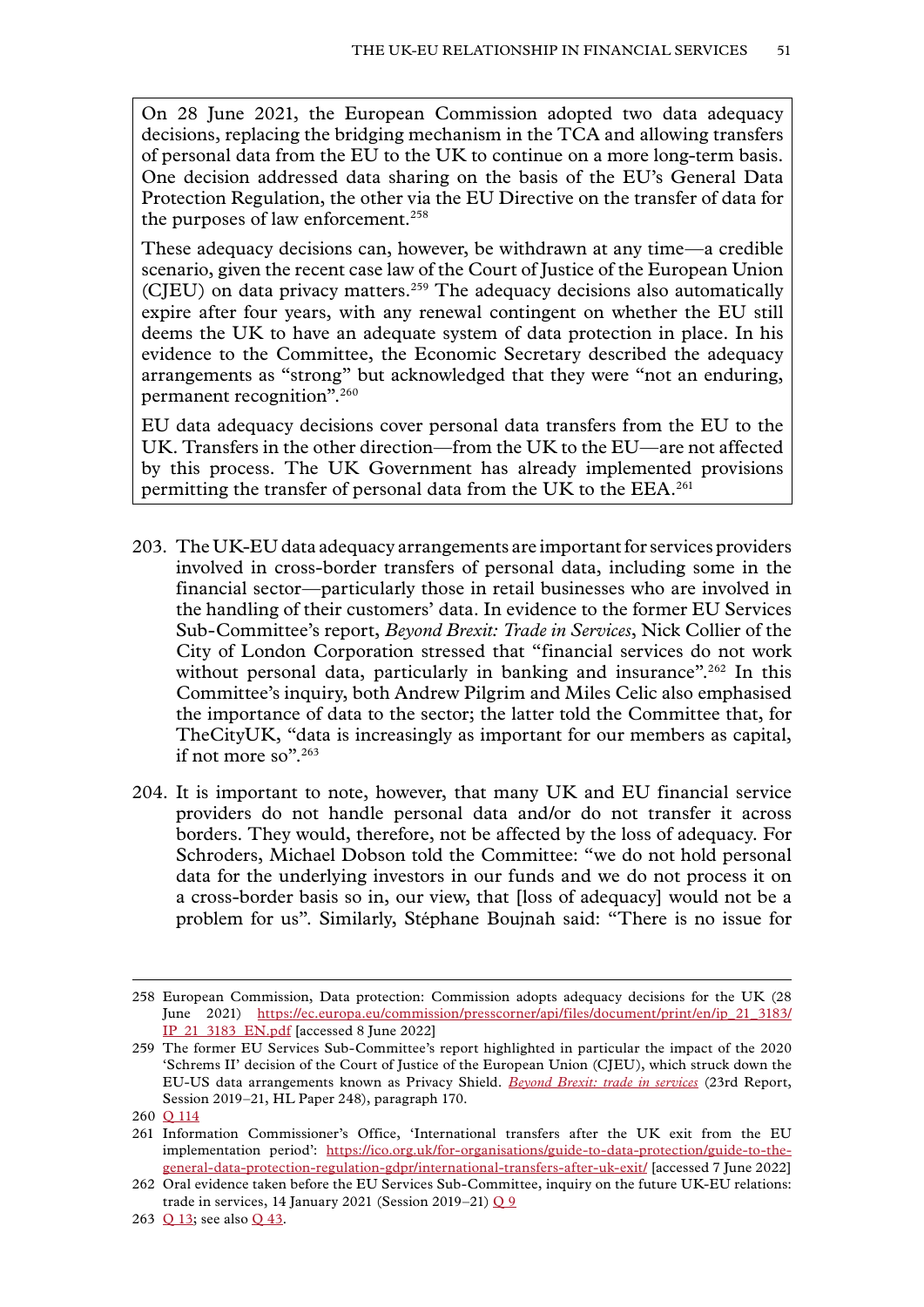Euronext as we do not transfer personal data related to market operations from the EU to the UK."264

- 205. The withdrawal or non-renewal of data adequacy would not prevent EU-UK personal data transfers entirely, but firms would have to rely on alternative legal safeguards, particularly Standard Contractual Clauses (SCCs). Sam Woods highlighted that through SCCs, firms would still "be able to move data back and forth across borders in a GDPR-compliant way".<sup>265</sup>
- 206. However, the former EU Services Sub-Committee previously found that these provisions make personal data transfers more "cumbersome and unwieldy" than under adequacy arrangements, and this was further corroborated during this Committee's inquiry.266 Sir Jon Cunliffe warned that these fallbacks would not "provide the degree of frictionless passing of data that adequacy provides", and concluded that as a result, data adequacy "might not be life or death, but  $\ldots$  it would be important if it was not there".<sup>267</sup>
- 207. In the run-up to the end of the transition period, the UK had yet to receive an adequacy decision. The Government and regulators therefore put plans in place for a 'no adequacy' scenario in which firms would need to rely on methods such as SCCs to transfer personal data from the EU to the UK. Sam Woods said that, were adequacy now to be withdrawn, "we would go back to that plan B and reactivate it", adding, "that would work, but it would be undesirable".<sup>268</sup>
- 208. The Economic Secretary told the Committee that "large UK [financial services] firms are well advanced in mitigating non-adequacy".<sup>269</sup> However, Sam Woods highlighted potential difficulties in ensuring EU businesses were prepared for such a scenario: "we can get the UK firms into shape, which is what we were doing before Brexit. Whether the EU firms would get into shape would rely on our fellow regulators and those EU firms."270
- 209. The extent to which the Government is prioritising the retention of adequacy arrangements as it diverges from the EU data protection framework is unclear. In comments reported by POLITICO Europe on 21 April 2022, Chris Philp MP, Minister for Tech and the Digital Economy, said: "We intend to design our changes such that there is no reasonable technical basis on which the data adequacy decision could be revoked".<sup>271</sup>
- 210. The Economic Secretary's evidence to this Committee, however, was more equivocal, saying that the UK would "take decisions in due course on an ongoing basis that will reflect what is right for the UK interest"—though he did stress that the Government would not "wilfully deviate or complicate our situation for the sake of it".<sup>272</sup> For the FCA, Edwin Schooling Latter said he "would hope that the costs in the financial sector would be taken into

<sup>264</sup> Q [92](https://committees.parliament.uk/oralevidence/10097/html/)

<sup>265</sup> Q [60](https://committees.parliament.uk/oralevidence/10016/html/)

<sup>266</sup> European Union Committee, *[Beyond Brexit: Trade in services](https://publications.parliament.uk/pa/ld5801/ldselect/ldeucom/248/248.pdf)* (23rd Report, Session 2019–21, HL Paper 248) p 40

<sup>267</sup> Q [35](https://committees.parliament.uk/oralevidence/9903/html/)

<sup>268</sup> Q [60](https://committees.parliament.uk/oralevidence/10016/html/)

<sup>269</sup> Q [114](https://committees.parliament.uk/oralevidence/10188/html/)

<sup>270</sup> Q [60](https://committees.parliament.uk/oralevidence/10016/html/)

<sup>271</sup> 'UK minister: Britain wants to keep EU data pact', *Politico Pro* (21 April 2022) [https://pro.politico.eu/](https://pro.politico.eu/news/148969) [news/148969](https://pro.politico.eu/news/148969) [accessed 8 June 2022]

<sup>272</sup> Q [114](https://committees.parliament.uk/oralevidence/10188/html/)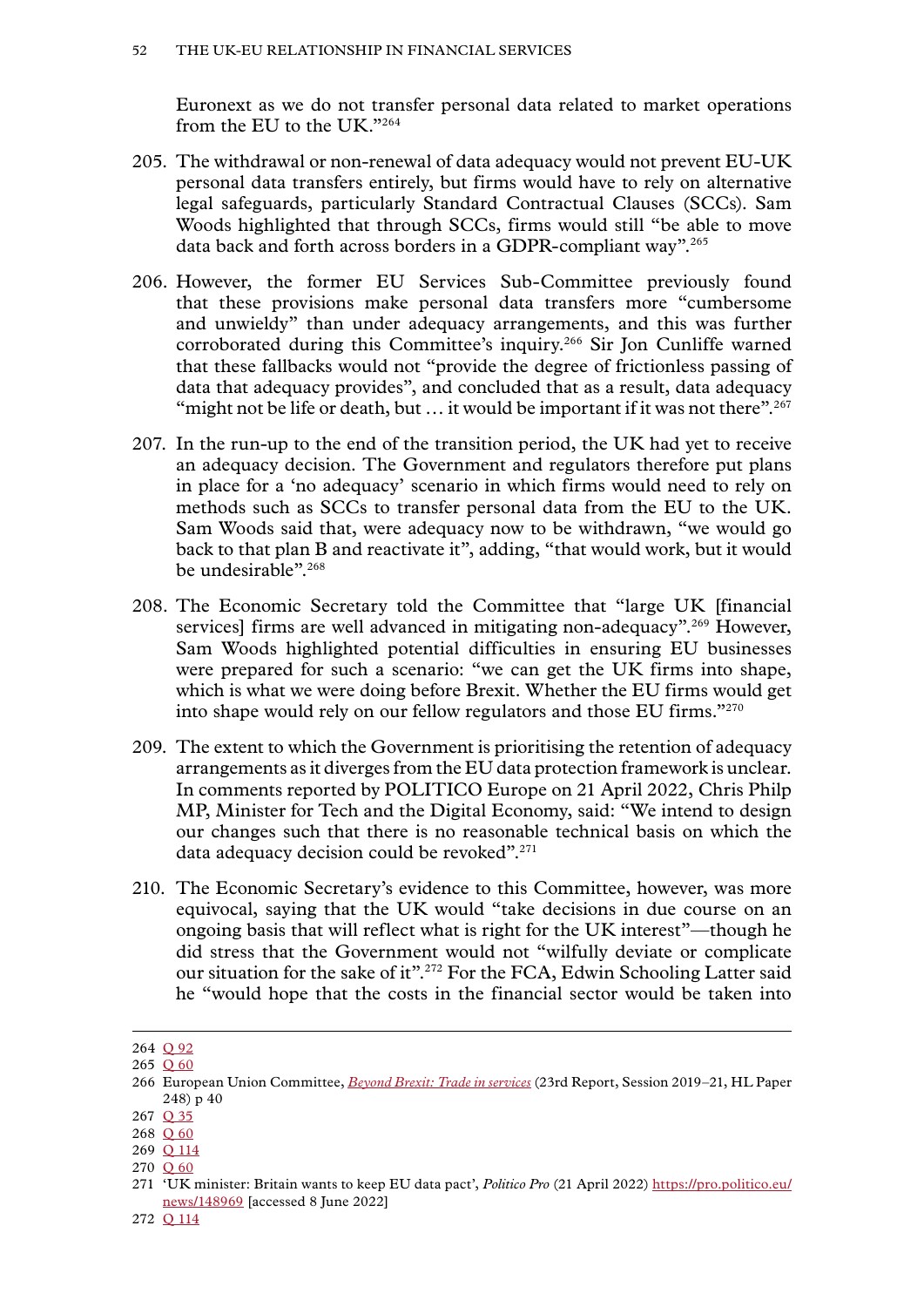account in the wider assessment of costs and benefits if a decision was made to move in that direction."273

- 211. **In terms of data flows between the UK and the EU, the Committee recognises the possibility that the Government's plans for reform of the UK's data protection rules could lead to the withdrawal or nonrenewal of the EU's data adequacy decision for the UK. This could have consequences for a range of service providers engaged in crossborder personal data transfers, including for some financial services providers, primarily those handling retail business.**
- 212. **The Economic Secretary told this inquiry that the decisions the Government will take on the UK's future data protection regime will "reflect what is right for the UK interest". In the Committee's view, it is in the UK's interest that it continues to benefit from the EU's positive data adequacy assessment.**
- 213. **While the future of these adequacy decisions is ultimately a matter for the EU, the Committee urges the Government to ensure that it carefully considers the implications of losing data adequacy, including for the financial services sector, into its future changes to the UK's domestic data protection framework, particularly under the forthcoming Data Reform Bill.**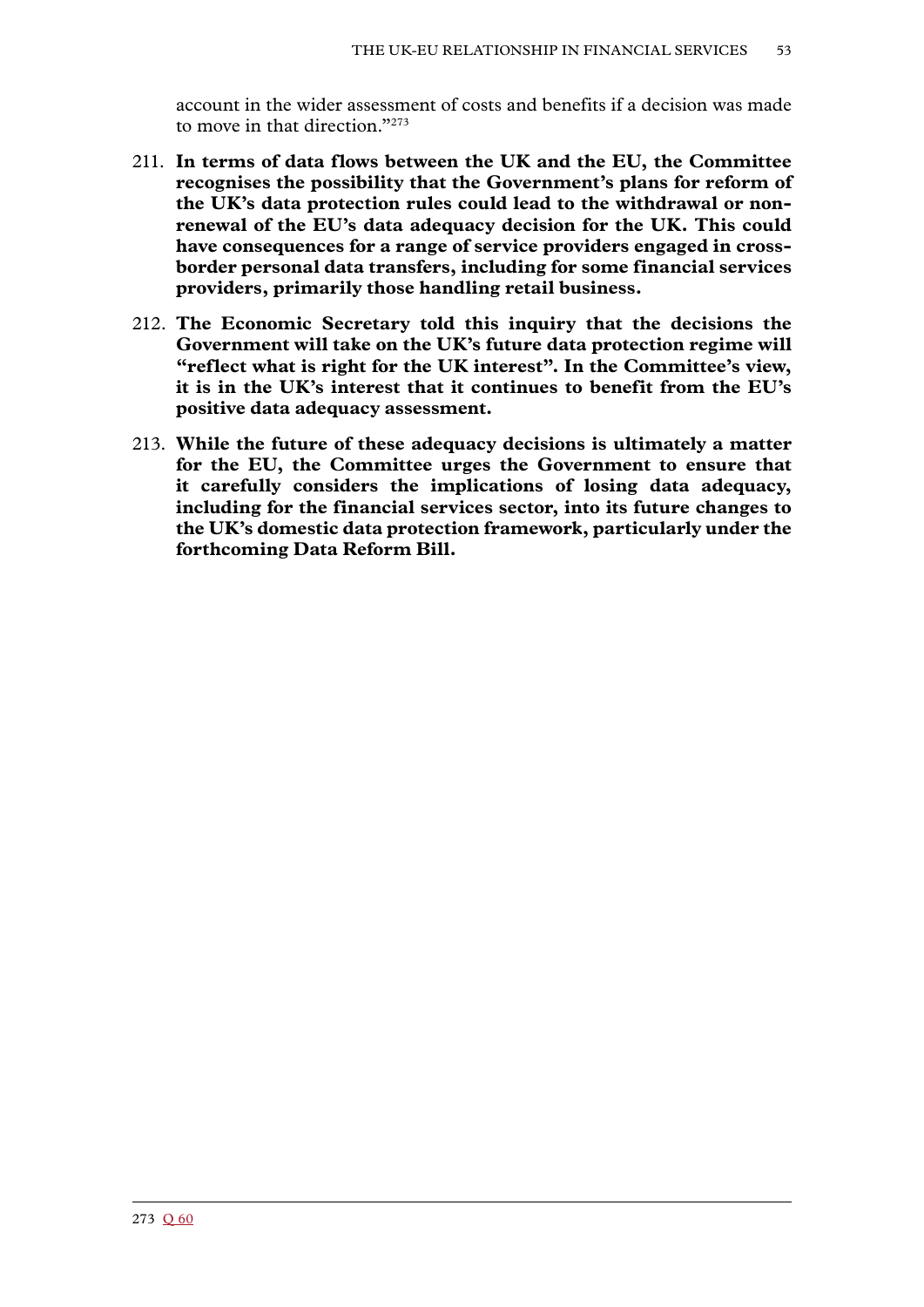### **Chapter 5: OPPORTUNITIES**

- 214. The financial services sector is, by necessity, strongly regulated and, as described in the preceding chapters, there is much work to be done to adapt the regulation of the financial services sector now that the UK is outside of the EU. However, there are a number of new and novel areas of the sector for which there is little, if any regulation yet in place. These areas include financial technology (commonly known as 'FinTech'), green finance, and crypto and digital currencies.
- 215. For these areas, the Committee heard that there is the potential for the development of a supportive and agile regulatory and trading environment that could allow the UK to take the lead, both in terms of attracting these industries to establish themselves in the UK and in shaping and influencing global regulatory frameworks.274
- 216. Most witnesses appeared to support the notion that, in these areas, the UK should seek to obtain first-mover advantage in terms of developing and shaping the future regulation of these industries<sup>275</sup>. Former European Commissioner Lord Hill, for example, said the UK had the chance to "set global regulatory standards" in "areas that have not yet been regulated".<sup>276</sup> However, Michael Dobson, then of Schroders plc, took a more cautious approach: "The more important thing is to co-operate with regulators in the EU or elsewhere so that it is done in lockstep … I do not see it so much as taking a lead as working with partners to try to ensure that we have the best new regulatory rules."277

### **FinTech**

- 217. FinTech refers to a range of technologies, including software and mobile applications, that may either automate and improve traditional financial business, or seek to underpin the development of new business models to compete with or replace more traditional businesses.
- 218. FinTech is a major growth industry in the UK. According to evidence the Committee received from Innovate Finance, \$11.6 billion was invested into UK FinTech companies in 2021—up from \$929 million in 2014. This growth has been powered by "new technologies such as cloud computing, blockchain and artificial intelligence, together with a greater consumer use of digital platforms for engaging with financial services and shopping (ecommerce)". Innovate Finance additionally highlighted that, in terms of capital investment into its FinTech sector, the UK was second only to the US in 2021 and well ahead of other European countries.<sup>278</sup>
- 219. The Government commissioned an independent review into the UK FinTech sector from Ron Kalifa OBE, which reported on 26 February 2021. The Kalifa Review made 17 recommendations in the areas of policy and regulation, skills and talent, investment, international attractiveness and competitiveness, and national connectivity with the aim of enhancing the

<sup>274</sup> See Q [74](https://committees.parliament.uk/oralevidence/10060/html/) (Lord Hill of Oareford), Q [38](https://committees.parliament.uk/oralevidence/9980/html/) (Caroline Dawson), [Q](https://committees.parliament.uk/oralevidence/3446/html/) 7 (Miles Celic) and written evidence from Innovate Finance ([RFS0008](https://committees.parliament.uk/writtenevidence/108484/html/)).

<sup>275</sup> See, for example,  $Q$  [53](https://committees.parliament.uk/oralevidence/10016/html/) (Richard Fox).

<sup>276</sup> Q [74](https://committees.parliament.uk/oralevidence/10060/html/)

<sup>277</sup> Q [90](https://committees.parliament.uk/oralevidence/10097/html/)

<sup>278</sup> Written evidence from Innovate Finance ([RFS0008\)](https://committees.parliament.uk/writtenevidence/108484/html/)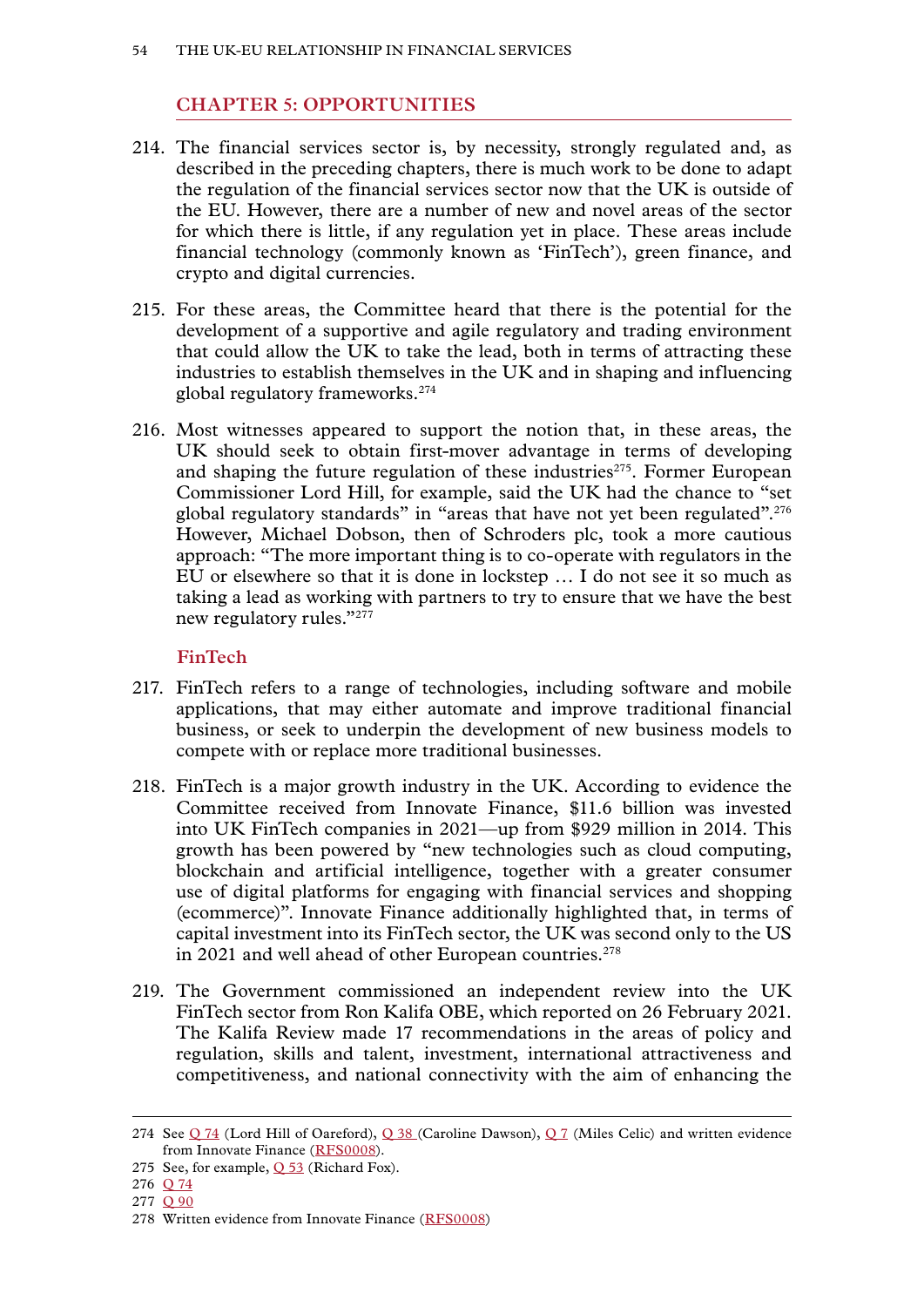UK's FinTech industry.<sup>279</sup>  $\text{\textsterling}5$  million was allocated in the spending review for the establishment of a new Centre for Finance, Innovation and Technology to leverage expertise from across the regions to support this aim.280

- 220. In an effort to support the development of new financial technologies, the FCA has introduced a so-called "Regulatory Sandbox" to enable innovators to test their products in a controlled, professionally supported environment. This allows entrepreneurs to investigate the success or otherwise of their business models in the market and identify consumer protection mechanisms without having to overcome the very high costs of entry for those seeking full regulatory approval. This approach was endorsed in the Kalifa Review and also found favour among many of those giving evidence to this inquiry,<sup>281</sup> with Innovate Finance stating that the "success of the regulatory 'sandbox' was such that it has now been replicated by nearly 50 other jurisdictions around the world."282
- 221. Looking at the UK's FinTech sector as a whole, Andrew Pilgrim of EY was clear that the UK was well-placed to take a leading role globally, stating that:

"the UK is incredibly well placed, given some of the technology companies here but also the associated financial, legal and other related service companies that sit around that ecosystem. Many of the international benchmarks put the UK in a fundamentally good place in that regard, and we have to champion that."283

222. Speaking for the Government, the Economic Secretary appeared to support the recommendations of the Kalifa Review for the establishment of "a centre for FinTech innovation and technology … expressly designed to try to propagate the FinTech opportunities across the UK".284 In terms of the development of the future regulatory framework, he appeared to endorse a less internationally focused approach:

"For some areas I will look at what is going on internationally, but [FinTech] is an area where we have to use sandboxes and to work with the FCA to develop a better iterative loop on regulatory approvals and authorisations. Again, international co-operation there is probably not such a big driver."285

#### **Green finance**

223. Green finance refers to structuring financial activity in a way that allows growth without harming the environment. The UK's Greening Finance Roadmap, published in October 2021, sets out how the UK financial system can go about aligning with the Government's Net Zero commitments, including through the development of a UK Green Taxonomy (which would establish criteria to define sustainable investment to prevent so-called

283 Q [38;](https://committees.parliament.uk/oralevidence/9980/html/) see also [Q](https://committees.parliament.uk/oralevidence/3446/html/) 5 (Rachel Kent).

284 Q [113](https://committees.parliament.uk/oralevidence/10188/html/)

285 Q [112](https://committees.parliament.uk/oralevidence/10188/html/)

<sup>279</sup> HM Treasury, *Kalifa Fintech Review Final Report* (26 February 2021): [https://assets.](https://assets.publishing.service.gov.uk/government/uploads/system/uploads/attachment_data/file/978396/KalifaReviewofUKFintech01.pdf) [publishing.service.gov.uk/government/uploads/system/uploads/attachment\\_data/file/978396/](https://assets.publishing.service.gov.uk/government/uploads/system/uploads/attachment_data/file/978396/KalifaReviewofUKFintech01.pdf) [KalifaReviewofUKFintech01.pdf](https://assets.publishing.service.gov.uk/government/uploads/system/uploads/attachment_data/file/978396/KalifaReviewofUKFintech01.pdf) [accessed 7 June 2022]

<sup>280</sup> HM Treasury, 'Centre for Finance, Innovation and Technology: Steering Committee', (4 April 2022): [https://www.gov.uk/government/publications/centre-for-finance-innovation-and-technology](https://www.gov.uk/government/publications/centre-for-finance-innovation-and-technology-steering-committee)[steering-committee](https://www.gov.uk/government/publications/centre-for-finance-innovation-and-technology-steering-committee) [accessed 7 June 2022]

<sup>281</sup> See, for example, written evidence from London Market Group ([RFS0009\)](https://committees.parliament.uk/writtenevidence/108486/html/).

<sup>282</sup> Written evidence from Innovate Finance ([RFS0008\)](https://committees.parliament.uk/writtenevidence/108484/html/)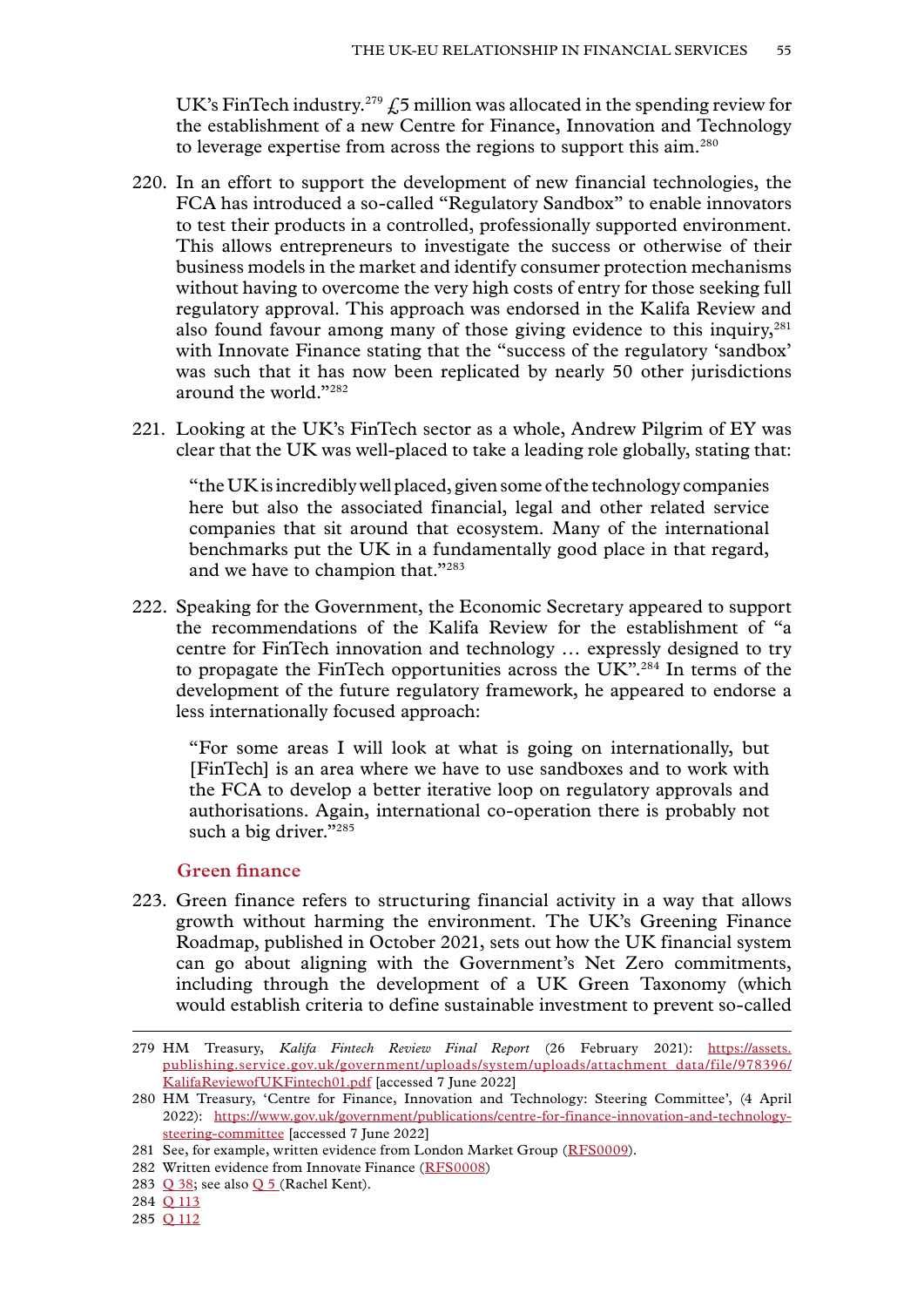'greenwashing'—the presentation of investment as 'green' when it is not).The EU is already in the process of finalising its own taxonomy, as are several other jurisdictions.

224. Nathanaël Benjamin of the PRA told the inquiry how the Bank of England had "for some time now, has been aiming to play a key role on the climate regulatory front":

"First, in 2019, we set out our supervisory expectations of how firms should be governing, managing and having accountability for their climate risk exposures. These expectations are now in force. Secondly, we are currently running a major concurrent climate exploratory scenario analysis of all major UK banks and insurers … Thirdly, we are participating in the broader thinking, in the longer term, about climaterelated capital requirements as part of international fora such as the Basel Committee."286

225. The UK's focus on this area was also emphasised by Edwin Schooling Latter of the FCA:

"we have sought to move quickly and take a leading position in ESG [Environmental, Social and Governance] matters. I think we were the first jurisdiction, at least with a global financial centre, to ask listed companies to make disclosures in line with the global model set out by the Task Force on Climate-Related Financial Disclosures".287

- 226. Many witnesses agreed that this was an area that needed an internationally coordinated approach. Edwin Schooling Latter saw a "very strong case for global standards here. After all, the climate is a global issue."288 Stéphane Boujnah of Euronext saw green taxonomy as an area for cooperation, in which the UK and the EU could "definitely lead because the two societies and the two peoples have the same preferences on climate change".289 Rachel Kent of Hogan Lovells argued that "Five [green] taxonomies across the globe is not helpful", adding, "How does the UK participate in that to make sure that we do our part and help to maintain a leading financial centre but at the same time do not cause unnecessary fragmentation?".290
- 227. Similarly, the UK Sustainable Investment and Finance Association (UKSIF), which represents the UK sustainable finance sector, considered that:

"very, very contrasting rules on taxonomies between the UK and EU could be damaging, and mean that firms in the UK will need to follow one set of taxonomy requirements for products marketed in EU markets and a separate set of requirements in the UK ... [however] some of the significant issues we have seen with some of the EU's rules, such as its 'green taxonomy' and … [the EU Sustainable Finance Disclosure Regulation] … will need to be remedied as a priority in the UK's regime, meaning a degree of divergence will be necessary."291

- 288 *Ibid.*
- 289 Q [91](https://committees.parliament.uk/oralevidence/10097/html/)
- 290 [Q](https://committees.parliament.uk/oralevidence/3446/html/) 5

<sup>286</sup> Q [53](https://committees.parliament.uk/oralevidence/10016/html/)

<sup>287</sup> *Ibid.*

<sup>291</sup> Written evidence from UK Sustainable Investment and Finance Association ([RFS0007](https://committees.parliament.uk/writtenevidence/108483/html/))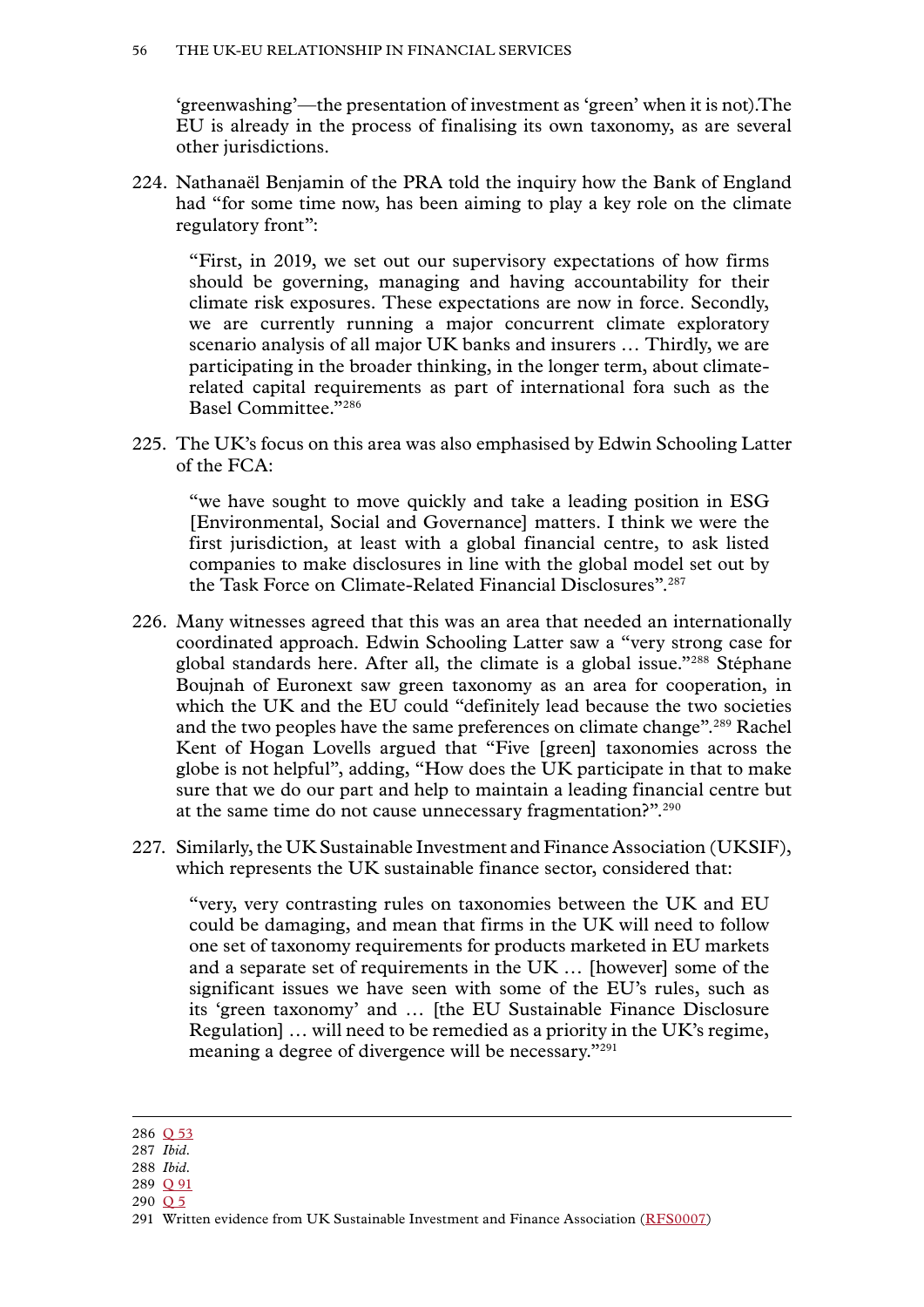- 228. In contrast to FinTech, where the UK is already recognised as a world-leader and as having a head-start compared to the EU, there was also a widespread acknowledgment that the EU's own endeavours in green finance were already well-advanced.<sup>292</sup> Andrew Pilgrim noted that: "We have seen the EU take an early lead, particularly in terms of taxonomy … and it will be important for the UK to show that it is equally prioritising this very important issue but also thinking a little further ahead."293 Lord Hill did consider, however, that although "on green finance the Europeans are getting a crack on", they are "going down a heavy and convoluted route" in their regulation of the sector.<sup>294</sup> Several other witnesses were also critical of the EU's approach to the regulation of green finance. $295$
- 229. Witnesses broadly agreed that there was a need and an opportunity for the UK to move quickly in this area. Peter Bevan of Linklaters pointed to the "incredible importance of transforming our economy to a more sustainable one in future," seeing "the use of the financial sector to drive that transformation [as] clearly critical".296 Rachel Kent pointed to the UK's reputation for innovation, with the financial services sector acting as an "accelerator" in this. She saw the sector as capable of being "an accelerator of ESG issues, because they are not just large firms that have ESG issues in their own right; they also lend money."297
- 230. UKSIF acknowledged the leadership that the UK had shown so far with regard to sustainable finance and regulatory policy but saw there as being more that could be done to further advance the UK's "pre-eminent leadership position on sustainable finance". It supported "as much consistency as is possible between the UK and EU's sustainable finance regulations … but this should not come at the expense of implementing robust, world-leading regulations here at home". In this regard, it urged the UK to "learn from the EU's experience with its 'green taxonomy'" and "implement a robust 'green taxonomy' that sets the highest standard possible for green investment for the rest of the world to follow and is purely based in science".<sup>298</sup>
- 231. For the Government, the Economic Secretary cited the UK's championing of the international sustainability board at COP 26 and the UK's "common heritage with the EU in this area," adding that the UK had "worked very closely with the [EU] on the development of the EU taxonomy when we were part of the EU". He committed to looking at the EU's technical expert group as a "key influencer" in defining the UK's own disclosure requirements and technical screening criteria.299
- 232. In addition, the Economic Secretary agreed that "interoperability with the EU and other jurisdictions is obviously very important" and that he did not want to "burden industry with a distinct, different and inappropriate additional set of regulations that differ for the sake of it."

<sup>292</sup> Q [91](https://committees.parliament.uk/oralevidence/10097/html/) (Stéphane Boujnah)

<sup>293</sup> Q [38;](https://committees.parliament.uk/oralevidence/9980/html/) see also Q [38](https://committees.parliament.uk/oralevidence/9980/html/) (Peter Bevan).

<sup>294</sup> Q [74](https://committees.parliament.uk/oralevidence/10060/html/)

<sup>295</sup> Q [42](https://committees.parliament.uk/oralevidence/9980/html/) (Caroline Dawson) and written evidence from UK Sustainable Investment and Finance Association ([RFS0007\)](https://committees.parliament.uk/writtenevidence/108483/html/)

<sup>296</sup> Q [38](https://committees.parliament.uk/oralevidence/9980/html/)

<sup>297</sup> [Q](https://committees.parliament.uk/oralevidence/3446/html/) 9

<sup>298</sup> Written evidence from UK Sustainable Investment and Finance Association ([RFS0007](https://committees.parliament.uk/writtenevidence/108483/html/))

<sup>299</sup> Q [112](https://committees.parliament.uk/oralevidence/10188/html/)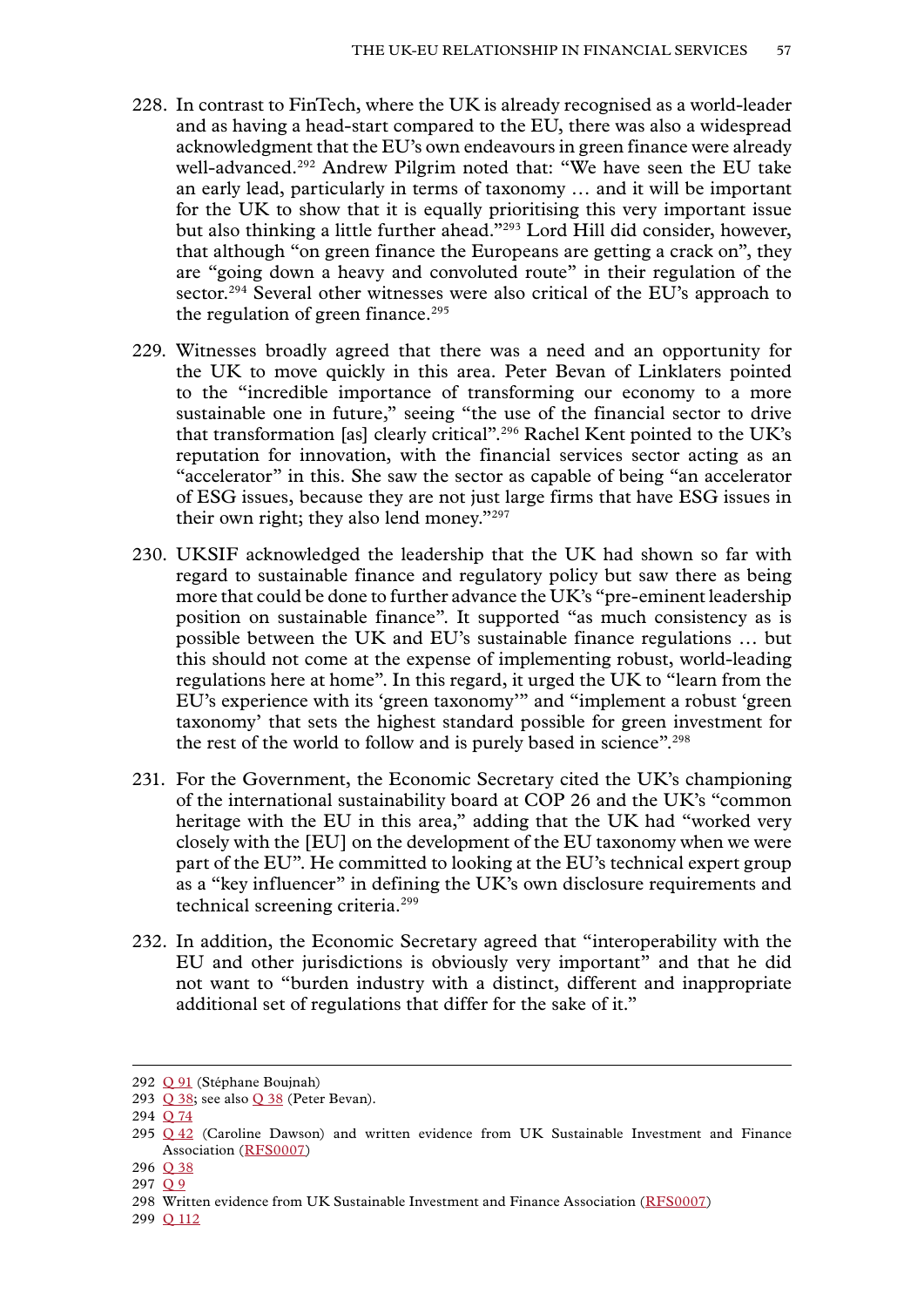- 233. **The Committee welcomes the Government's comprehensive and forensic approach to developing the regulatory and trading structures for innovative and novel products and technologies, including through high-profile Government-sponsored reviews such as those for green finance and FinTech. In particular, we welcome the UK's pioneering role in establishing 'regulatory sandboxes' for FinTech, which have since been imitated in other jurisdictions.**
- 234. **The Committee urges the Government to prioritise leadership and cooperation with its global partners in the establishment of global standards for novel and innovative products and technologies. In particular, we urge the Government to cooperate closely with the EU and other major jurisdictions on their respective approaches to Green Taxonomy, while ensuring that the UK's own approach is environmentally sound and grounded in science.**

### **Approaches to securing market access**

- 235. As noted in Chapter 1, the TCA contains very few provisions concerning market access for the financial services sector. Indeed, witnesses largely agreed that Free Trade Agreements (FTAs) like the TCA rarely, if ever, made much provision for financial services. In the words of Richard Fox of the FCA, "FTAs … do not tend to focus on financial services other than possibly setting up … cooperation [fora]."300
- 236. However, the Government is currently exploring an alternative and innovative approach to improving the UK sector to foreign markets by negotiating a Mutual Recognition Agreement (MRA) with Switzerland. Many witnesses saw this approach as having significantly more potential than the FTA route. <sup>301</sup> Sam Woods explained: "[The] MRA process is a richer and better way of doing what is intended to be achieved by some bits of equivalence, because it is about the market access bits but, crucially … [is] outcome-based."302 Richard Fox added:

"[A] Mutual Recognition Agreement is a much more detailed assessment predicated on much more deference to the other side's system of laws and regulation. Therefore, it involves a more intense assessment on our part, as the regulators, on whether those frameworks deliver the same outcomes … FTAs are a good place to start, but if you really want deep cross-border trade you are more looking at an MRA".303

237. Miles Celic of TheCityUK agreed, telling the inquiry:

"With the Swiss we are taking absolutely the right approach in trying to go for a mutual regulatory recognition arrangement. As a senior Swiss Government figure said to us, if you cannot have mutual regulatory recognition between the UK and Switzerland, it is very hard to think of two countries where it is possible at all. There is political will, and you have two highly sophisticated, well developed and in many ways very similar financial services and ecosystems that should be able to interlock pretty well, with two very high-class regulators that work well together."304

<sup>300</sup> Q [59](https://committees.parliament.uk/oralevidence/10016/html/); see also Q [25](https://committees.parliament.uk/oralevidence/9903/html/) (Sir Jon Cunliffe), Q [15](https://committees.parliament.uk/oralevidence/3446/html/) (Miles Celic) and Q [46](https://committees.parliament.uk/oralevidence/9980/html/) (Caroline Dawson).

<sup>301</sup> See Q [46](https://committees.parliament.uk/oralevidence/9980/html/) (Caroline Dawson) and written evidence from the City of London Corporation ([RFS0002](https://committees.parliament.uk/writtenevidence/107600/html/)). 302 Q [59](https://committees.parliament.uk/oralevidence/10016/html/)

<sup>303</sup> *Ibid.*

<sup>304</sup> Q [15](https://committees.parliament.uk/oralevidence/3446/html/)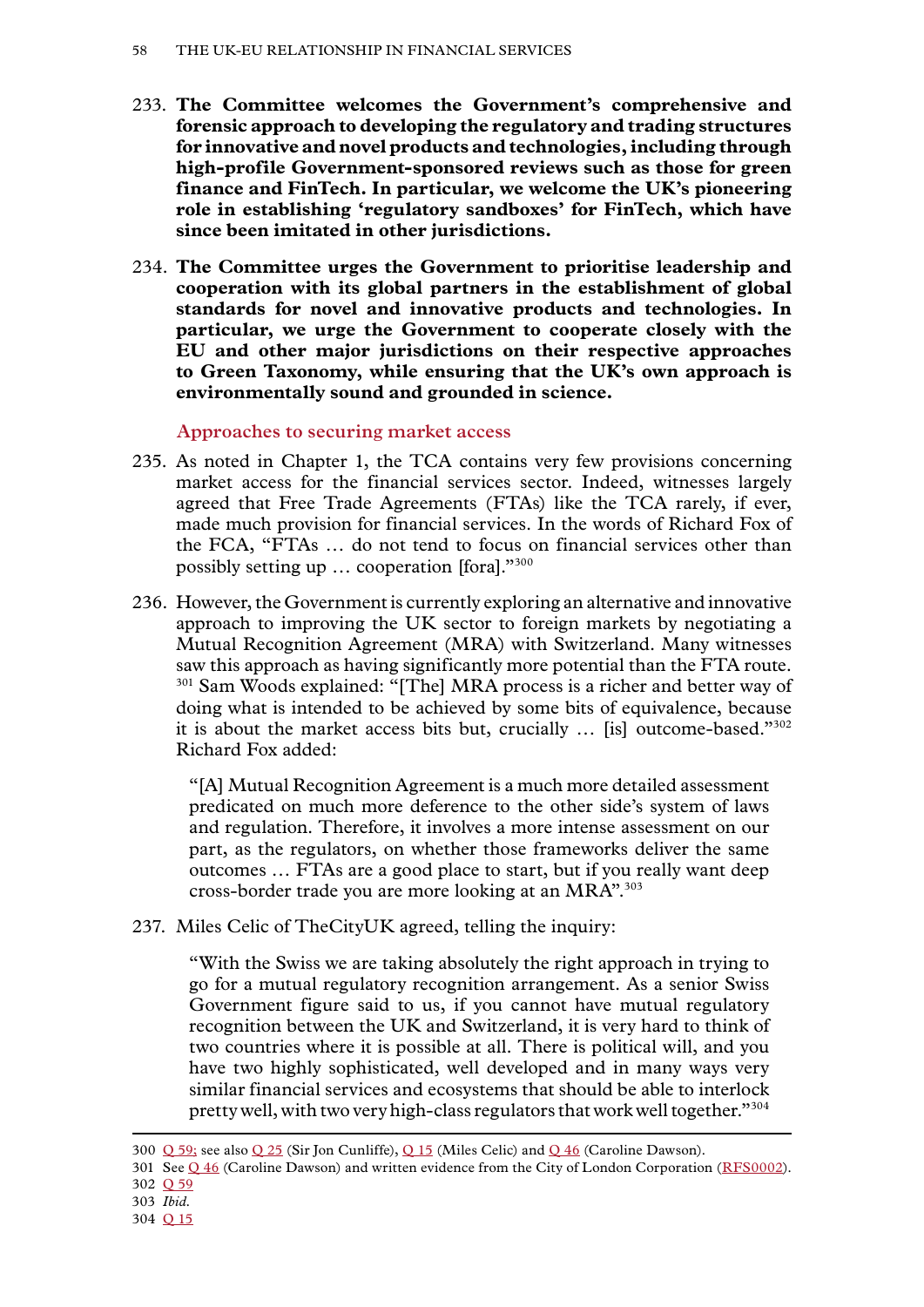- 238. Witnesses not only supported the current negotiations with Switzerland but saw the potential of an agreement as a precedent for future negotiations. Caroline Dawson of Clifford Chance hoped that if "we can achieve a very ambitious mutual recognition arrangement with Switzerland … it would be fantastic if we could use that as a template to roll out to other jurisdictions."305
- 239. For the Government, the Economic Secretary spoke of the "mutual appetite for similar standards of openness and giving each other access in different domains" in terms of the negotiations with Switzerland and also hoped that a successful agreement would be a "useful template for financial services with other jurisdictions", although he did not wish to be drawn into speculating which jurisdictions those might be.<sup>306</sup>
- 240. **The Committee welcomes the Government's innovative approach to securing market access for the UK's financial service sector and, in particular, hopes for the successful conclusion of a Mutual Recognition Agreement with Switzerland.**
- 241. **We urge the Government to continue to innovate and learn from its successes as it pursues further Mutual Recognition Agreements. While we note the traditional limitations of Free Trade Agreements with respect to financial services, the Government should continue to seek to embed the interests of financial services in the Free Trade Agreements it pursues as much as possible.**

#### **The labour market**

- 242. The UK's financial services sector has a reputation for cosmopolitanism and openness to immigration. Miles Celic was clear that this needed to continue, ensuring that the sector is "continuing to attract people, which is the single biggest issue for most of our members—getting the right talent, both domestically and internationally, into the UK."<sup>307</sup> This sentiment was echoed by Andrew Pilgrim, who stressed that "openness is key … [including] on immigration."308
- 243. The Economic Secretary spoke of the support the Government is providing in this regard:

"In May last year we improved the visa for global talent. In the spring of this year, we have brought in the visa for high-potential individuals and the global business mobility visa. We will be looking to build on that this summer with announcements on the global talent network and how to bring in talent from key jurisdictions important to the growth of FinTech and the financial services sector."309

#### **The importance of openness**

244. More broadly, the evidence the Committee received showed widespread agreement with the need for the UK to retain its reputation for openness, "that key philosophy that has made the UK one of the major financial centres globally".310 Caroline Dawson said it was important to ensure that "we do

<sup>305</sup> Q [46](https://committees.parliament.uk/oralevidence/9980/html/)

<sup>306</sup> Q [101](https://committees.parliament.uk/oralevidence/10188/html/)

<sup>307</sup> Q [15](https://committees.parliament.uk/oralevidence/3446/html/)

<sup>308</sup> Q [39](https://committees.parliament.uk/oralevidence/9980/html/)

<sup>309</sup> Q [93](https://committees.parliament.uk/oralevidence/10188/html/) (John Glen MP) 310 Q [38](https://committees.parliament.uk/oralevidence/9980/html/) (Caroline Dawson)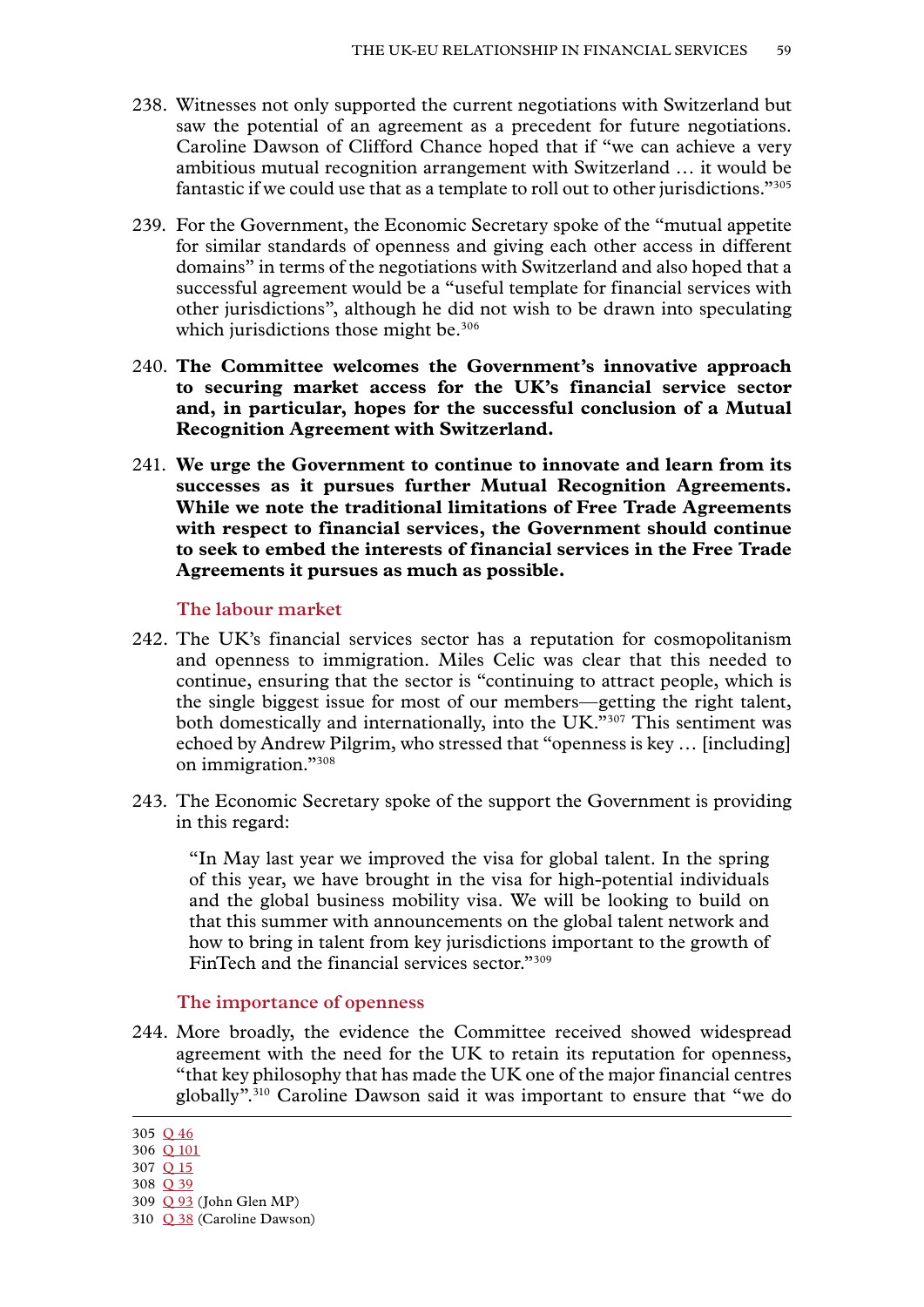not have a fortress UK approach, but a global financial centre approach and an openness approach. We have the ability outside of the EU to maintain that better than we would have been able to within the EU."311 Peter Bevan stressed:

"It would be a mistake for the UK to take the view that, because the EU is building a fortress that is very difficult to enter from outside, we should do the same to give ourselves a bargaining chip and say, "Well, we'll take our wall down now if you take yours down", because the building of that wall would inhibit the very kind of global financial centre that the UK has become so well known for and so successful at … it is the right approach for the UK to keep those barriers to entry low, appropriately protecting consumers in the way that the UK's current regime does … Maintaining that balance, even if there is no reciprocity on the side of the EU, will in itself be good for the growth of the UK system."312

- 245. For the Bank of England, Sir Jon Cunliffe agreed on the need for openness, arguing that "Being open enhances the efficiency and risk-sharing of the financial system". He cautioned that "it also necessitates the effective management of cross-border risks … Where other jurisdictions are not as open, this approach might naturally create some asymmetries between the UK and the other jurisdictions." However, he ultimately concluded that "the overall impact of such asymmetries are likely to be fairly limited, including from a competitiveness perspective."313
- 246. Key to maintaining the UK sector's openness was a rejection of reciprocity, where the UK would only take an open approach if other jurisdictions did the same. Caroline Dawson was unequivocal in her assessment that reciprocity was "not the way forward".<sup>314</sup> The City of London Corporation agreed: "the UK should not adopt a reciprocal approach. Unilateral recognition of overseas services and firms can provide significant benefits to UK customers with no threat to UK financial stability, market integrity or consumer protection."315
- 247. For the Government, the Economic Secretary reiterated "the agenda that the Chancellor has set out of being open, embracing technology, being competitive and embracing the opportunities of green finance and the green economy".316
- 248. **The Government is right not to adopt a 'Fortress UK' approach, and to prioritise openness. The Committee also welcomes the Government's non-reciprocal approach to maintaining the UK's openness to external participation in its financial markets and wider financial services sector. The Committee urges the Government to adopt a principle of openness in all aspects of its regulation and support of the UK's financial services industries. In this regard, the Committee urges the Government to continue to recognise the importance of immigration and access to talent to the openness of the sector.**

314 Q [39](https://committees.parliament.uk/oralevidence/9980/html/)

316 Q [93](https://committees.parliament.uk/oralevidence/10188/html/)

<sup>311</sup> Q [38](https://committees.parliament.uk/oralevidence/9980/html/)

<sup>312</sup> Q [39](https://committees.parliament.uk/oralevidence/9980/html/); see also Q [39](https://committees.parliament.uk/oralevidence/9980/html/) (Caroline Dawson).

<sup>313</sup> Supplementary written evidence from Sir Jon Cunliffe [\(RFS0012](https://committees.parliament.uk/writtenevidence/109074/html/))

<sup>315</sup> Written evidence from the City of London Corporation ([RFS0002\)](https://committees.parliament.uk/writtenevidence/107600/html/)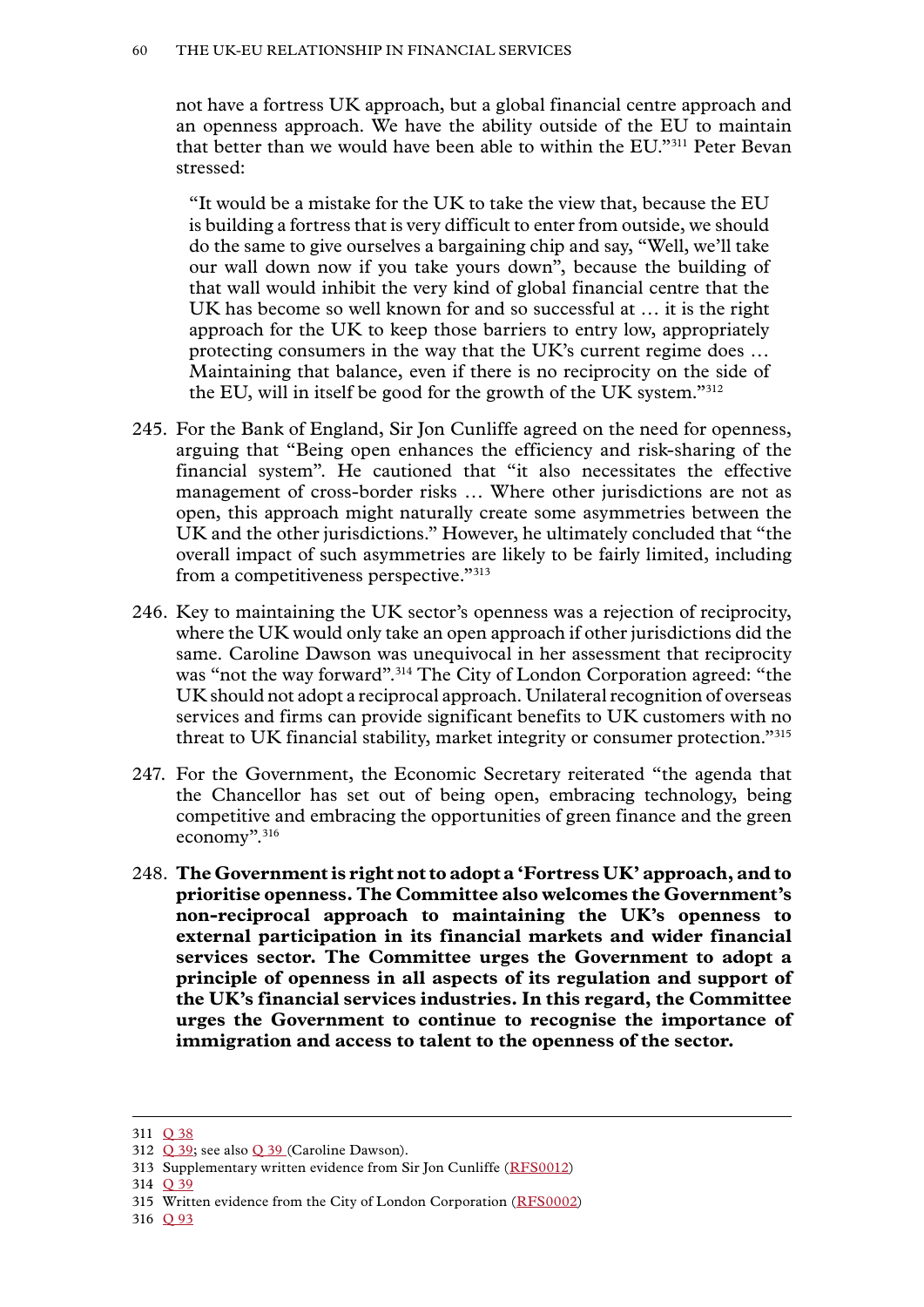### **SUMMARY OF CONCLUSIONS AND RECOMMENDATIONS**

### **Introduction**

- 1. The Committee asks the Government, in its response to this report, to provide a detailed breakdown of the figures for PAYE and corporate tax receipts for the previous five years, to support the Economic Secretary's view in his evidence that tax receipts from the financial services sector have been resilient since Brexit. (Paragraph 13)
- 2. We welcome the fact that, overall, the UK financial services sector remains optimistic about its prospects for the future, and that significantly fewer jobs have so far left the sector than had been anticipated. This demonstrates both the continued strength and the resilience of the sector in the UK. (Paragraph 46)
- 3. We warn, however, against any complacency in this regard, as it is not clear whether the full impact has yet played out. We note that there are many factors, both ongoing and on the horizon, including EU regulatory and political decision-making, that may have a significant impact on the sector, with the risk that further jobs will move out of the UK. (Paragraph 47)
- 4. The fragmentation of job moves across EU financial centres highlights that no single EU financial centre has so far emerged as a serious rival to London. Nevertheless, the Committee is concerned that fragmentation could raise cost and reduce liquidity for businesses served by the UK and EU financial services sectors. We urge the Government to work with the EU, and its institutions, to ensure that London is able to maintain the depth and liquidity needed in order to continue to function as the prime source of capital for the European market. (Paragraph 48)
- 5. We note the movement of assets and infrastructure out of the UK. We ask the Government to set out what steps it is taking to monitor this and to ensure that it does not harm the competitiveness, profitability, or operational capabilities of the UK's financial services sector. We also ask the Government to set out in its response to this report what assessment it has undertaken of the costs and risks to the sector and the wider UK economy by the movement of assets and infrastructure out of the UK following Brexit. (Paragraph 51)
- 6. We support the Government's broad policy aims for the financial services sector, as far as they go, and hope that these will be enacted in a proportionate and evidence-based way. (Paragraph 59)
- 7. We ask the Government in its response to this report to set out the specific steps it has taken and is proposing to take to fulfil the ambition and promise of the aims set out in the Chancellor's 2021 Mansion House Speech and in 'A new chapter for financial services'. (Paragraph 60)
- 8. Despite our broad support for the Government's policy aims, it is important that the Government ensures financial services policy is not focused too heavily on the City of London alone. We therefore ask the Government to provide a full explanation of how it intends to support those parts of the sector operating throughout the rest of the UK with respect to the UK's evolving relationship with the EU. (Paragraph 61)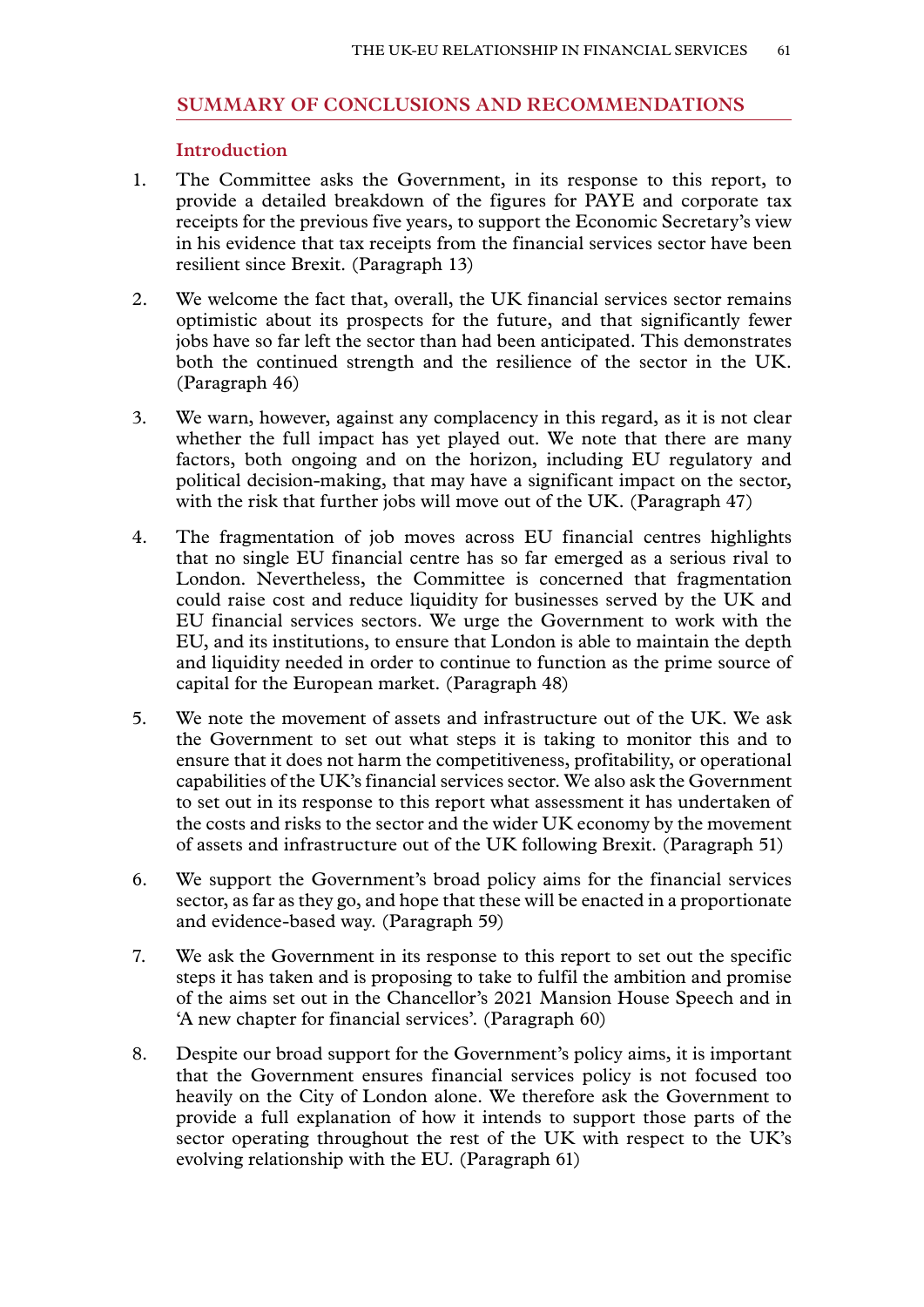### **Equivalence**

- 9. We welcome the UK's open approach to granting its own equivalence decisions. We view this openness as one of the UK's great strengths in navigating its global relationships in the post-Brexit era. (Paragraph 72)
- 10. We regret that the EU has opted not to grant equivalence to the UK in a number of areas where it would be beneficial to market actors in the UK and the EU. We note that the Government does not consider the lack of equivalence in these areas to pose a significant problem, despite the effort originally expended in submitting information to the EU as part of the latter's consideration of the UK's regime. (Paragraph 100)
- 11. However, we recognise that further equivalence decisions are ultimately a matter for the EU. We therefore agree that it would be misguided to base the UK's future strategy for the sector on something that is not in the Government's gift and that currently seems unlikely to be forthcoming. (Paragraph 101)
- 12. Contrary to the Committee's expectations at the outset of this inquiry, we recognise now that the low number of equivalence decisions is not seen within the sector as a matter of fundamental concern. The sector has successfully adapted to operating without equivalence and sees limited benefit now in making further adaptions to accommodate it. We also recognise that the EU currently seems unlikely to grant further equivalence decisions without the UK constraining its regulatory flexibility and ability to diverge. (Paragraph 102)
- 13. Although the imbalance between the number of decisions the EU has granted to the UK compared to other jurisdictions is striking, the evidence we received suggested that the impact of this on UK competitiveness has been limited. We also recognise that not all equivalence decisions are equal and that most granted to other jurisdictions are unconnected to the crucial issue (as far as the UK is concerned) of market access. (Paragraph 103)
- 14. We ask the Government, in its response to this report, to set out the extent to which it believes there to be a competitive disadvantage as a result of the imbalance in equivalence decisions, and how it intends to address any such competitive disadvantage. (Paragraph 104)
- 15. We also note that there is continued medium-term uncertainty. While the lack of equivalence has been less detrimental than anticipated prior to the end of the transition period, this has partly been as a result of specific businessmodel adaptations. (Paragraph 105)

#### **Regulatory cooperation**

- 16. The Committee regrets the fact that the UK-EU Memorandum of Understanding on regulatory cooperation is still not in place, despite technical negotiations having concluded more than a year ago. The Committee notes the widespread view that the MoU has become a casualty of wider tensions between the Parties, particularly regarding the implementation of the Protocol on Ireland/Northern Ireland. (Paragraph 113)
- 17. We consider the lack of a structured mechanism for regulatory cooperation on financial services between the UK and the EU to be particularly striking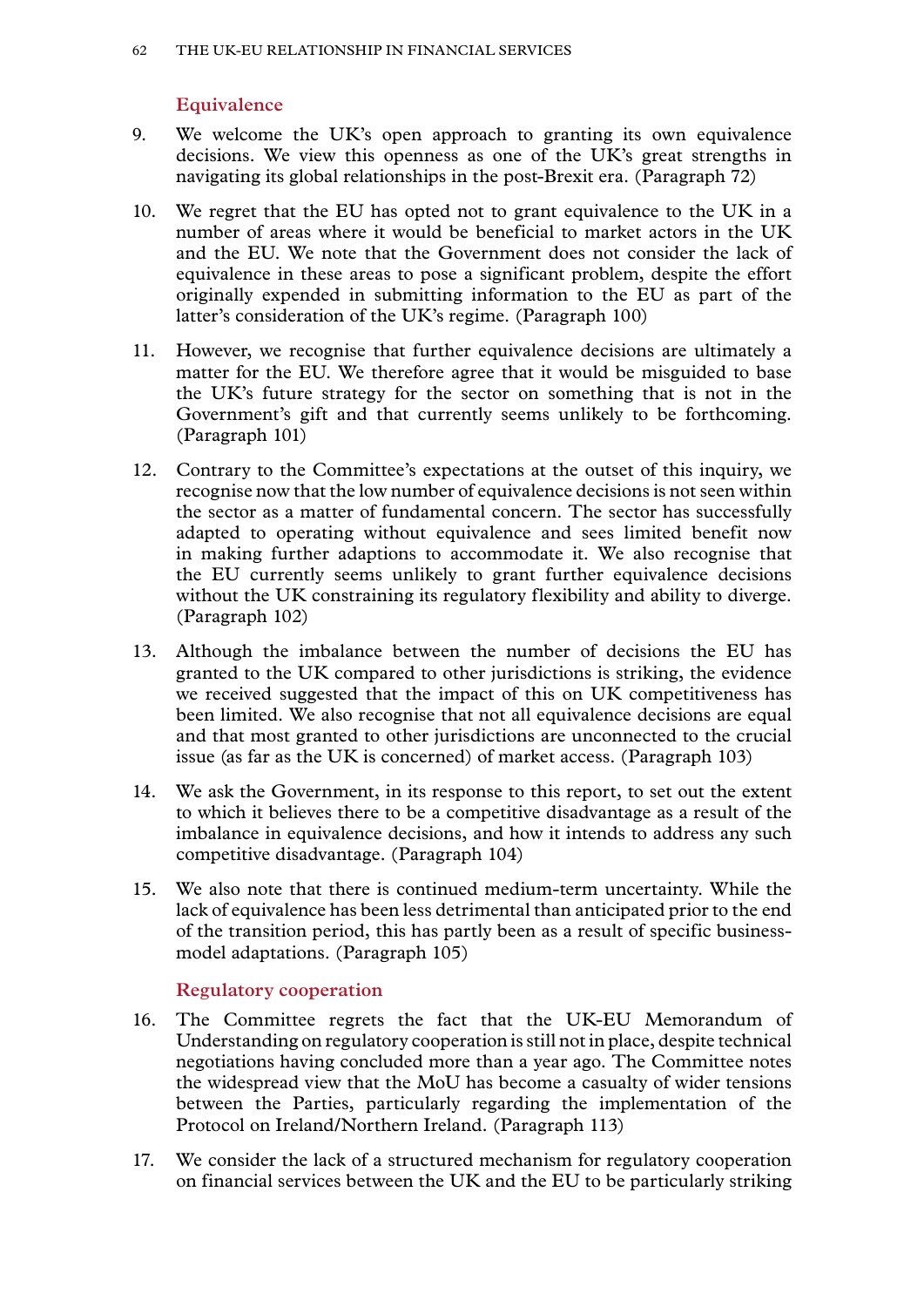given that both the UK and the EU have established structured dialogues with other partners, notably with the United States. (Paragraph 114)

- 18. We consider that the Government's overall objective should remain the earliest possible entry into force of the Memorandum of Understanding and that, as and when it enters into force, the Government should make the fullest use of the dialogue established to work for effective cooperation with the EU in this important sector. (Paragraph 115)
- 19. The Committee acknowledges that the non-implementation of the Memorandum of Understanding does not appear to have posed major practical problems to date, particularly as it is a tool for political cooperation rather than something that, in itself, facilitates market access. However, the Memorandum of Understanding would provide a useful mechanism and structure for future strategic dialogue and cooperation between the UK and the EU, and the Committee considers that its implementation would benefit both sides. (Paragraph 124)
- 20. We caution the Government against complacency in this area. Despite the limited impact of the non-finalisation of the Memorandum of Understanding to date, its real value is likely to be found in the future as the UK and the EU diverge, particularly in the event of cross border financial services developments and potential future crises that may require transnational solutions. (Paragraph 125)
- 21. The Committee welcomes the series of bilateral Memoranda of Understanding that have been agreed between UK and European regulators and supervisors at both EU-wide level and Member State level. These appear to be working well and have meant that day-to-day regulatory and supervisory cooperation has continued despite the lack of a higher-level UK-EU Memorandum of Understanding. (Paragraph 130)
- 22. Alongside formal regulatory cooperation, the Committee urges the Government to increase its political and diplomatic engagement on financial services both with the European Commission and with key Member State capitals. (Paragraph 133)
- 23. While welcoming news of the Economic Secretary's recent meeting with the European Commissioner for Financial Services, we are concerned that such meetings are not taking place with the structure or regularity needed for close UK-EU cooperation. Notwithstanding the importance of establishing a more comprehensive structure for regulatory cooperation with the EU, we therefore recommend that these meetings take place at least once a year and are used as a forum for discussing regulatory cooperation and raising any issues of concern. (Paragraph 134)

### **Regulatory reform and divergence**

- 24. Although the retention in primary legislation of key aspects of EU financial services law at the point of the UK's departure from the EU was the right decision for regulatory stability, it now means that the UK regulatory framework for financial services is complicated, unwieldy, and difficult to amend. Accordingly, the Committee welcomes the Government's Future Regulatory Framework Review. (Paragraph 144)
- 25. The Committee notes that, as a result of the Future Regulatory Framework Review, the Government is considering introducing an additional, secondary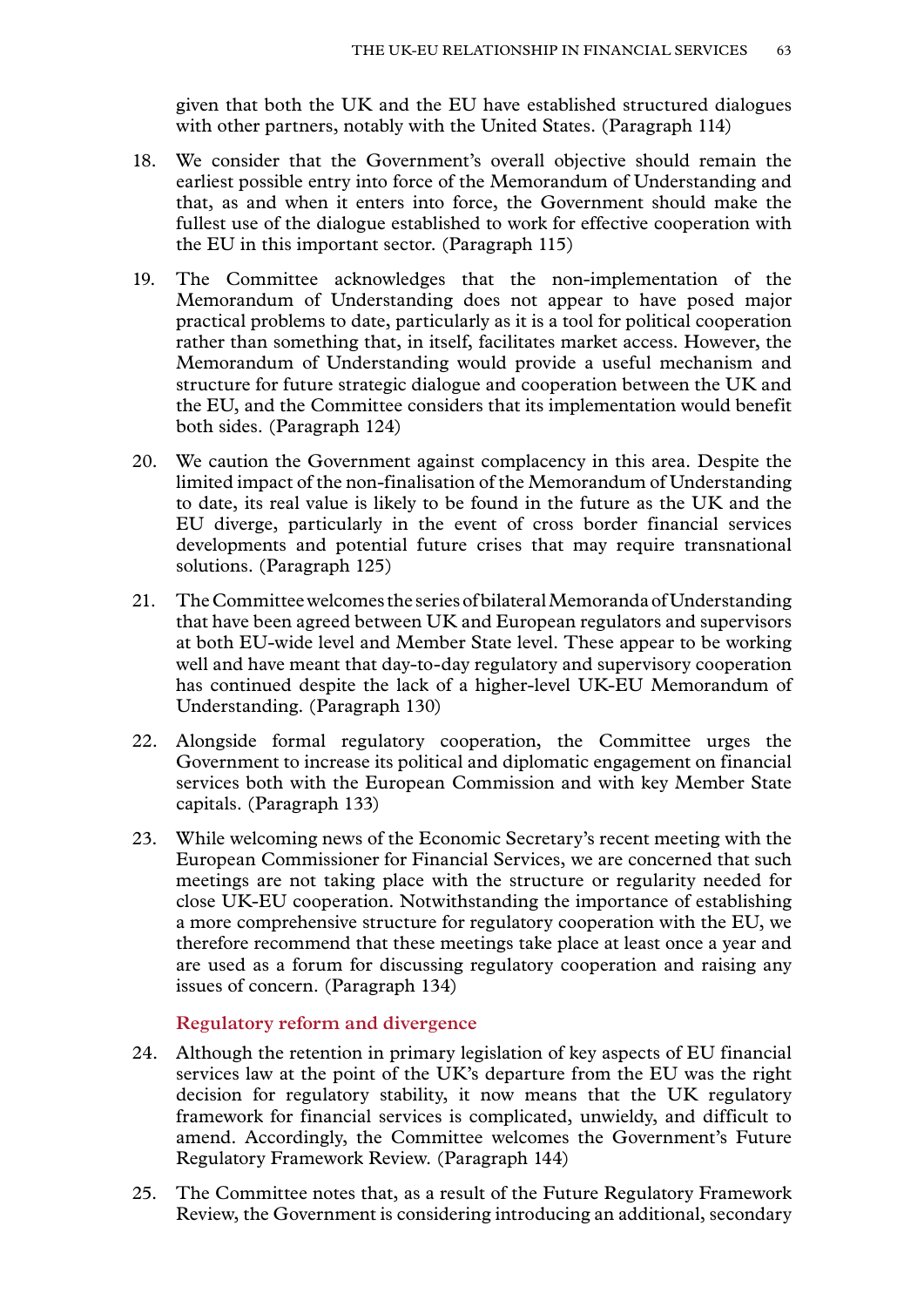'competitiveness' objective for the Financial Conduct Authority and the Prudential Regulation Authority. However, it is equally important for the UK's overall economic competitiveness for the Government and regulators to work together to develop a broader regulatory culture that is responsive, consistent, and proportionate. (Paragraph 151)

- 26. We ask the Government, in its response to this report, to explain in further detail how a secondary 'competitiveness' objective would be applied by the regulators in practice and how success will be measured. (Paragraph 152)
- 27. The Committee agrees with the Government that, in the interests of flexibility, agility and proportionality, many of the regulations currently contained within primary legislation would be more appropriately managed by the regulators themselves. However, it is essential that this transfer of powers is accompanied by appropriate mechanisms for Parliament to scrutinise the regulators and hold them to account, and that the regulators are given sufficient resources to allow them to accommodate the increase in their workloads resulting from such a change. (Paragraph 160)
- 28. The details of parliamentary scrutiny and accountability of the regulators are a matter for Parliament, but we ask the Government to commit to facilitating the establishment of appropriate mechanisms as necessary. (Paragraph 161)
- 29. The Committee recognises the need for continued scrutiny of ongoing and future developments that might affect the sector. In this regard, we welcome the Chancellor of the Exchequer's commitment to make an annual 'State of the City' report to Parliament, as proposed by Lord Hill in the UK Listings Review. (Paragraph 167)
- 30. The Chancellor has committed to presenting the first of these 'State of the City' reports this year, but it is unclear when this will be; the Government should provide clarity on this. We recommend that this report includes for at least the next five years a section dealing expressly with the UK-EU relationship in financial services. (Paragraph 168)
- 31. The Committee welcomes the launch of a series of reviews into the regulatory framework governing financial services that the UK inherited from the EU. The Committee is concerned, however, that progress on some of these reviews appears to have stalled. (Paragraph 174)
- 32. The Committee asks for an update on the progress of the various reviews into the regulation of financial services in the Government's response to this report. (Paragraph 175)
- 33. Diverging from EU law may present opportunities for the UK's financial services sector, and the Committee notes the sector's positivity about pursuing these opportunities. Much of the inherited acquis was designed to cater to 28 countries, and Brexit provides an opportunity for the UK to innovate and to tailor the regulation of its financial services sector to reflect the UK's own interests. (Paragraph 187)
- 34. It is nonetheless vital that the Government balances the benefits of reform against the cost of implementing new rules, and that the sector is not now subject to a constant process of piecemeal change. Some pieces of EU regulation were unpopular with businesses when they were implemented but are now regarded by the sector as a sunk cost, further reform of which would impose an additional, unnecessary cost burden on the sector. (Paragraph 188)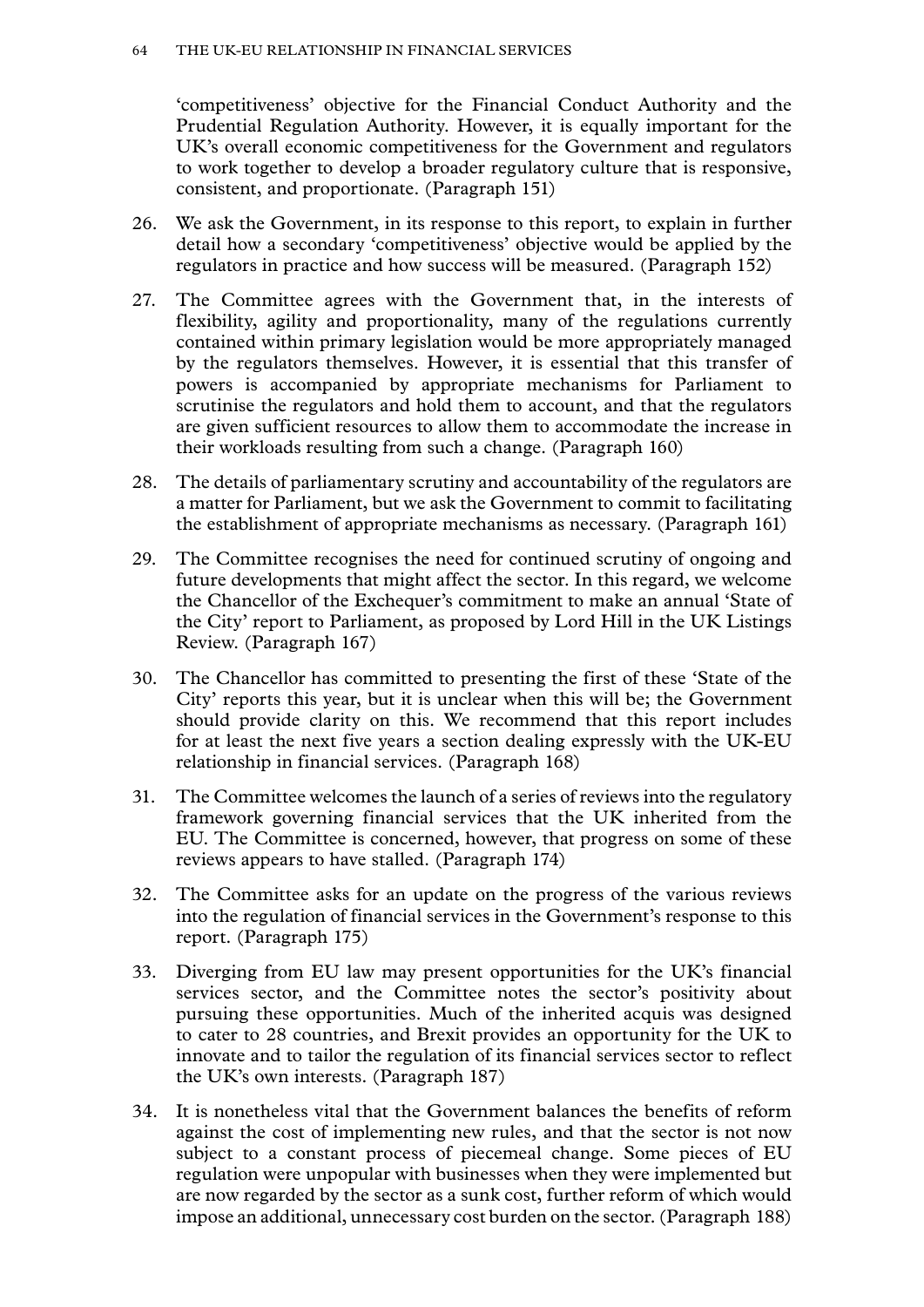- 35. UK-EU divergence will also be driven by future regulatory changes on the part of the EU. The Committee notes the contrast between the UK's approach of an internationally open financial services sector and the EU's prioritisation of control and market location as part of its drive for 'open strategic autonomy' and is concerned that the latter could lead to increased barriers to cross-border trade in financial services. (Paragraph 195)
- 36. After the UK's exit from the EU, it was inevitable that the UK would lose the ability as a Member State to influence the EU's legislative processes directly. Nevertheless, the Committee is concerned by the Government's apparent unwillingness to use its wider influence and diplomatic resources in order to engage with the EU and its institutions to further the UK's interests, as other third countries do. (Paragraph 196)
- 37. The Committee asks the Government to clarify its approach to engaging politically and diplomatically with the EU and its institutions to support and advance the interests of the UK's financial services sector in the EU's legislative decision-making processes. (Paragraph 197)
- 38. Notwithstanding the inevitability of UK-EU divergence on the details of financial services regulation, and the opportunities this is likely to afford the UK's financial services sector, in the long-term, the Committee considers that there is a strong case for pursuing global convergence on the principles and outcomes of the regulation of financial services. (Paragraph 200)
- 39. In terms of data flows between the UK and the EU, the Committee recognises the possibility that the Government's plans for reform of the UK's data protection rules could lead to the withdrawal or non-renewal of the EU's data adequacy decision for the UK. This could have consequences for a range of service providers engaged in cross-border personal data transfers, including for some financial services providers, primarily those handling retail business. (Paragraph 211)
- 40. The Economic Secretary told this inquiry that the decisions the Government will take on the UK's future data protection regime will "reflect what is right for the UK interest". In the Committee's view, it is in the UK's interest that it continues to benefit from the EU's positive data adequacy assessment. (Paragraph 212)
- 41. While the future of these adequacy decisions is ultimately a matter for the EU, the Committee urges the Government to ensure that it carefully considers the implications of losing data adequacy, including for the financial services sector, into its future changes to the UK's domestic data protection framework, particularly under the forthcoming Data Reform Bill. (Paragraph 213)

# **Opportunities**

42. The Committee welcomes the Government's comprehensive and forensic approach to developing the regulatory and trading structures for innovative and novel products and technologies, including through high-profile Government-sponsored reviews such as those for green finance and FinTech. In particular, we welcome the UK's pioneering role in establishing 'regulatory sandboxes' for FinTech, which have since been imitated in other jurisdictions. (Paragraph 233)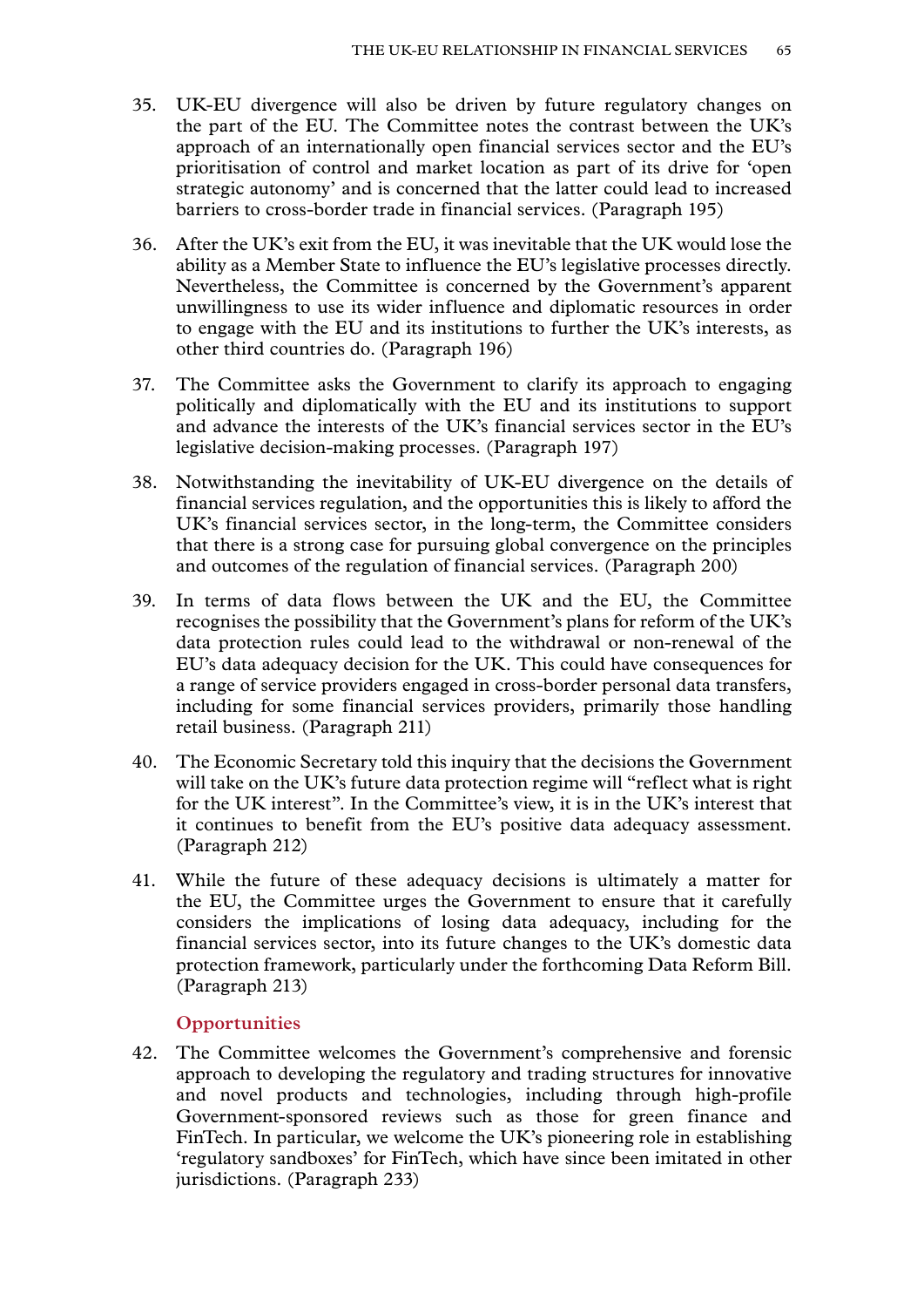- 43. The Committee urges the Government to prioritise leadership and cooperation with its global partners in the establishment of global standards for novel and innovative products and technologies. In particular, we urge the Government to cooperate closely with the EU and other major jurisdictions on their respective approaches to Green Taxonomy, while ensuring that the UK's own approach is environmentally sound and grounded in science. (Paragraph 234)
- 44. The Committee welcomes the Government's innovative approach to securing market access for the UK's financial service sector and, in particular, hopes for the successful conclusion of a Mutual Recognition Agreement with Switzerland. (Paragraph 240)
- 45. We urge the Government to continue to innovate and learn from its successes as it pursues further Mutual Recognition Agreements. While we note the traditional limitations of Free Trade Agreements with respect to financial services, the Government should continue to seek to embed the interests of financial services in the Free Trade Agreements it pursues as much as possible. (Paragraph 241)
- 46. The Government is right not to adopt a 'Fortress UK' approach, and to prioritise openness. The Committee also welcomes the Government's non-reciprocal approach to maintaining the UK's openness to external participation in its financial markets and wider financial services sector. The Committee urges the Government to adopt a principle of openness in all aspects of its regulation and support of the UK's financial services industries. In this regard, the Committee urges the Government to continue to recognise the importance of immigration and access to talent to the openness of the sector. (Paragraph 248)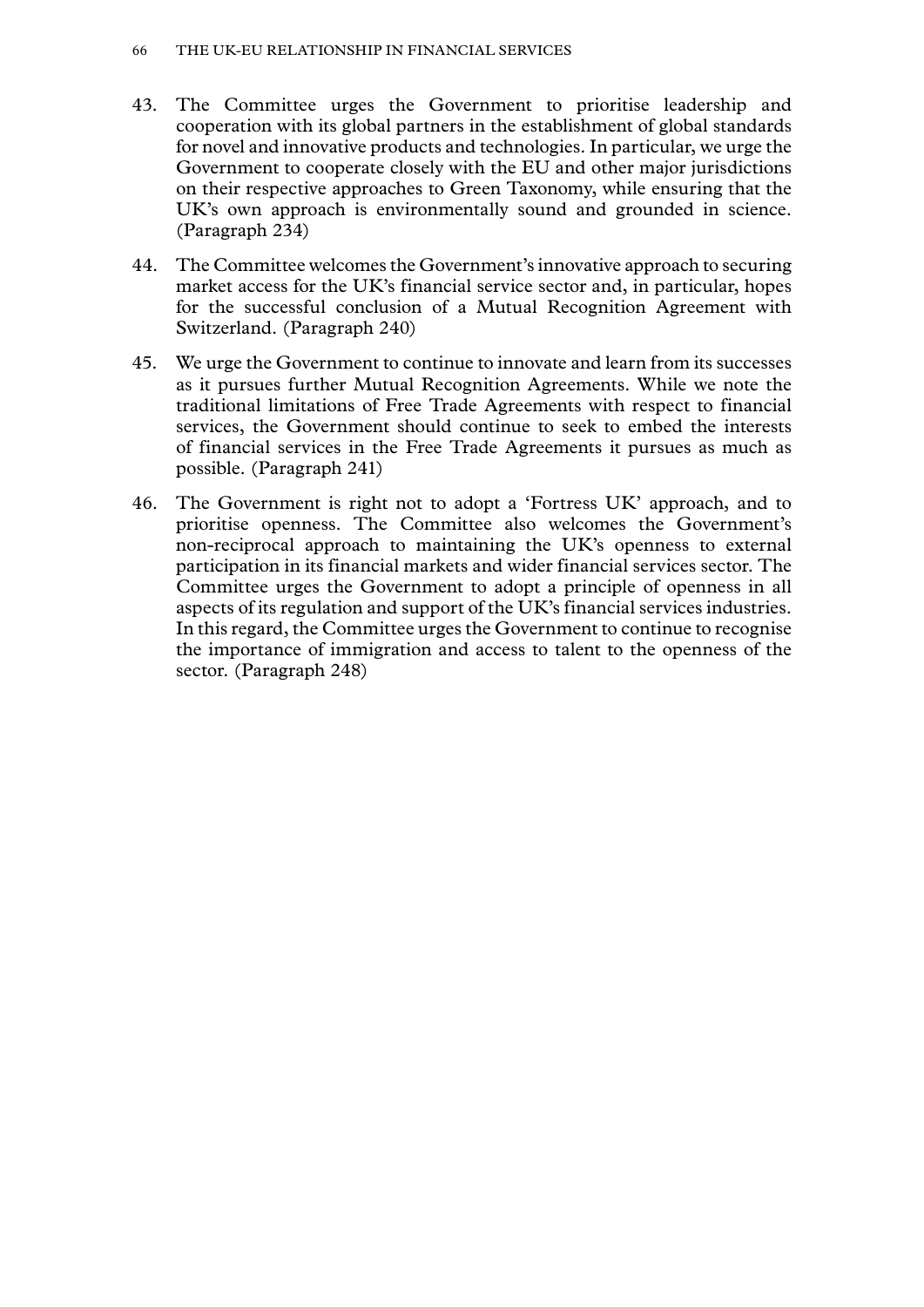# **Appendix 1: LIST OF MEMBERS AND DECLARATIONS OF INTEREST**

#### **Members**

Baroness Couttie Lord Faulkner of Worcester Lord Foulkes of Cumnock Lord Hannay of Chiswick Lord Jay of Ewelme The Earl of Kinnoull (Chair) Lord Lamont of Lerwick Lord Liddle Lord Purvis of Tweed Baroness Scott of Needham Market Viscount Trenchard Lord Tugendhat Lord Wood of Anfield

### **Declarations of interest**

Baroness Couttie *Non-Executive Director at Mitie Commissioner with the Guernsey Financial Services Commission* Lord Faulkner of Worcester *No relevant interests to declare* Lord Foulkes of Cumnock *No relevant interests to declare* Lord Hannay of Chiswick *Member of the Advisory Board of the Centre for European Reform Member of the European Leadership Network* Lord Jay of Ewelme *No interests declared* The Earl of Kinnoull (Chair) *Interests as noted in the register including shareholdings in Hiscox Ltd and Schroders plc* Lord Lamont of Lerwick *Director of the European Opportunities Investment Trust Advisor at Halkin Investments Member of the Advisory Board of the Official Monetary and Financial Institutions Forum* Lord Liddle *No interests declared* Lord Purvis of Tweed *No relevant interests to declare* Baroness Scott of Needham Market *No relevant interests to declare* Viscount Trenchard *No interests declared* Lord Tugendhat *No relevant interests to declare*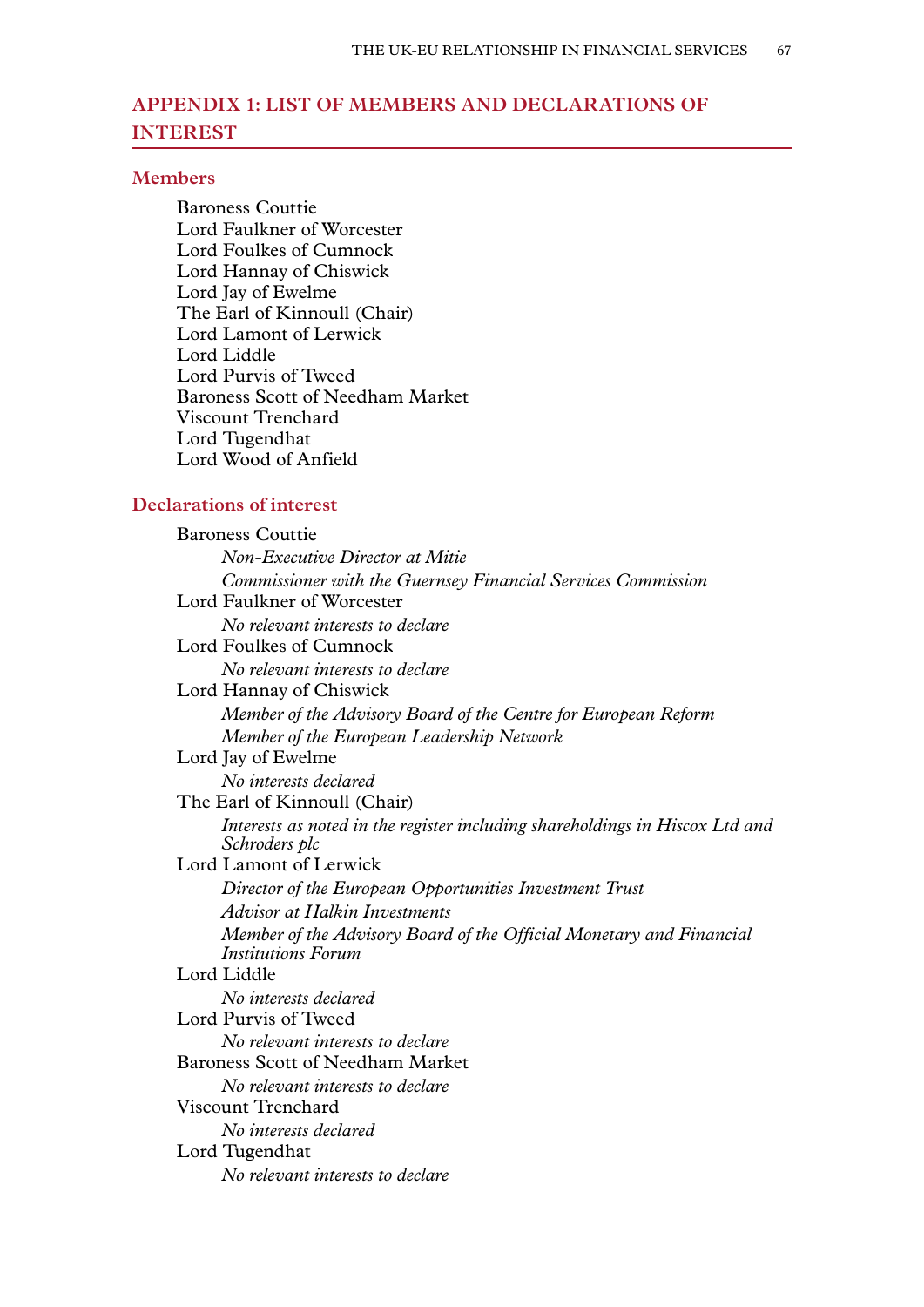Lord Wood of Anfield *Director at Janus Henderson Diversified Income Trust (HDIV)*

# *Specialist Adviser*

Professor Sarah Hall *No relevant interests to declare*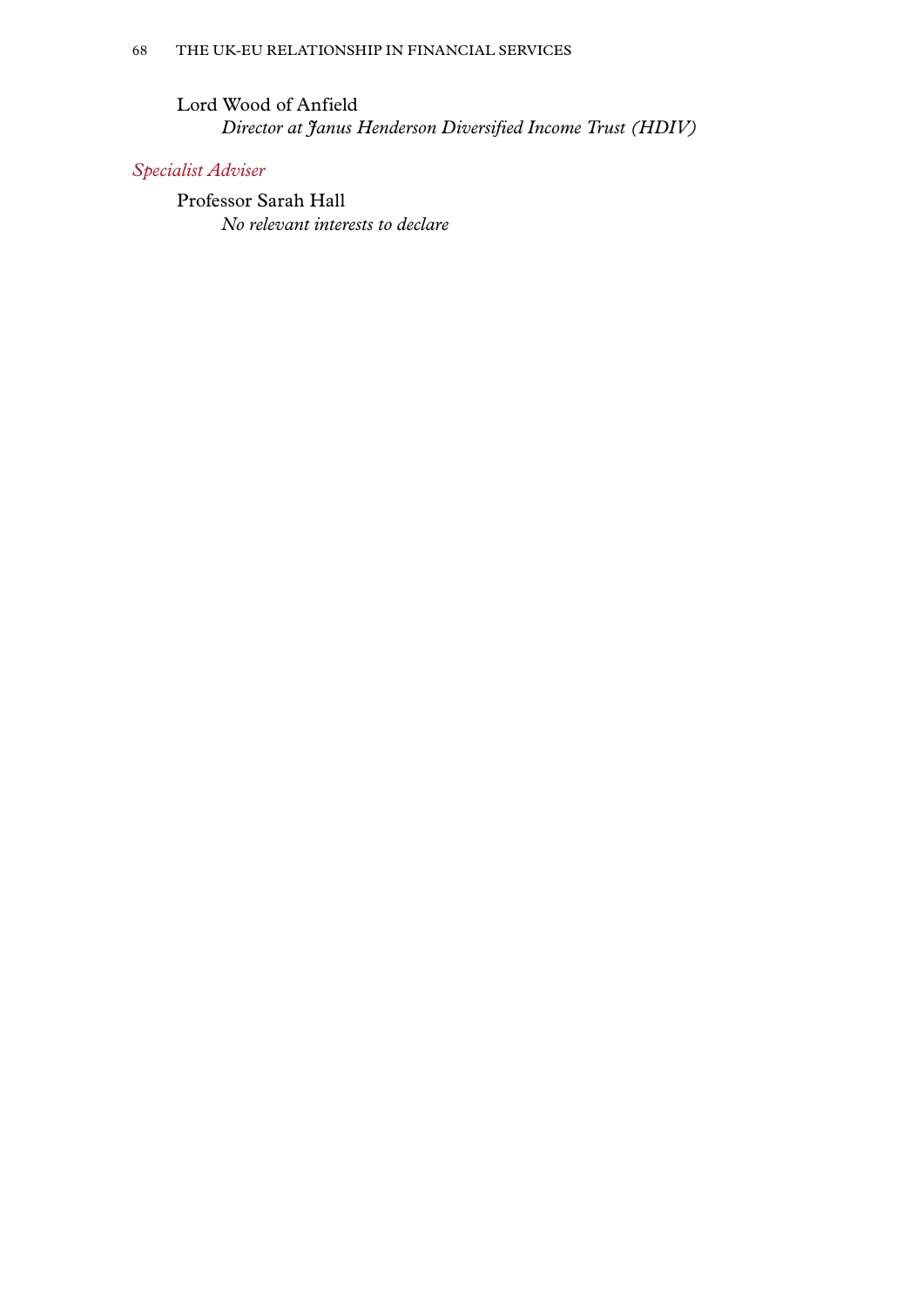### **Appendix 2: LIST OF WITNESSES**

Evidence is published online at [https://committees.parliament.uk/work/6514/](https://committees.parliament.uk/work/6514/ukeu-relationship-in-financial-services/publications/) [ukeu-relationship-in-financial-services/publications/](https://committees.parliament.uk/work/6514/ukeu-relationship-in-financial-services/publications/) and available for inspection at the Parliamentary Archives (020 7219 3074).

Evidence received by the Committee is listed below in chronological order of oral evidence session and in alphabetical order. Those witnesses marked with \*\* gave both oral and written evidence. Those marked with \* gave oral evidence and did not submit any written evidence. All other witnesses submitted written evidence only.

### **Oral evidence in chronological order**

| ★★       | Miles Celic, Chief Executive Officer, TheCityUK                                                                                         | $OO$ 1-16 |
|----------|-----------------------------------------------------------------------------------------------------------------------------------------|-----------|
| *        | Rachel Kent, Partner, Head of Financial Institutions<br>Group, Hogan Lovells                                                            |           |
| $^\star$ | Dr Gerard Lyons, Senior Fellow at Policy Exchange<br>and Chief Economic Strategist at Netwealth<br>Investments                          |           |
| ★★       | Sir Jon Cunliffe, Deputy Governor for Financial<br>Stability, Bank of England                                                           | OO 17-36  |
| $^\star$ | Peter Bevan, Partner, Linklaters                                                                                                        | OO 37-49  |
| $^\star$ | Caroline Dawson, Partner, Clifford Chance                                                                                               |           |
| $^\star$ | Andrew Pilgrim, UK Government and Financial<br>Services Leader, EY                                                                      |           |
| *        | Nathanaël Benjamin, Executive Director for<br>Authorisations, RegTech and International<br>Supervision, Prudential Regulation Authority | OO 48-62  |
| *        | Richard Fox, Director of International, Financial<br><b>Conduct Authority</b>                                                           |           |
| *        | Edwin Schooling Latter, Director of Markets and<br>Wholesale Policy and Wholesale Supervision, Financial<br><b>Conduct Authority</b>    |           |
| *        | Sam Woods, Chief Executive, Prudential Regulation<br>Authority                                                                          |           |
| $^\star$ | Lord Hill of Oareford CBE, former European<br>Commissioner for Financial Stability, Financial<br>Services and Capital Markets Union     | QQ 63-78  |
| *        | Stéphane Boujnah, CEO and Chairman of the<br>Managing Board, Euronext                                                                   | OO 79-92  |
| ★★       | Michael Dobson, Chairman, Schroders plc                                                                                                 |           |
| $^\star$ | John Glen MP, Minister of State (Economic Secretary<br>and City Minister), HM Treasury                                                  | OO 93-115 |
| *        | Richard Knox, HM Treasury Director, Financial<br>Services                                                                               |           |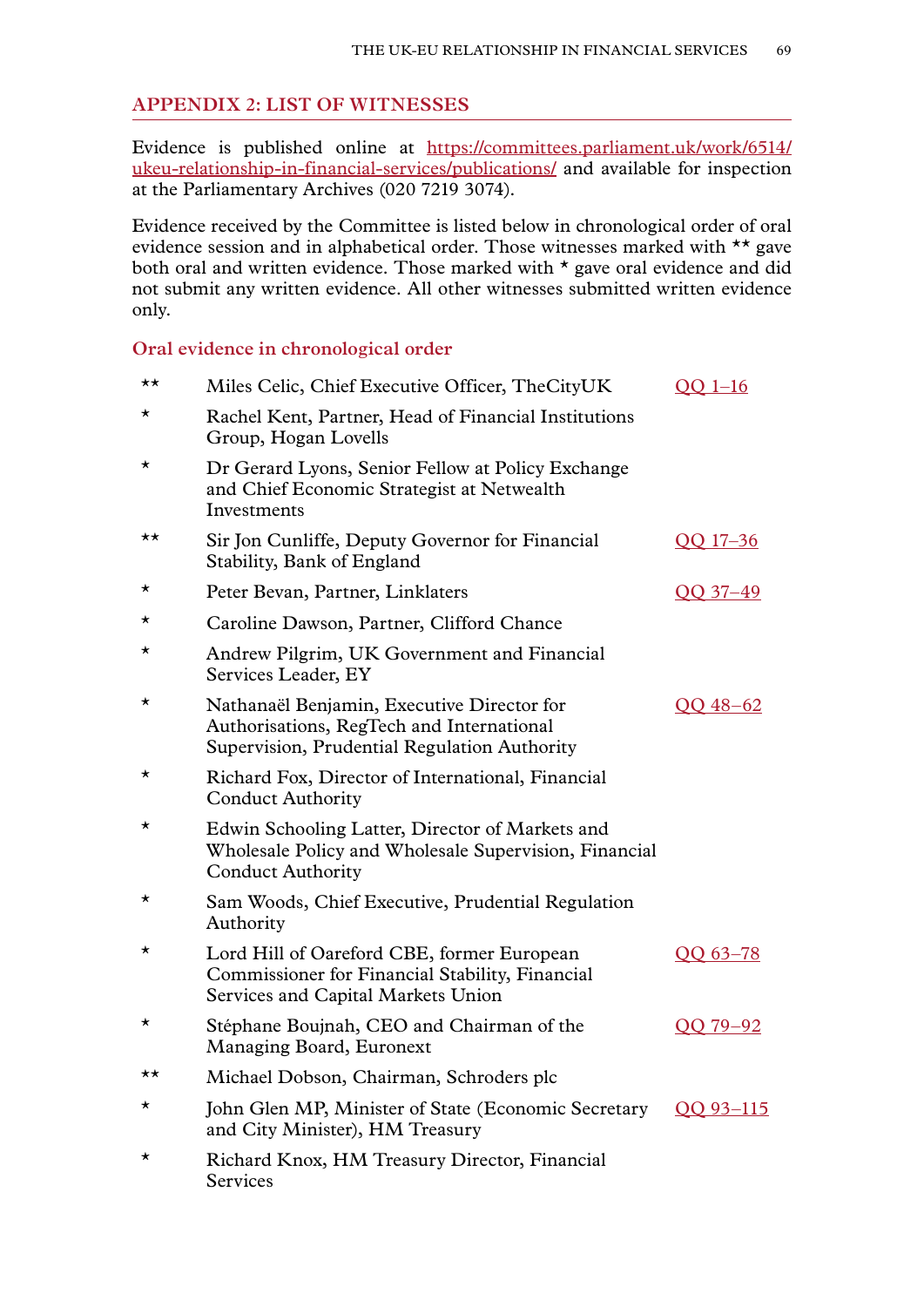# **Alphabetical list of all witnesses**

| $\star$ | Nathanaël Benjamin, Executive Director for<br>Authorisations, RegTech and International<br>Supervision, Prudential Regulation Authority (QQ 48–<br>62) |                |
|---------|--------------------------------------------------------------------------------------------------------------------------------------------------------|----------------|
| *       | Peter Bevan, Partner, Linklaters (QQ 37-49)                                                                                                            |                |
|         | Graham Bishop                                                                                                                                          | <b>RFS0011</b> |
| *       | Stéphane Boujnah, CEO and Chairman of the<br>Managing Board, Euronext (OO 63-78)                                                                       |                |
| ★★      | Miles Celic (Chief Executive Officer at The CityUK)<br>$(QQ 1-16)$                                                                                     | <b>RFS0003</b> |
|         | The City of London Corporation                                                                                                                         | <b>RFS0002</b> |
| ★★      | Sir Jon Cunliffe, Deputy Governor for Financial<br>Stability, Bank of England (QQ 17-36)                                                               | <b>RFS0012</b> |
| *       | Caroline Dawson, Partner, Clifford Chance (QQ 37–<br><u>49</u> )                                                                                       |                |
| ★★      | Michael Dobson (Chairman at Schroders plc) (QQ 79–<br><u>92</u> )                                                                                      | <b>RFS0004</b> |
| *       | Richard Fox, Director of International, Financial<br>Conduct Authority (QQ 63-78)                                                                      |                |
|         | Dr Andromachi Georgosouli and Professor Rosa Maria<br>Lastra, Centre for Commercial Law Studies, Queen<br>Mary University of London                    | <b>RFS0010</b> |
| *       | John Glen MP, Minister of State (Economic Secretary<br>and City Minister), HM Treasury (OO 93-115)                                                     |                |
|         | Innovate Finance                                                                                                                                       | <b>RFS0008</b> |
| *       | Rachel Kent, Partner, Head of Financial Institutions<br>Group, Hogan Lovells $(OO 1-16)$                                                               |                |
| *       | Richard Knox, HM Treasury Director, Financial<br>Services $(0093 - 115)$                                                                               |                |
| *       | Dr Gerard Lyons, Senior Fellow at Policy Exchange<br>and Chief Economic Strategist at Netwealth<br>Investments $(OQ_1-16)$                             |                |
|         | London and International Insurance Brokers'<br>Association (LIIBA)                                                                                     | <b>RFS0001</b> |
|         | London Market Group                                                                                                                                    | <b>RFS0009</b> |
|         | New Financial                                                                                                                                          | <b>RFS0006</b> |
| *       | Andrew Pilgrim, UK Government and Financial<br>Services Leader, EY (OO 37-49)                                                                          |                |
| *       | Edwin Schooling Latter, Director of Markets and<br>Wholesale Policy and Wholesale Supervision, Financial<br>Conduct Authority (QQ 48-62)               |                |
|         | <b>UK Finance</b>                                                                                                                                      | <b>RFS0005</b> |